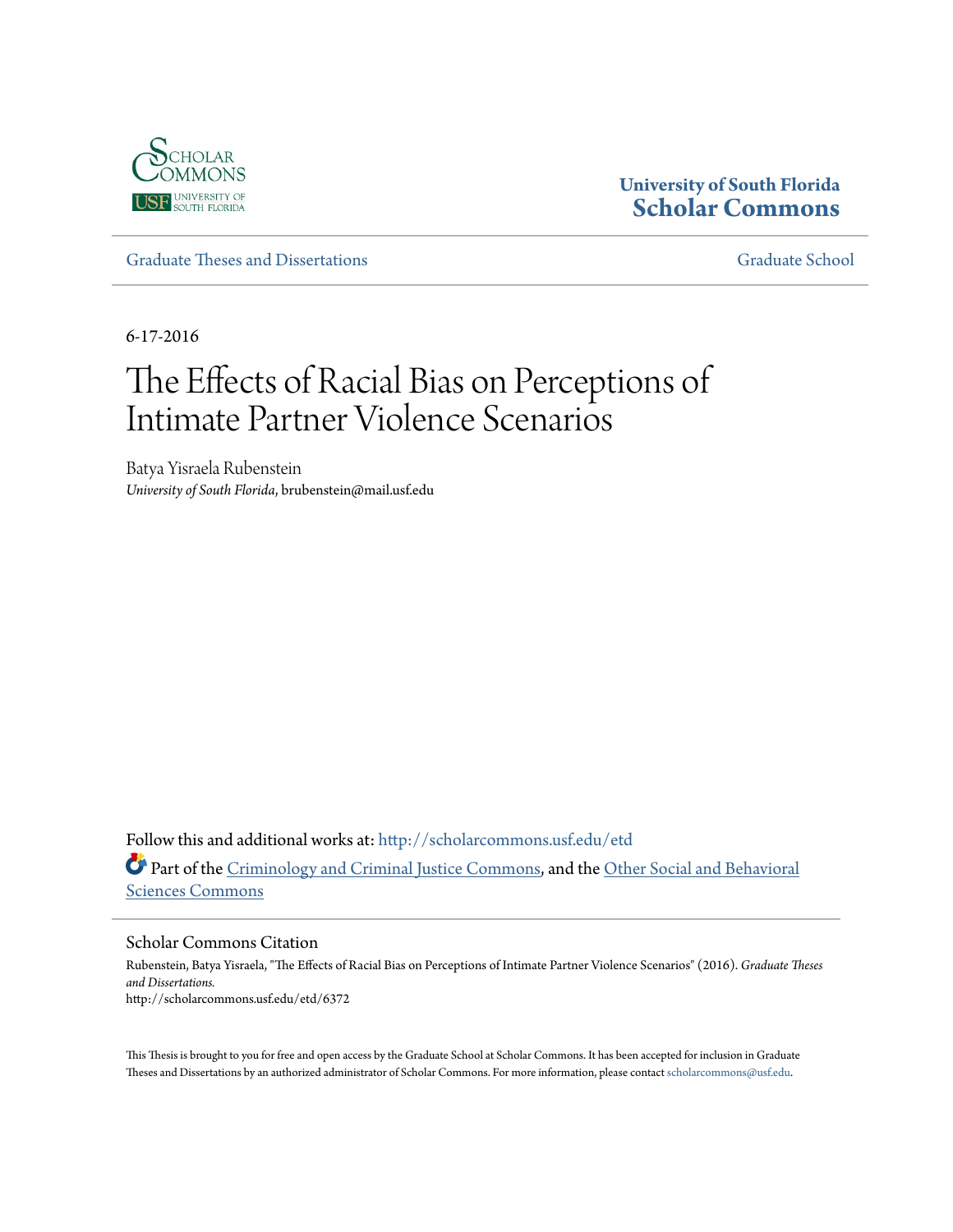The Effects of Racial Bias on Perceptions of Intimate Partner Violence Scenarios

by

Batya Y. Rubenstein

A thesis submitted in partial fulfillment of the requirements for the degree of Master of Arts Department of Criminology College of Behavioral Health and Sciences University of South Florida

Co-Major Professor: John K. Cochran, Ph.D. Co-Major Professor: Ráchael A. Powers, Ph.D. Carla Smith Stover, Ph.D.

> Date of Approval: June 14, 2016

Keywords: race, public perception, punishment, intimate partner violence

Copyright © 2016, Batya Y. Rubenstein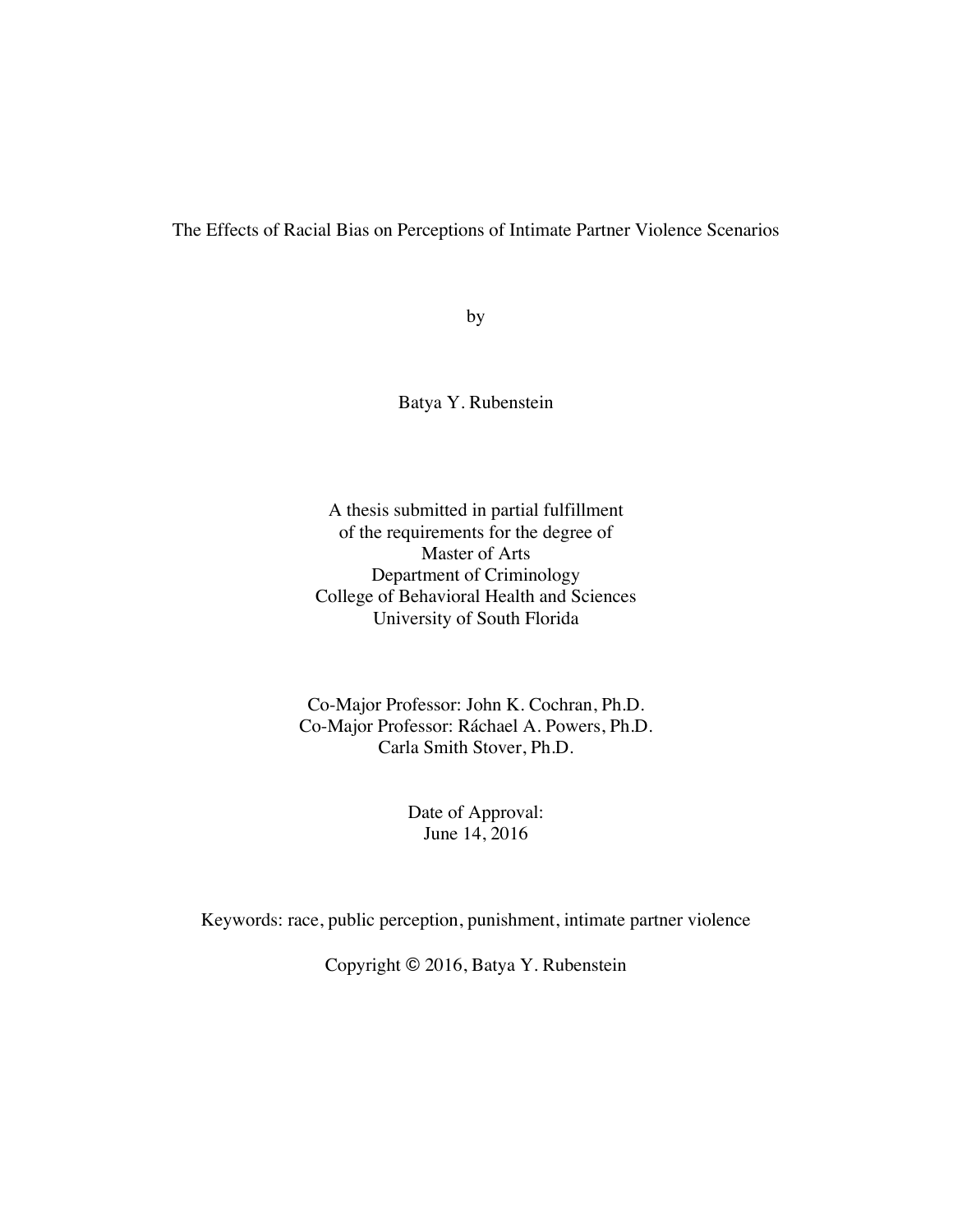#### **DEDICATION**

This piece of scholarship and my journey to earning my Master's degree is dedicated to two individuals who deserve the deepest form of gratitude. I want to express my unending appreciation to my Bubbie and Zaydie who are my role models in everything I accomplish. Bubbie, thank you for being my editor, spell-checker, grammar police, and most importantly, my best friend. You have taught me to be fearless, proud, and enthusiastic and for that I am forever grateful. Zaydie, you have been my role model ever since I was a little girl. It is through your unwavering pride in me that I have gathered my strength and courage to set the bar high and never give up. You have both instilled in me a passion for education and bestowed upon me the importance of social justice, I owe all my accomplishments to your love and devotion.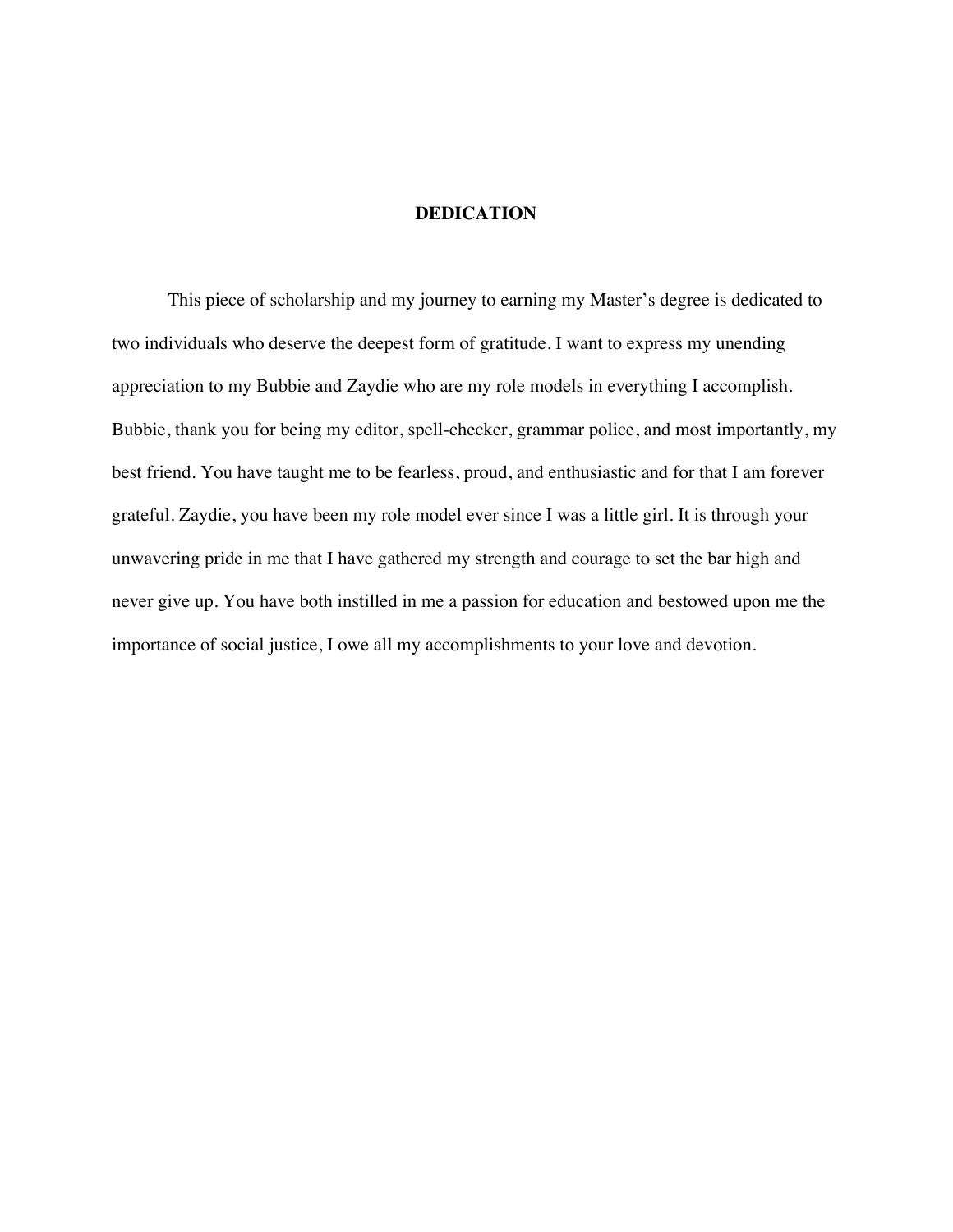#### **ACKNOWLEDGEMENTS**

First, I give my utmost gratitude to my advisors, and thesis chairs who have mentored me throughout this journey. To Dr. Cochran and Dr. Powers, you have both guided me in your own unique way, through your guidance, support, time, and humor to help me through every struggle I have encountered, and have never once doubted my ability to complete this project. I would like to thank Dr. Stover, who began supporting me and helping me to grow as an academic scholar before this project began, I am beyond thankful for her guidance and encouragement through all the work we have completed together. There are not enough words to fully convey my gratitude to all my professors and mentors who have guided me and helped me mature from a student to a contributing member of an academic community, and I am a product of all their support and dedication.

Lastly, I want to thank my family for the love and understanding they have provided me every day. They guided me through my entire academic career, as well as offered support and advice that has been integral to helping me to get to where I am today. My parents gave me a gift at a young age of roots and wings, and to this day this gift has helped guide me as a scholar and as a humanitarian. It is through their personal examples in their own careers that I have learned the importance of giving back to my community with whatever tools I may possess.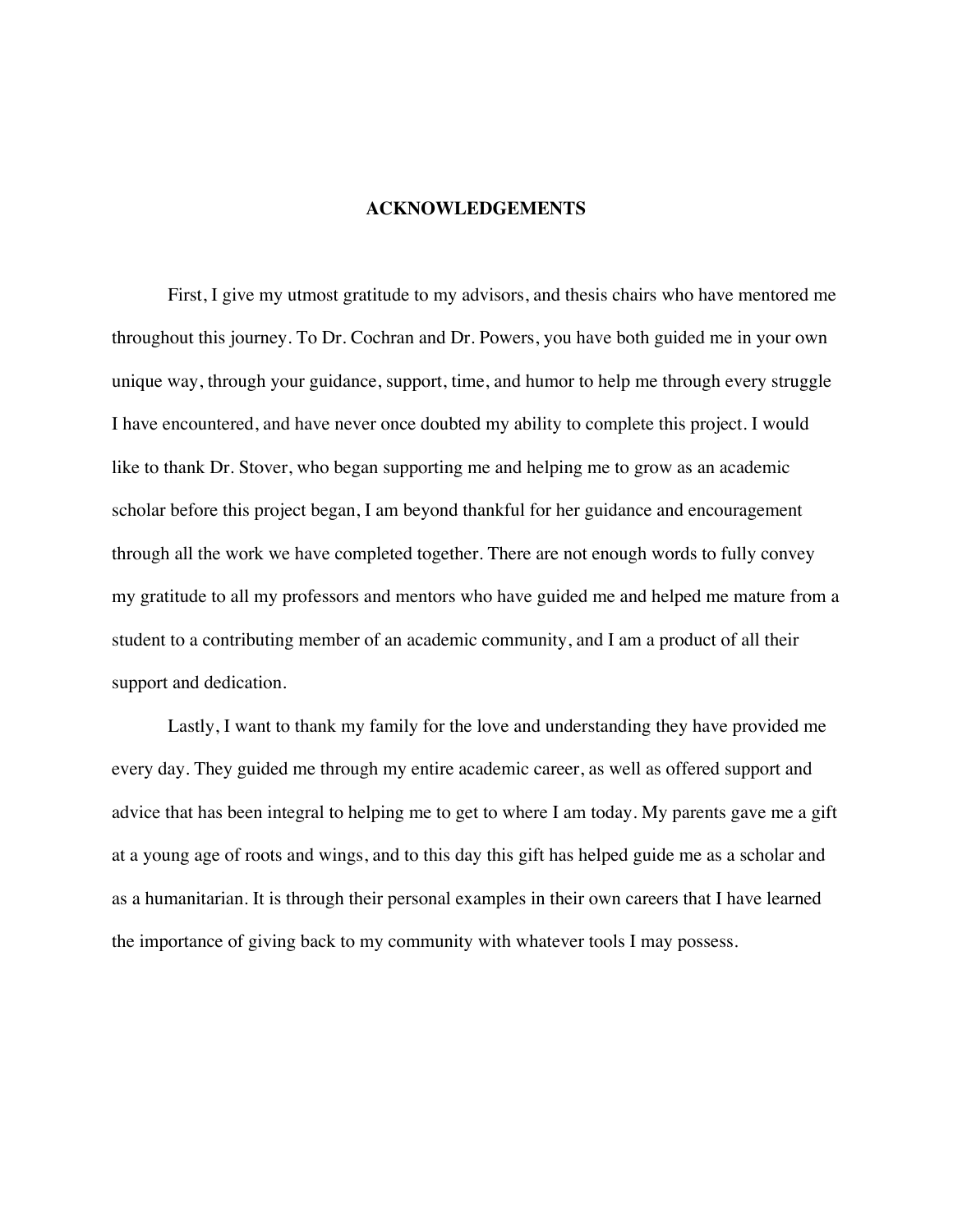# **TABLE OF CONTENTS**

| Illinois Rape Myth Acceptance Scale Revised (IRMA-R) 33 |  |
|---------------------------------------------------------|--|
|                                                         |  |
| Domestic Violence Myth Acceptance Scale (DVMAS)34       |  |
|                                                         |  |
|                                                         |  |
|                                                         |  |
|                                                         |  |
|                                                         |  |
|                                                         |  |
|                                                         |  |
|                                                         |  |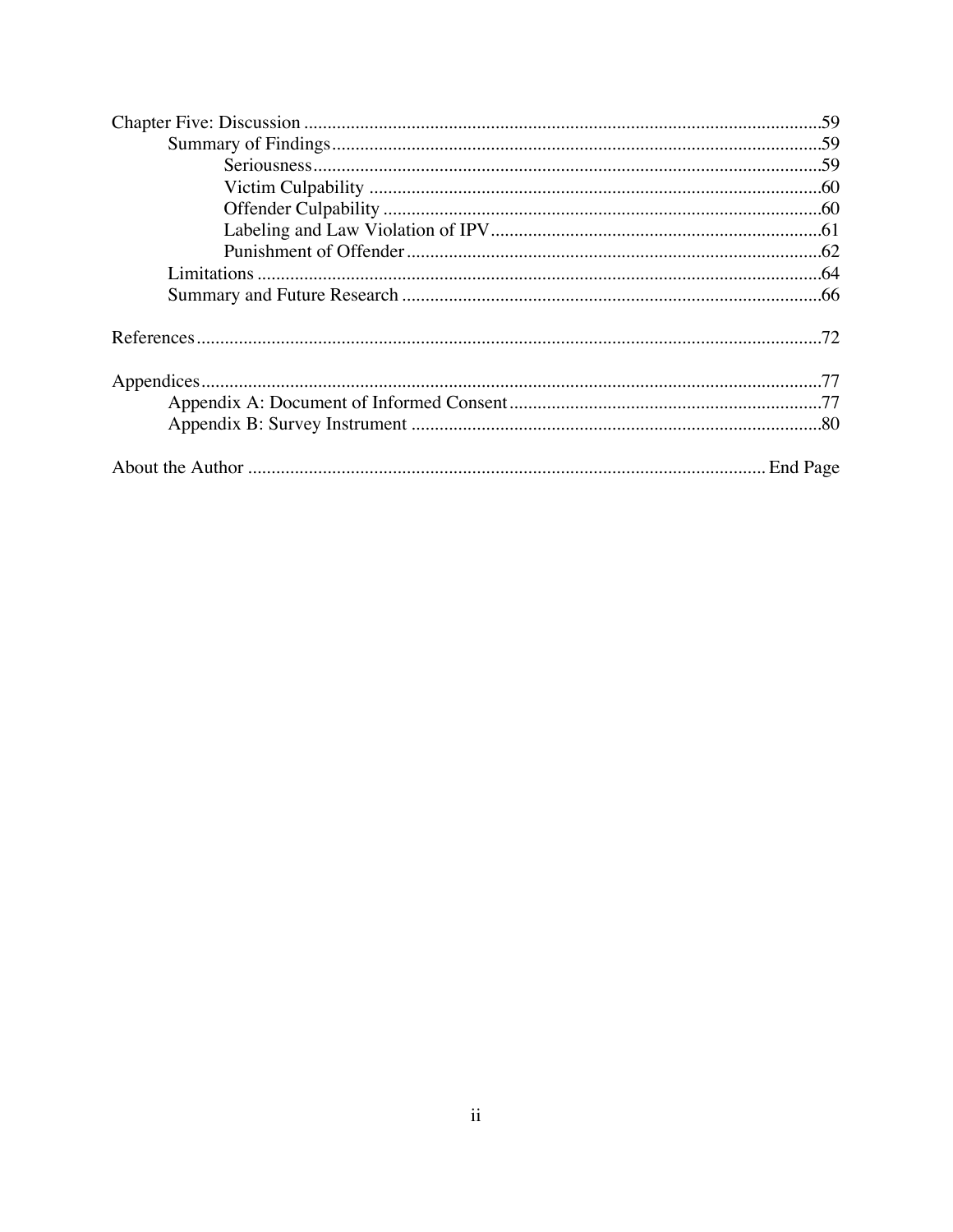# **LIST OF TABLES**

| Table 2.1: |                                                                     |  |
|------------|---------------------------------------------------------------------|--|
| Table 3.1: | Mean Scores for Dependent Variable by Vignette and Condition 31     |  |
| Table 3.2: |                                                                     |  |
| Table 4.1: |                                                                     |  |
| Table 4.2: |                                                                     |  |
| Table 4.3: |                                                                     |  |
| Table 4.4: |                                                                     |  |
| Table 4.5: |                                                                     |  |
| Table 4.6: | OLS Regression Model for Whether the Offender Should Be Arrested 56 |  |
| Table 4.7: |                                                                     |  |
| Table 4.8: |                                                                     |  |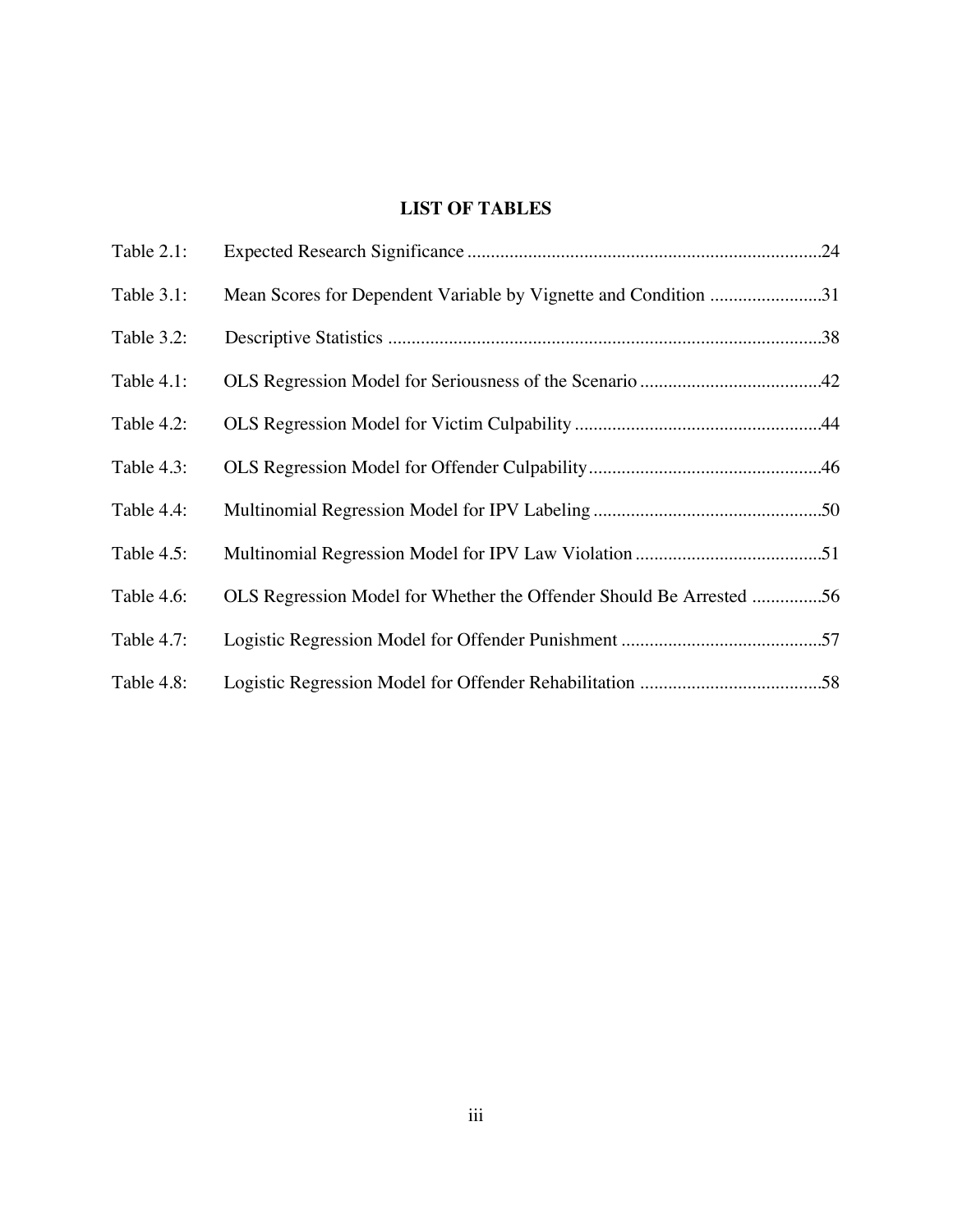#### **ABSTRACT**

The purpose of this study was to explore how racial bias affects perceptions of intimate partner violence (IPV). Public perceptions of IPV have been studied under numerous contexts to ascertain how characteristics of victim and the offender can affect these attitudes. A portion of this body of research has been dedicated to understanding the role of race in perceptions of IPV and a large portion of the findings have been mixed due to the interaction of biases and attitudes about race and IPV. Very few studies have looked at multiple forms of IPV in comparison with one another while also studying the sole effect of racial bias on these attitudes.

This study aimed to explore how racial bias affects perceptions of multiple forms of IPV. Through a survey design that utilized vignettes to present three forms of IPV, participants were randomly assigned to one of four racial dyads for the offender and victim in the vignette and then asked a series of questions about the vignette that measured perceptions of seriousness of the scenario, offender and victim culpability, and punitiveness of punishment. Participants' attitudes towards domestic violence, racial bias, and violence in general were also measured using known attitudinal scales. The final sample consisted of 401 participants who were recruited through Amazon's Mechanical Turk and completed the online survey.

Findings from this study suggested a role of racial bias on the sample's perceptions of the seriousness of the scenario, offender culpability, and labeling the vignette a violation of the law.

iv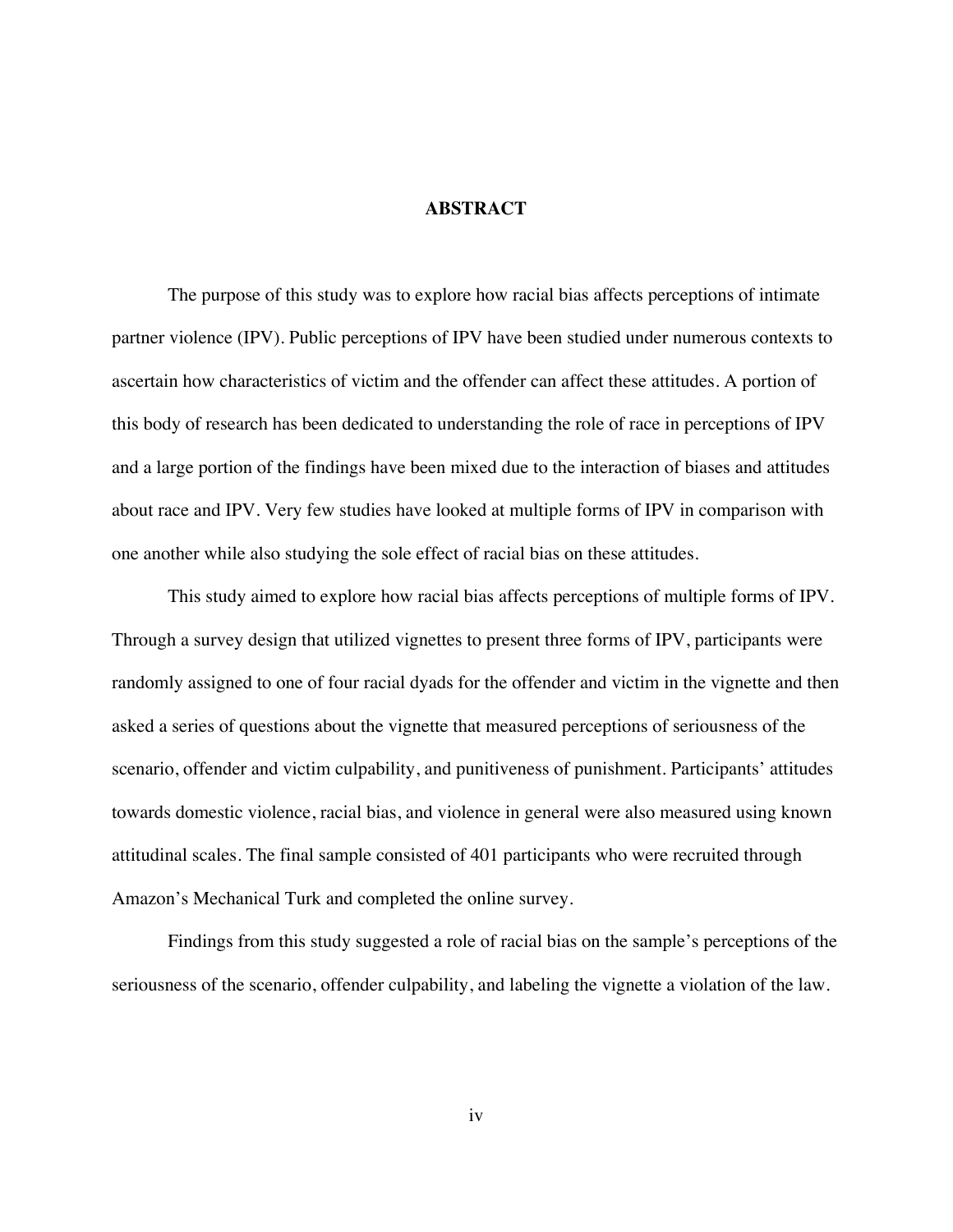# **CHAPTER ONE: INTRODUCTION**

Starting in the 1980's and continuing into the 1990's, the American public experienced a change in state and local policies about the public health issue of intimate partner violence (IPV). These changes can be attributed to the women's rights movement when there was an increasing awareness of the issue of IPV during the 1960's and 1970's (Carlson & Worden, 2005; Johnson & Sigler, 2000). These new policies included the criminalization of IPV, which was previously considered a private matter between partners, as well as creation of advocacy programs and awareness initiatives. The first efforts in addressing the issue of IPV were aimed at helping the victim by the creation of shelters, as well as providing the victim with necessary counseling and aid. These efforts have shifted focus over the past few decades from only providing service to the victim, to more legal strategies for punishing the offender and changing the way in which the criminal justice system handles IPV cases (Johnson & Sigler, 2000). However, with this increase in policy and advocacy there is a lack of research about public opinion accompanying it, which is arguably vital in the success of these new policies and advocacy efforts (Carlson & Worden, 2005).

Despite public awareness and advocacy efforts, IPV is still a major health concern today (Truman & Morgan, 2014). Some of the most current estimates of the prevalence of IPV from data collected by the National Intimate Partner and Sexual Violence Survey (NISVS) in 2010 estimate that 1 in 6 women have experienced sexual violence, other than rape by an intimate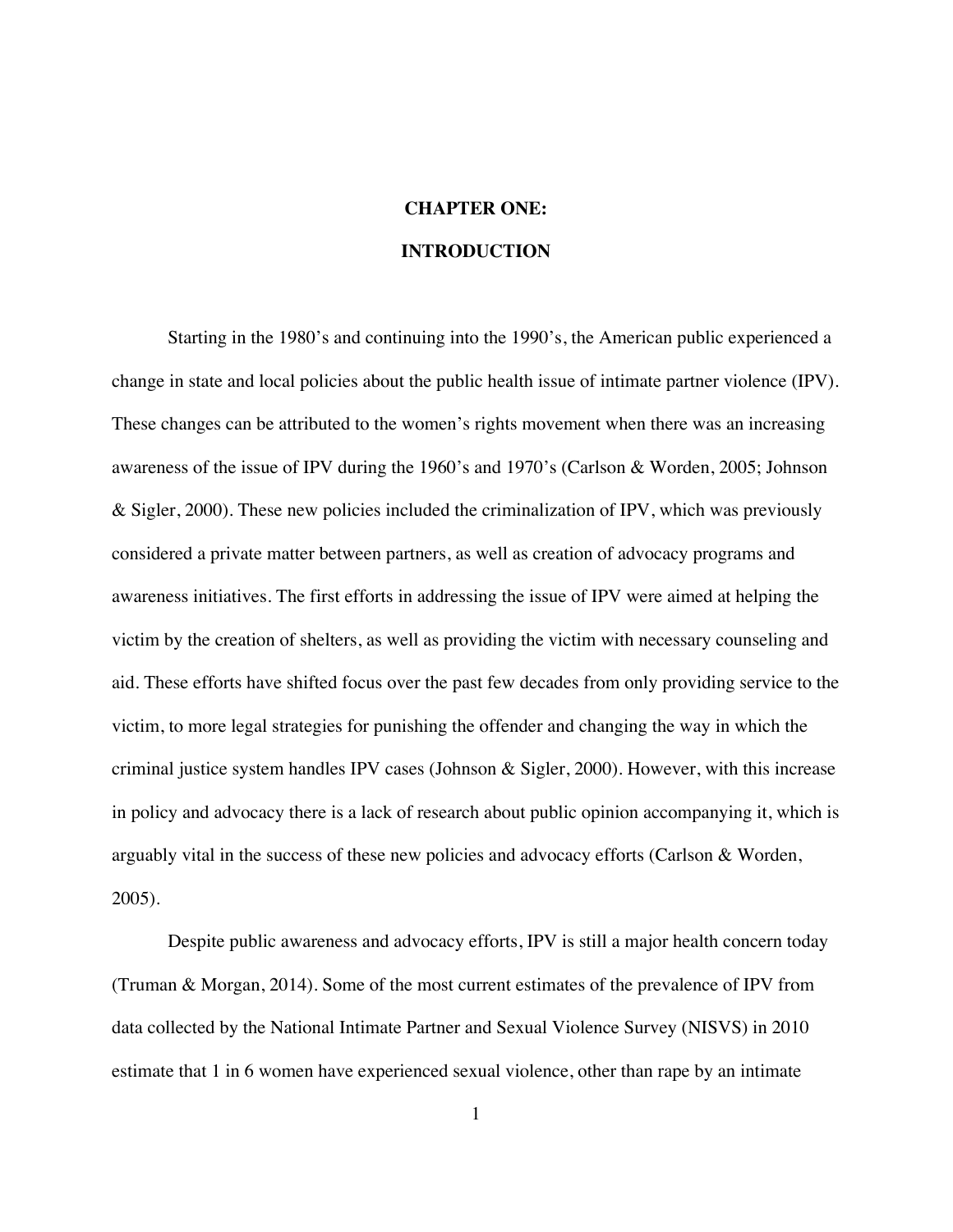partner during their lifetime. The prevalence rates increase to 1 in 3 women who have been slapped, pushed, or shoved by an intimate partner during their lifetime (Breiding, Chen, & Black, 2014). Yet, data from the National Crime and Victimization Survey (NCVS) has found that the rate of IPV has declined by 63% from 1994 to 2012 (Truman & Morgan, 2014). The 2003-2012 NCVS also showed that the highest prevalence rates for IPV was among non-Hispanic Blacks, and non-Hispanic persons of two or more races in comparison to non-Hispanic Whites, Hispanics, and persons of other races (Truman & Morgan, 2014).

Although victimization risk varies based on ethnicity and other factors, findings from the NCVS show that everyone is at risk for experiencing IPV regardless of age, race, and ethnicity. In their analyses of the NCVS, Rennison and Planty (2003) found that by analyzing victimization risk beyond bivariate relationships of race and gender and including other variables these rates changed. For instance, when controlling for victim's race when estimating the effect of income on IPV risk, the relationship changed significantly so that income predicted rates of IPV, rather than race, among Black and White racial groups. By strictly looking at the bivariate relationships between race and risk of victimization there is a risk of focusing our efforts and initiatives in the wrong direction. Furthermore, patterns that suggest higher rates of victimization among certain racial groups lead to inaccurate knowledge and perpetuation of IPV myth acceptance.

Attitudes about IPV also play a part in the perpetration of domestic violence, victims' responses, and predicting how the community at large responds to violence against women (Flood & Pease, 2009). Historically, public advocacy and awareness have been the driving force behind legislation and advocacy work. In order to continue in an effort to end IPV as well as dispel IPV myths it is important to understand how the public views this issue, and the mechanisms that create these attitudes and opinions.

2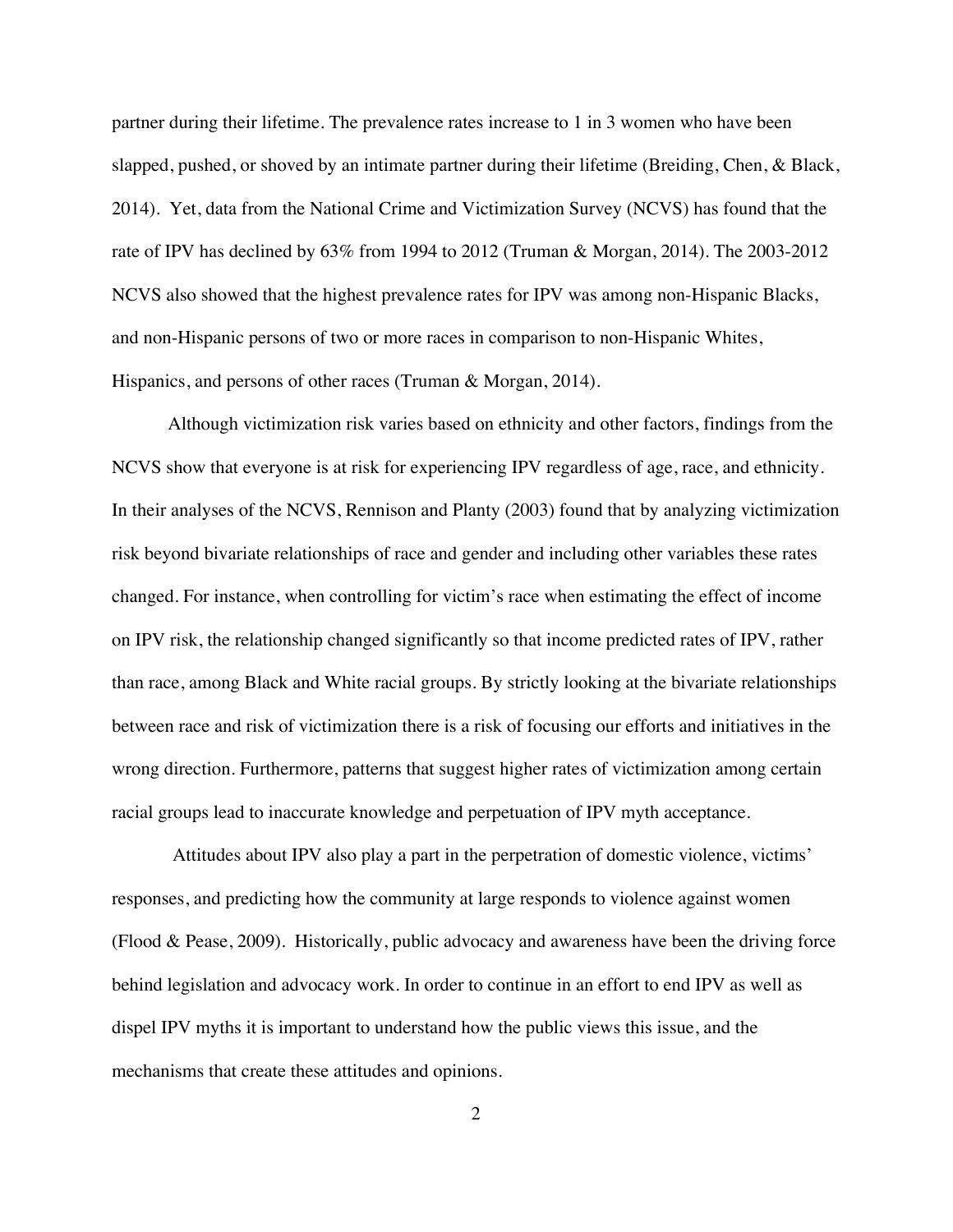An important aspect of studying public opinions of IPV is in understanding attitudes towards offenders. If the public is misinformed about the nature of crime and punishment, this will greatly impact the treatment of offenders (Cullen, Fisher, & Applegate, 2000). Over the past few decades the focus of IPV has shifted towards the punitive punishment of offenders. This shift has coincided with the era of mass incarceration and a global expansion of the American criminal justice system. The consequences of the era of punitive punishments have disproportionately affected minorities, especially the Black community in other types of crimes, resulting in longer, harsher sentences (Western, 2006). It is important to study how public opinion is affected by racism, to further understand the mechanisms behind these disparities and to help answer how our country defines justice.

Public perceptions of IPV have been studied under a number of different contexts, including the effect of victim and offender race (Locke & Richman, 1999). However, studies that have measured the effect of race on IPV opinions and perceptions have not been able to make race ambiguous in their study design, as well as address issues of punishment and punitive attitudes towards the offender. In order to build upon previous studies this study implements vignettes of IPV scenarios and varies the race of the victim and offender by the name of the characters without explicitly mentioning their race. The vignettes measure how racial bias affects the determination of the severity of a situation, as well as determining whether it is an act of IPV, and furthermore, a violation of the law. Next, I will measure how racial bias affects the consequential treatment of the victim and offender. Measuring the effect of racial bias in these scenarios will help to gain an understanding of public perceptions of IPV from a new perspective that can then inform the greater issue of racial disparities in our criminal justice system and our ideas of justice.

3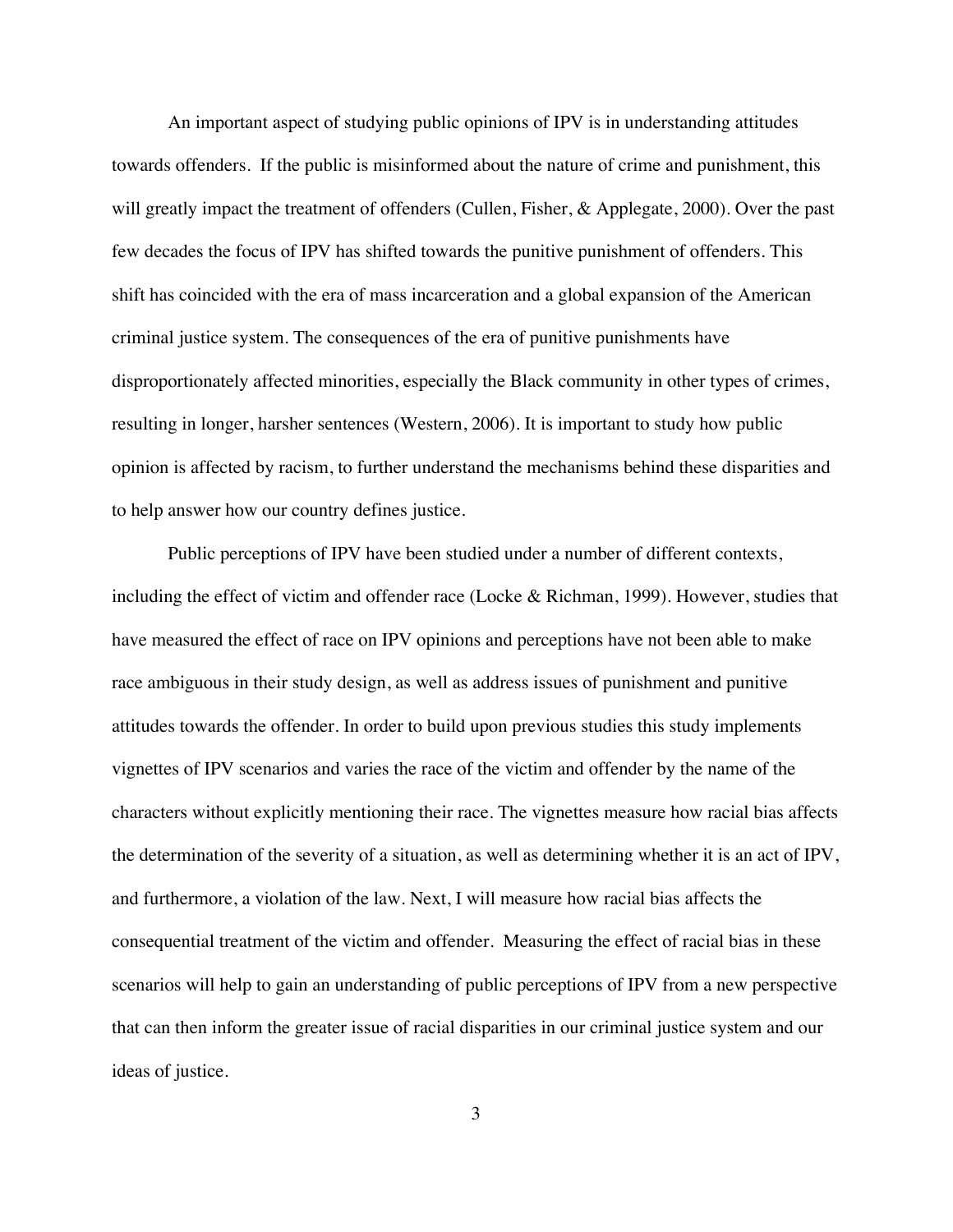#### **Overview**

The following is an overview and description of the chapters included, each description includes a brief overview of the content for that chapter.

*Chapter Two*- is a review of the relevant scholarship related to this study. The review of the literature includes research about public perception of IPV, attitudes about violence against women, the effect of race on public perceptions of IPV, and a theoretical framework for this study. The purpose of this study, along with research questions and hypotheses, are also included in this chapter.

*Chapter Three*- discusses the methodology of the study. This includes subjects and characteristics of the sample, along with a detailed description of the sampling process. Additionally, this chapter includes a detailed study design and list all of the measures and scales used in this study. Finally, the methodology section outlines the analytic strategy that is implemented for data analysis.

*Chapter Four-* is a discussion of the results obtained by the data from this study. Included in the discussion are significant findings and the meaning of these findings.

*Chapter Five*- is the conclusion and implications for the study. The conclusion is a discussion of the most relevant findings and how they are supported or rejected by the hypotheses. This section also includes a thorough review of all limitations of the study. This chapter concludes with implications for future research.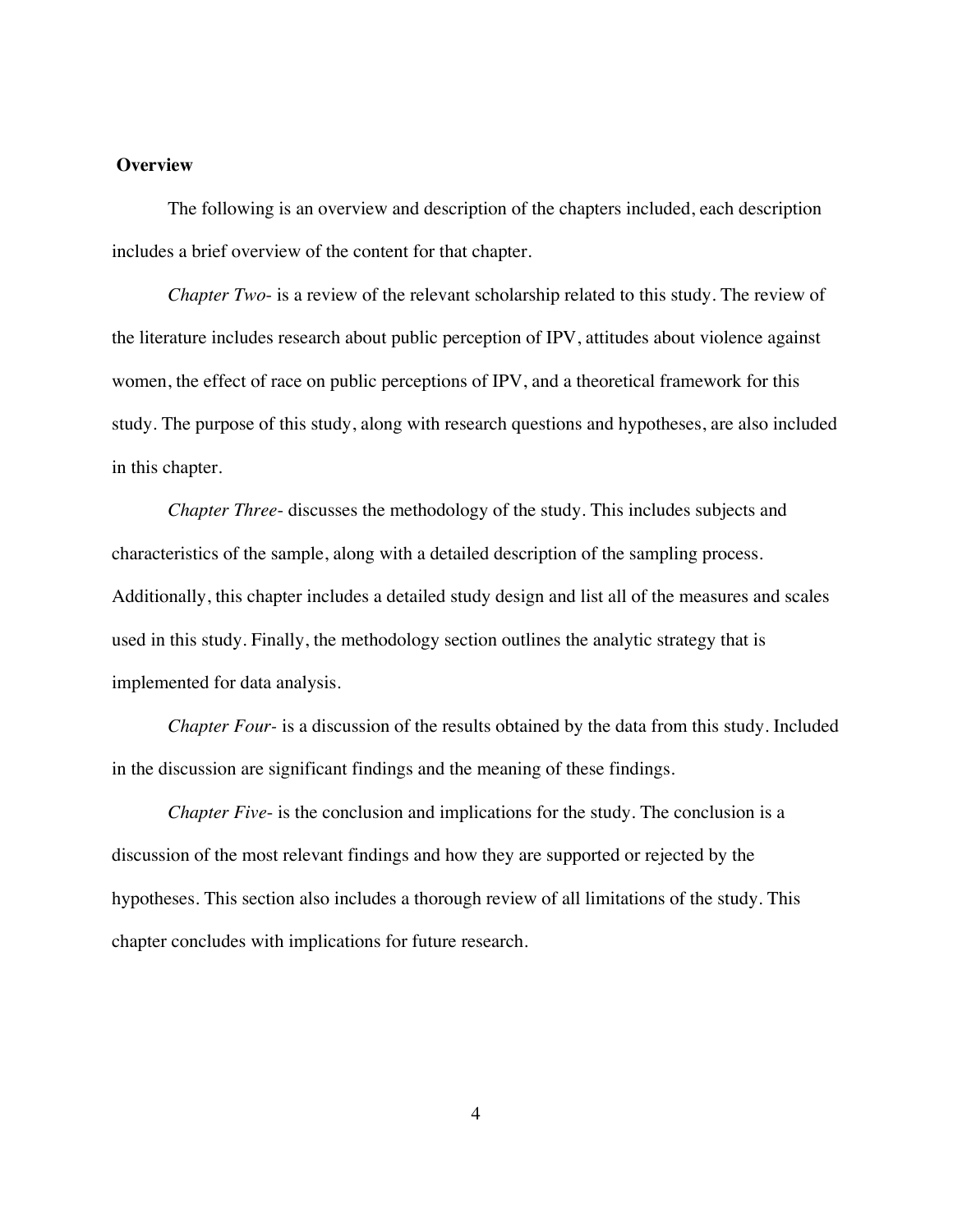### **CHAPTER TWO:**

#### **RELEVANT SCHOLARSHIP**

There is a significant growing body of research about public opinion in different areas regarding IPV. Several researchers have explored the different characteristics of both victim and offenders, as well as those of participants in an attempt to understand what mechanisms can be attributed to the formation of attitudes and behavior of IPV beliefs and responses. With this growing body of research, several gaps in the literature have been identified, and an important factor that has garnered much attention is the role of race.

The following literature review begins with an overview of some of the major studies of public opinion and IPV, as well as the various types of variables that have been manipulated in research studies to learn more about the mechanisms behind these attitudes. Following this summary I will then review studies that have measured the factors that influence how society defines IPV including what behaviors are included in society's definition of IPV. Next, I review the current research about attributions of blame and perceptions of seriousness of IPV and how researchers have evaluated this research from both the characteristics of the study participant who is meant to represent public opinion, as well as manipulating the variables of the scenario in order to understand how that can affect opinion. I then summarize studies about punishment of IPV offenders, and what type of characteristics have been found to influence the public's level of punitiveness towards their behavior. Lastly, I review the extant literature about racial bias and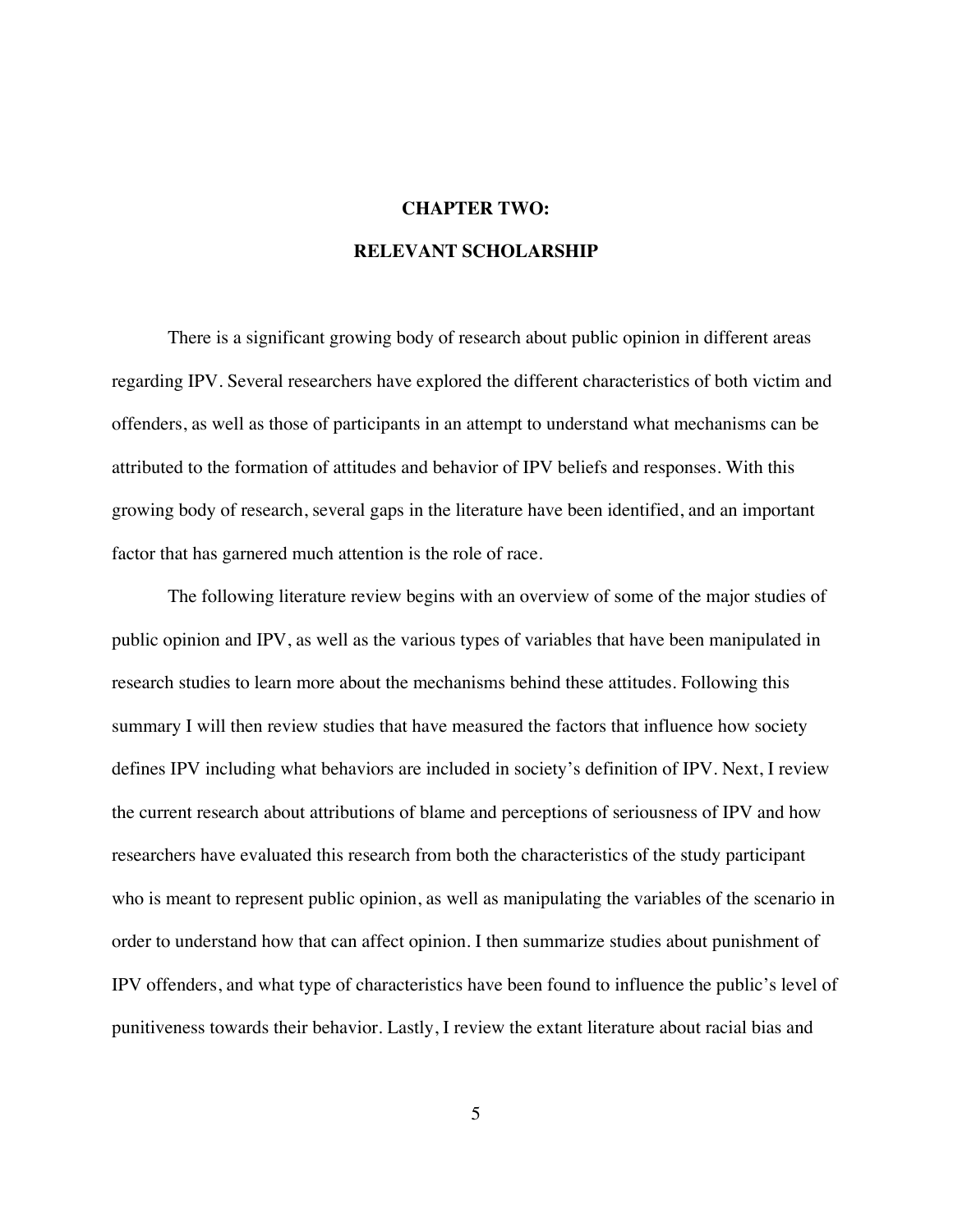IPV. This includes how race of the offender and victim can affect public perceptions of IPV, as well as racial myths that influence these attitudes.

#### **Public Opinion about Intimate Partner Violence**

There is a growing body of research about public opinion on IPV. These studies have evaluated a variety of topics on the subject, including public awareness and definitions of what type of acts constitute IPV, seriousness and blame towards the victim and offender, and prevalence of IPV (Bethke & DeJoy, 1993; Bryant & Spencer, 2003; Carlson & Worden, 2005; Dennison & Thompson, 2011; Esqueda & Harrison, 2005; Flood & Pease, 2009; Harrison & Esqueda, 2000; Johnson & Sigler, 1995; Johnson & Sigler, 2000; Locke & Richman, 1999). As stated previously, it is important to study these public attitudes because of the role they play in the perpetration of violence, victim responses, and community actions towards this type of violence (Flood & Pease, 2009).

As part of studying public perceptions it is important to understand how individuals relate to situations cognitively, even if they have limited experience or knowledge about this situation or occurrence. When relating to victims and their predicaments certain theories can explain how individuals relate to victims especially when they have no prior experience with being a victim. Defensive attributional theory explains that when a person sees themselves as similar to a victim they are less likely to attribute blame, and are more likely to empathize with that victim (Locke & Richman, 1999). In other words, when a person sees similar characteristics or features of themselves in victims they are more easily able to relate to the victim. However, other theories such as the just-world hypothesis explain that in a "just world" people get what they deserve,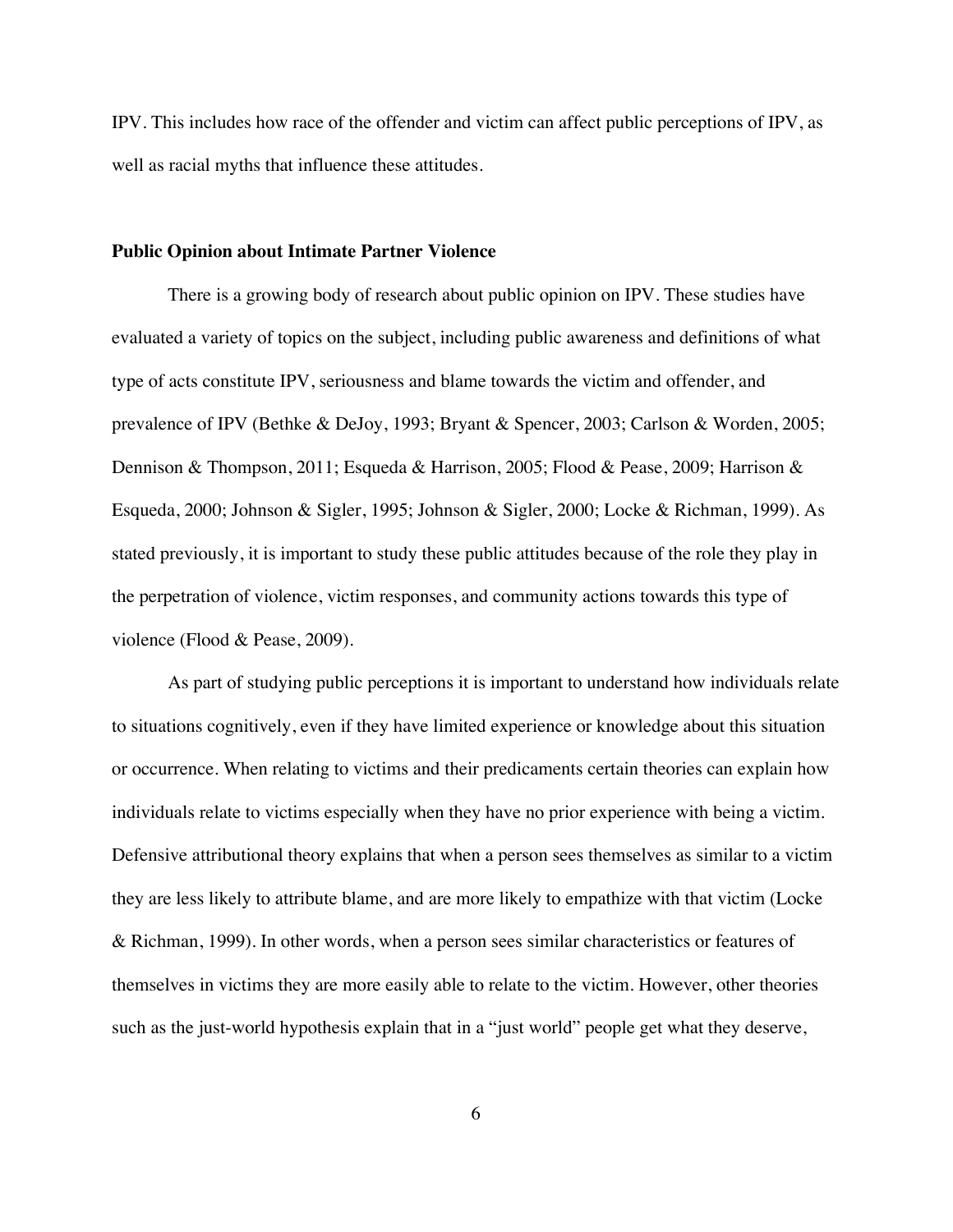which then lowers empathy towards a victim and increases the likelihood of attributing blame (Locke & Richman, 1999).

Attitudes are an important part of the cognitive process that impact behavior both at the conscious and subconscious level. There are a variety of factors that have been identified as predictors or influencing factors on attitudes about IPV. They include gender and culture, and extend from the individual level up to society as a whole (Flood & Pease, 2009). Flood and Pease (2009) studied the existing literature of attitudes of violence towards women. In their review they organize their findings by the different factors that have been known to impact attitudes. They then further organize their findings into the differing levels of the individual, organization, community, and society. One important finding was the consistent evidence of an association between violence-supportive attitudes and perpetration of the violent behavior, which occur at both the individual and community level (Flood & Pease, 2009). This finding further stresses the importance of studying public attitudes, because they are a known predictor of behavior.

#### **Defining Intimate Partner Violence**

One of the main gaps in the literature, that has become an overarching theme in IPV research, is the need for more studies to analyze and identify which factors are specifically responsible for the disparity among public perceptions of IPV. Several studies have implemented IPV vignettes and varied different aspects of the scenario to try and capture which factors among both the respondents and the scenarios were responsible for affecting these IPV myths and misunderstandings. Carlson and Worden (2005) began a comprehensive exploration about public definition of IPV by asking participants what acts constitute IPV. It is important to note that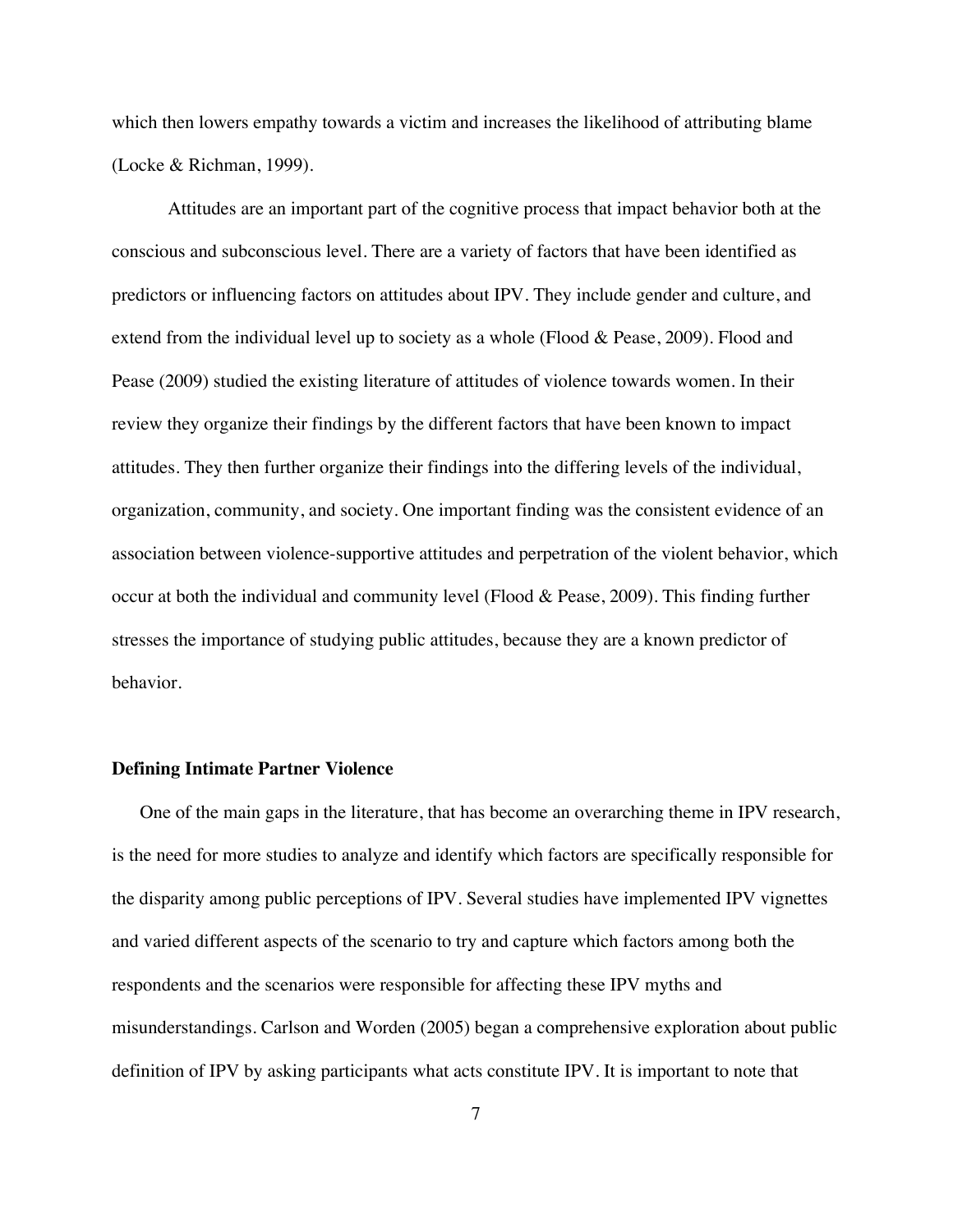although their study was conducted in 2005 there has yet to be another published study replicating the same methodology in which public attitudes and definitions of IPV were evaluated. In their exploration, Carlson and Worden (2005) found that the variation among their findings about public attitudes regarding IPV could not be attributed to common stereotypes regarding gender, social status, education, and age (Carlson & Worden, 2005). Furthermore, despite the increasing agreement and expansion of the type of acts that are defined as IPV, there is a significant amount of participants who are unsure of the legality of these acts (Carlson  $\&$ Worden, 2005). Previous to the Carlson and Worden (2005) study, Johnson and Sigler (1995) discovered that participants were more willing to determine that acts of physical abuse warranted legal intervention over non-violent forms of domestic abuse.

Forms of physical abuse are consistently regarded as acts of IPV and more likely to be considered as illegal behavior (Carlson & Worden, 2005). Other studies have found that the type of injury obtained by the victim has been attributed to perceptions of seriousness of incident, as well as blameworthiness of the offender (Miller & Bukva, 2001). Perhaps the support for defining acts of physical abuse as forms of IPV is due to the fact that physical abuse is easier to define, measure, and substantiate (Johnson & Sigler, 2000). Despite the evidence of the growing public inclusion of verbal and psychological abuse being labeled as IPV, several studies have noted that these forms of abuse have yet to be fully investigated by research studies (Bethke & DeJoy, 1993; Carlson & Worden, 2005; Johnson & Sigler, 1995; Johnson & Sigler, 2000; Miller & Bukva, 2001). Although some researchers believe that it is harder to empirically measure verbal and psychological abuse due to a lack of consensus on the definition for these forms of abuse, other studies have successfully found reliable methods of measurement (O'Leary, 1999).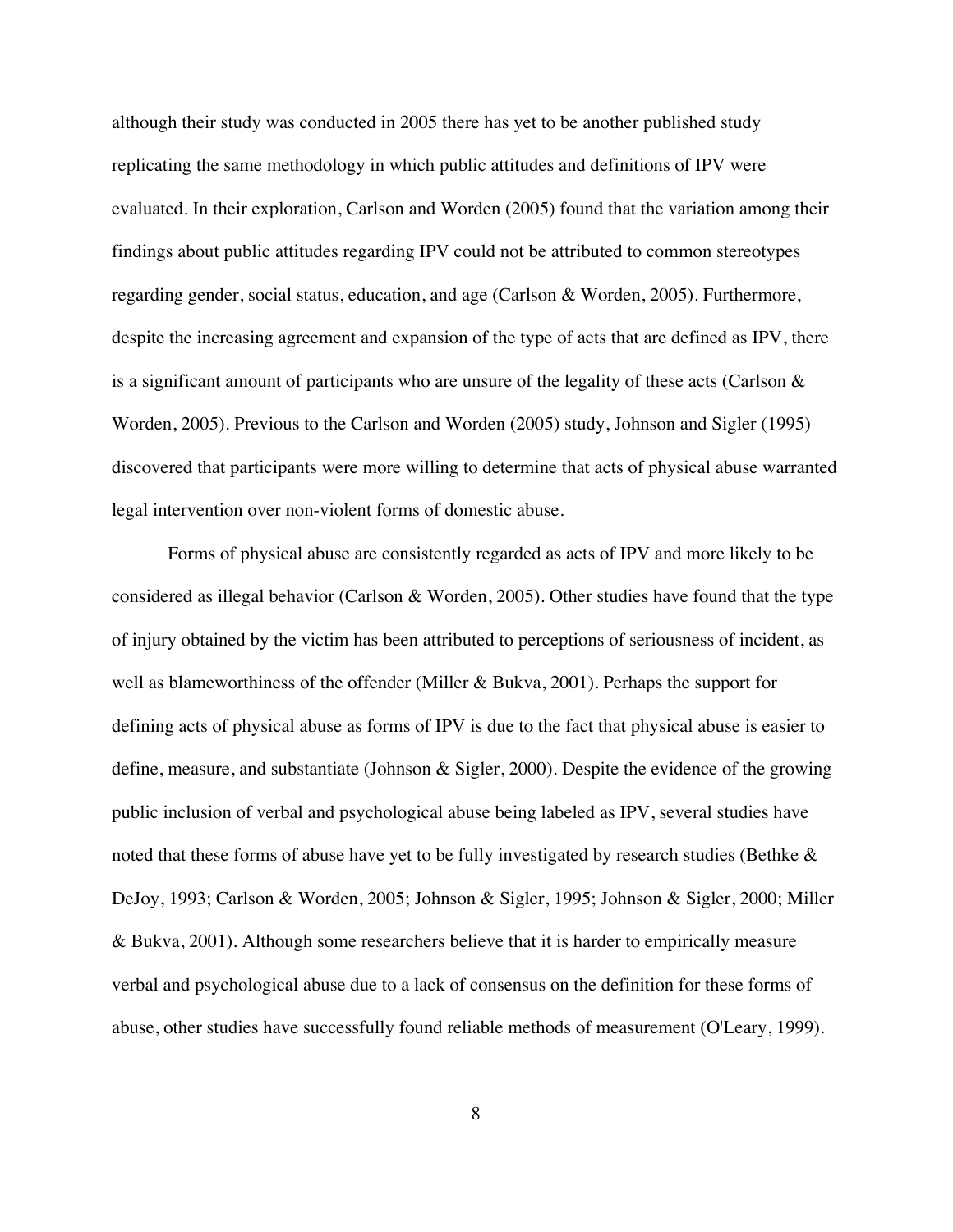O'Leary (1999) argues that psychological abuse is necessary to study because of the known detrimental effects to the psychological well being of victims and because verbal and psychological abuse often precede physical abuse. It is a commonly upheld agreement among researchers and practitioners that all forms of IPV can result in negative health outcomes such as substance abuse, sleep and eating disorders, suicidal behavior, and many mental health disorders (Pico-Alfonso et al., 2006). Although, there have been very few studies that have focused on just verbal or psychological forms of abuse, Pico-Alfonso and colleagues (2006) found that when isolating the independent effects that psychological abuse had on mental health, this form of abuse was just as detrimental as physical abuse. This finding was further replicated by Mechanic, Weaver, and Resick (2008) who discovered that pyschological abuse explained a large percentage of the variance for predicting post-traumatic stress disorder (PTSD) after controlling for the effects of phsyical and sexual abus.

Sexual violence, although sometimes considered a sub-form of physical violence, is inherently distinct and yet given the least amount of attention in the empirical literature. The issues of spouse abuse being regarded as a private matter between a married couple has negatively impacted legal sanctions for sexual abuse in marriage. It was not until 1986 when the Federal Sexual Abuse Act criminalized marital rape on all federal lands. Before this, there were no legal protections for women against rape by their husbands (Bennice & Resick, 2003). Research about perceptions of marital rape and sexual IPV have found that sexist ideology might in fact inhibit the notion that married women are allowed to refuse to have sex with their husbands (Duran, Moya, & Megias, 2011) Along with physical, verbal, and psychological forms of IPV, sexual abuse has also consistently been attributed with mental health problems (Mechanic, Weaver, & Resick, 2008).

9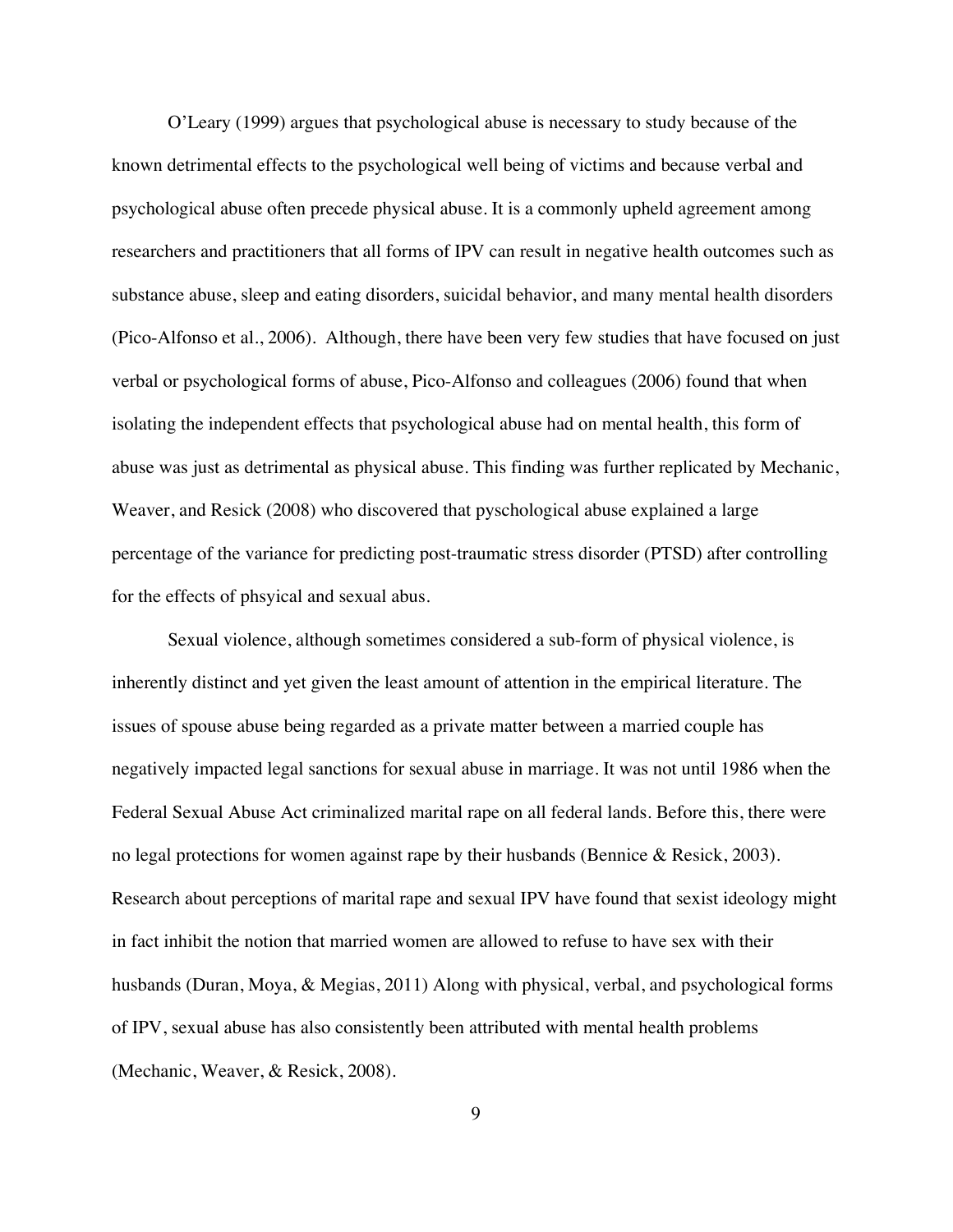In sum, the research that has been done in the area of public perceptions and different forms of IPV has given much insight into the growing support for understanding the importance of IPV and the growing public definition of what acts constitute this type of violence. The same studies have also noted the importance of finding the mechanisms behind these attitudes in order to understand how the less understood types of violence such as psychological and verbal, can become more understood as forms of IPV in society. To that end, one purpose of this project is to examine and compare these three forms of IPV.

#### **Public Opinions About Seriousness and Blame**

Current literature has studied the seriousness and blame attributed in IPV scenarios from a variety of perspectives. Some studies have focused on the personal factors that influence the respondent's ratings and therefore looked for patterns among the characteristics of respondents. Meanwhile other studies have used another approach by studying what factors of the incident affect the perceived seriousness and blame attributed to both the victim and respondent. Each of these is discussed in turn.

#### **Characteristics of Respondent**

A lack of understanding and increased tolerance for IPV can be attributed to a lack of empathy for the victim (Johnson  $&$  Sigler, 2000). In many instances it may be hard to empathize with a victim when the person has little in common them, which could explain many of the patterns we see in the assignment of blame and understanding of seriousness of a domestic violent crime. The defensive attribution theory explains that the more similar a person is to a victim, the less responsibility he or she will attribute to the victim for that incident (Locke  $\&$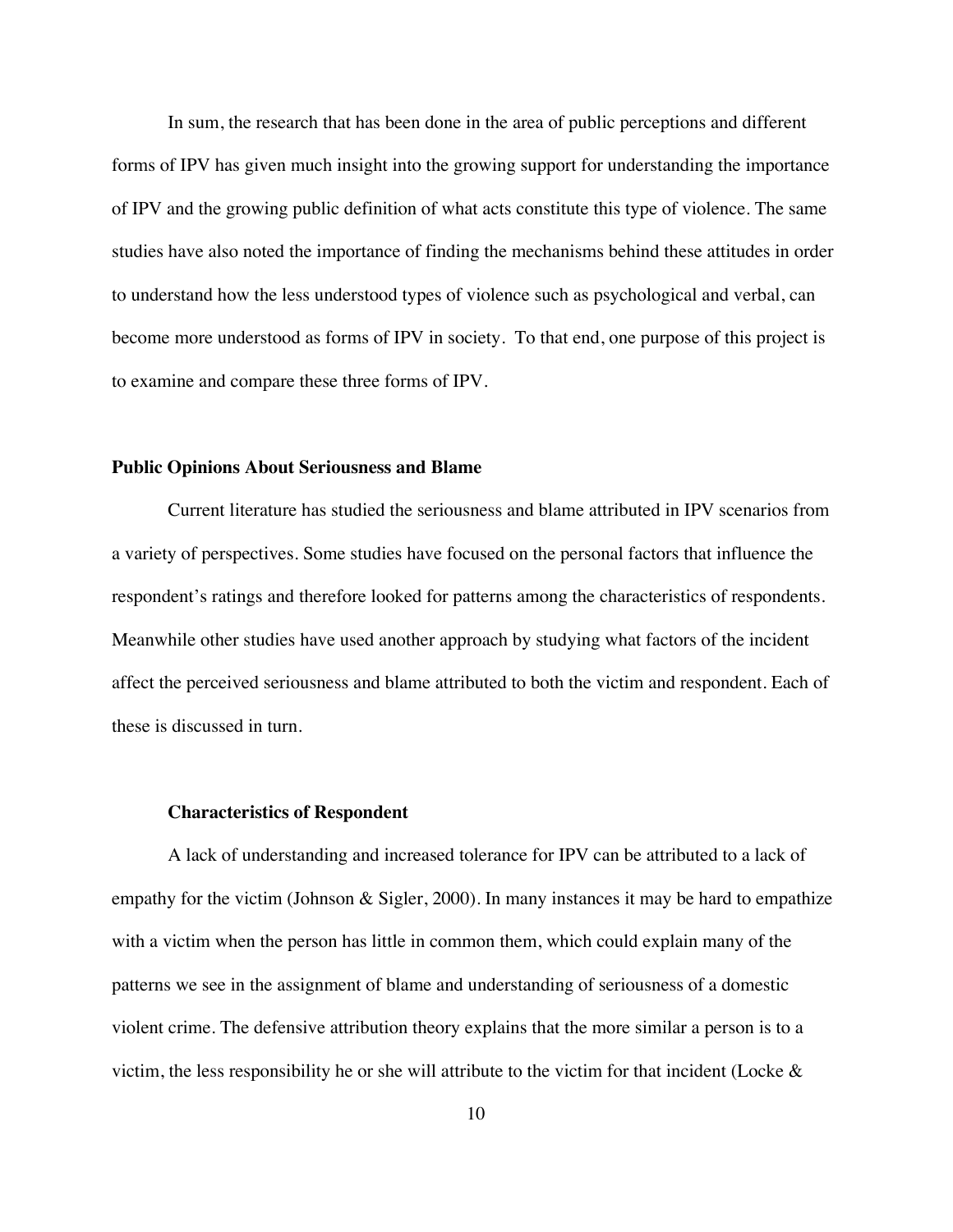Richman, 1999). For instance, women who have experienced abuse themselves are more likely to regard more acts as IPV and also rate them higher in severity (Wagner & Mongan, 1998). There has also been evidence that the race of the respondent can also influence culpability and blame (Flood & Pease, 2009). Miller and Bukva (2001) found that White respondents were more likely to judge IPV vignettes as more serious, compared to the Black, Latino, and Asian American respondents.

Feminist theories, as well as theories about gender roles, offer an explanation for the differences in gender regarding perceptions of IPV (Locke & Richman, 1999). A common pattern among these studies is that men have been found to perceive domestic violent scenarios less seriously than their female counterparts (Miller & Bukva, 2001). Another study found that male students who use violence in their own relationships are more likely to assign blame to the victim (Bryant & Spencer, 2003).

Even though gender roles have evolved in the past decades, there is still evidence of their effect on public perceptions involving domestic abuse. These patterns are evident when looking at the effect of age on perceptions of IPV. Carlson and Worden (2005) found older respondents are less likely to believe that physical violence exhibited by a husband is unlawful (Carlson & Worden, 2005). These findings are evident of the longstanding history of acceptance of domestic abuse as a private matter between partners. Other studies that have looked at the effects of age on attitudes have found that when young adults have experienced dating violence they are more willing to view physical aggression as acceptable behavior (Bryant & Spencer, 2003). Furthermore, students who experienced violence in their own relationships or at home are more willing to blame societal factors outside the relationship, which included the media or other outlets that accept and promote violence (Bryant & Spencer, 2003). This finding is consistent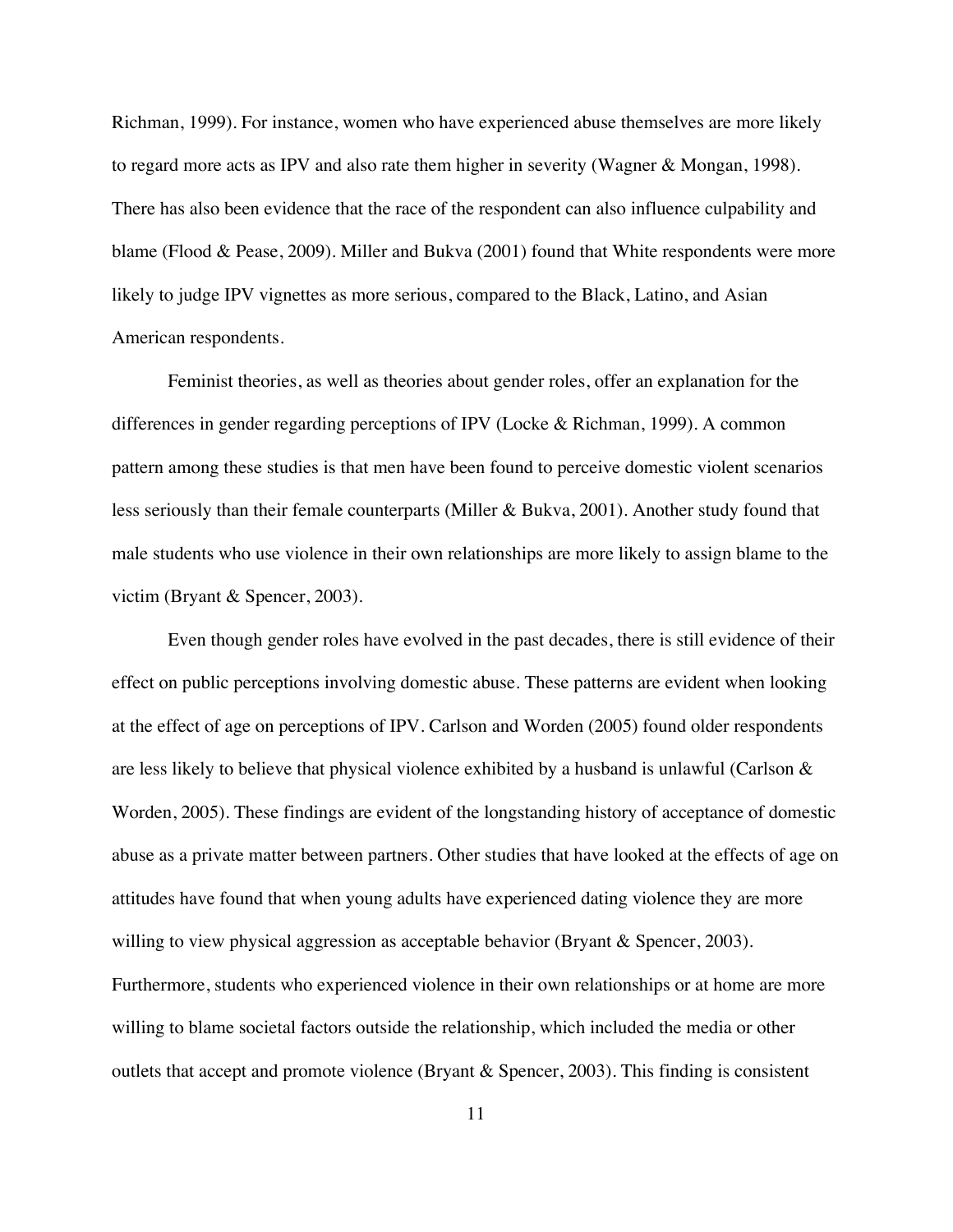with social learning theory, and has been replicated in another study in which witnessing abuse at home and participating in violent acts at school were inversely related to evaluation of the seriousness of IPV incidents (Miller & Bukva, 2001).

Social learning theorists have explained that through this intergenerational pattern of violence, some victims continue to be victims, while others become offenders, because this behavior has been interpreted as acceptable and the norm (Miller & Bukva, 2001). This socialization can happen by either witnessing or personally experiencing violence and abuse as a child. The effect of this experience can either result in perpetuation of violence as a juvenile, or further victimization in other relationships throughout their lives. Juvenile delinquency theorists have identified the correlation between male juvenile delinquency and how the same aggression carries over into their intimate relationships, leading to violence towards their partner (Miller  $\&$ Bukva, 2001). A meta-analysis of 124 studies that examined the intergenerational cycle of violence found a strong effect size for males who experienced childhood violence and were then IPV perpetrators during adulthood, and a small effect for females who experienced IPV as a child and again as an adult (Smith-Marek, et al., 2015).

#### **Situational Characteristics**

Public perception of IPV is not only affected by primary factors of the respondent, but also greatly influenced by the specific characteristics of the situation, including factors associated with the victim and offender. Some patterns that have been identified by this body of research are mentioned below and can be attributed to known rape and IPV myths, such as blaming the victim (Policastro & Payne, 2013). A study that examined acceptance of dating violence found that violent behavior was seen as more acceptable in a serious relationship. This finding suggests how participants minimized the seriousness of the crime when the offender was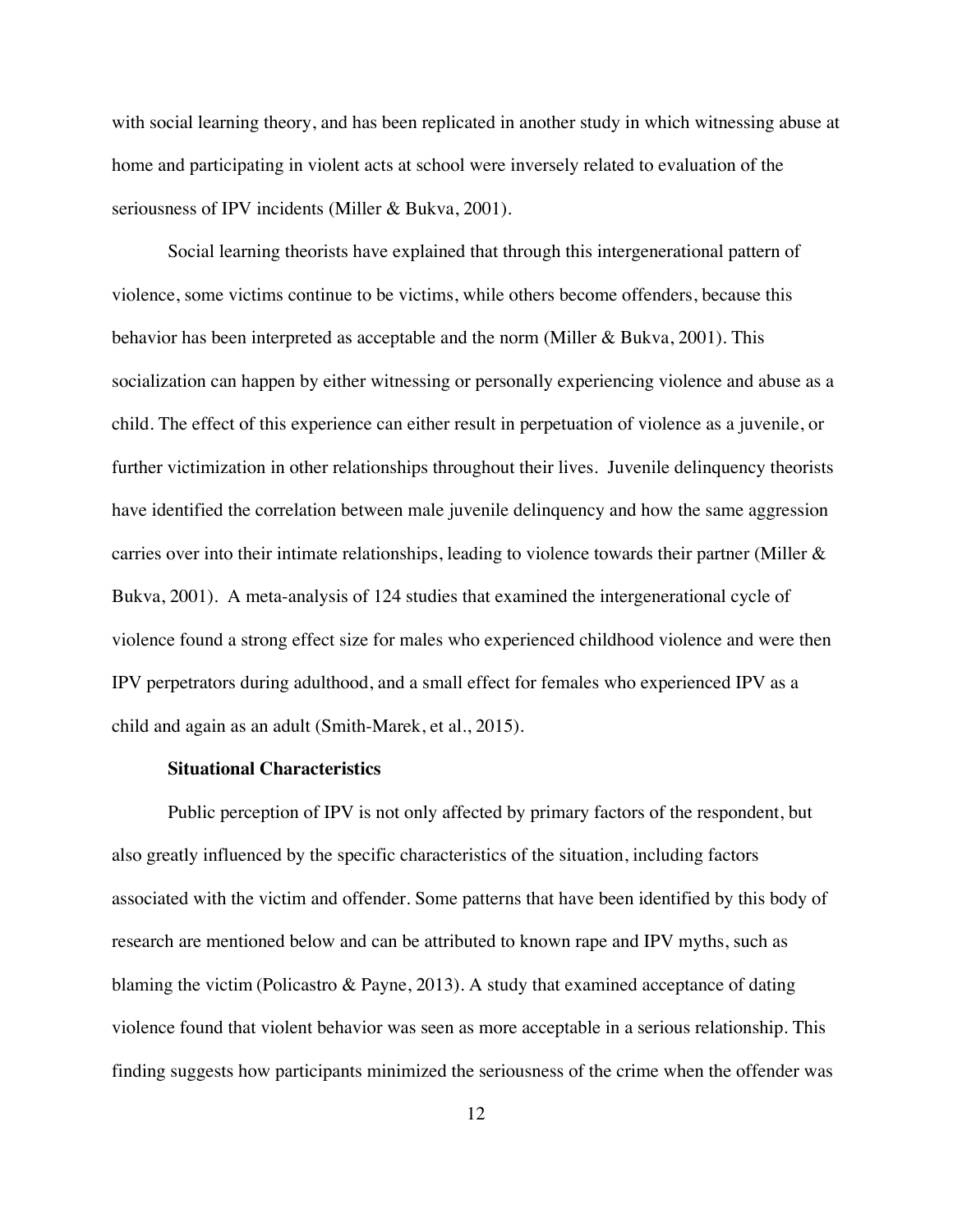well known to the victim, and a greater investment in the relationship was correlated with more acceptability of a violent response to a conflict (Bethke & DeJoy, 1993).They also found that when the perpetrator was a woman, the act of violence was rated less serious because of the belief that women are not capable of inflicting much pain or able to cause severe bodily harm (Bethke & DeJoy, 1993). Other factors, such as the perpetrator having a prior record, have been found to increase the blameworthiness of the offender, as well as increase the perceived seriousness of the scenario (Miller & Bukva, 2001).

Aside from offender culpability, one of the common phenomenon studied in IPV research is the notion of blaming the victim. Society has unknowingly perpetrated this by making the victim the complainant in court during IPV trials. State laws are actively trying to change this by taking the responsibility to protect the victim and making the state the complainant in these cases (Bryant & Spencer, 2003). Victim blaming can further IPV myths by perpetuating the belief that victims can leave an abusive relationship; and if they fail to leave, they are then deemed responsible for the abuse, because it is then perceived as consenting to this abuse (Policastro & Payne, 2013). Through this research we have been able to identify other factors that have perpetuated blaming the victim.

One factor that has attributed to perceptions of blame towards the victim is in the characterization and opinions of the response that a female victim has towards her offender. The way in which the victim chooses to respond to the abuse, as well as her behavior before and during the incident, has been found to influence perceptions of the scenario as well as how society judges the victim (Lacey, 2010; Policastro & Payne, 2013). For example, researchers have tried to understand how the public might blame a victim by studying different ways in which it might be perceived that the woman has enticed the offender to react in an aggressive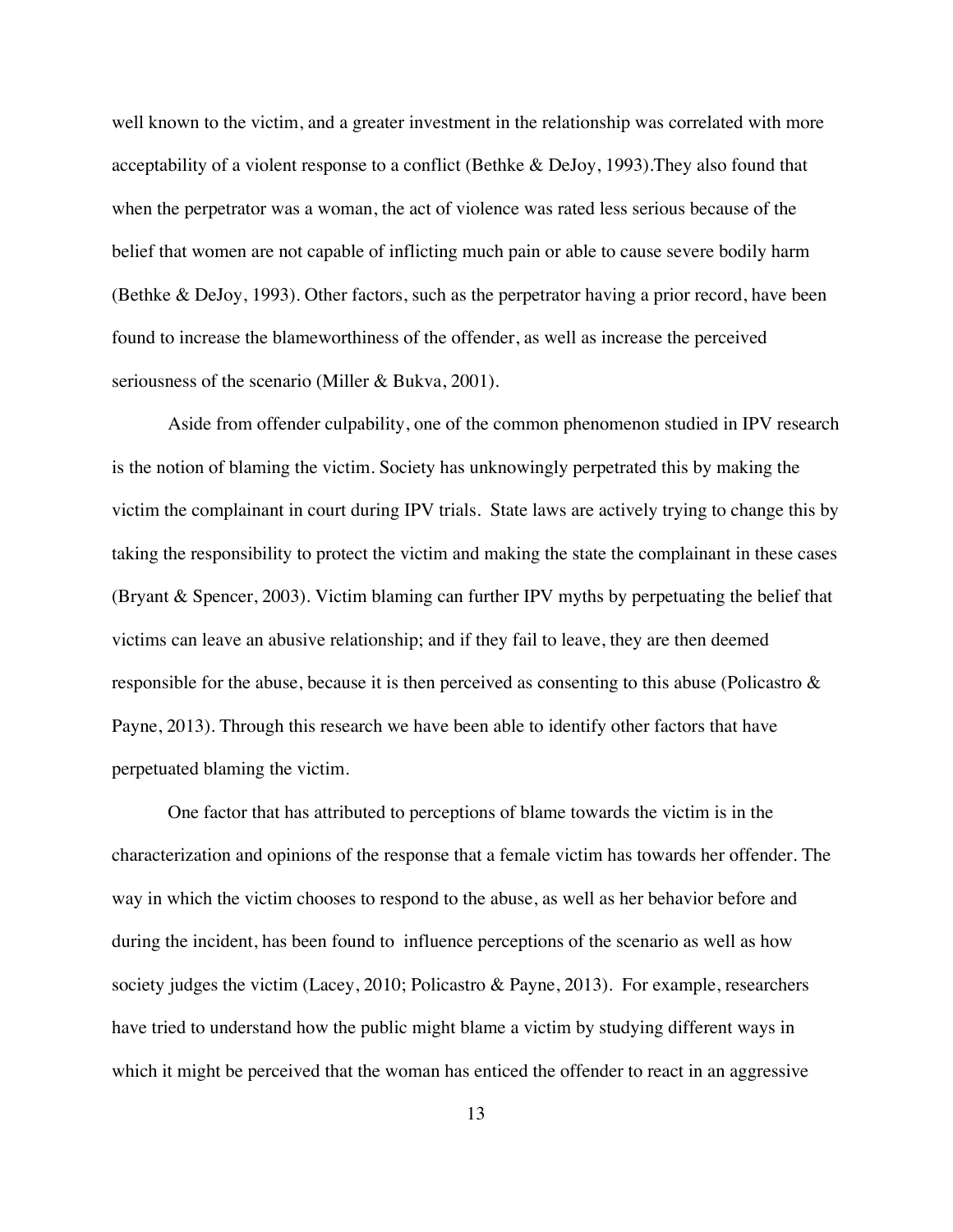manner. Esqueda and Harrison (2005) created vignettes in which they varied the amount of provocation by the female victim, and found that a perceived increase in provocation by the victim lowered the participant's belief that mandatory arrest was needed.

The argument has been made that despite how the woman responds or acts during a IPV scenario, she will always be considered somewhat responsible. This idea stems from the notion 'it takes two to tango' along with the belief that a victim can always prevent an incident. This idea has been confirmed by Esqueda and Harrison (2005) who found that when the woman (victim) responded with serious resistance by aggressively attacking the male offender, and when she responded with no resistance, the general culpability ratings of the victim were not affected.

A large portion of rape myth research has been able to identify other factors that have contributed to victim blaming (Aosved & Long, 2006). Gender role violations can be attributed to perpetrating the effect of victim blaming (Esqueda & Harrison, 2005; Policastro & Payne, 2013). For example, Harrison and Esqueda (2000) studied one form of a gender role violation when they introduced intoxication of the victim into the vignettes in their study. They discovered that drinking behavior also led to increased victim blaming due to gender role violation (Harrison & Esqueda, 2000).

All of the various factors that influence victim blaming become more severe when combined with race. Harrison and Esqueda (2000) found that even though drinking significantly increased blame of the female victim for both White and Black women, when race was included, Black females were regarded more negatively and considered more culpable than their White female counterparts (Harrison & Esqueda, 2000). Stereotypes of Black women put them at a greater risk for victim blaming, especially when they demonstrate a stereotype such as being aggressive through provocative behavior (Esqueda & Harrison, 2005).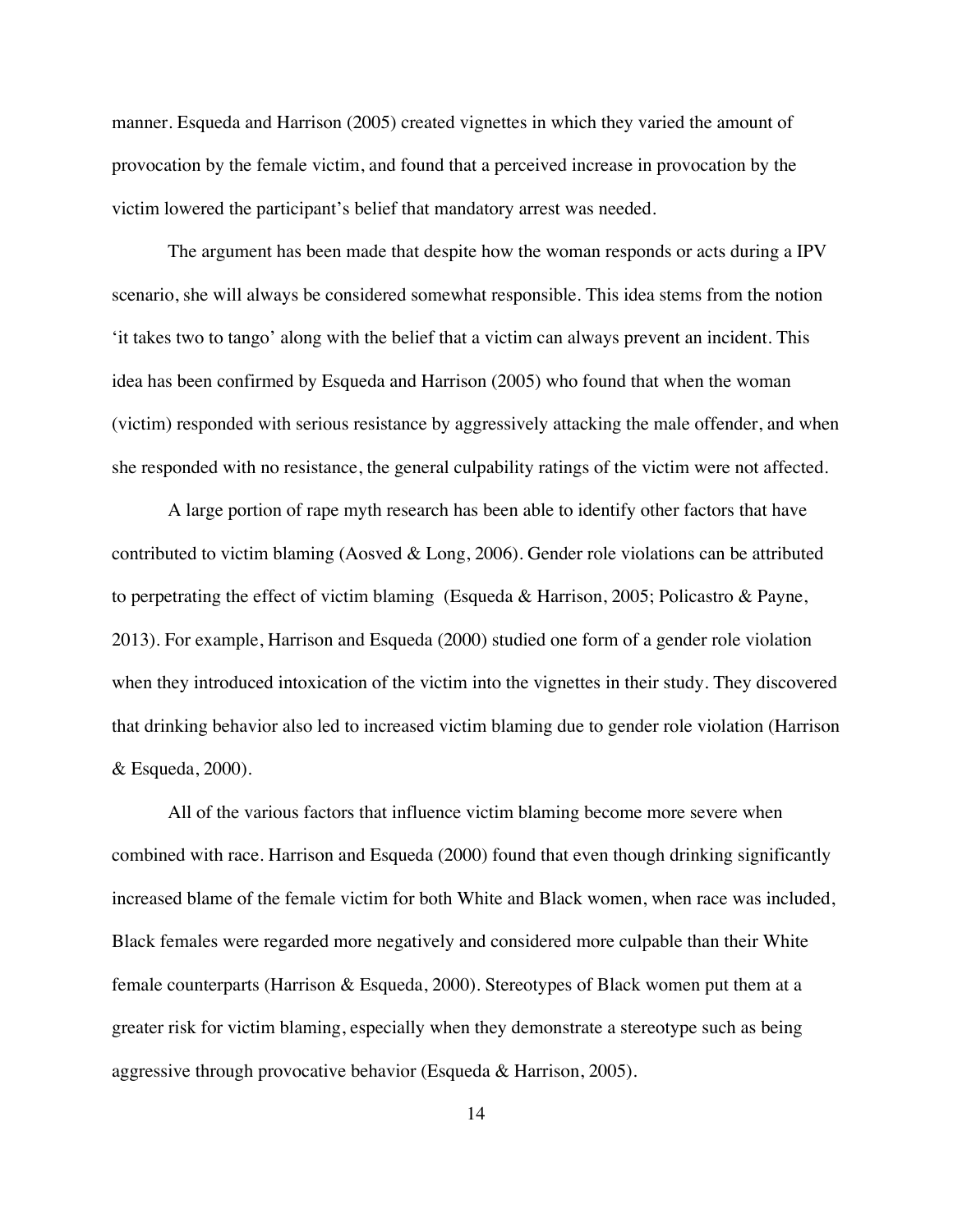#### **Public Opinion about Punitiveness**

Many scholars have argued that policy is a reflection of public opinion. Using this theory it can be argued that the drive for more punitive measures against offenders is "democracy at work" (Cullen, Fisher, & Applegate, 2000). In response to IPV, Johnson and Sigler (2000) found that Americans are more supportive of tougher intervention strategies such as mandatory arrest laws, but less likely to endorse required counseling and educational awareness. In accordance with the historical shift to more punitive measures, Johnson and Sigler (2000) discovered the same trend among their subjects who became increasingly more likely to support the passage of laws to make wife abuse a felony.

One major area of concern is that if the public is the decision-maker of correctional policy and what happens if it is misinformed about the nature of the type of crime and how to control it. This problem should be of utmost concern due to the knowledge that most Americans are unaware of the complexity of IPV, and the consequences of the myths and beliefs that their attitudes could have on their decisions. For instance, this issue can be seen in studies that have found a stronger public endorsement for legal intervention for violent forms of IPV, and less consensus regarding punishment of the offender when it is a non-violent form of abuse (Johnson & Sigler, 1995). When there is disagreement among what acts constitute IPV there will be just as much, if not more, disparity among the type of punishment for these offenses.

Another area of concern is the public view of punitive measures and disregard for rehabilitating offenders. Survey research has found patterns of the public being punitive and supportive of policies that inflict "penal harm" on offenders most commonly by imprisonment (Cullen, Fisher, & Applegate, 2000). The issue with a punitive public is that in cases of IPV, one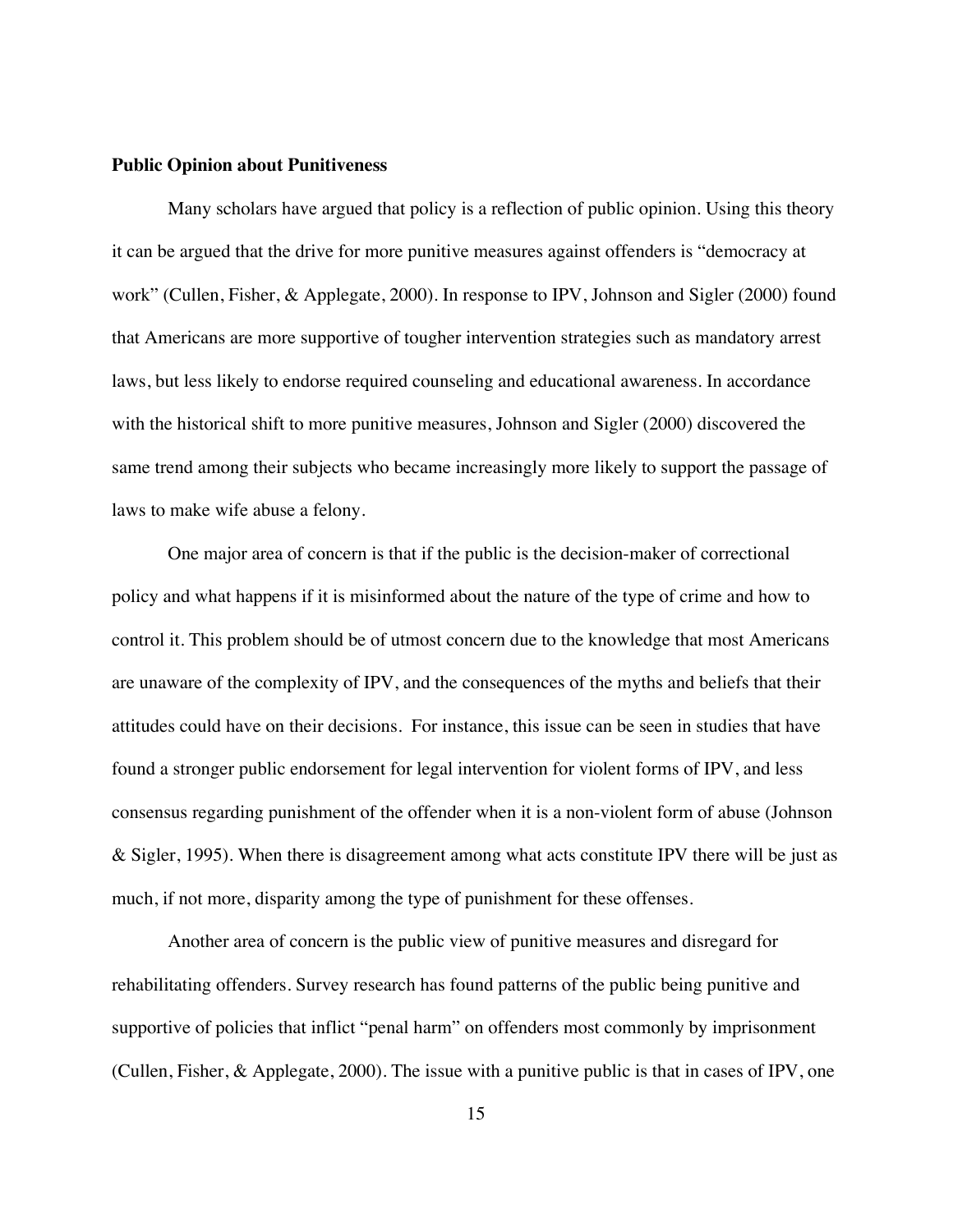could argue that one of the goals of intervention should be to rehabilitate the offenders, so that they can reintegrate with their family once they no longer pose a danger to them. However, if the public disregards rehabilitation and believes that a prison sentence is the answer, this will distance the offender from the victim for a certain amount of time, but will not solve any problems or prevent reoffending once the offender is released. Conversely, there is some evidence that due to the growing support of the ineffectiveness of prisons, that widespread support of their use may not be as deep, and the public may be more amenable to alternative punishments (Cullen, Fisher, & Applegate, 2000).

Public opinion research has found that the people agree about the level of severity of offenses; however, there is less agreement about the corresponding amount of punishment an offense is deserving (Cullen, Fisher, & Applegate, 2000). This disagreement has led to the need for a theoretical basis as to how the public defines severity in terms of punishment, as well as to determine what factors may influence this ranking system (May, Wood, Mooney, & Minor, 2005). May, Wood, Mooney, and Minor (2005) addressed this question by using responses from offenders to create exchange rates for prison sentences. By asking offenders their opinions on alternative punishments and sanction severity, these researchers were able to operationalize severity and determine the different types of factors that influenced the variation among responses. For instance, White respondents rated prison more severely than their Black counterparts, due to the growing commonality of prison experiences among young Black males (May, Wood, Mooney, & Minor, 2005). It is important to understand these exchange rates based upon the offenders' experiences because it is their value of severity that should be used to determine the value of punishment, and not a perceived amount by someone who has never experienced these forms of punishment.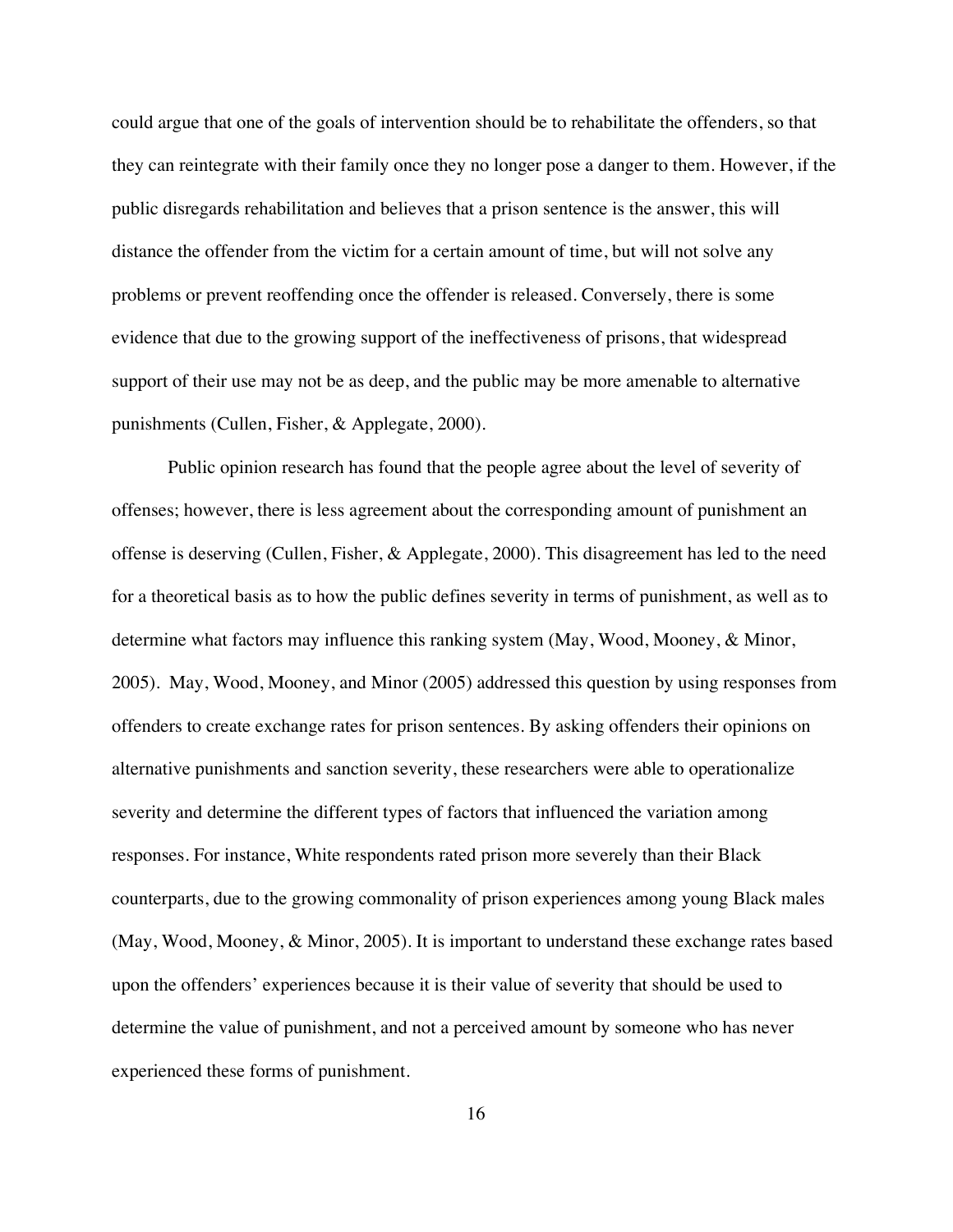#### **Effects of Racial Bias on Public Opinion Research**

Previous IPV opinion research has attempted to explain how race affects perceptions of IPV scenarios by incorporating race into their study design. This has been executed using various methodology such as varying the race of the offender and victim in vignettes in a study (Harrison & Esqueda, 2000; Locke & Richman, 1999). Race has also been used as a mediating variable to understand victim blaming when other variables such as drinking are added to the scenario (Harrison & Esqueda, 2000). The study of racial stereotypes in regard to understanding IPV is crucial because regardless of whether or not there is a conscious awareness of the activation of these stereotypes, these attitudes will guide the processing of judgments of a IPV scenario (Harrison & Esqueda, 2000). Studies of juries measuring racial bias have found that when race is salient in the trial, White jurors are more aware of prejudices and make a stronger effort to suppress these beliefs. However, when race is ambiguous in a trial, it is easier for implicit bias to be activated during decision making (Sommers & Ellsworth, 2001). Furthermore, there is yet to be a study that assessed how racial bias affects perceptions of responsibility, blame, seriousness, punitiveness, and law violation in relation to IPV.

One of the main issues involving race and DV research is that a large portion of IPV research has focused on White women and therefore, it is of great importance to study minorities and their cultural norms in order to learn about their attitudes and beliefs about IPV (Lacey, 2010). The research about minority women who are IPV victims can give some insight into some of the stigma and stereotypes that have influenced the public perceptions about these populations. Lacey (2010) researched the reasons why Black and Hispanic women stayed in IPV relationships. Some of the main factors that significantly predicted whether or not they would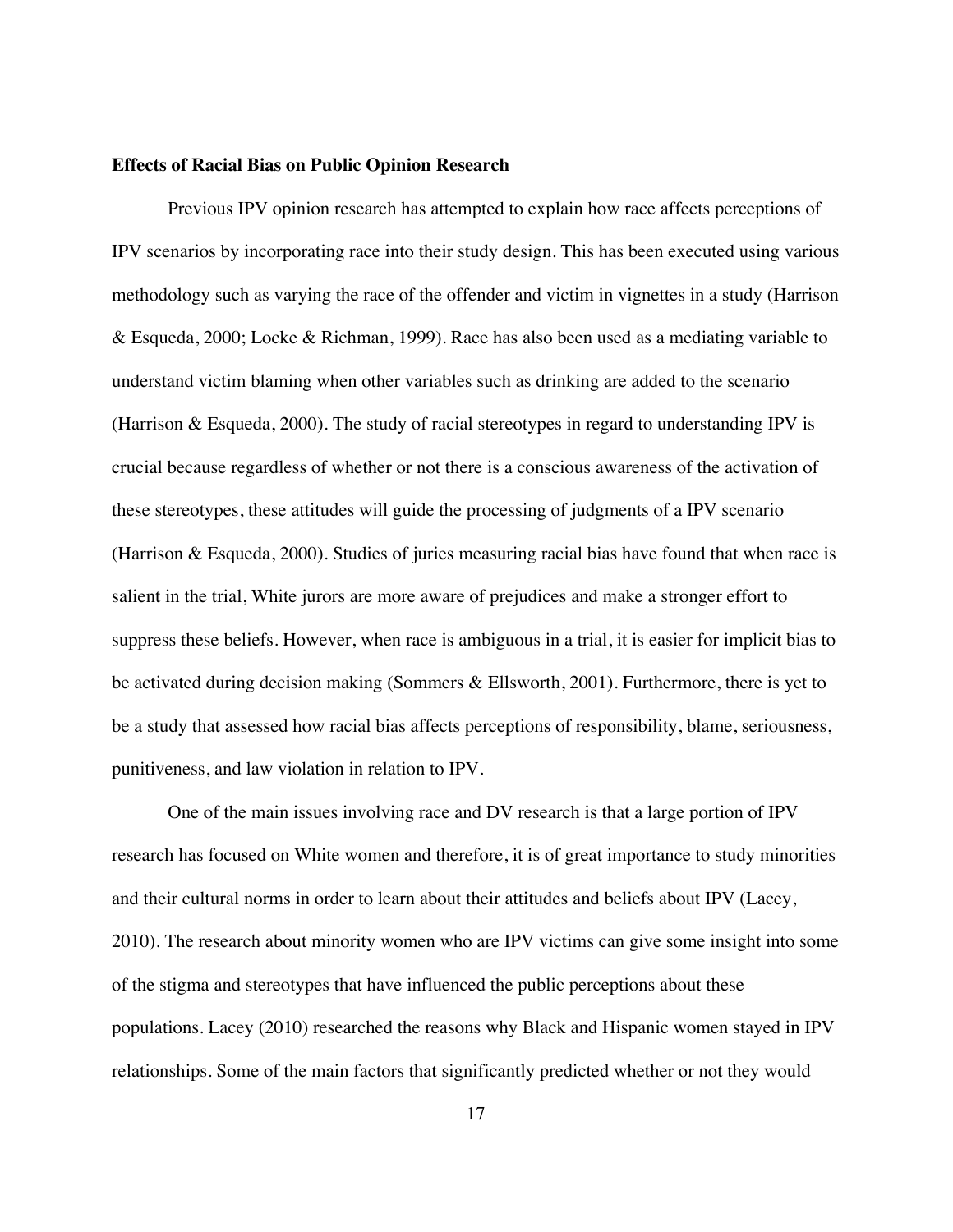remain with their abusive partner included whether or not they were married, due to the fact that they did not want to leave a relationship in which they had committed time and energy, as well as avoid the stigma of a minority single-parent household. Another major factor that influenced whether or not these women would leave their abuser was level of income and the ability to financially support themselves, and in many cases, their children (Lacey, 2010). These findings are important because they give insight into patterns that have influenced stereotypes of minority women, which then explains the perpetuation of victim blaming and negative attitudes towards victims.

Another factor that has influenced perceptions of IPV is the stereotyping of Black women. Black women who are living in poverty and dealing with issues of IPV are restricted by society from accessing help and services. Contemporary societal stigmas of minority women living in low income communities has created an unforgiving community response to IPV in their communities (Richie, 1996). Perpetuations of negative stereotypes of Black women and IPV continue to create a system in which there is no escape. Other stereotypes such as the belief that Black women are more promiscuous and sensual influences attitudes that Black women are then 'unrapeable' because of their promiscuous nature (George & Martinez, 2002).

Negative stereotyping of Black women can lead to victim blaming and less empathy towards a IPV victim if she is Black. One study that measured how victim drinking and race of the victim would affect perceptions of IPV situations found that the effect of the victim drinking was more severe in predicting victim blaming and lack of empathy towards the victim when she was Black compared to if she was White (Harrison & Esqueda, 2000). These types of findings have been replicated by other studies that have measured the effect of race of the victim on participants attitudes towards IPV scenarios (Locke & Richman, 1999). In another study, Black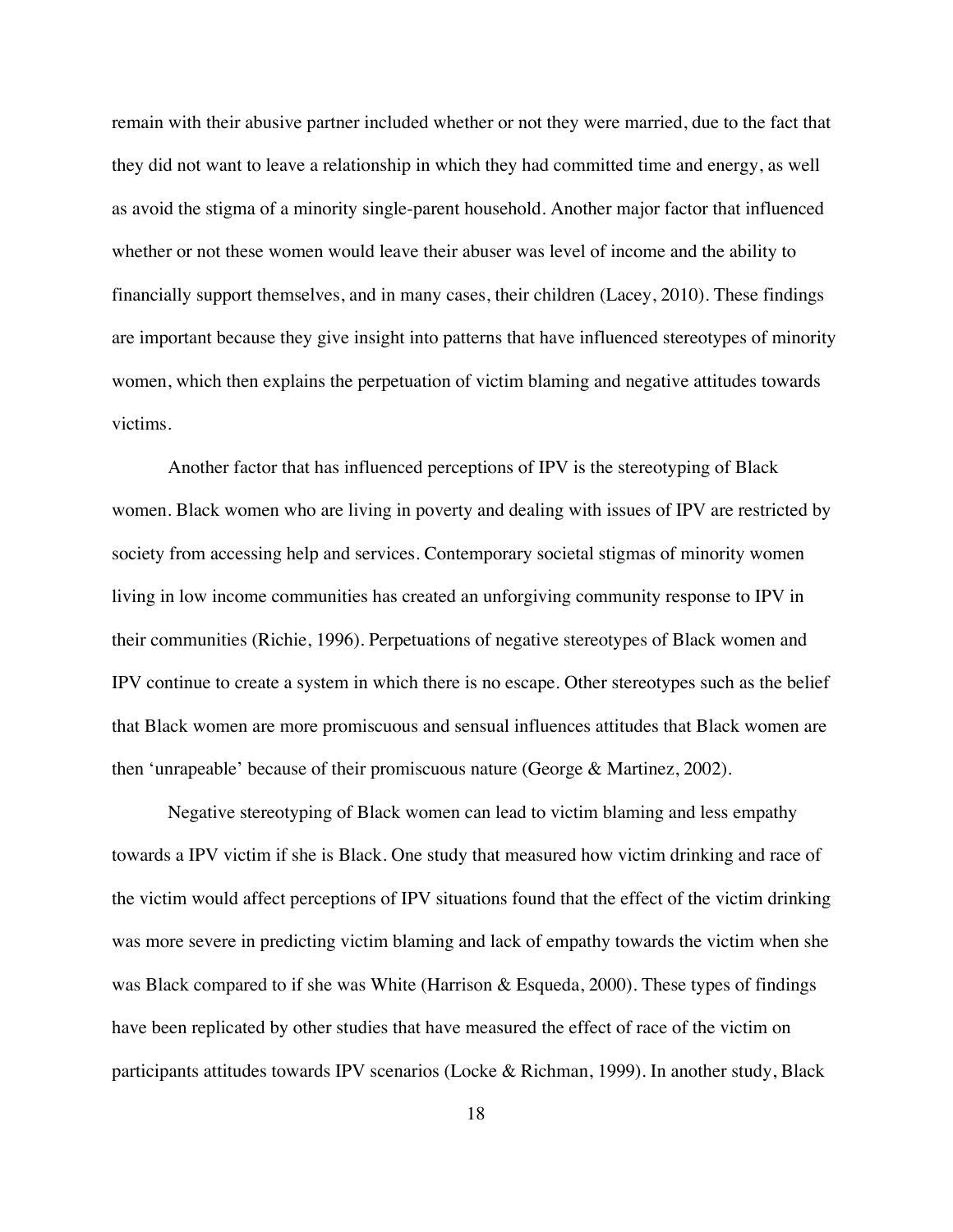female victims were perceived as more blameworthy when they were raped by a White male verses a Black male because the stigma of Black women as being promiscuous results in the sexuality to be the course of the White male offender's behavior (George & Martinez, 2002). The effect of these findings have been attributed to Black women reporting sexual abuse and IPV less frequently than their White counterparts and less resources available for Black female victims (George & Martinez, 2002).

In comparison to the stereotypes that affect Black women as victims of IPV, there is another body of research that has revealed a whole other type of stereotype related to Black males as inherently aggressive by nature (Locke & Richman, 1999). George and Martinez (2002) found that White women were deemed more blameworthy when they were raped by a Black man because respondent's belief that a White woman who fraternizes with a Black man is responsible for his actions outweighing his responsibility for raping her. Other studies have found that respondents were more sympathetic towards a White female victim who was married to a Black male offender (Locke & Richman, 1999).

The result of these stereotypes and lack of research has arguably led to the Black community, in particular, being neglected by police and societal concern when it comes to IPV (Esqueda & Harrison, 2005). This is even more disconcerting because, despite the fact that police officers are more likely to intervene in Black communities when it comes to other forms of violence, research has found that the same officers are less likely to intervene in issues of IPV for these minority communities (Esqueda & Harrison, 2005). One finding in particular was that Black males who behave aggressively were judged more severely than their White male counterparts (Harrison & Esqueda, 2000).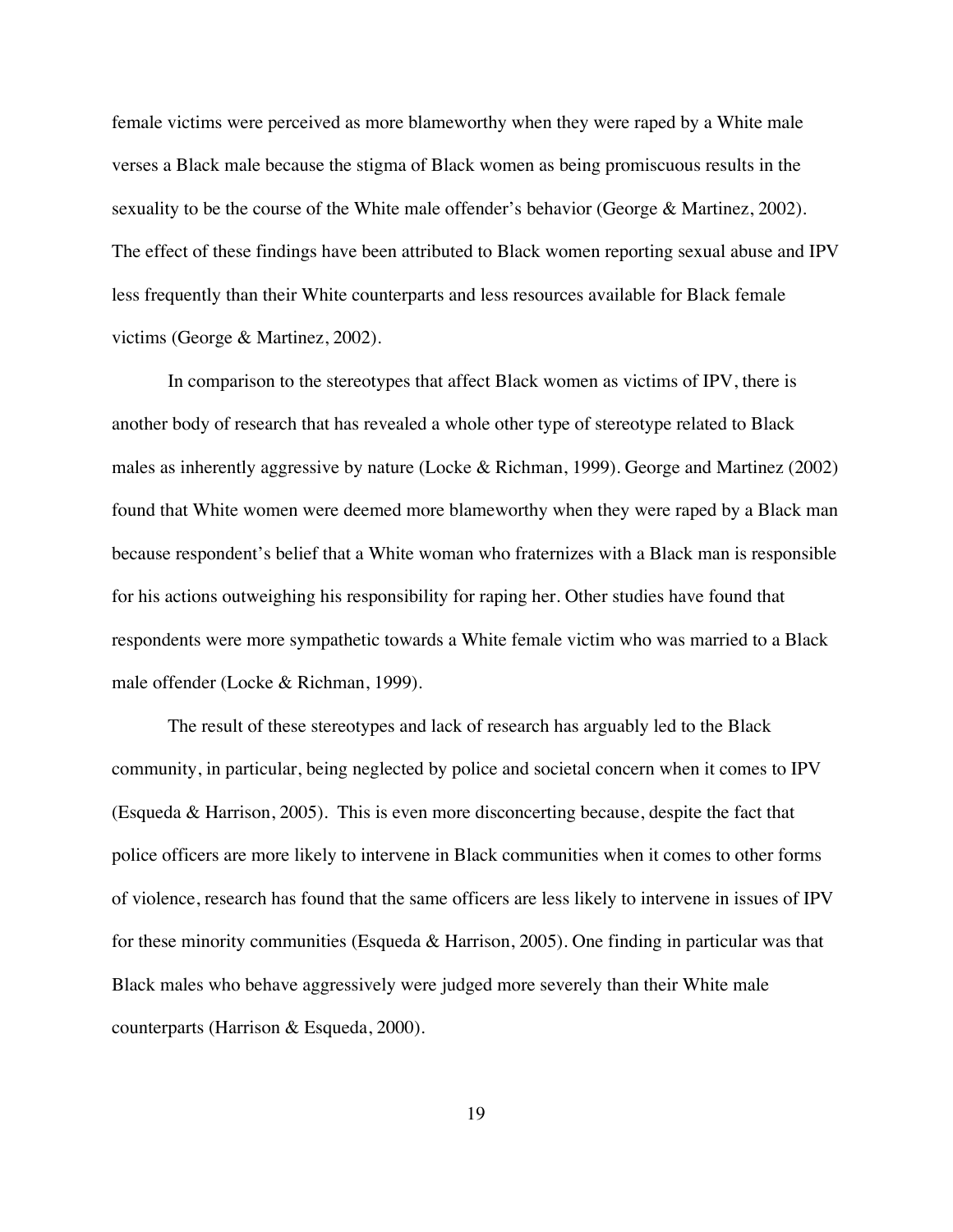Although many studies have looked at the effects of racial bias on IPV, there has yet to be a study that has looked at this problem in a more widened scope and accounted for differences among different forms of IPV. In previous studies race has been found to account for predicting victim blaming and offender responsibility, but these studies have not measured these effects without priming the participant about race. Many of the vignette designs that have included victim and offender race explicitly tell the participant the race of the people in the scenario (Esqueda & Harrison, 2005; Harrison & Esqueda, 2000; Duran, Moya, & Megias, 2011). Priming study participants about race can affect measures of bias because it activates their personal beliefs and their implicit cognitions that are likely to have higher levels of racial bias will therefore not be activated, causing an inaccurate measure of underlying racial bias (Devine, 1989). To be able to understand how racial bias can affect public perceptions of IPV it is important to get an accurate measure of non-conscious attitudes because those can predict behavior in an every day setting (Devine, 1989).

This study will also expand on previous research by measuring the effect of racial bias on different types of IPV scenarios. Previous studies have measured the effect of racial bias on one type of IPV scenario because the study is designed to also measure the interaction of racial bias on perceptions with another variable, such as victim drinking or the length of the relationship between the victim and offender (Harrison & Esqueda, 2000; George & Martinez, 2002). However, there has yet to be a study that specifically measures racial bias and IPV perceptions across different forms of IPV, which has been identified as a major gap in this literature.

20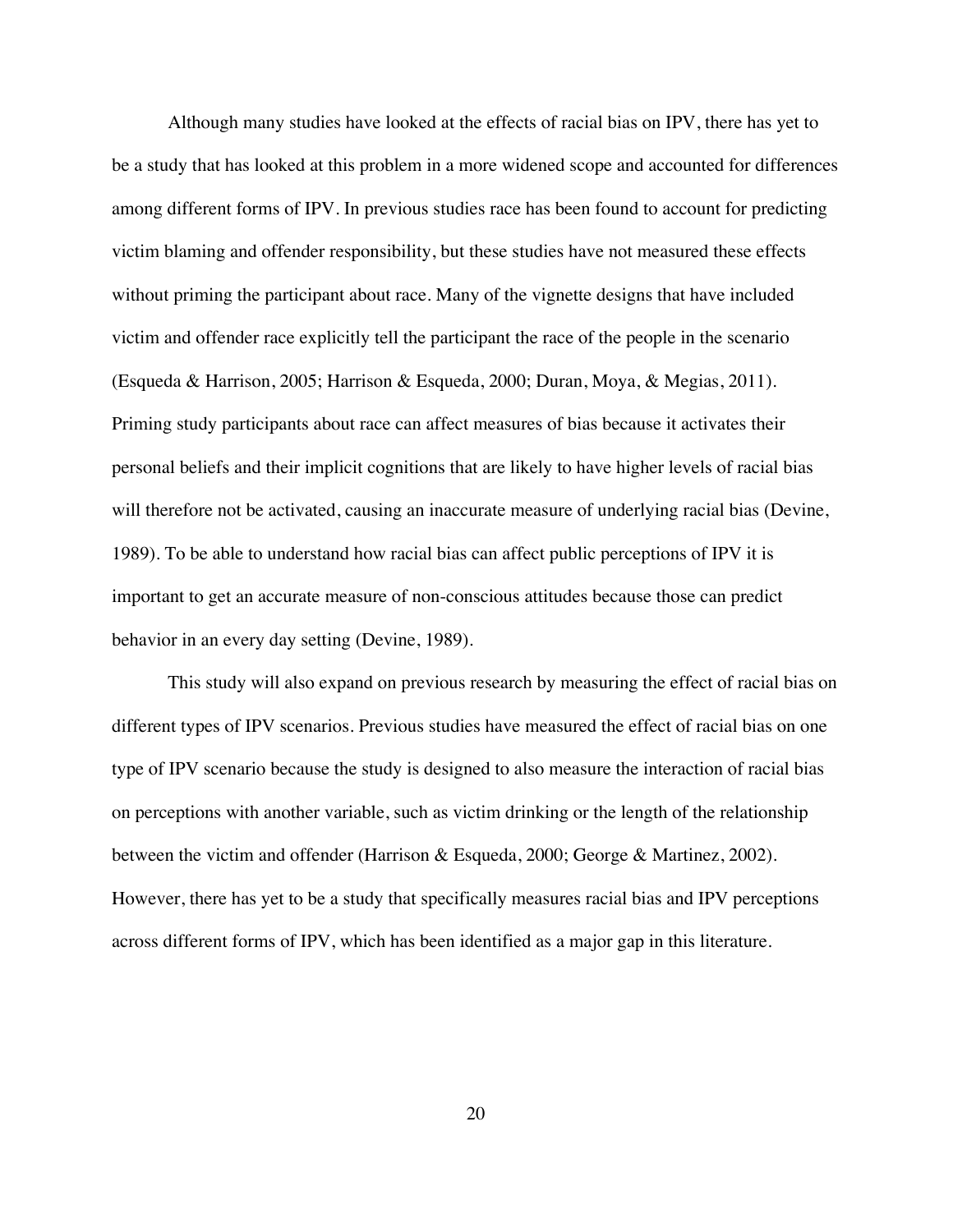#### **Present Study:**

#### **Research Questions**

- 1) Does the race of the offender and the victim determine how serious an act of IPV is perceived, as well as influence the level of blame for both the offender and the victim?
- 2) What factors determine whether or not a participant will label one of the scenarios as an act of IPV? Will this also predict their endorsement of whether the scenario is also a violation of the law?
- 3) What characteristics of the offender and the victim, as well as the participant, will affect the type of punishment that participants will deem fit for the crime?
- 4) Does race of the offender and the victim affect the severity of the type of punishment that is endorsed?

#### **Hypotheses**

- 1) Based on prior research I hypothesize that a significant portion of the variance in the ratings of the various dependent measures from the vignettes will be explained by the racial dyad of the vignette. (See Table 2.1.)
	- a. Offender Culpability- I expect to find that ratings of offender culpability for the Black offender and Black victim dyad to be higher in comparison to the reference group of White offender and White victim. However, for the Black offender and White victim dyad there is conflicting evidence of whether there will a positive or negative relationship between the ratings of victim culpability and the racial dyad. I also hypothesize that the White offender and Black victim dyad to be lower in comparison to the reference group because of the interaction of the culpability for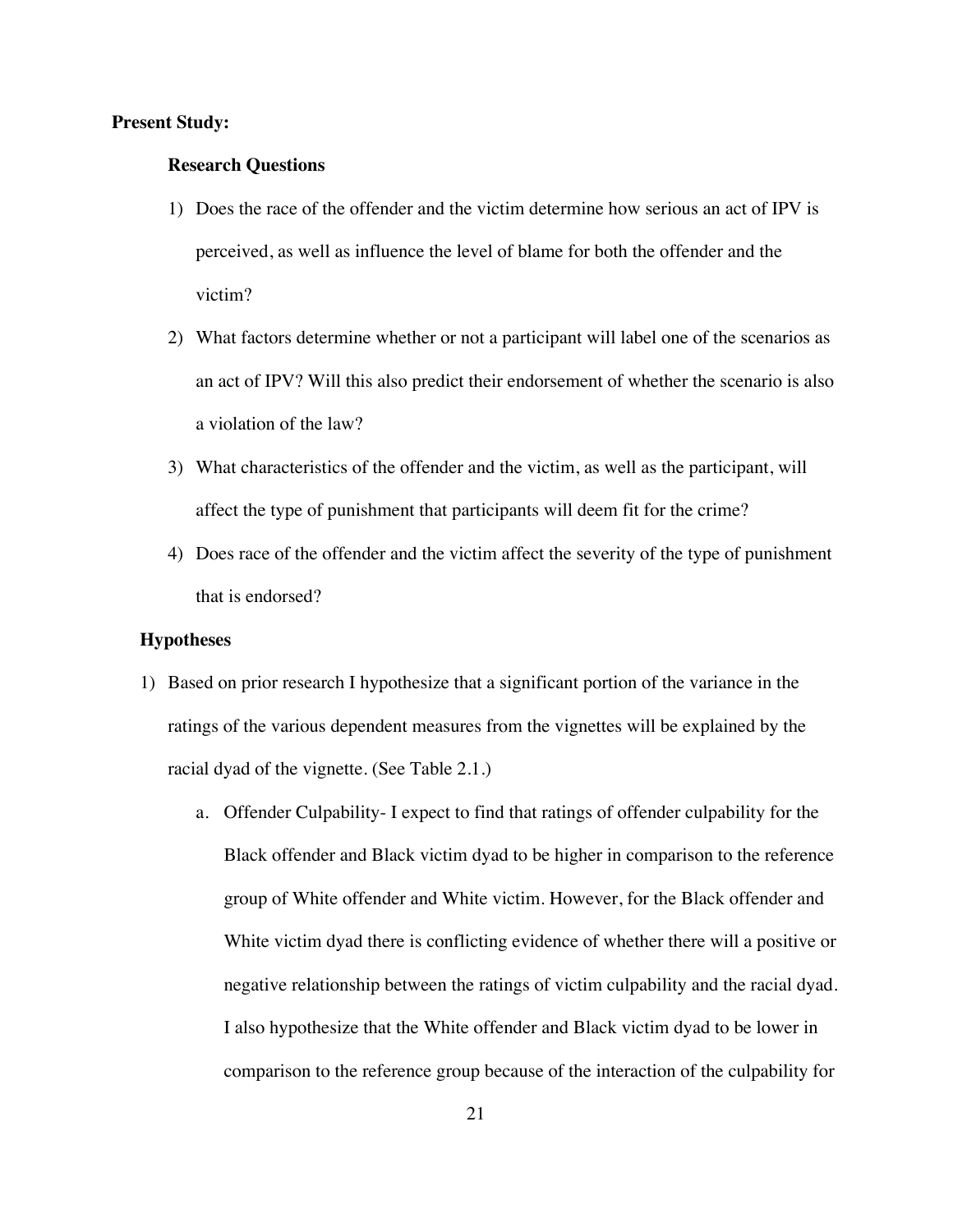the Black victim. I also do not believe that the direction of the relationships will differ across the vignettes, however they may differ in strength.

- b. Victim Culpability- I hypothesize that the Black offender and Black victim dyad will have a negative effect on victim culpability. Due to conflicting prior research about victim culpability for a White victim and Black offender the direction of the relationship could be both positive or negative for victim culpability. Based on prior studies I further hypothesize a positive relationship in victim culpability for the White offender and Black victim dyad. I believe these relationships will be the same direction across the three vignettes, however, I believe that the vignette of marital rape will be much weaker in strength.
- c. Severity of Offender Punishment- I hypothesize that for both the Black offender dyads with a White victim and Black victim the Black offender will have higher ratings of severity of punishment. Conversely, I expect to find lower ratings of punishment severity for the White offender and Black victim dyad in comparison to the control group. The direction of these relationships should remain the same across all three vignettes but will be stronger among the marital rape vignette and the physical violence.
- d. Seriousness of the Scenario- I believe that for the both racial dyads that include a Black victim the ratings of the seriousness of the scenario will be lower than the control group and will be the same among all three vignettes. The seriousness of the scenario for the Black offender and White victim will be higher in comparison to the control group because of the Black offender and will have the same directional relationship across all three vignettes.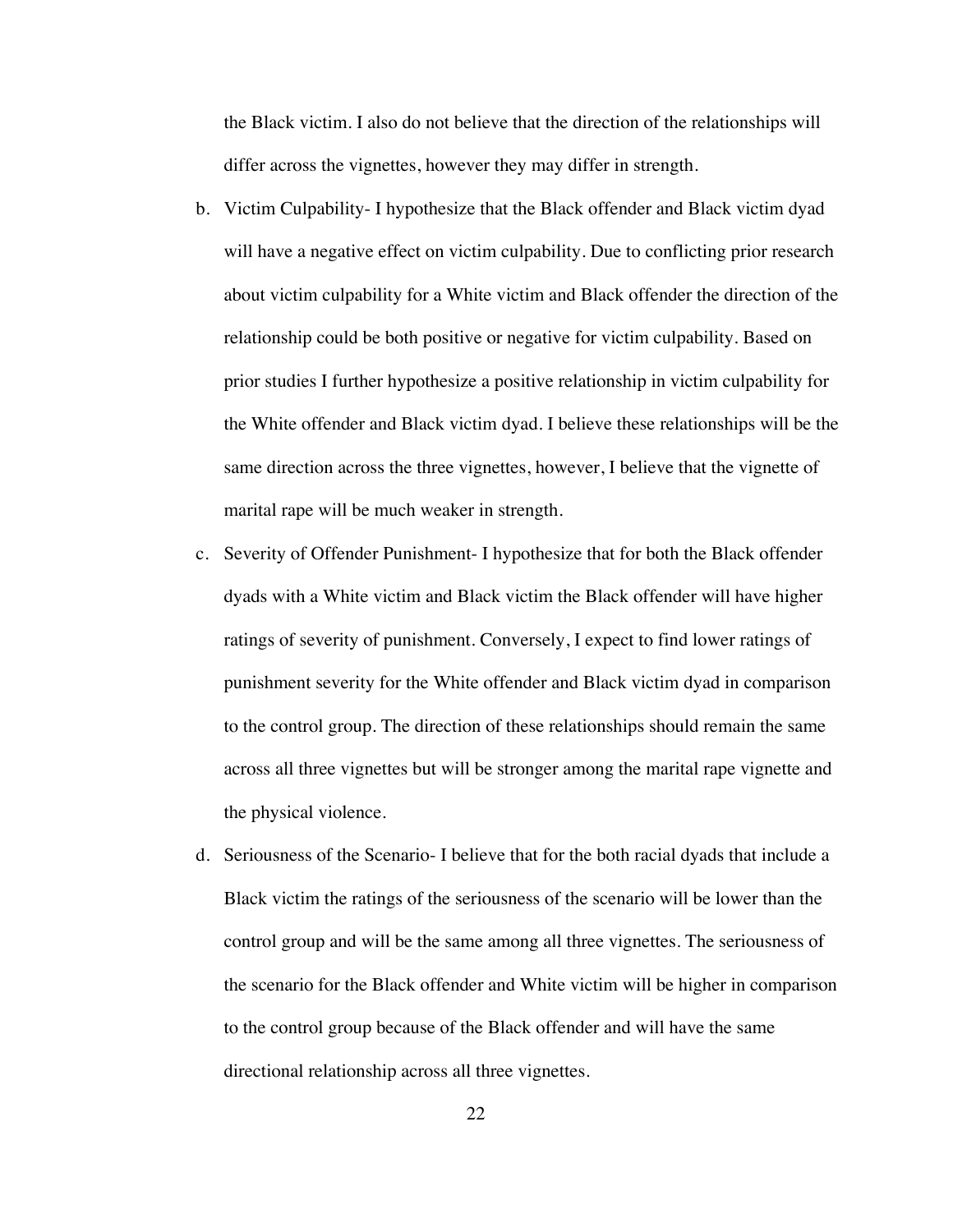- e. Rehabilitation of Offender- I hypothesize that for both racial dyads in which the offender is Black the rehabilitation of offender score will be lower than the control group. I also expect that the score for rehabilitation of the offender for the White offender and Black victim will be higher than the control group. The direction of these relationships should remain the same across all of the vignettes.
- 2) In accordance with previous studies, I hypothesize that respondents will be more willing to label a scenario an act of IPV, and less likely to label it a violation of the law, and will be more likely to be unsure if the act is against the law than if it is an act of IPV, I believe that race of the offender and the victim will help explain the variance in this relationship.
- 3) Based on prior studies I believe that respondent characteristics such as age and gender will affect ratings of seriousness of the scenario and both victim and offender culpability. I hypothesize that women will be more sympathetic towards victims and have lower ratings of culpability for the victim, higher scores of culpability for the offender and higher scores of seriousness of the scenario across all three vignettes in comparison to males in this sample. I also expect that age will have a negative relationship with seriousness of the scenario, in which younger participants will deem the scenario more serious than older participants across all of the vignettes. Furthermore, I expect younger participants to be more lenient in offender punishment and more willing to select a rehabilitative option for the offender across all of the vignettes.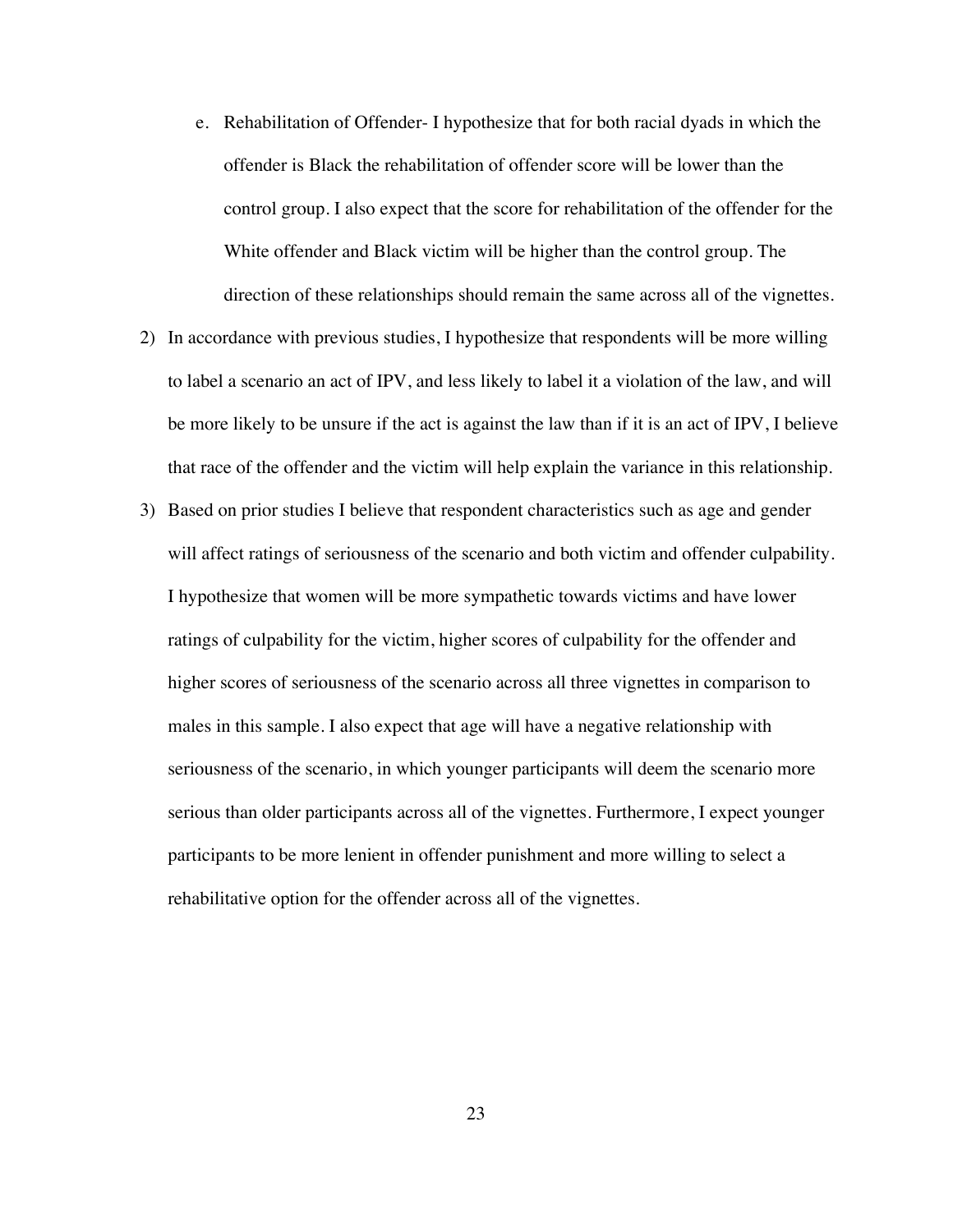**Table 2.1** Expected Research Significance (compared to White Offender-White Victim IPV Vignette)

|              | Offender    | Victim                   | Offender   | Seriousness of | Rehabilitation of        |
|--------------|-------------|--------------------------|------------|----------------|--------------------------|
|              | Culpability | Culpability              | Punishment | Scenario       | Offender                 |
|              |             |                          | Severity   |                |                          |
| <b>Black</b> | $^{+}$      | $\overline{\phantom{0}}$ | $\ddot{}$  | ۰              | $\overline{\phantom{a}}$ |
| on           |             |                          |            |                |                          |
| <b>Black</b> |             |                          |            |                |                          |
| <b>Black</b> | $+/-$       | $+/-$                    | $+$        | $+$            | $\overline{\phantom{a}}$ |
| on           |             |                          |            |                |                          |
| White        |             |                          |            |                |                          |
| White        | -           | $^{+}$                   | ۰          | ۰              | $+$                      |
| on           |             |                          |            |                |                          |
| <b>Black</b> |             |                          |            |                |                          |
|              |             |                          |            |                |                          |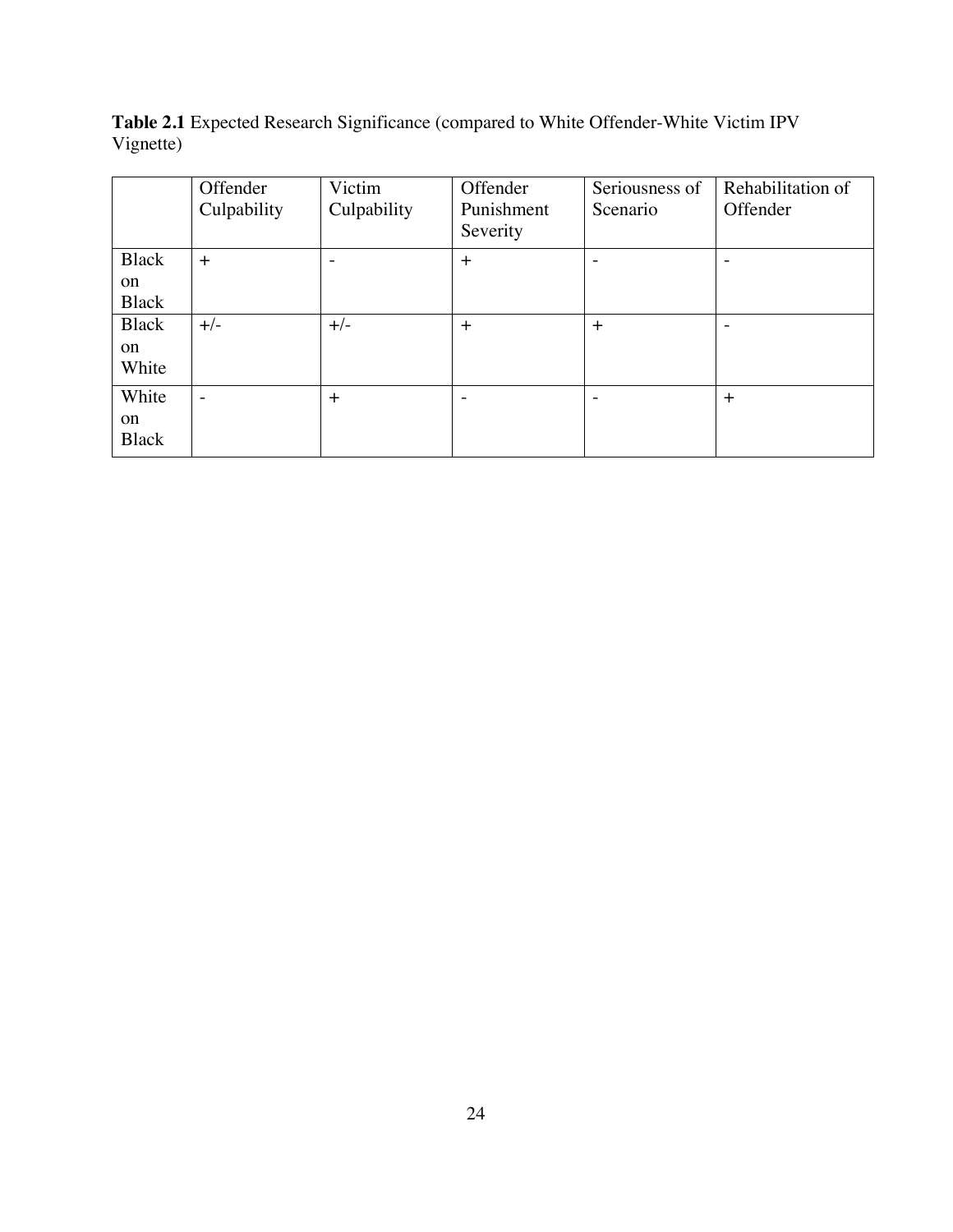#### **CHAPTER THREE:**

#### **METHODOLOGY**

#### **Participants and Procedure**

Participants for this study were a convenience sample recruited from Amazon's Mechanical Turk (Peer, Vosgerau, & Acquisti, 2014). Mechanical Turk also referred to as MTurk, was created in 2005 as a service to "crowd-source" labor intensive tasks, but now has become an online platform for experimental research that offers complete anonymity for both researchers and participants (Paolacci, Chandler, & Ipeirotis, 2010). This new innovative technology outsources to an online workforce that complete HITs (Human Intelligence Tasks) for a small compensation (Bartneck, Duenser, Moltchanova, & Zawieska, 2015). Task creators set parameters for participants depending upon what they want for their sample. For tasks in which they meet the eligibility criteria, users are able to see a short description of tasks, and the amount that they will be paid upon completion (Paolacci, Chandler, & Ipeirotis, 2010).

Mechanical Turk provides numerous benefits for researchers who are looking for large samples and may be limited by resources and time. One of the greatest benefits is the ease of recruitment and data collection (Bartneck, Duenser, Moltchanova, & Zawieska, 2015). After the creation and uploading of a survey to the website, the researcher does not have to personally administer the survey to participants, unlike most experimental research designs. This is extremely beneficial for this study which requires a large sample. Although there are concerns regarding the type of participants that use MTurk for data collection, there have been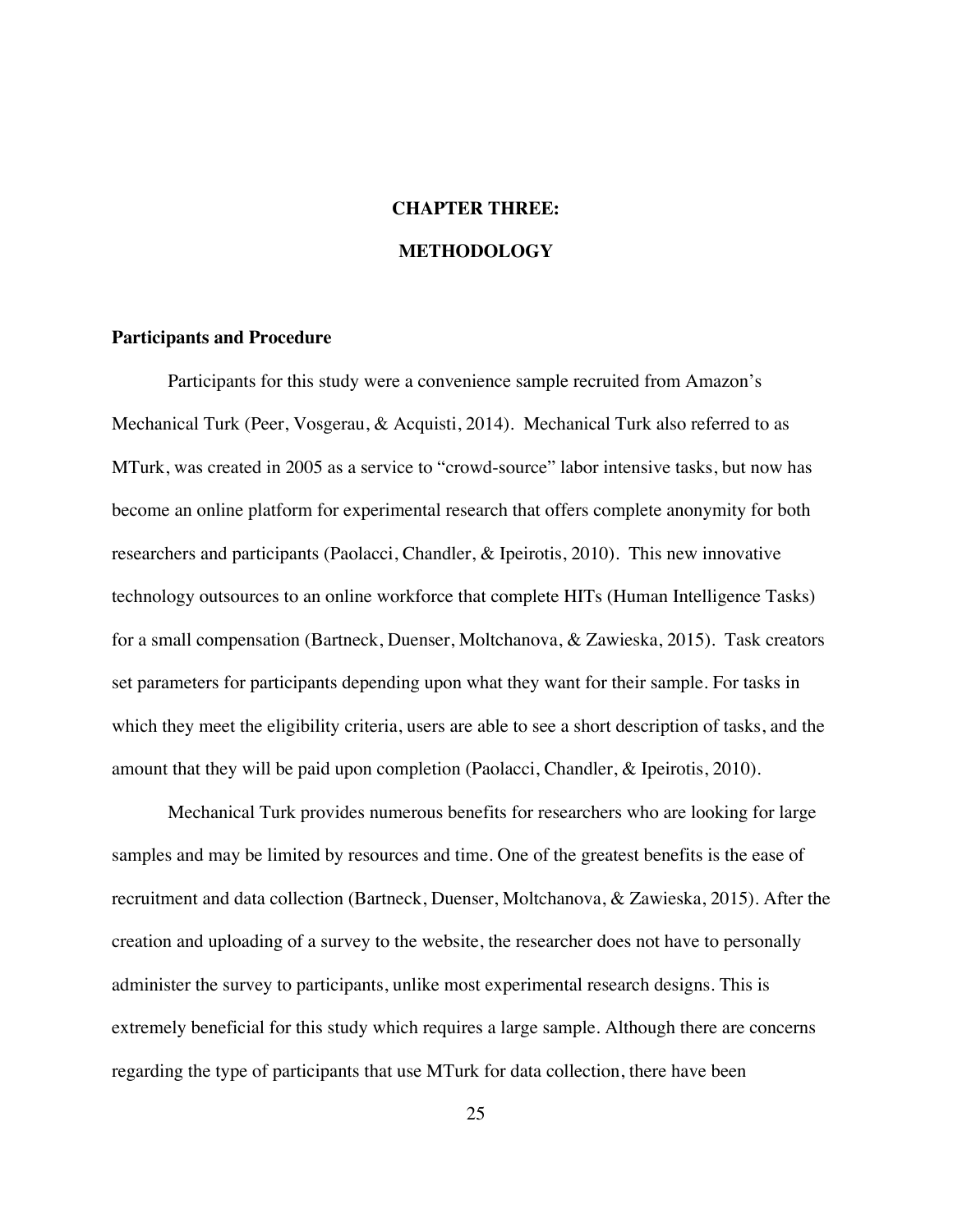recommendations from other researchers to help increase the control over the type of participants by using the option to set limitations or qualifiers for the survey, such as setting limitations to workers who are U.S. residents (Paolacci, Chandler, & Ipeirotis, 2010). The limits set for this study were that the user must live in the U.S., be a Master worker, or have a HIT approval rate of 98% or higher and been approved for completing at least 10,000 HITs.

With this new technology there are concerns for the reliability and validity of using an anonymous survey site, but MTurk data collection has shown to reduce the threats to reliability and validity that experimental researchers frequently encounter (Paolacci, Chandler, & Ipeirotis, 2010). MTurk participants are required to use a credit card to create an account, which limits the possibility of one participant taking a survey under false identities multiple times (Paolacci, Chandler, & Ipeirotis, 2010). Sampling high-reputation workers (participants that completed more than 500 HITs on MTurk), known as Master Workers, has increased the reliability of collected data (Peer, Vosgerau, & Acquisti, 2014).

A pilot study of 100 participants tested the wording of the vignettes and the measures used in this study. The pilot survey consisted of the same vignettes, however the questions were not worded with names of the participants and just referred to the offender and victim with pronouns. After analysis of the pilot data the vignette questions were expanded by including more questions that measured responsibility and culpability of both offender and victim by using different phrasing of the questions and by using the name of the offender and the victim in the questions. A convenience sample of 10 students was utilized to test what race they associated with the names used in the vignettes, and there was  $100.00\%$  accuracy of name and race recognition.

26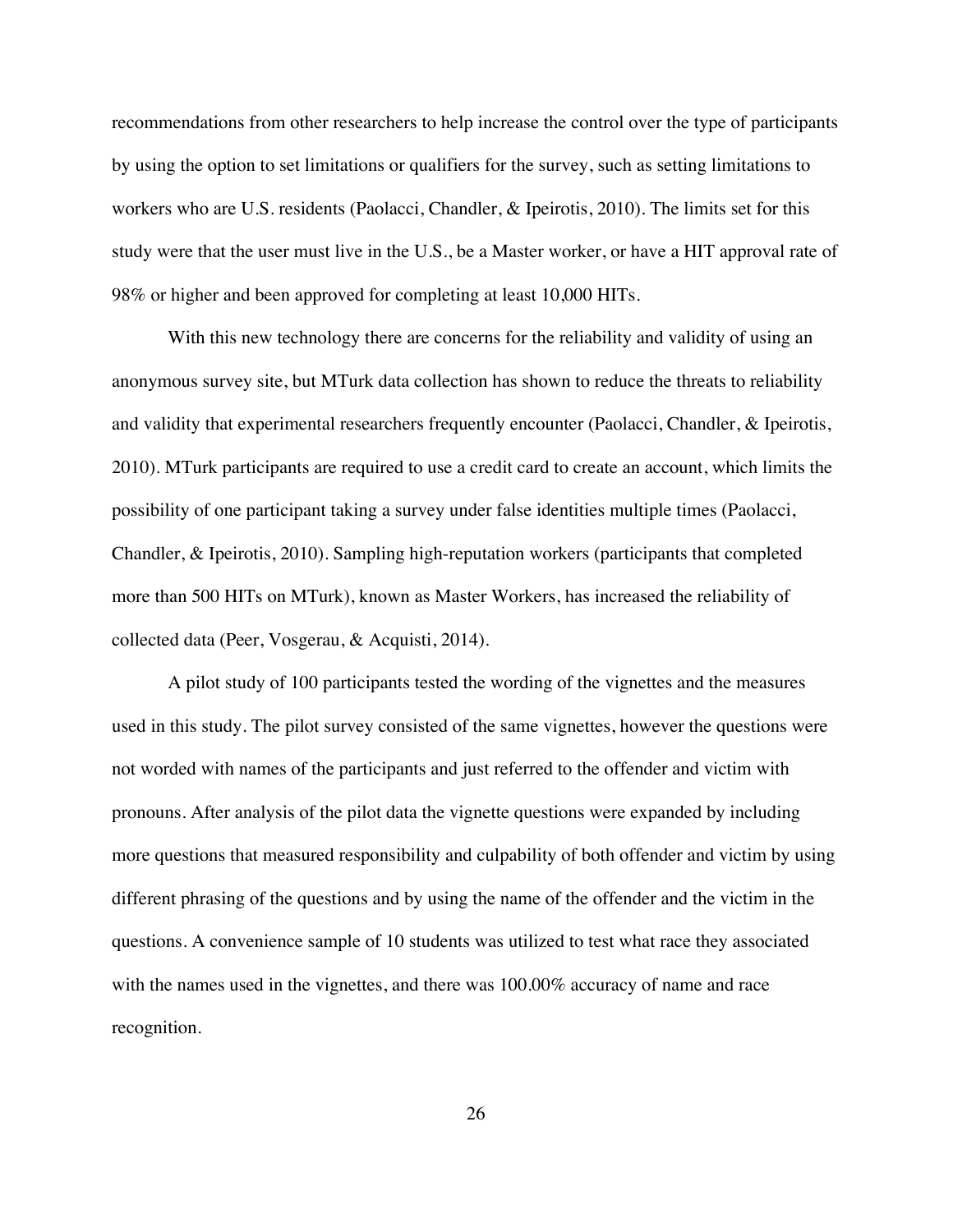#### **Vignettes**

The use of vignettes in social science research, especially studies that seek to measure opinion or decision making is arguably the most reliable form of measurement (Alexander  $\&$ Becker, 1978). By implementing a short story or description of an event in which references to the subject matter are strategically implemented the researcher is able to create a standardized measure across subjects over a questionnaire or interview (Alexander & Becker, 1978). Another benefit of vignette design is the ability to create multiple conditions by varying aspects of the vignette across participants, which allow for the analysis of these effects on participants' judgments or decision making (Alexander & Becker, 1978). This study implements the use of vignette design by including three different vignettes assigned to each participant, each of which depict a unique IPV scenario that involves a form of IPV. The first vignette involves physical assault by the husband in which he shoves his wife causing definite physical harm. The second vignette is a form of verbal assault where the husband threatens to physically abuse his wife. In this situation the husband is mad at his wife after she comes home from a night at the bar with friends and accuses her of cheating, and looks through her phone before threatening to slap her if he ever caught her cheating. The third and last vignette is a form of marital rape, when the husband forces his wife to have sex with him even when she explicitly denies him. (See Appendix B)

There were four conditions for the vignettes that varied based upon the race of the offender and the victim; the four conditions included: White offender/White victim, Black offender/Black victim, Black offender/White victim, and White offender/Black victim. Each respondent was randomly assigned all three vignettes with one of the four conditions of race that remained the constant throughout all three vignettes. In each vignette the race of the victim was

27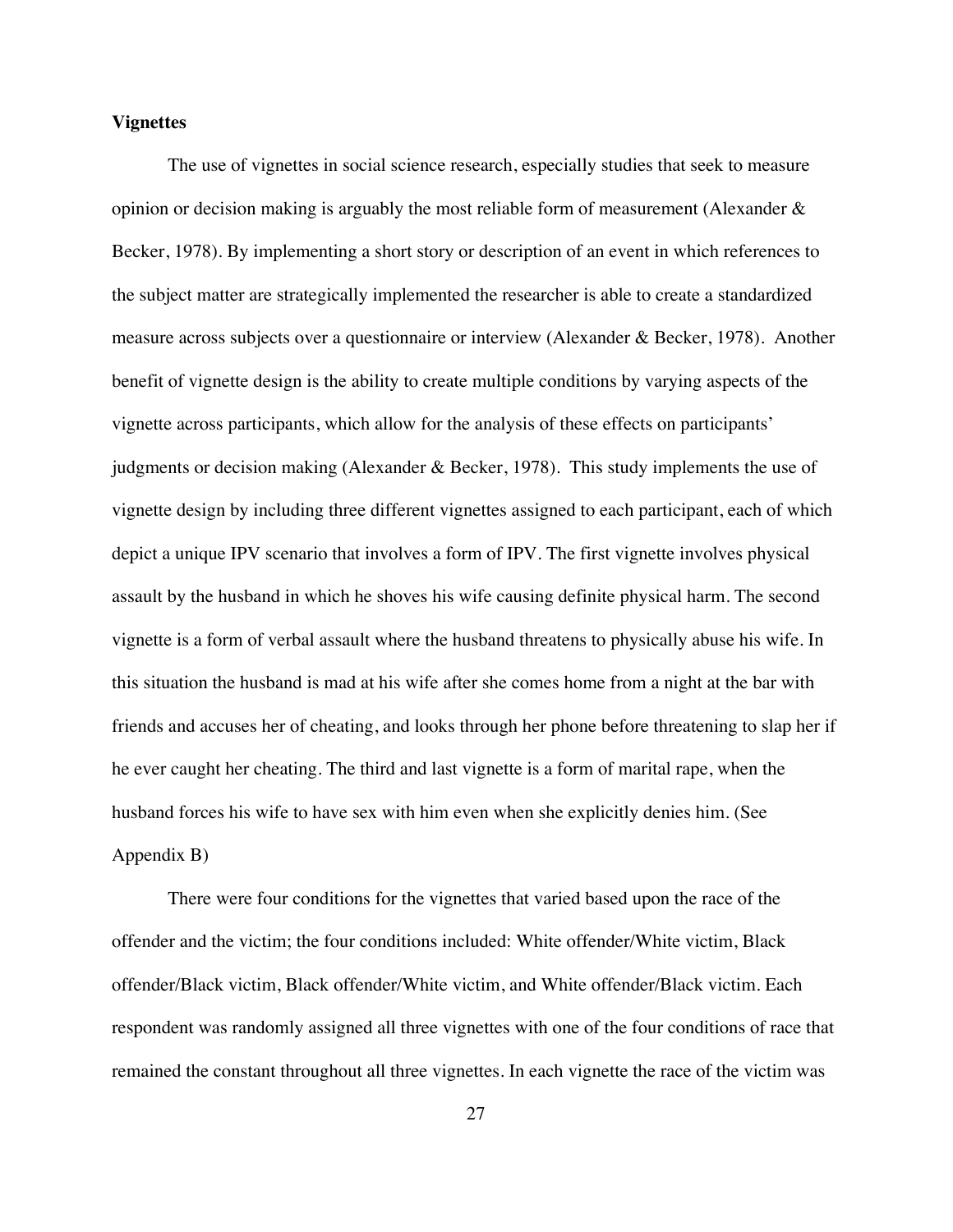not explicitly included in order to prevent priming of race which could influence the effect of racial bias on the vignette responses. In attempts to make race ambiguous and prevent conscious priming, this study implemented race by using stereotypical Black and White names for the offenders and victims in the vignette instead of explicitly stating their race (Fazio & Olson, 2003). In this study, the Black female is named Aaliyah and the Black male is named Jamaal, and the White female is named Katie, and the White male is named Jake.

#### **Sample**

The final sample of 401 participants was comprised of 47.88% male and 52.12% female participants. The average age of respondents was 40 years old, and respondents aged from 20 to 72 years old. The sample consisted of 76.56% White Non-Hispanic/ Latino and 8.73% Black Non-Hispanic/Latino participants, the remaining 10.22% of the sample included American Indian, Asian, Samoan, and other. Only 7 out 401 of the participants were non-White or Black Hispanic/Latino, therefore, race and ethnicity were coded as three categories- Non-Hispanic or Latino White, Non-Hispanic/Latino Black, and the 10.22% of respondents who identified as neither Black or White. Almost half of the sample (49.87%) had a college degree or higher, and 45.64% reported a total annual household income of more than \$50,000 (approximately the national average). Participants also reported their political orientation with the majority of the sample (42.39%) labeling themselves as liberal, 33.92% were moderate, and 23.69% were conservative. As far as participant's prior IPV experience, 38.15% indicated personal experience of IPV, and 59.35% of the sample knew someone who had experienced some form of IPV. (See Table 3.2 for full sample characteristics)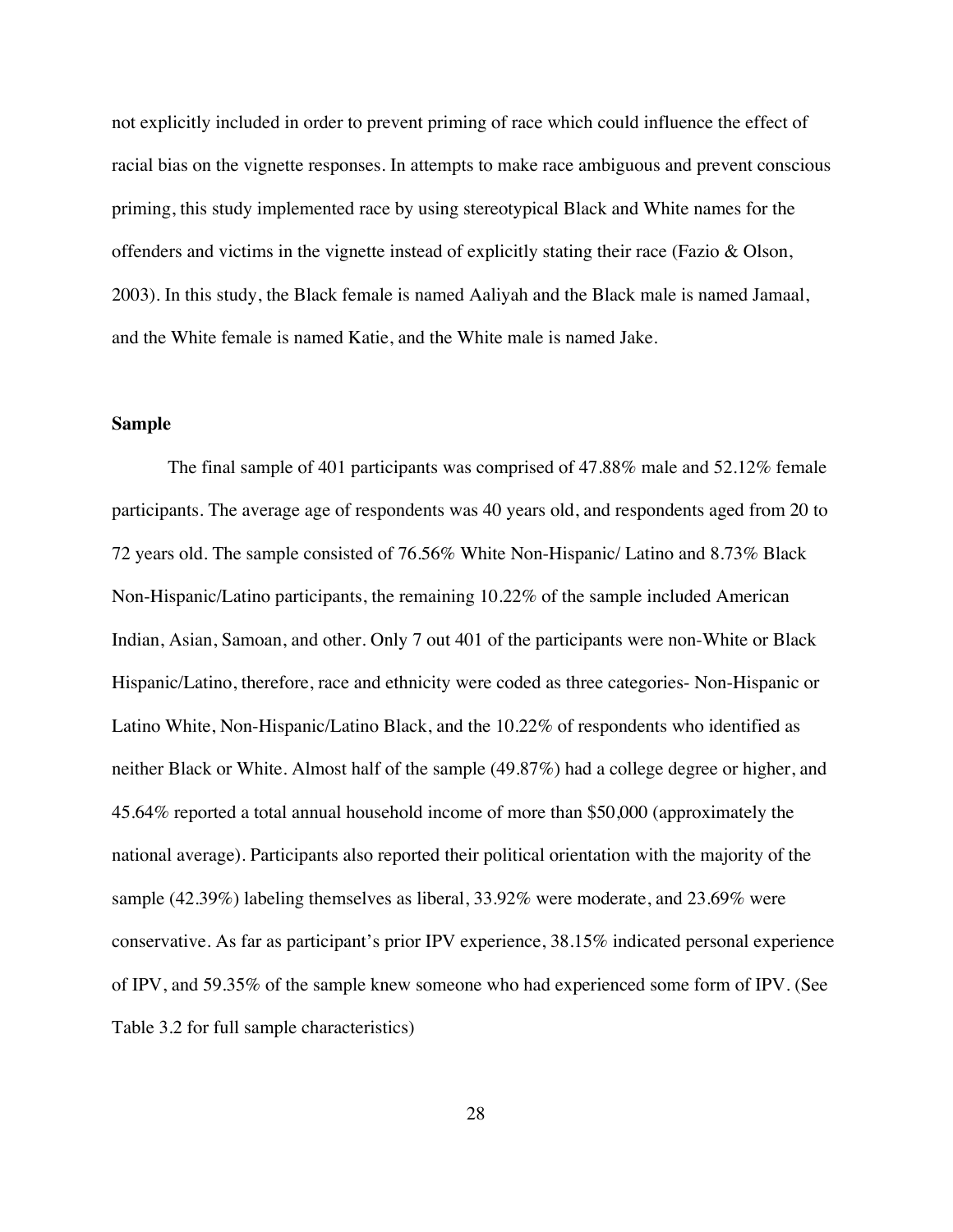## **Measures**

#### **Dependent Variables**

The questions following each of the vignettes were created and adapted from previous vignette design studies (Carlson & Worden, 2005; George & Martinez, 2002; Harrison & Esqueda, 2000; Pierce & Harris, 1993; Trangsrud, 2010). The participants were asked the same series of 20 questions following each vignette. The first two questions following each vignette gauged the perceived overall seriousness of the scenario and asked the participant to rate how violent they perceived the scenario to be. Next, the participant was asked six questions about Katie or Aaliyah depending on which condition they were assigned. These questions asked about the seriousness of her injuries (if she was injured) both physically and emotionally, her level of responsibility for what happened, if she had control over the situation, and whether she provoked Jake or Jamaal in some way. The respondent then answered another set of questions about the level of culpability of either Jake or Jamaal. These questions included asking the participant if they thought Jake or Jamaal's character was responsible for what happened and if his behavior was responsible for what happened. The next two questions asked the respondent to rate how much Jake or Jamaal was to blame for the incident and overall, was he the most at fault for what transpired. Next, the respondent was asked how likely is it that Katie or Aaliyah had been in this type of situation before and whether or not they believe Jake or Jamaal will become more violent with her in the future.

The concept of seriousness of the scenario was conceptualized using the first four questions from the vignette that include ratings of seriousness of the vignette and evaluation of injury of the victim. These four items had an internal consistency of 0.81. The next concept was victim culpability and was measured using 4 questions from the vignette questionnaire and had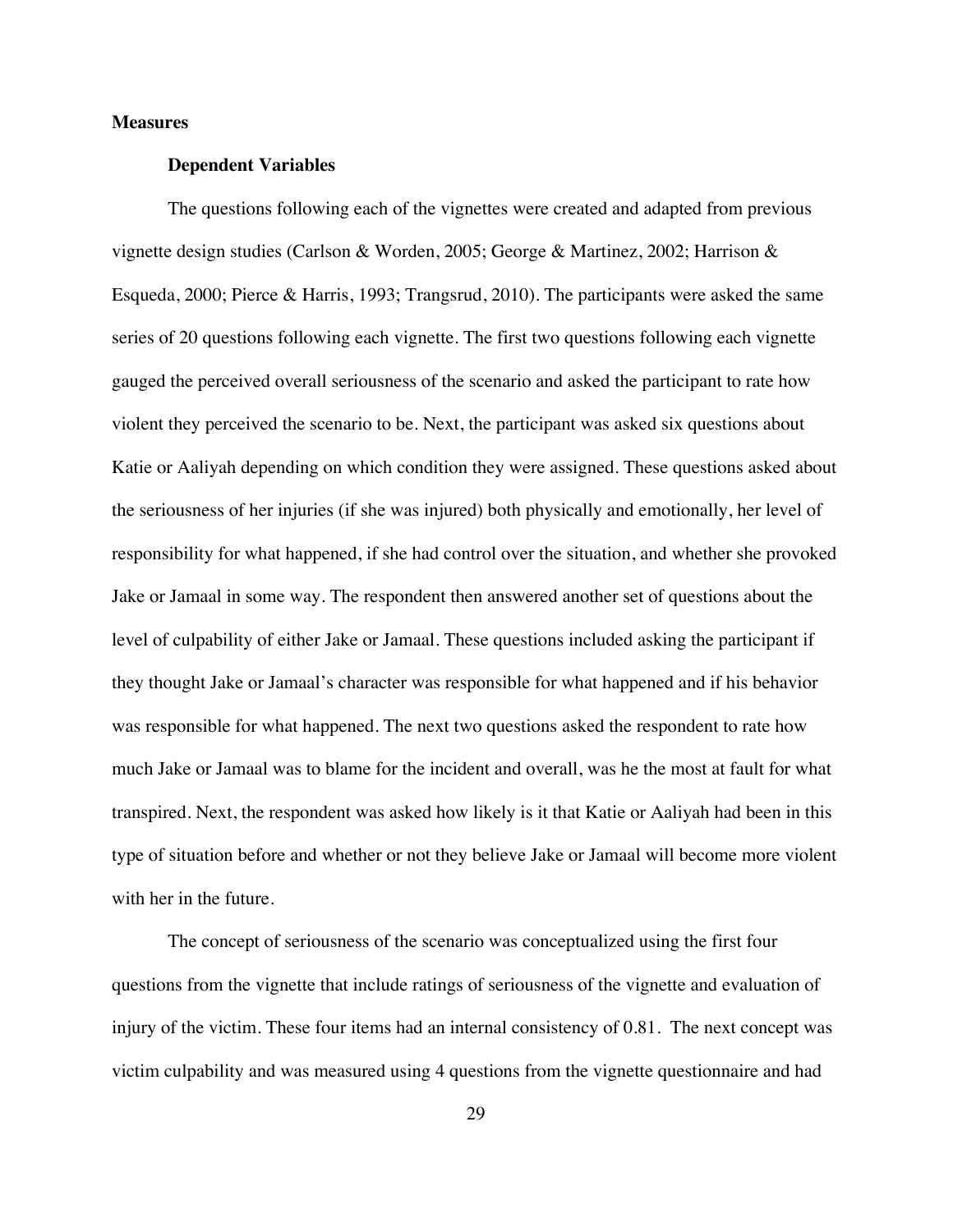an internal consistency of 0.92. Offender culpability was measured using 5 questions and had an internal consistency of 0.82.

The next set of questions was adapted from Carlson and Worden (2005) study about public perceptions of what acts are considered domestic violence and asked the participant if the scenario is an act of IPV as well as if it is a violation of the law. The possible answers for their response are consistent with the Carlson and Worden (2005) study in which the participant can answer: *Yes, No, Do Not Know*. Each of the two questions was measured as its own dependent variable.

The variable of punishment was conceptualized using two questions separately. Using a likert scale, the first question asked whether or not Jake or Jamaal should be arrested. The next question asked participants if Jake or Jamaal was arrested and convicted with a criminal act of domestic violence what should the punishment be: (they could select all that apply) fine, community service, mandatory domestic batterer treatment program, probation, prison/jail sentence. This measure was measured with two measures of punishment if they selected the option of jail/prison or parole, and rehabilitation if they selected community service or a mandatory batterer's treatment program.

30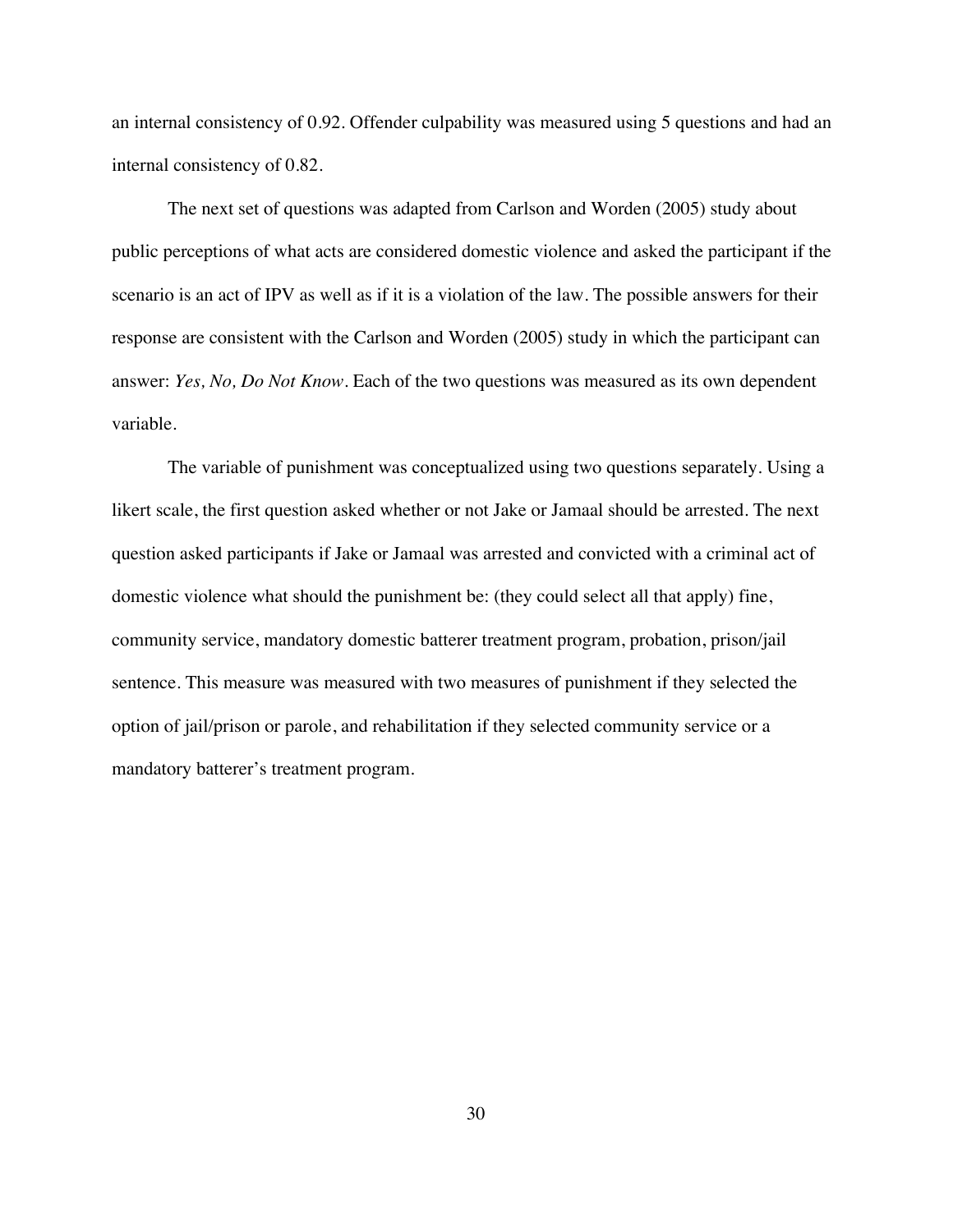|                        | White Off/White | <b>Black Off/</b>   | White Off/               | <b>Black Off/</b> |
|------------------------|-----------------|---------------------|--------------------------|-------------------|
|                        | Vic             | <b>Black Victim</b> | <b>Black Victim</b>      | White Victim      |
|                        |                 | Physical            |                          |                   |
| Seriousness            | 3.32(0.42)      | 3.10(0.54)          | 3.23(0.43)               | 3.15(0.48)        |
| M (SD) Range           | $2 - 4$         | 1.50-4              | $2 - 4$                  | $2 - 4$           |
| Victim Culp            | 1.72(0.88)      | 1.79(1.05)          | 1.79(0.85)               | 1.86(0.95)        |
| M (SD) Range           | $1-4.50$        | $1-6$               | $1-4.25$                 | $1 - 4.75$        |
| Offender Culp          | 6.63(0.54)      | 6.60(0.60)          | 6.59(0.56)               | 6.54(0.60)        |
| M (SD) Range           | $4.40 - 7$      | $4.20 - 7$          | 3.80-7                   | $4.20 - 7$        |
| DV Label-Yes           | 94 (96.91%)     | 91 (91.92%)         | 91 (91.92%)              | 100 (95.24%)      |
| $F(% \theta)$ Range    | $0-1$           | $0 - 2$             | $0 - 2$                  | $0 - 2$           |
| DV Law Violation-      | 75 (77.32%)     | 83 (83.84%)         | 77(77.78%)               | 88(83.81%)        |
| Yes                    | $0 - 2$         | $0 - 2$             | $0 - 2$                  | $0 - 2$           |
| $F(\%)$                |                 |                     |                          |                   |
| <b>Offender Arrest</b> | 5.32(1.40)      | 5.57(1.61)          | 5.77(1.24)               | 5.49 (1.45)       |
| M (SD) Range           | $2 - 7$         | $1 - 7$             | $2 - 7$                  | $1 - 7$           |
| Offender               | 21 (21.65%)     | 32(32.32%)          | 24 (24.24%)              | 22 (20.95%)       |
| Punishment-Yes         |                 |                     |                          |                   |
| $F(\%)$                |                 |                     |                          |                   |
| Offender               | 93 (95.88%)     | 85 (85.86%)         | 94 (94.95%)              | 97 (92.38%)       |
| Rehabilitation-Yes     |                 |                     |                          |                   |
| $F(\%)$                |                 |                     |                          |                   |
|                        |                 | <b>Verbal</b>       |                          |                   |
| Seriousness            | 2.53(0.61)      | 2.31(0.72)          | 2.37(0.65)               | 2.28(0.71)        |
| M (SD) Range           | $1 - 4$         | $0.75 - 4$          | $1 - 4$                  | $0.75 - 4$        |
| Victim Culp            | 2.39(1.42)      | 2.16(1.44)          | 2.25(1.33)               | 2.33(1.34)        |
| M (SD) Range           | $1 - 7$         | $1 - 7$             | $1 - 7$                  | $1 - 5.75$        |
| Offender Culp          | 6.29(0.87)      | 6.40(0.94)          | 6.09(0.86)               | 6.27(0.95)        |
| M (SD) Range           | 1.80-7          | $2 - 7$             | $2.40 - 7$               | 2.40-7            |
| DV Label               | 41 (42.71%)     | 42 (42.42%)         | 48 (48.48%)              | 42 (40.00%)       |
| $F(\%)$ Range          | $0 - 2$         | $0 - 2$             | $0 - 2$                  | $0 - 2$           |
| DV Law Violation       | 13 (13.40%)     | 22 (22.22%)         | 28 (28.28%)              | 22(20.95%)        |
| $F(\%)$ Range          | $0 - 2$         | $0 - 2$             | $0 - 2$                  | $0 - 2$           |
| <b>Offender Arrest</b> | 2.86(1.49)      | 3.22(1.79)          | $\overline{3.29}$ (1.70) | 3.19(1.67)        |
| M (SD) Range           | $1 - 7$         | $1 - 7$             | $1 - 7$                  | $1 - 7$           |
| Offender               | $3(3.09\%)$     | $8(8.08\%)$         | $6(6.06\%)$              | $6(5.71\%)$       |
| Punishment             |                 |                     |                          |                   |
| $F(\%)$                |                 |                     |                          |                   |
| Offender               | 83 (85.57%)     | 79 (79.80%)         | 84 (84.85%)              | 93 (88.57%)       |
| Rehabilitation         |                 |                     |                          |                   |
| $F(\%)$                |                 |                     |                          |                   |
|                        |                 |                     |                          |                   |

**Table 3.1** Mean Scores for Dependent Variable by Vignette and Condition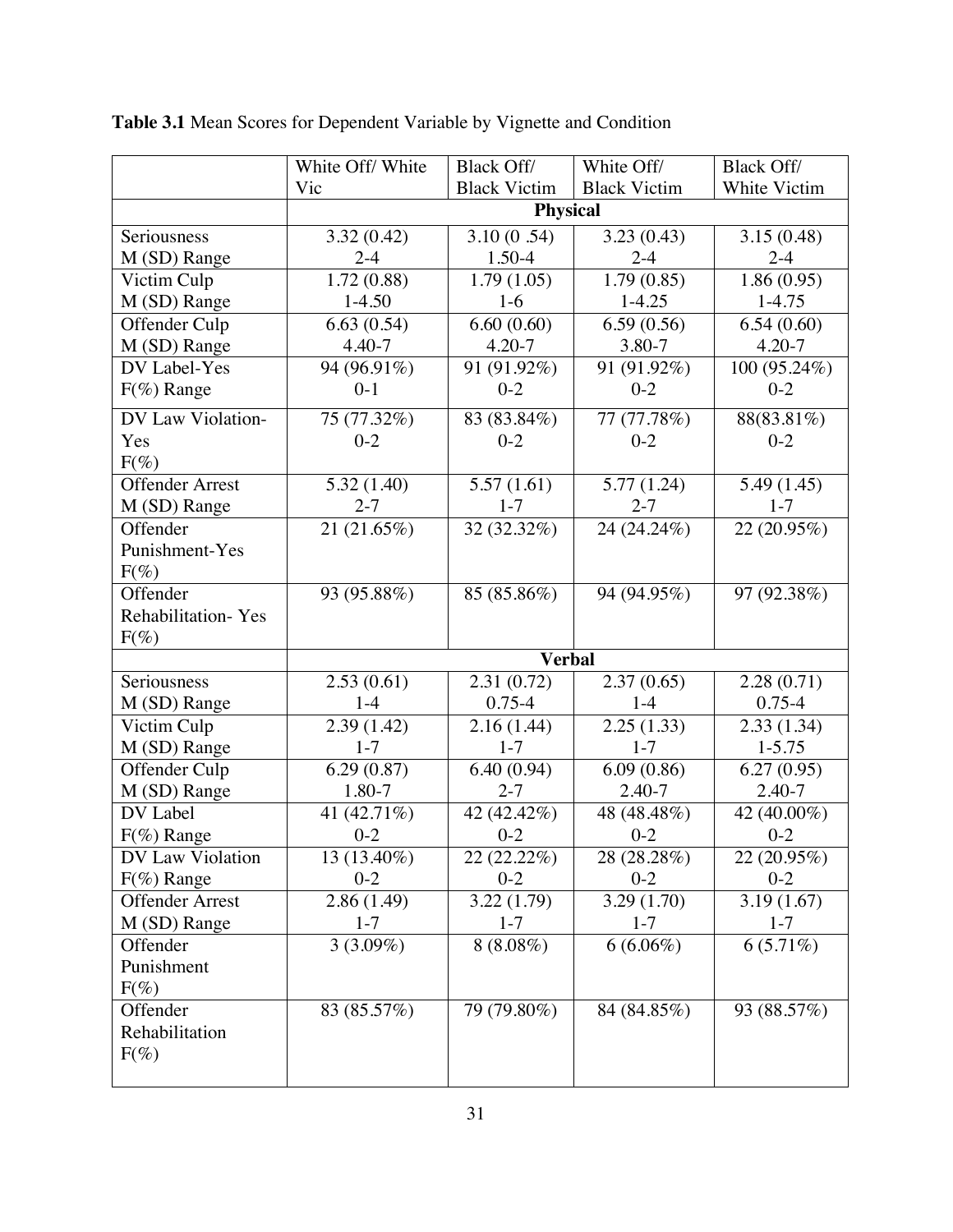|                        | White Off/White | <b>Black Off/</b>   | White Off/          | <b>Black Off/</b> |
|------------------------|-----------------|---------------------|---------------------|-------------------|
|                        | Vic             | <b>Black Victim</b> | <b>Black Victim</b> | White Victim      |
|                        |                 | <b>Marital Rape</b> |                     |                   |
| Seriousness            | 3.53(0.61)      | 3.35(0.60)          | 3.62(0.48)          | 3.58(0.51)        |
| M (SD) Range           | $0.50 - 4$      | $1.25 - 4$          | 1.50-4              | $2 - 4$           |
| Victim Culp            | 1.73(1.01)      | 1.75(1.36)          | 1.74(1.22)          | 1.63(1.10)        |
| M (SD) Range           | $1-5$           | $1 - 7$             | $1 - 7$             | $1 - 7$           |
| Offender Culp          | 6.70(0.61)      | 6.65(0.72)          | 6.78(0.45)          | 6.69(0.63)        |
| M (SD) Range           | $4 - 7$         | 2.80-7              | $4.60 - 7$          | $4 - 7$           |
| DV Label               | 88 (91.67%)     | 89 (90.82%)         | 91 (91.92%)         | 86 (91.43%)       |
| $F(\%)$ Range          | $0 - 2$         | $0-2$               | $0 - 2$             | $0 - 2$           |
| DV Law Violation       | 80 (82.47%)     | 86 (86.87%)         | 85 (85.86%)         | 89 (86.41%)       |
| $F(\%)$ Range          | $0 - 2$         | $0 - 2$             | $0 - 2$             | $0 - 2$           |
| <b>Offender Arrest</b> | 5.86 (1.51)     | 6.14(1.53)          | 6.22(1.31)          | 6.32(1.21)        |
| M (SD) Range           | $1 - 7$         | $1 - 7$             | $1 - 7$             | $1 - 7$           |
| Offender               | 63 (64.95%)     | 78 (78.79%)         | 75 (75.76%)         | 82 (78.10%)       |
| Punishment             |                 |                     |                     |                   |
| $F(\%)$                |                 |                     |                     |                   |
| Offender               | 76 (78.35%)     | 65 (65.66%)         | 71 (71.72%)         | 72 (68.57%)       |
| Rehabilitation         |                 |                     |                     |                   |
| $F(\%)$                |                 |                     |                     |                   |

**Table 3.1** Mean Scores for Dependent Variable by Vignette and Condition Continued

*Note: Seriousness= perceived seriousness score of the vignette, Victim Culp= victim culpability score, Offender Culp= offender culpability score, DV Label= if participant's answered that the vignette was an act of IPV, DV Law Violation= if participant's answered that the vignette was a violation of the law, Offender Arrest= likert scale score of agreement that offender should be arrested, Offender Punishment= if participant chose parole, and/or jail/prison as punishment for offender, Offender Rehabilitation= if participant chose domestic batterer program and/or community service as punishment for offender*

#### **Additional Scales and Demographics**

The last portion of the survey measured demographics and additional scales to measure other known correlates to racial biases, as well as collected additional information used during data analysis. The purpose of this study was to determine how racial bias influences public perceptions of IPV, and the choice to label the scenario a violation of the law. There is evidence that attitudes about women, rape myth acceptance, violence, and racism are all correlated with one another (Aosved & Long, 2006). The addition of these scales also provided the data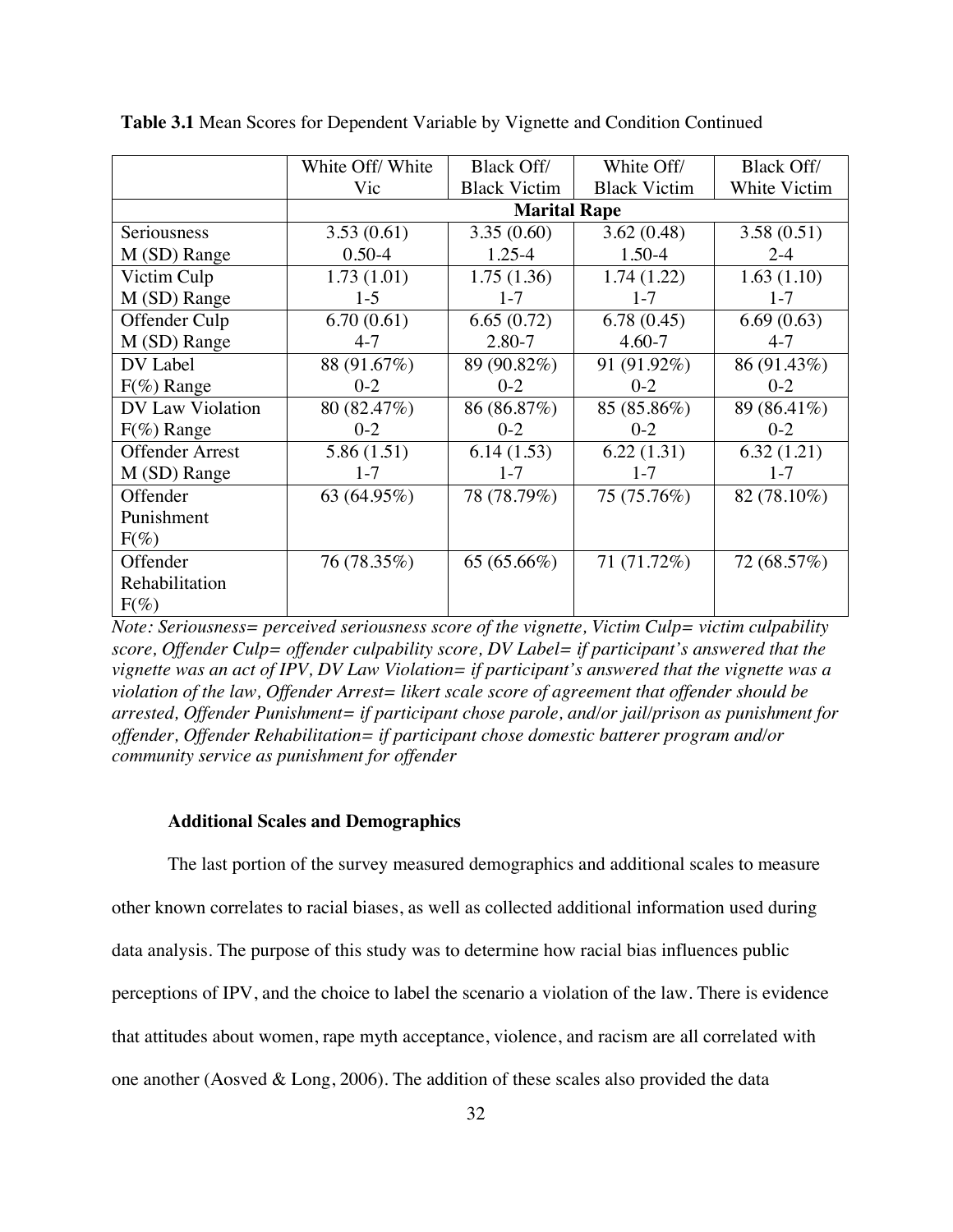necessary to discover any type of interaction effects as well as provide further information about participant characteristics.

**Symbolic Racism Scale.** This scale was created to measure symbolic racism, which is meant to be a modern construct of racism in today's culture (Sears & Henry, 2003). The scale was created using items from the National Elections Study (NES) and the Los Angeles County Social Surveys (LACSS). Some of the items are: "Most Blacks who receive money from welfare could get along without it if they tried," and "Blacks are getting too demanding in their push for equal rights." In this sample the overall mean for SRS was 3.84 (SD=1.05).

**Illinois Rape Myth Acceptance Scale Revised (IRMA-R).** This scale was created with the two goals of modifying the existing IRMA scale by updating the language and to capture more subtly rape myths with a more direct focus on victim blaming (McMahon & Farmer, 2011). The new scale contains 22 items and produced a Cronbach's alpha of 0.87 among 951 undergraduate students. Some of the items are: "When girls go to parties wearing slutty clothes, they are asking for trouble," and "If a girl doesn't physically resist sex—even if protesting verbally—it really can't be considered rape." The overall mean for IRMA-R in this sample was 2.47 (SD=1.08).

**Attitudes Towards Violence Scale (ATVS).** The ATV is a 20 item scale that was derived from an original 47-item scale and designed to measure two concepts-attitudes towards violence in intimate partner relationships, and in other domains (Lonsway & Fitzgerald, 1995). Lonsway and Fitzgerald (1995) obtained an alpha of 0.87 in the first trial of their shortened measure. A study of high school students also obtained an alpha of 0.87 for the ATV (Davidson & Canivez, 2012). The items are all measured on a 7-point likert scale ranging from 1(not at all agree) to 7(very much agree), and then the items are summed for a total score. Some of the items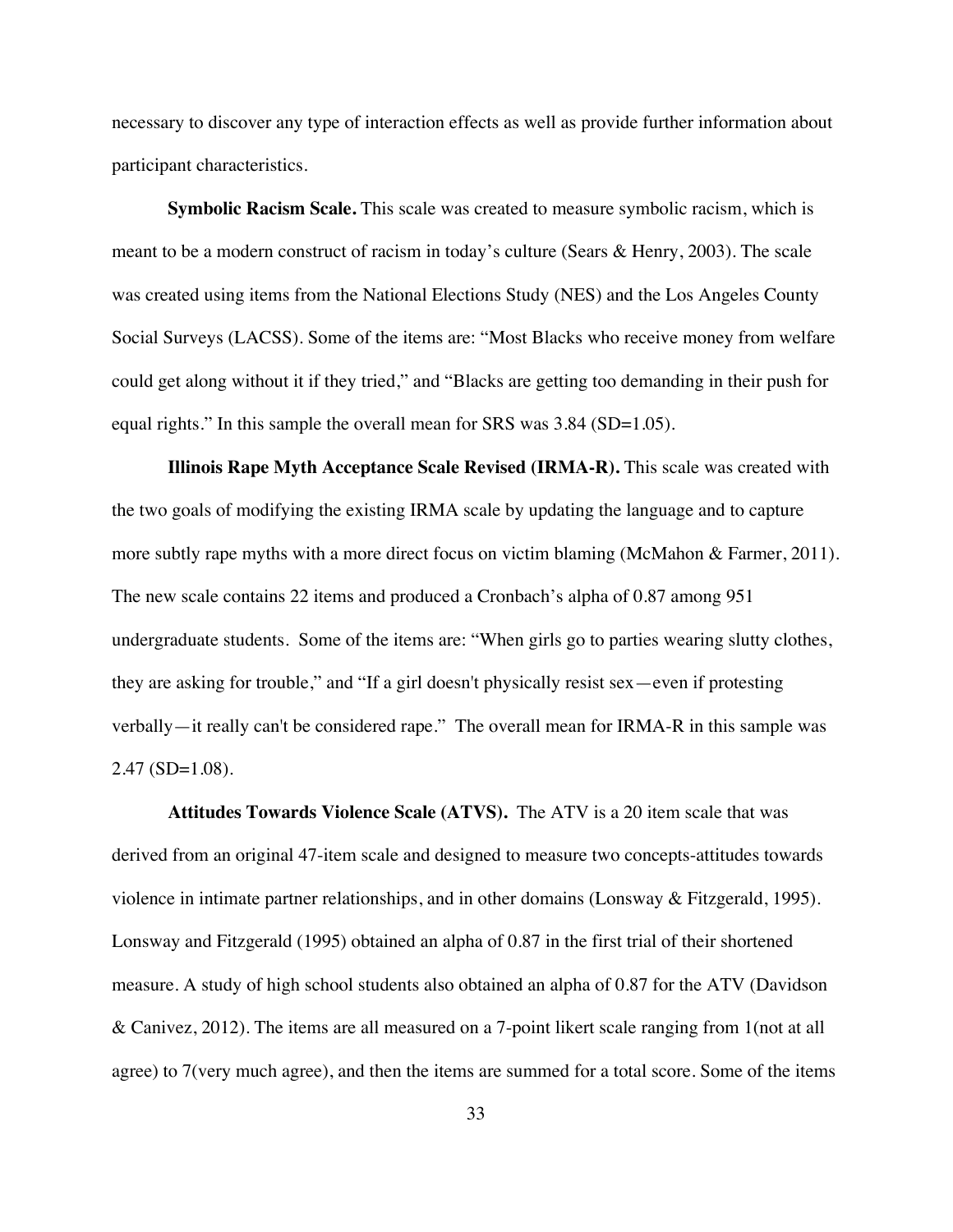are: "Violent crimes should be punished violently," and "it is all right for the partner to hit the other if they are unfaithful." The overall mean for ATVS in this sample was 3.06 (SD=0.95).

**Domestic Violence Myth Acceptance Scale (DVMAS).** The DVMAS was created with the concept of the IRMA, but instead measures IPV myths. The final scale contains 18 items with a measured internal reliability of 0.81 (Peters, 2008). Some of the myths included in the scale are: "If a woman continues living with a man who beat her then its her own fault if she is beaten again," and "A lot of IPV occurs because women keep on arguing about things with their partners." The overall mean for DVMAS in this sample was 2.78 (SD=1.03).

**Personal experience with IPV and demographics.** Lastly, participants were asked to provide demographic information as well as information regarding personal experience with IPV. This data was collected last in an attempt to limit stereotype threat on performance (Maass & Cadinu, 2003). The questions about personal experience were developed using the CTS2 as a basis (Straus, Hamby, Boney-McCoy, & Sugarman, 1996). The questions included whether the participant or someone they are close to had experienced various forms of IPV using specific examples (see Appendix B). This measure is important as it was used to control for any bias among responses. During analysis these answers were created into two binary variables of primary and secondary IPV exposure and used in the models as a demographic variable of control.

Demographics were collected and prevalence rates can be found in Table 3.2. Participants were also asked how they define their personal religion (options included: None, Jewish, Catholic, Protestant, Muslim, Presbyterian, Episcopalian, Lutheran, Methodist, Baptist, Other), and how often they practice religion. Participants were then asked to indicate how important religion is to their personal beliefs and to their political opinions. And finally, participants were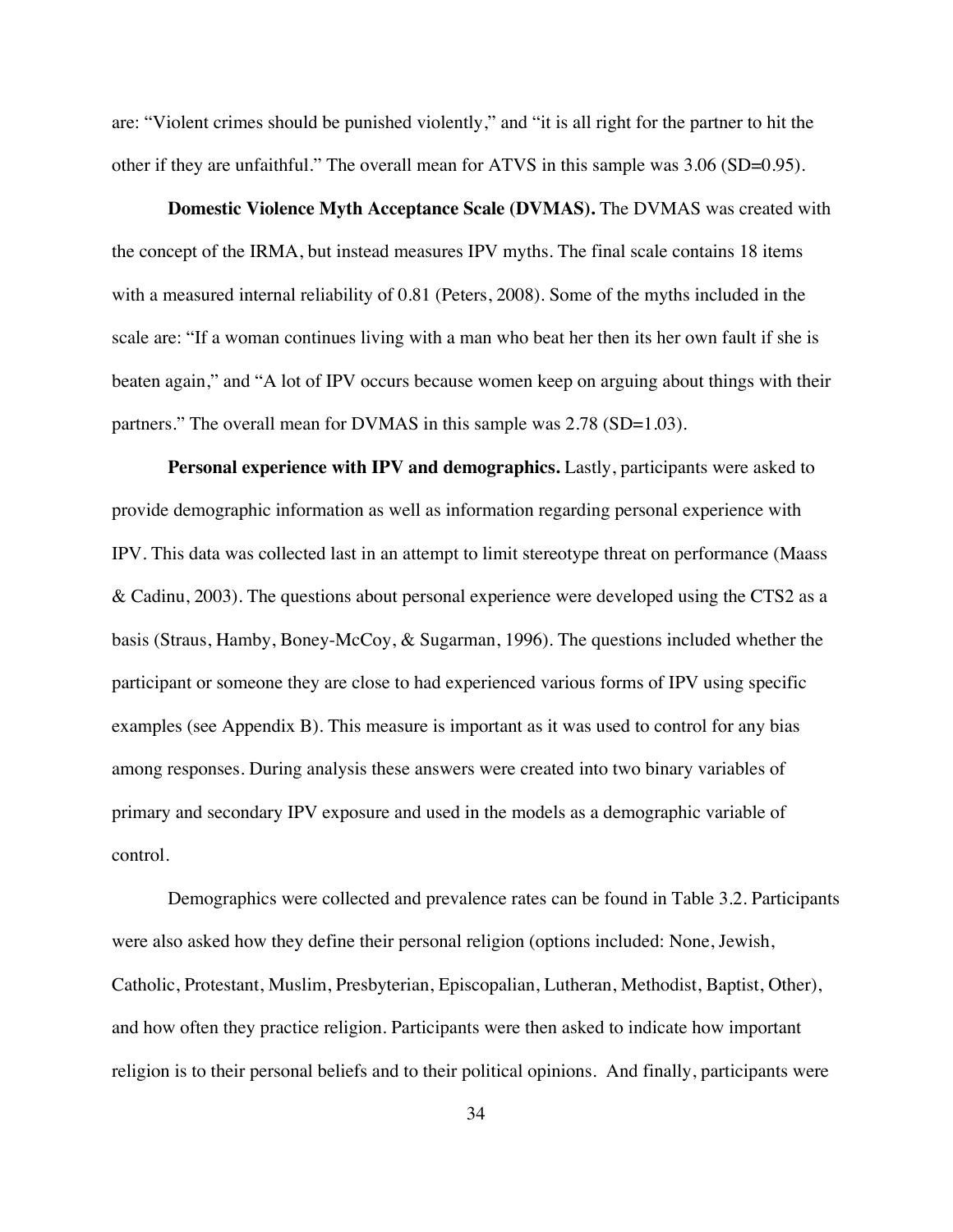asked to label their personal political orientation from the following categories that were derived from public opinion polling: extremely conservative, conservative, moderate, liberal, and extremely liberal (Jones, 2016). In final analysis moderate was used as a reference category and conservative and extremely conservative were dummy coded into one category while liberal and extremely liberal were dummy coded as the other category. Religion and political orientation were measured in this survey because of known correlations to attitudes towards women, punishment, and racial bias (Aosved & Long, 2006; Green, Starkle, & Sears, 2006).

#### **Analytic Strategy**

The first step of the preliminary analyses was cleaning the data. This process included removing any responses that were multiples from the same respondent, as well as deleting responses that were completed in less than 8 minutes. To create a time cutoff, I analyzed the distribution of timing of completion for the survey by first eliminating all participants who took more than an hour and then used the mean of 18.22 minutes minus 1 standard deviation of 10.30 minutes to create a cutoff of 8 minutes. After cleaning the data, 12 respondents were dropped for multiple responses and another 7 responses dropped for completing the survey in less than 8 minutes. After the removal of these responses I analyzed each item in the data set to assess how the percent of missing data, however, none of the items had more than 3.00% missing data (see Table 3.2), and therefore analyses do not include imputation.

The next set of analyses were conducted in order to answer the research questions directly:

1) Does the race of the offender and the victim determine how serious an act of IPV is perceived, as well as influence the level of blame for both the offender and the victim?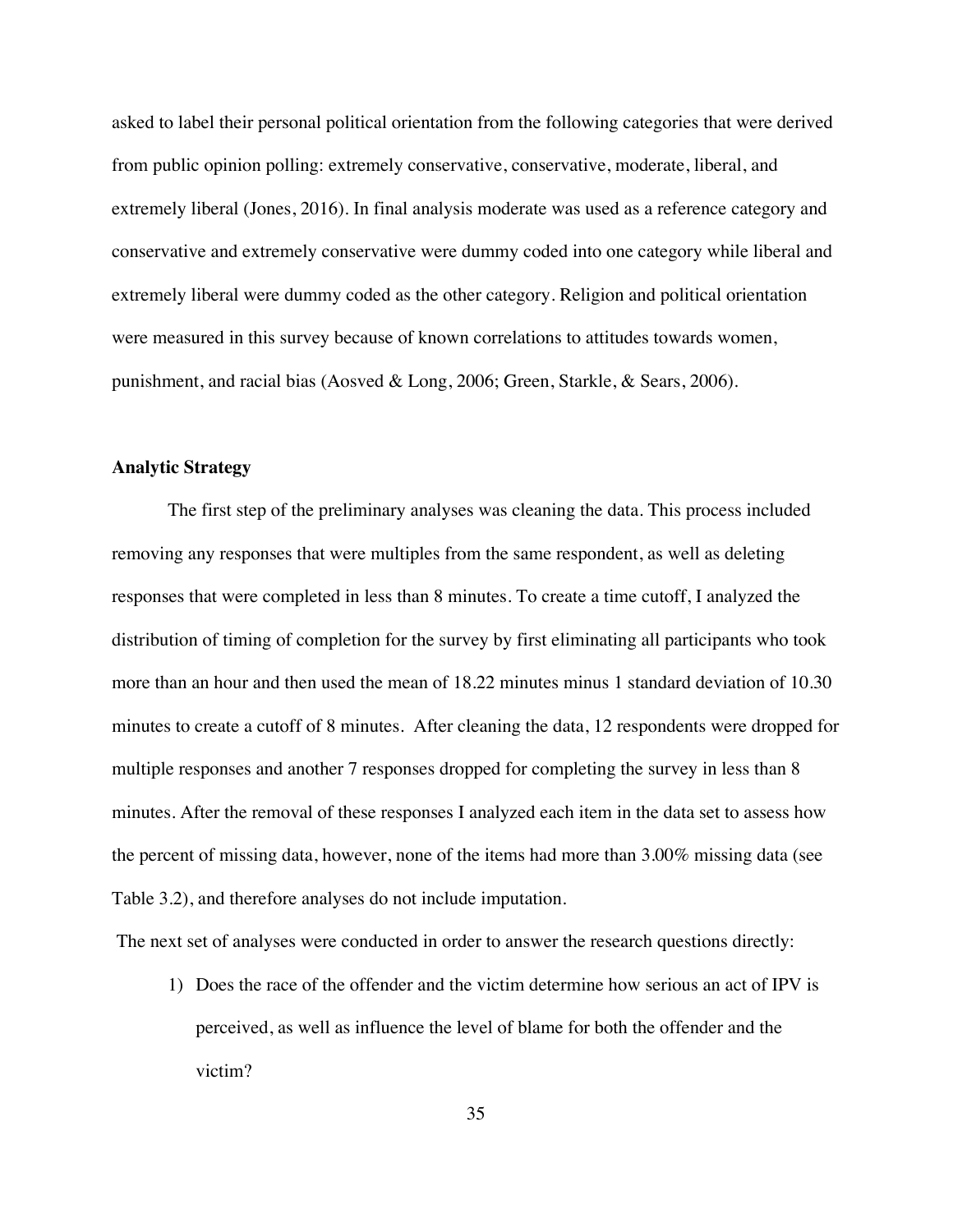This question was answered by analyzing the relationship of the race of the offender and the victim with the variables of seriousness of the scenario, victim culpability, and offender culpability. For each of the dependent variables, three separate models were constructed for each of the vignettes (physical, verbal, and sexual abuse). All three variables were estimated using OLS regression. Analyses proceeded in a step-wise fashion. First, the dependent variables were regressed on the racial dyads. Second, relevant controls reflecting the demographic characteristics of the respondent were added to the models, these variables included gender, age, education, SES, race, and IPV experience. Finally, information pertaining to attitudes regarding rape myth acceptance and attitudes towards violence were included.

2) What factors determine whether or not a participant will label one of the scenarios as an act of IPV? Will this also predict their endorsement of whether the scenario is also a violation of the law?

The measure of labeling the vignette an act of domestic violence and indicating if was a law violation were both measured with the participant answering yes, no, or do not know for each question. These variables were then analyzed using a multinomial regression model (MRM). The models were estimated using a similar step-wise progression as the models before by first estimating a MRM models for each of the vignettes with just the variable of interest and the racial dyads. The next set of models included demographic variables of interest, and the last complete model include known measures of attitudes and feelings of rape myth acceptance, racism, violence, and each model included whether or not the participant answered yes to the other question.

3) What characteristics of the offender and the victim, as well as the participant, will affect the type of punishment that participants will deem fit for the crime?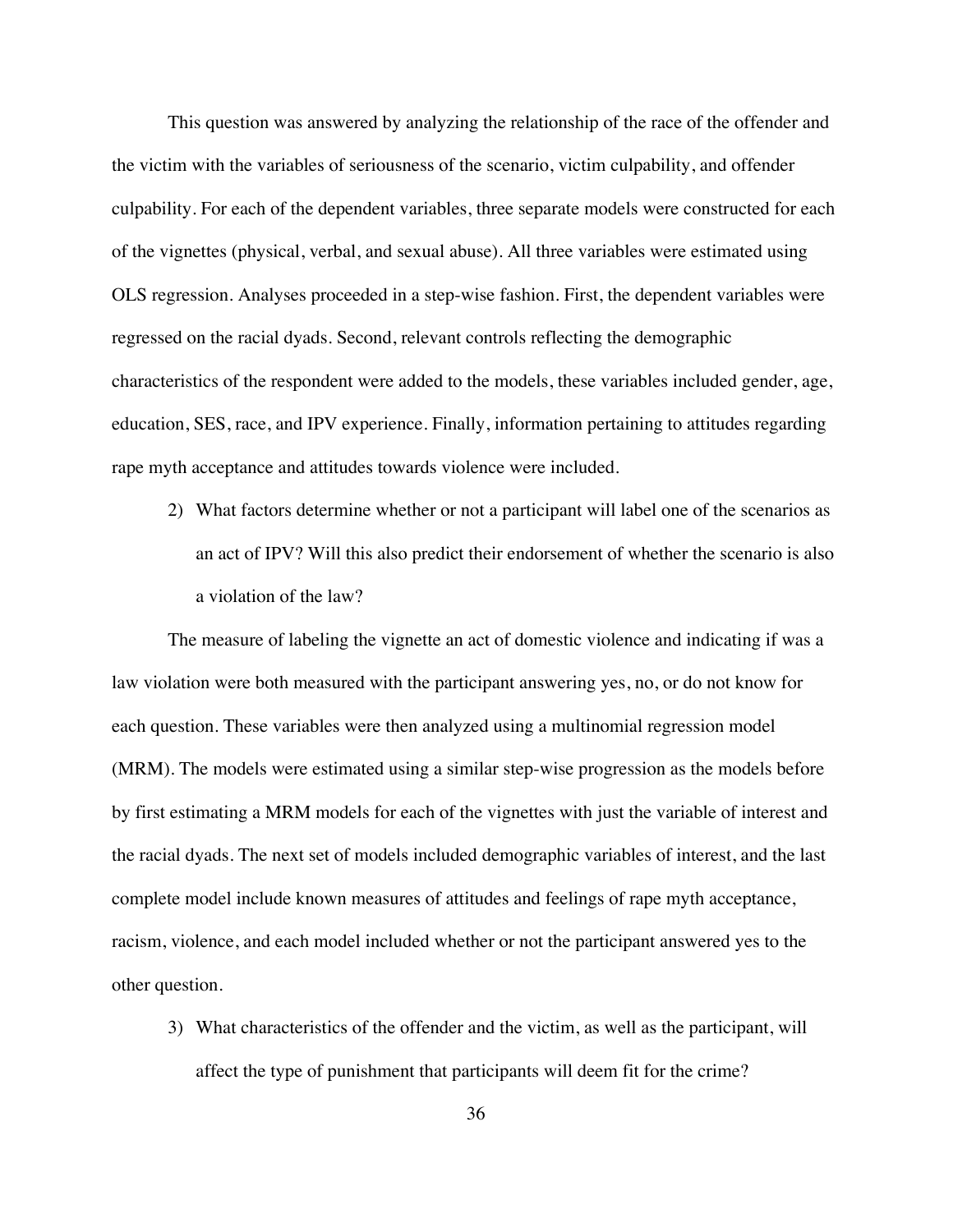Punishment was measured using three variables, the first was a likert scale measure of whether or not the participant believed that the offender should be arrested, the next two measures were based upon the participant's indication of what the punishment should be if the offender were arrested and were dichotomized into punishment or rehabilitation. The first variable of arrest was analyzed using an OLS regression model, and the two binary variables of punishment and rehabilitation were measured using a logistic regression model. The models were estimated using a step-wise progression as previous models in which each vignette was measured separately using three different models. The first model included just the dependent variable and the racial dyad. The second model added in demographic control variables, and the last full model included known measures of attitudes about domestic violence, violence, and racial beliefs.

4) Does race of the offender and the victim affect the severity of the type of punishment that is endorsed?

This question was answered similar to the previous question by analyzing the variables of arrest and punishment and rehabilitation.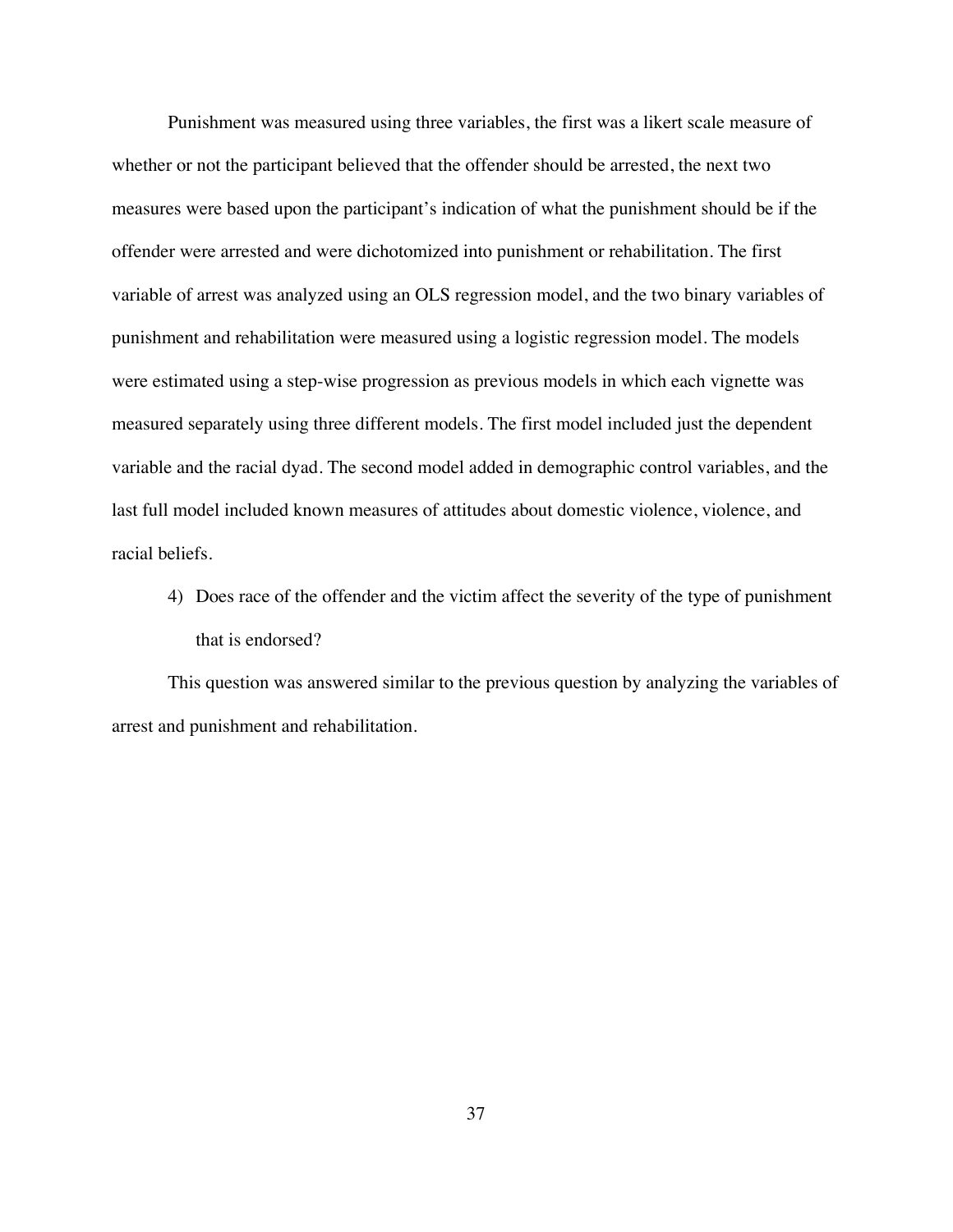# **Table 3.2** Descriptive Statistics

| Variable- (% missing)                    | $F(\%)$                    | M(SD)         | Range         | Alpha |  |
|------------------------------------------|----------------------------|---------------|---------------|-------|--|
|                                          | <b>Dependent Variables</b> |               |               |       |  |
| Seriousness of the Scenario-(0.91%)      |                            | 3.05(0.76)    | $0.50 - 4$    | 0.81  |  |
| Victim Culpability- $(1.25\%)$           |                            | 1.93(1.20)    | $1 - 7$       | 0.92  |  |
| Offender Culpability-(1.58%)             |                            | 6.52(0.74)    | 1.80-8        | 0.82  |  |
| Previous Victimology-(0.50%)             |                            | 5.27(1.40)    | $1 - 7$       |       |  |
| Future Aggression-(0.42%)                |                            | 6.26(1.00)    | $1 - 7$       |       |  |
| DV Label-Yes $(0.50\%)$                  | 304 (75.89%)               |               |               |       |  |
| DV Law Violation-Yes (0.42%)             | 249 (62.18%)               |               |               |       |  |
| Offender Arrest (0.42%)                  |                            | 4.94 (1.98)   | $1 - 7$       |       |  |
| <b>Offender Punishment</b>               | 140 (34.91%)               |               |               |       |  |
| <b>Offender Rehabilitation</b>           | $\overline{331(82.71\%)}$  |               |               |       |  |
|                                          | <b>Demographics</b>        |               |               |       |  |
| Age- (0.25%)                             |                            | 39.73 (11.48) | $20 - 72$     |       |  |
| Gender-Male                              | 192 (47.88%)               |               |               |       |  |
| Sexual Orientation- Heterosexual         | 369 (92.02%)               |               |               |       |  |
| Race-Other                               | 123 (10.22%)               |               |               |       |  |
| <b>Black Non-Hispanic</b>                | 35 (8.73%)                 |               |               |       |  |
| Married                                  | 174 (43.39%)               |               |               |       |  |
| Has Children                             | 194 (48.38%)               |               |               |       |  |
| Education-Bachelors or higher $(0.25\%)$ | 200 (49.87%)               |               |               |       |  |
| SES- over \$50,000/yr                    | 183 (45.64%)               |               |               |       |  |
| Religion-None                            | 188 (46.88%)               |               |               |       |  |
| Religion-Christian                       | 155 (38.65%)               |               |               |       |  |
| <b>Political Beliefs- Conservative</b>   | 95 (23.69%)                |               |               |       |  |
| Liberal                                  | 170(42.39%)                |               |               |       |  |
| <b>Attitudes and Experiences</b>         |                            |               |               |       |  |
| Symbolic Racism Scale-(3.74%)            |                            | 3.84(1.05)    | 1.66-6.22     | 0.96  |  |
| IRMA-R- (1.75%)                          |                            | 2.47(1.08)    | $1 - 6.95$    | 0.94  |  |
| $ATV - (2.24%)$                          |                            | 3.06(0.95)    | $1.10 - 6.30$ | 0.90  |  |
| DVMAS- (1.50%)                           |                            | 2.78(1.03)    | $1 - 5.94$    | 0.92  |  |
| Primary IPV experience                   | 153 (38.15%)               |               |               |       |  |
| Secondary IPV experience                 | 238 (59.35%)               |               |               |       |  |

*Note: Race-Other= all participants that did not indicate that they were White or Black, Religious-None= participants that indicated that did not associate with any religious groups, Religion-Christian= participants that identified as either Catholic or Protestant*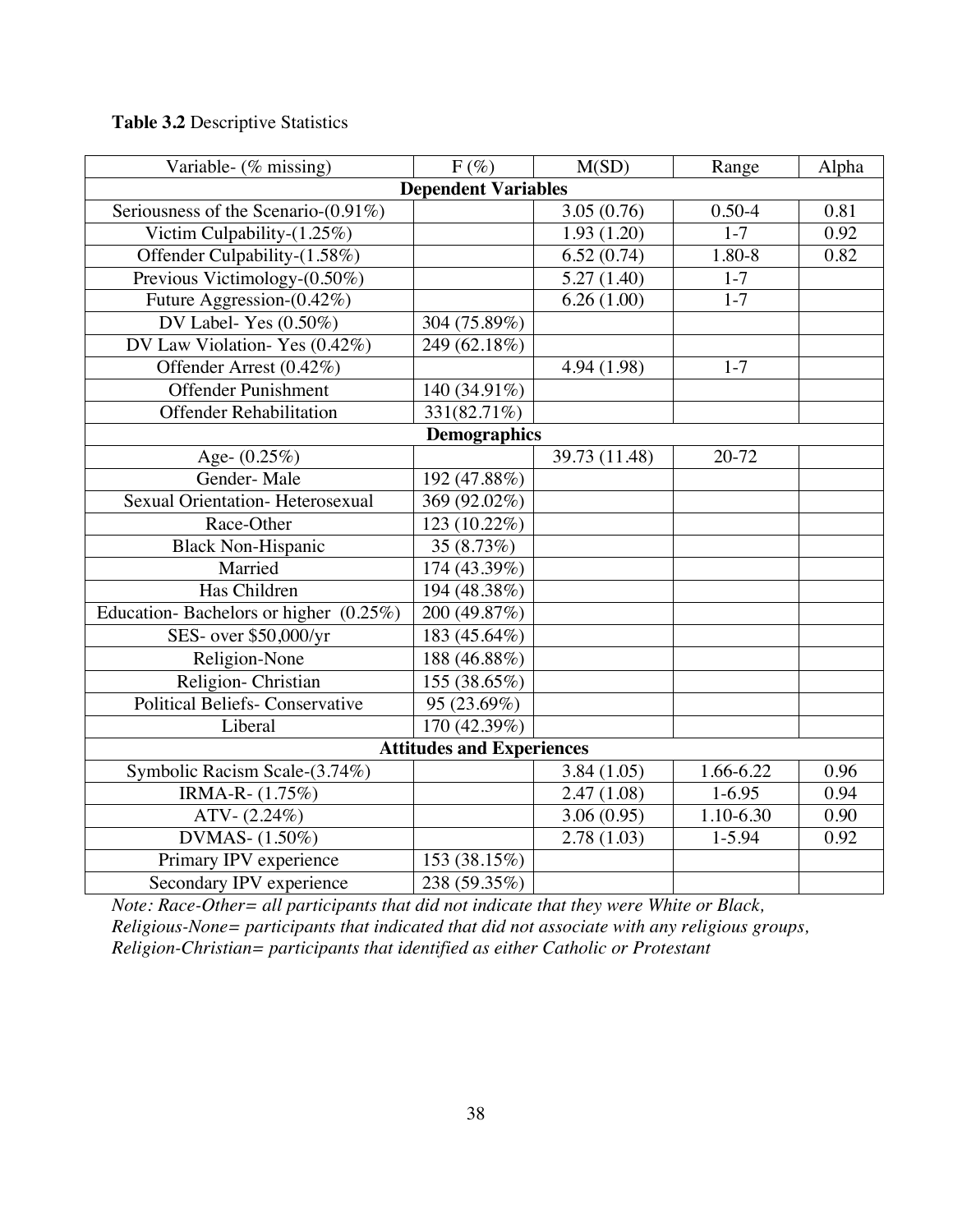# **CHAPTER FOUR:**

# **RESULTS**

For the following analyses each model was estimated separately for each of the three vignettes (physical, verbal, rape). The models were estimated step-wise with the first model only including the racial dyads, the second model including the racial dyads and demographic variables (gender, age, education, SES, race, experience with IPV), and the final model including the racial dyads, demographic variables, and known measures of attitudes (SRS, IRMA-R, ATV, DVMAS).

#### **Seriousness**

The variable of seriousness was measured using the average score of the first four vignette questions and had an internal consistency of 0.81 (See Table 4.1). The first model for physical violence was able to significantly predict ratings of seriousness. The Black offender and Black victim racial dyad was associated with lower ratings of seriousness in comparison to the White offender and White victim  $(b=0.22, SE=0.07, p<0.01)$ . The Black offender and White victim dyad was also associated with lower ratings of seriousness in comparison to the White offender and White victim (b=-0.17, SE=0.07, p.05). The second model of physical violence that included the racial dyads and demographic variables was also able to significantly predict seriousness scores. The same racial dyads were significant predictors in the second model with the addition of male participants being associated with lower scores of seriousness in comparison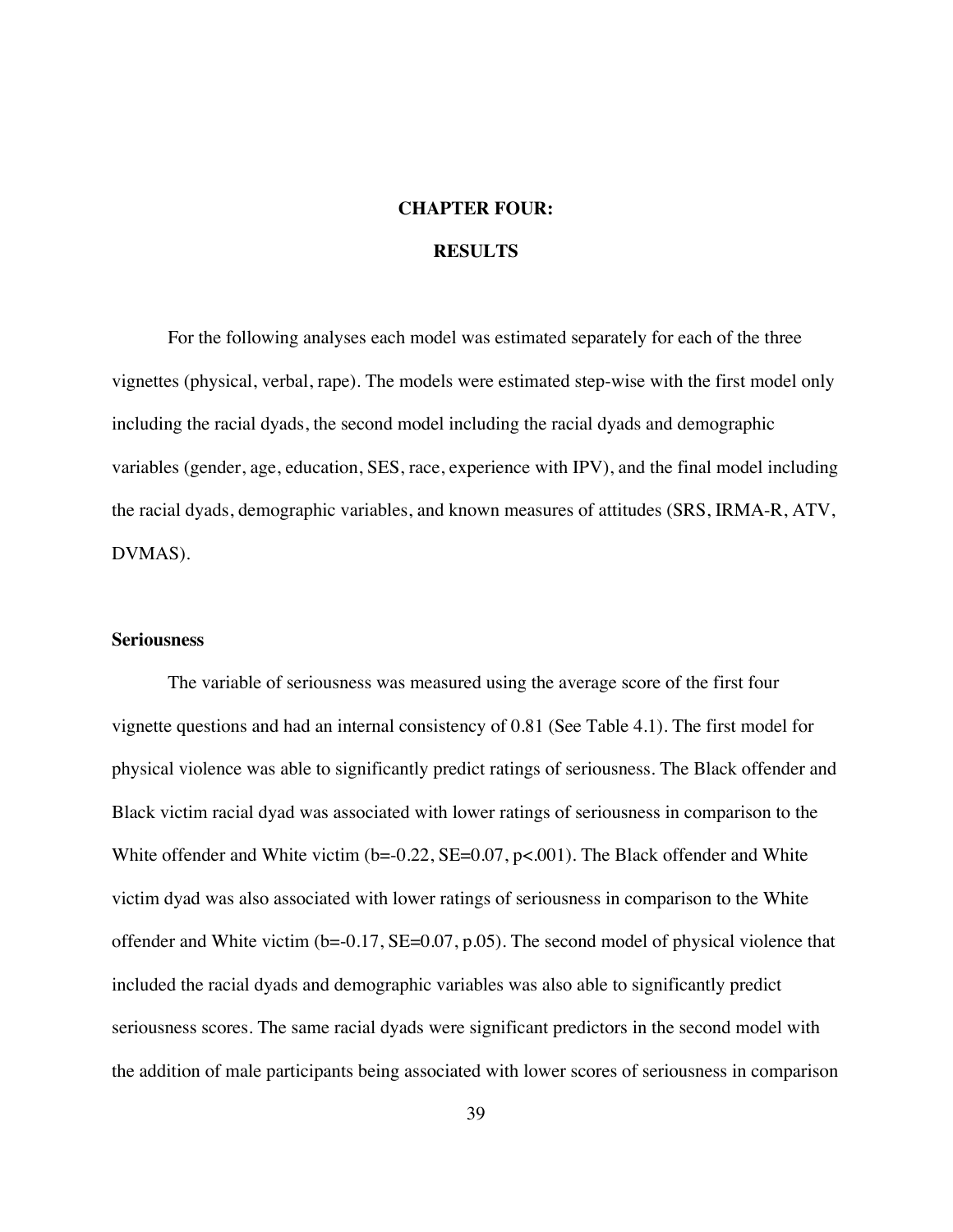to female participants  $(b=-0.12, SE=0.05, p<0.05)$ . The final model for physical violence vignette significantly predicted participants' ratings of seriousness of the scenario. The two racial dyads were still significant predictors in the final model. Seriousness scores were significantly lower for the Black offender and Black victim condition  $(b=0.29, SE=0.069, p<.001)$  in comparison to the control condition of White offender and White victim, controlling all other variables in the model. The Black offender and White victim condition's scores were also significantly lower  $(b=0.21, SE=0.07, p<0.01)$  in comparison to the control condition while controlling for all other variables in the model. In the final model Black victim and Black offender dyad had stronger effect on serious scores in comparison to the effect of the Black offender and White victim dyad. Even though both racial dyads that had a Black offender were significant predictors in the model, the Black offender and Black victim had a stronger magnitude of an effect on the ratings of seriousness.

The first model for verbal threat that included just the racial dyads was a significant predictor of seriousness scores. The Black offender and Black victim racial dyad was associated with lower seriousness scores in comparison to the White offender and White victim dyad (b=-0.22, SE= 0.10, p<.05). The racial dyad of Black offender and White victim was also associated with lower scores of seriousness in comparison to the reference group of White offender and White victim ( $b = -0.25$ ,  $SE = 0.10$ ,  $p < 0.01$ ). The second model for verbal threat that included the racial dyads and demographics was also a predictor of ratings of seriousness. In this model the same racial dyads were still significant predictors with the addition of male participants being associated with lower seriousness scores in comparison to female participants (b=-0.26, SE= 0.07, p<.001). The second vignette for verbal threat's final model significantly predicted ratings of the seriousness of the scenario. The racial dyads of Black offender and Black victim and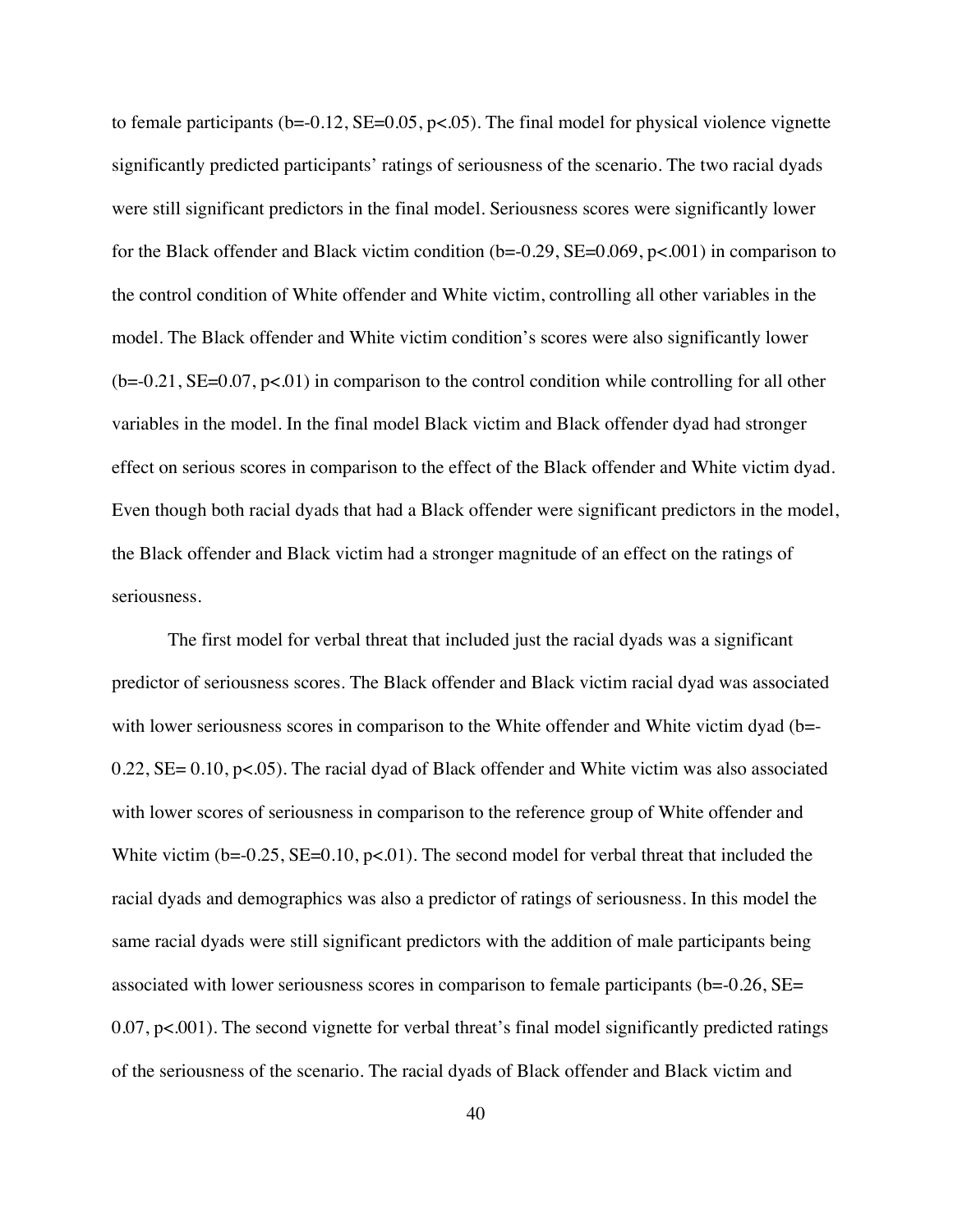Black offender and White victim remained significant predictors, however in the final model the White offender and Black victim dyad also became a significant predictor (b=-0.20, SE=0.10,  $p<.05$ ). Males had significantly lower scores in comparison to females (b=  $-0.16$ , SE= $0.08$ , p<.05), while controlling for all other variables. Race and higher scores on the DVMAS were predictive of lower ratings of seriousness of the scenario while controlling for all other variables. The last model showed a significant negative relationship between the racial dyads and the ratings of seriousness, in comparison with one another the Black offender and Black victim had the strongest effect size, the Black offender and White victim had the second strongest effect, and the White offender and Black victim had the weakest effect size in comparison.

The first model for marital rape that included just the racial dyads was not able to predict seriousness scores. The second model that included the racial dyads and demographics was able to predict seriousness scores. A one year increase in age was associated with a decrease in seriousness score ( $b = 0.01$ ,  $SE = 0.00$ ,  $p < .05$ ) while controlling for all other variables. In comparison to participants that were White or Black, minority participants were associated with higher scores of seriousness ( $b=0.27$ ,  $SE=0.10$ ,  $p<0.01$ ). The third vignette for marital rape's final model significantly predicted ratings of the seriousness of the scenario. Again, participants who were neither Black nor White had higher scores for serious ratings (b=0.20, SE=0.10, p<.05), after controlling for all other variables in the model. And in the final model higher scores on the SRS and DVMAS scales were both associated with lower seriousness scores.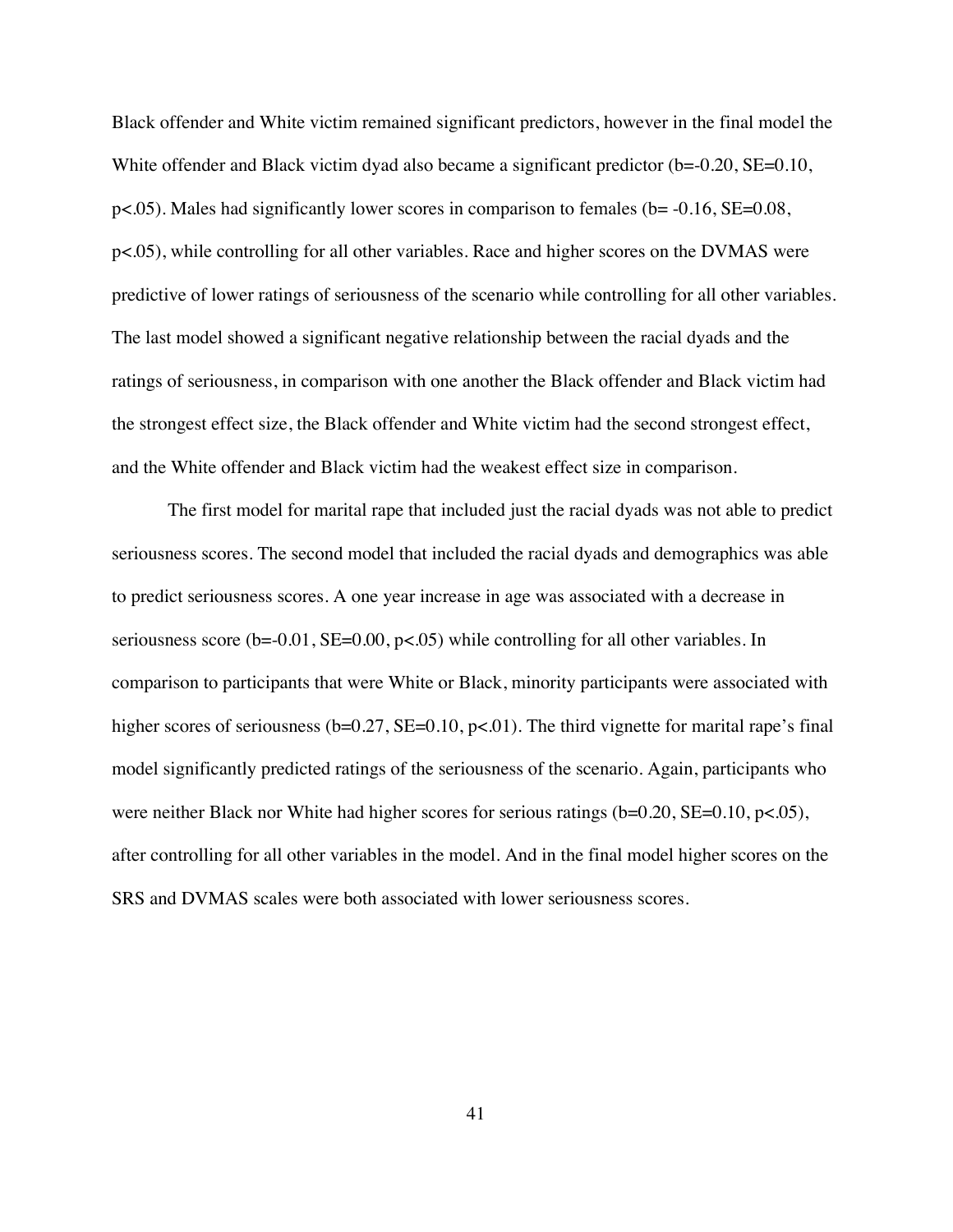|                                      | Physical          | Verbal            | <b>Marital Rape</b> |
|--------------------------------------|-------------------|-------------------|---------------------|
|                                      | Violence          | Aggression        | Vignette            |
|                                      | Vignette          | Vignette          | B(SE)               |
|                                      | B(SE)             | B(SE)             |                     |
| <b>Black Offender X Black Victim</b> | $-0.29(0.07)$ *** | $-0.32(0.10)$ *** | $-0.05(0.08)$       |
| White Offender X Black Victim        | $-0.12(0.07)$     | $-0.20(0.10)*$    | 0.06(0.08)          |
| Black Offender X White Victim        | $-0.21(0.07)$ **  | $-0.29(0.10)$ **  | 0.04(0.07)          |
| Gender                               | $-0.04(0.05)$     | $-0.16(0.08)$ *   | 0.06(0.06)          |
| Age                                  | $-0.00(0.00)$     | 0.00(0.08)        | $-0.00(0.00)$       |
| Education                            | $-0.05(0.03)$     | $-0.04(0.04)$     | $-0.02(0.03)$       |
| <b>SES</b>                           | 0.01(0.01)        | $-0.00(0.01)$     | 0.01(0.01)          |
| Black Non-Hispanic/Latino            | 0.11(0.09)        | 0.17(0.13)        | $0.20(0.10)*$       |
| Race Other (non-Black or White)      | 0.06(0.08)        | $0.24(0.12)*$     | 0.07(0.09)          |
| Primary IPV Experience               | $-0.04(0.05)$     | $-0.09(0.07)$     | $-0.09(0.06)$       |
| Secondary IPV Experience             | 0.04(0.05)        | $-0.02(0.07)$     | 0.06(0.06)          |
| <b>SRS</b>                           | $-0.05(0.03)$     | $-0.07(0.04)$     | $-0.08(0.03)*$      |
| <b>IRMA-R</b>                        | $-0.07(0.04)$     | 0.07(0.05)        | $-0.04(0.04)$       |
| <b>ATV</b>                           | 0.02(0.03)        | 0.05(0.06)        | 0.00(0.04)          |
| <b>DVMAS</b>                         | $-0.04(0.04)$     | $-0.20(0.06)$ *** | $-0.12(0.05)$ **    |
| $\mathbf N$                          | 365               | 364               | 366                 |
| Adj. $R^2$                           | 0.11              | 0.11              | 0.14                |
| F                                    | 3.87***           | 3.86***           | 4.90***             |

**Table 4.1** OLS Regression Model for Seriousness of the Scenario

*Note \*=p<.05 \*\*=p<.01 \*\*\*=p<.001; Black Offender X Black Victim, White Offender X White Victim, and Black Offender X Black Victim refer to the racial dyad condition, SRS= Symbolic Racism Scale, IRMA-R= Illinois Rape Myth Acceptance Scale Revised score, ATV= Attitudes Towards Violence Scale, DVMAS= Domestic Violence Myth Acceptance Scale Scores*

## **Victim Culpability**

Victim culpability was measured using the average of 4 questions from the survey and had an internal consistency of 0.92 (See Table 4.2). The first set of models for victim culpability that included the racial dyads were not significant. The racial dyads also were not significant in the second model, however, the gender of the respondent was with male participants (b=0.40, SE=0.10, p<.001). The final model for the physical violence vignette significantly predicted ratings of victim culpability. Higher IRMA-R scores was associated with higher scores of victim culpability ( $b=0.19$ ,  $SE=0.06$ ,  $p<.05$ ), controlling for all other variables in the model. Higher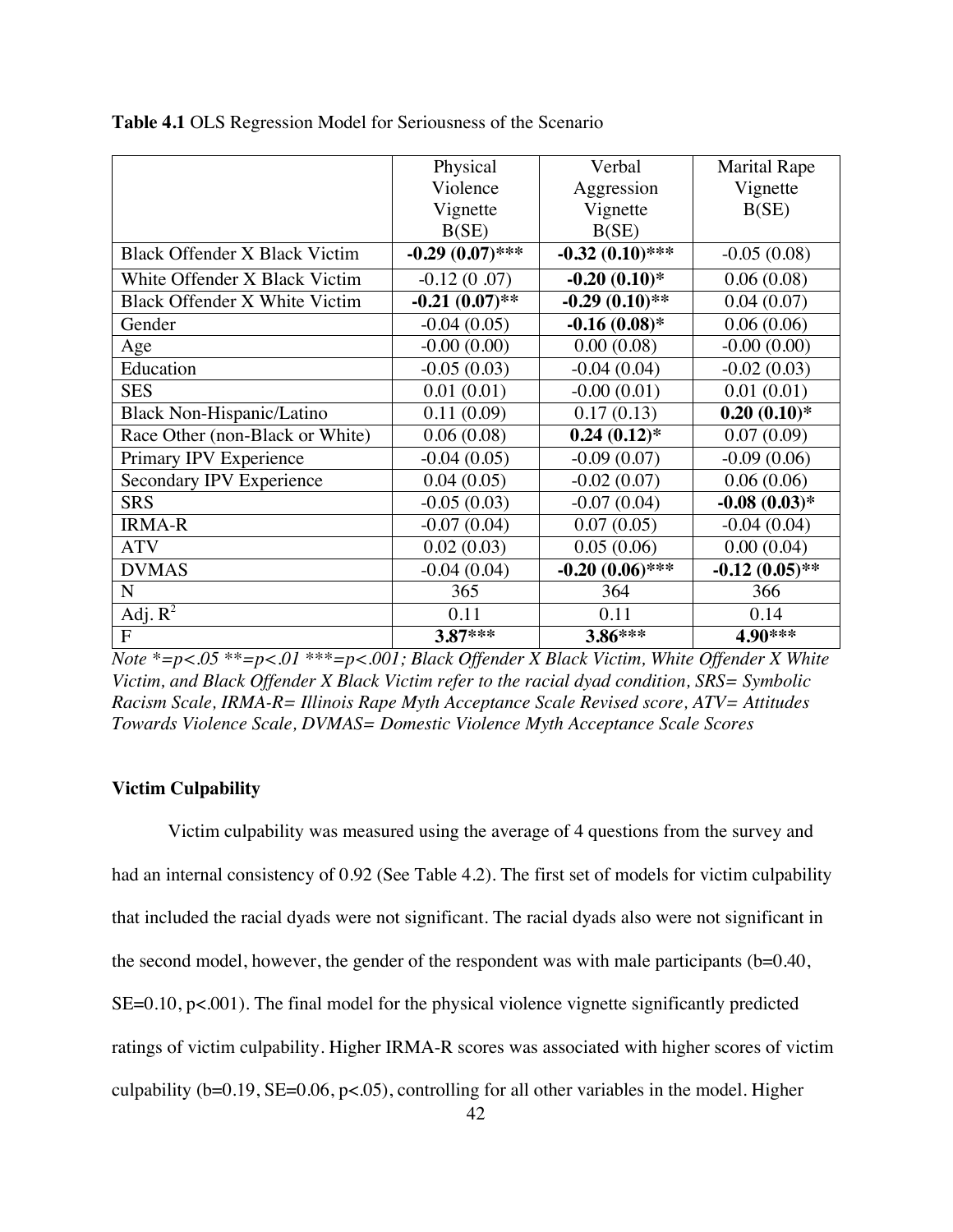offender culpability scores were significantly associated with lower victim culpability scores  $(b=0.67, SE= 0.07, p<0.01)$ , after controlling for all other variables. Gender was no longer a significant predictor in the final model for physical violence.

The racial dyads also were not significant in the second model for verbal aggression, however, the gender of the respondent was with male participants  $(b=0.73, SE= 0.14, p<.001)$ . The final model for the second vignette significantly predicted ratings of victim culpability. The racial dyad of White offender and Black victim was associated with lower victim culpability scores in comparison to the White offender and White victim  $(b=0.32, SE=0.14, p<.05)$ , while controlling for all other variables. Higher ATV and DVMAS scores were also significantly associated with higher victim culpability scores while controlling for all other variables. Higher offender culpability scores were associated with lower victim culpability scores, (b=-0.76, SE=0.06, p<.001) controlling for all other variables. Again, in the full model gender was no longer a significant predictor of victim culpability.

The racial dyads also were not significant in the second model, however, the gender of the respondent was with male participants  $(b=0.48, 0.12, p<0.01)$ , and race was with minority respondents ( $b=0.40$ ,  $SE= 0.20$ ,  $p<0.05$ ), while controlling for all other variables in the model. The final model for marital rape significantly predicted ratings of victim culpability. Higher IRMA-R and DVMAS scores were both associated with higher scores of victim culpability while controlling for all other variables. Higher victim culpability scores were also significantly associated with lower victim culpability scores ( $b = 0.98$ ,  $SE = 0.08$ ,  $p < .001$ ), while controlling for all other variables. In the final model gender and race were no longer significant predictors of victim culpability.

43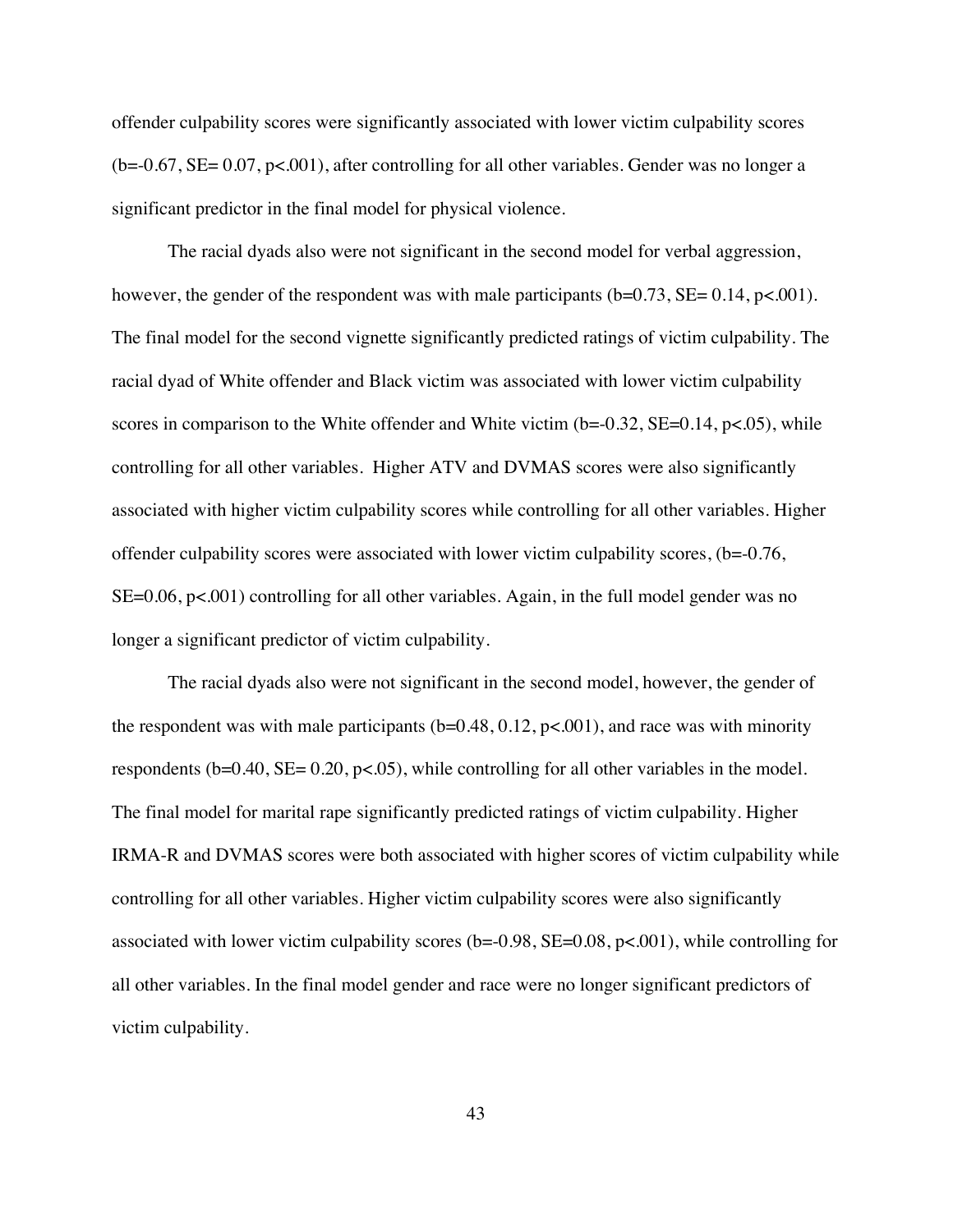|                                      | Physical Violence | Verbal            | <b>Marital Rape</b> |
|--------------------------------------|-------------------|-------------------|---------------------|
|                                      | Vignette          | Aggression        | Vignette            |
|                                      | B(SE)             | Vignette          | B(SE)               |
|                                      |                   | B(SE)             |                     |
| <b>Black Offender X Black Victim</b> | $-0.03(0.10)$     | $-0.20(0.14)$     | $-0.07(0.12)$       |
| White Offender X Black Victim        | 0.02(0.10)        | $-0.32(0.14)$ *   | 0.10(0.12)          |
| Black Offender X White Victim        | 0.09(0.10)        | $-0.03(0.13)$     | $-0.09(0.12)$       |
| Gender                               | 0.08(0.08)        | 0.11(0.11)        | 0.08(0.09)          |
| Age                                  | $-0.01(0.00)$     | $-0.01(0.00)$     | $-0.00(0.00)$       |
| Education                            | $-0.02(0.04)$     | 0.05(0.06)        | $-0.01(0.05)$       |
| <b>SES</b>                           | 0.02(0.01)        | 0.01(0.02)        | $-0.01(0.02)$       |
| Black Non-Hispanic/Latino            | 0.14(0.14)        | 0.04(0.18)        | $-0.19(0.15)$       |
| Race Other (non-Black or White)      | 0.15(0.13)        | 0.31(0.17)        | 0.28(0.14)          |
| Primary IPV Experience               | $-0.04(0.08)$     | 0.13(0.10)        | $-0.05(0.09)$       |
| Secondary IPV Experience             | $-0.03(0.08)$     | 0.22(0.10)        | 0.03(0.09)          |
| <b>SRS</b>                           | $-0.00(0.05)$     | $-0.08(0.06)$     | $-0.05(0.05)$       |
| <b>IRMA-R</b>                        | $0.19(0.06)$ ***  | 0.14(0.08)        | $0.16(0.07)^*$      |
| <b>ATV</b>                           | 0.03(0.05)        | $0.16(0.07)^*$    | 0.02(0.06)          |
| <b>DVMAS</b>                         | 0.11(0.06)        | $0.31(0.08)$ ***  | $0.24(0.07)$ **     |
| <b>Offender Culpability</b>          | $-0.70(0.07)$ *** | $-0.76(0.06)$ *** | $-0.98(0.08)$ ***   |
| N                                    | 361               | 360               | 360                 |
| $\overline{Adj. R^2}$                | 0.44              | 0.57              | 0.53                |
| $\overline{F}$                       | 18.93***          | 30.43***          | 26.61***            |

**Table 4.2** OLS Regression Model for Victim Culpability

*Note \*=p<.05 \*\*=p<.01 \*\*\*=p<.001; Black Offender X Black Victim, White Offender X White Victim, and Black Offender X Black Victim refer to the racial dyad condition, SRS= Symbolic Racism Scale, IRMA-R= Illinois Rape Myth Acceptance Scale Revised score, ATV= Attitudes Towards Violence Scale, DVMAS= Domestic Violence Myth Acceptance Scale Scores, Offender Culpability= participants score on the variable for offender culpability*

#### **Offender Culpability**

The variable of offender culpability was measured using an average of the scores from 5 questions and had an internal consistency of 0.82 (See Table 4.3). None of the first models that consisted of only the racial dyads were able to predict offender culpability. The second model that included the demographics along with the racial dyads for physical violence was not able to predict offender culpability, however, the final model for the first vignette significantly predicted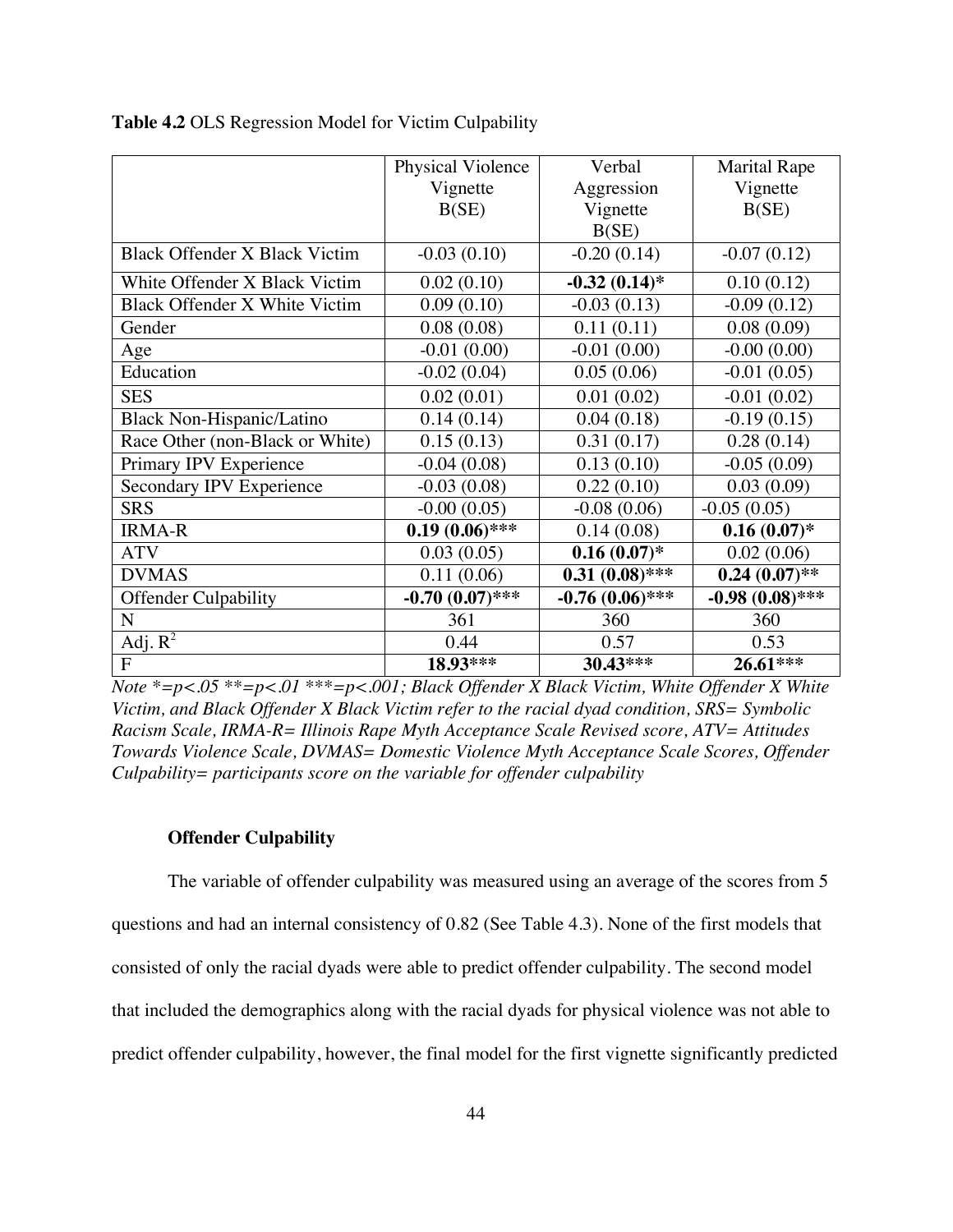ratings of offender culpability. Higher levels of education were associated with lower scores of offender culpability ( $b = -0.07$ ,  $SE = 0.03$ ,  $p < .05$ ), while controlling for all other variables. Participants who were not Black or White were also associated with higher scores of offender culpability in comparison to the scores of Black and White participants  $(b=0.18, SE=0.09,$ p<.05), while controlling for other variables. Lastly, a one-unit increase in victim culpability was associated with a 0.35 unit decrease in offender culpability, controlling for all other variables in the model.

The racial dyads also were not significant in the second model for verbal aggression, however, the gender of the respondent was with male participants ( $b = 0.448$ ,  $SE = 0.095$ ,  $p < .001$ ). The final model for the verbal threat vignette significantly predicted ratings of offender culpability. The racial dyad White offender and Black victim racial dyad was associated with lower scores of offender culpability in comparison to the White offender and White victim racial dyad (b=-0.23, SE=0.11, p<.05), controlling for all other variables. A one-unit increase in SRS scores was associated with a -0.11 decrease in offender culpability scores while controlling for all other variables in the model. The last predictive variable in this model was scores for victim culpability which were also associated with lower scores of offender culpability (b=-0.44, SE= 0.03, p<.001). In the final model gender was no longer a significant predictor of offender culpability.

The second model for marital rape was not able to predict offender culpability score, however, the final model for the marital rape vignette significantly predicted ratings of offender culpability. The only significant predictor of offender culpability scores was victim culpability scores. A one-unit increase in victim culpability scores was associated with a -0.44 decrease in offender culpability scores while controlling for all other variables in the model.

45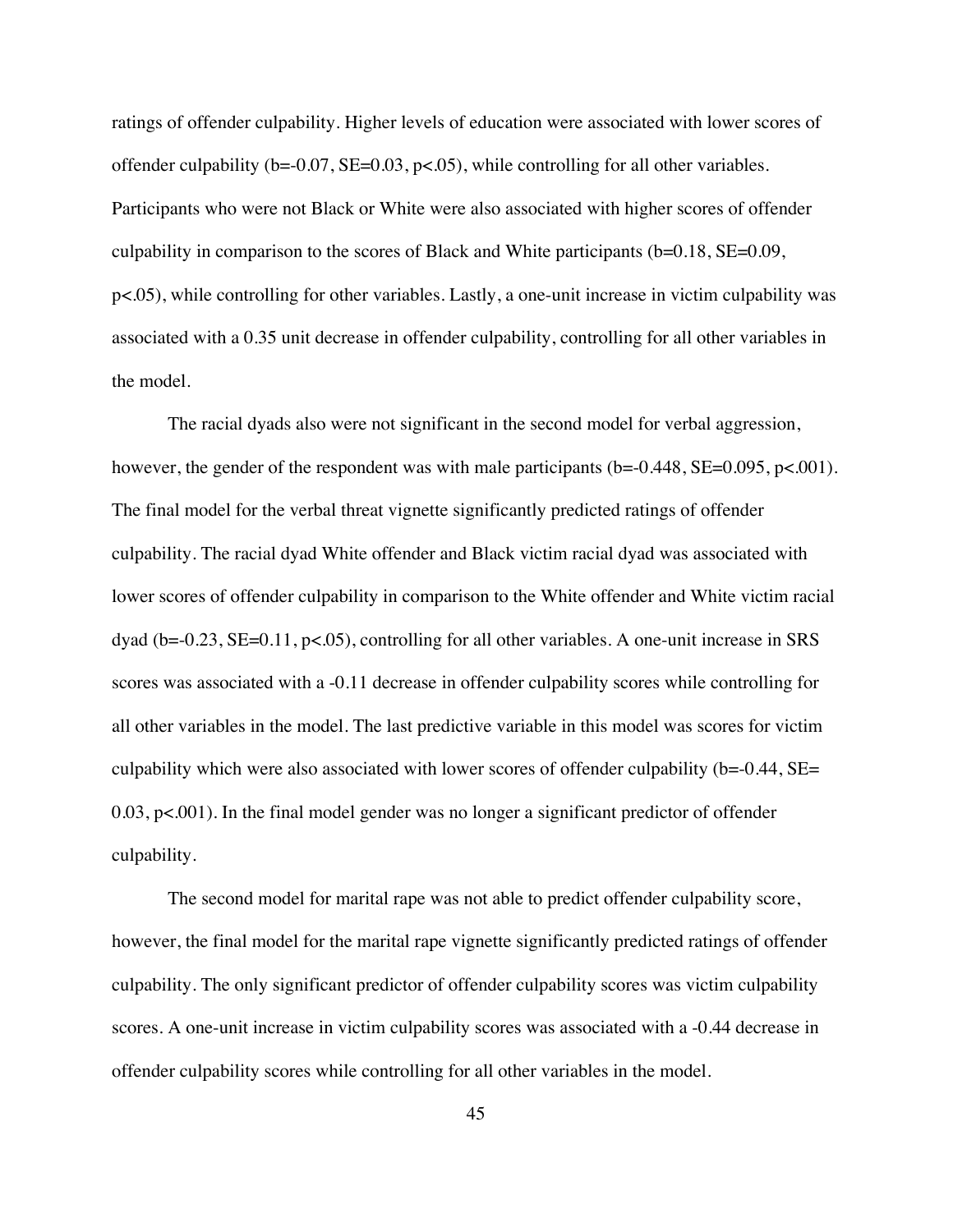In both models of offender and victim culpability the measure of the other was added to the final regression and was a significant predictor across all final models. This finding is consistent with known research that indicates that lower culpability for the victim is associated with culpability for the offender, and is indicative of a good measure for both victim and offender culpability.

|                                      | Physical          | Verbal            | <b>Marital Rape</b> |
|--------------------------------------|-------------------|-------------------|---------------------|
|                                      | Violence          | Aggression        | Vignette            |
|                                      | Vignette          | Vignette          | B(SE)               |
|                                      | B(SE)             | B(SE)             |                     |
| <b>Black Offender X Black Victim</b> | $-0.03(0.07)$     | $-0.03(0.11)$     | $-0.03(0.07)$       |
| White Offender X Black Victim        | $-0.02(0.07)$     | $-0.23(0.11)*$    | 0.10(0.07)          |
| Black Offender X White Victim        | $-0.03(0.07)$     | $-0.03(0.10)$     | $-0.00(0.07)$       |
| Gender                               | 0.02(0.06)        | $-0.13(0.08)$     | 0.03(0.05)          |
| Age                                  | $-0.00(0.00)$     | $-0.00(0.00)$     | $-0.00(0.00)$       |
| Education                            | $-0.07(0.03)*$    | $-0.03(0.04)$     | $-0.05(0.03)$       |
| <b>SES</b>                           | 0.02(0.01)        | 0.01(0.01)        | 0.00(0.01)          |
| Black Non-Hispanic/Latino            | 0.10(0.10)        | 0.04(0.14)        | $-0.10(0.09)$       |
| Race Other (non-Black or White)      | $0.18(0.09)*$     | 0.15(0.13)        | 0.09(0.09)          |
| Primary IPV Experience               | $-0.07(0.06)$     | $-0.10(0.08)$     | $-0.07(0.05)$       |
| Secondary IPV Experience             | 0.07(0.05)        | 0.05(0.08)        | 0.08(0.05)          |
| <b>SRS</b>                           | 0.05(0.03)        | $-0.11(0.05)*$    | $-0.01(0.03)$       |
| <b>IRMA-R</b>                        | $-0.01(0.04)$     | 0.10(0.06)        | 0.06(0.04)          |
| <b>ATV</b>                           | $-0.00(0.04)$     | 0.05(0.05)        | $-0.00(0.03)$       |
| <b>DVMAS</b>                         | $-0.07(0.04)$     | $-0.06(0.07)$     | $-0.08(0.04)$       |
| Victim Culpability                   | $-0.35(0.03)$ *** | $-0.44(0.03)$ *** | $-0.34(0.03)$ ***   |
| N                                    | 361               | 360               | 360                 |
| Adj. $R^2$                           | 0.33              | 0.44              | 0.43                |
| $\overline{F}$                       | 12.24***          | 18.92***          | 18.06***            |

**Table 4.3** OLS Regression Model for Offender Culpability

*Note \*=p<.05 \*\*=p<.01 \*\*\*=p<.001; Black Offender X Black Victim, White Offender X White Victim, and Black Offender X Black Victim refer to the racial dyad condition, SRS= Symbolic Racism Scale, IRMA-R= Illinois Rape Myth Acceptance Scale Revised score, ATV= Attitudes Towards Violence Scale, DVMAS= Domestic Violence Myth Acceptance Scale Scores, Victim Culpability= respondents scores on victim culpability measure*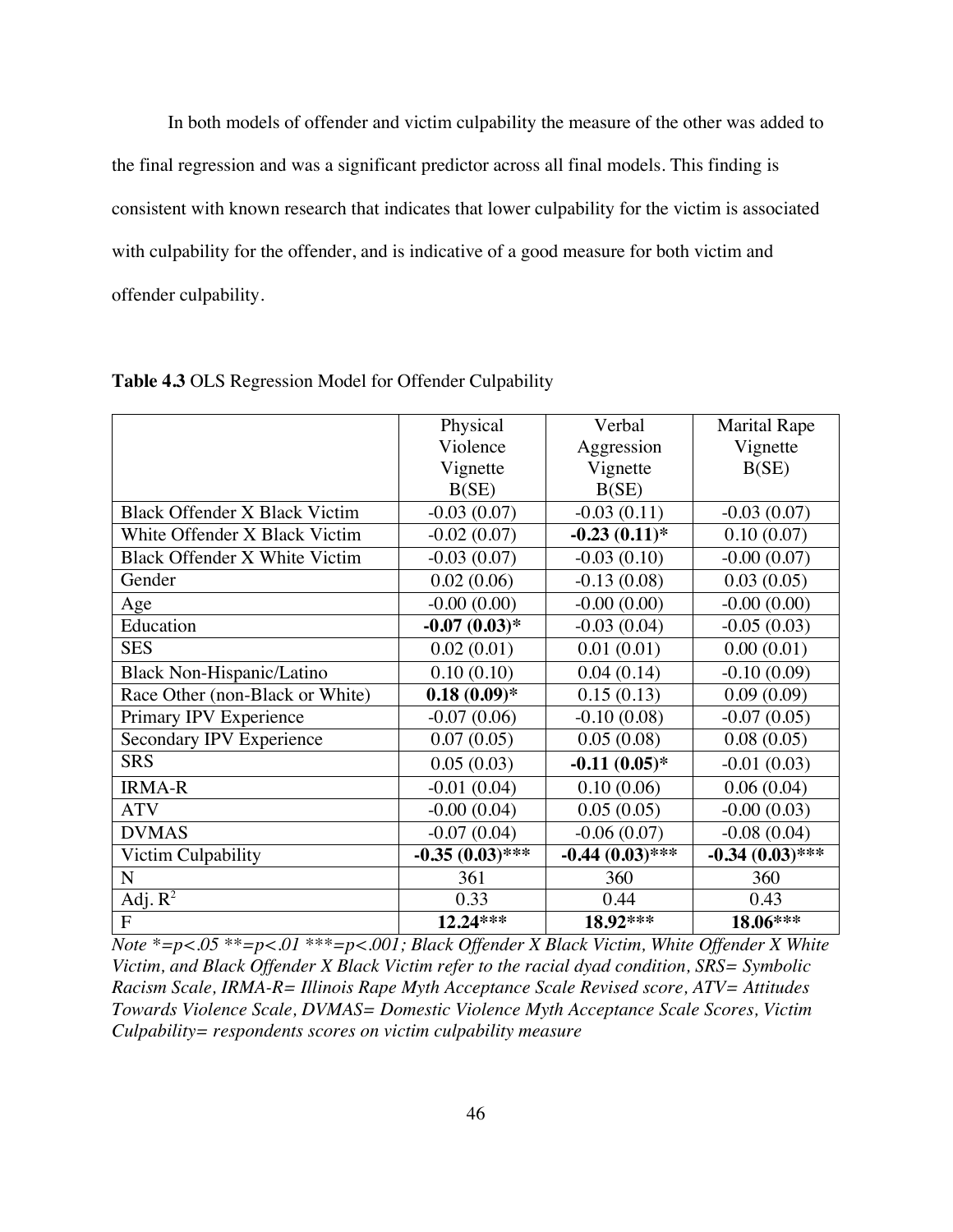### **IPV Labeling and Law Violation**

The variables for labeling the vignette as an act of IPV and deciding whether or not it was a violation of the law were each measured using one question with an option of three answers (yes, no, do not know). Each of the questions was analyzed separately and by each of the vignettes and the answer of *yes* was used as the base outcome in the models because we were interested in what factors were significant predictors of *not knowing* and answering *no*. Across all 4 conditions 94.00% of respondents labeled the physical violence vignette an act of IPV, while 4.50% were unsure, and 1.50% did not label it as an act of IPV. The first two models for physical violence did not predict IPV labeling (See Table 4.4). However, the final model for the physical violence vignette significantly predicted ratings of whether or not respondents would label the vignette as an act of IPV. Consistent with the findings by Carlson and Worden (2005) male respondents were associated with not knowing and not labeling physical violence as IPV. The odds of answering do not know for whether or not the vignette is an act of IPV were 575.30% for males than females, while controlling for all other variables. The odds for not knowing whether or not the physical violence vignette was an act of IPV were 97.30% lower for participants who thought the act was against the law.

Across all of the 4 conditions only 43.36% of respondents labeled the verbal aggression vignette and act of IPV, 18.55% were unsure, and 38.10% did not believe it was an act of IPV. The first model of verbal aggression with just the racial dyads was not able to predict IPV labeling. The second model that included the racial dyads and demographic variables was able to significantly predict IPV labeling. The predictor variables in this model remained significant in the final model. The final model for the verbal aggression vignette significantly predicted ratings of whether or not respondents would label the vignette as an act of IPV. The odds of answering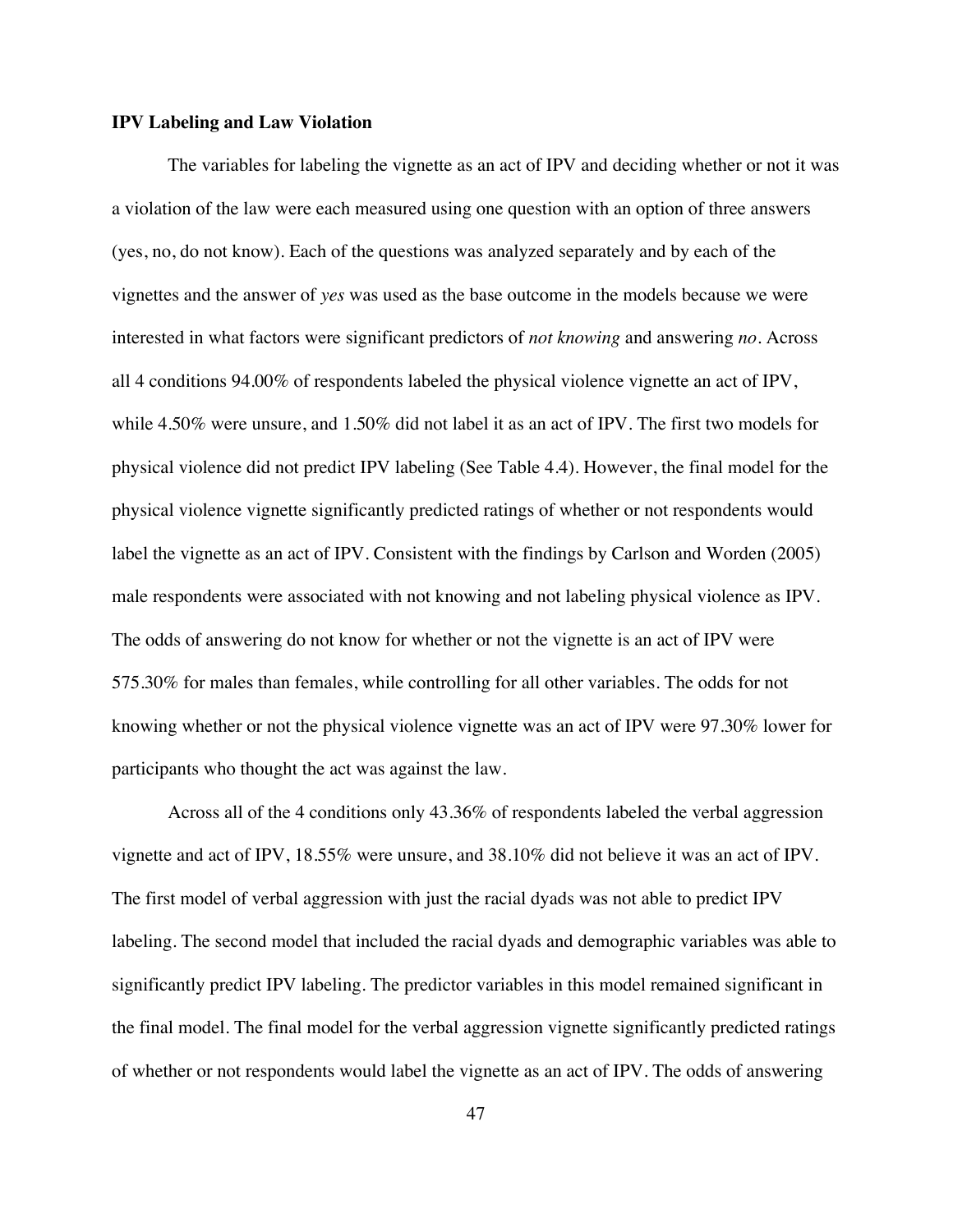do not know for the verbal aggression vignette were 145.20% higher for males compared to females, and 79.70% lower for a participant that was not White or Black, while controlling for all other variables. Level of education decreased the log odds of not knowing whether the verbal aggression vignette was an act of IPV by 0.44 while controlling for all other variables. Males had a 154.20% higher odds of not labeling the act of verbal aggression as IPV compared to females. A one unit increase in DVMAS scores was associated with a 121.90% increase in the odds of labeling the act of verbal aggression as not a form of IPV.

The responses for the marital rape vignette showed that across all of the conditions 91.46% labeled the vignette an act of IPV, 4.27% were unsure, and another 4.27% did not believe it was an act of IPV. The first model for marital rape was not able to predict IPV labeling. The racial dyads also were not significant in the second model, however, the race of the respondent and experiencing secondary IPV were significant predictors. The final model for marital rape was a significant predictor of whether or not the participant would label the vignette an act of IPV. Participants that had experienced secondary forms of IPV were 79.90% less likely to not know whether or not marital rape is a form of IPV.

The first two sets of models for all three vignettes that included the racial dyads and demographic variables were not able to predict whether or not the participant would label the vignette a violation of the law. Among the responses for the physical violence vignette 80.75% of respondents believed that it was against the law, 5.00% did not believe it was illegal behavior, and 14.25% were unsure of the legality of the scenario. The final model for the physical violence vignette significantly predicted ratings of whether or not participants believed the vignette was a violation of the law (See Table 4.5). Males were 54.40% less likely to not know whether or not the vignette was against the law in comparison to females. A one-unit increase in SRS increased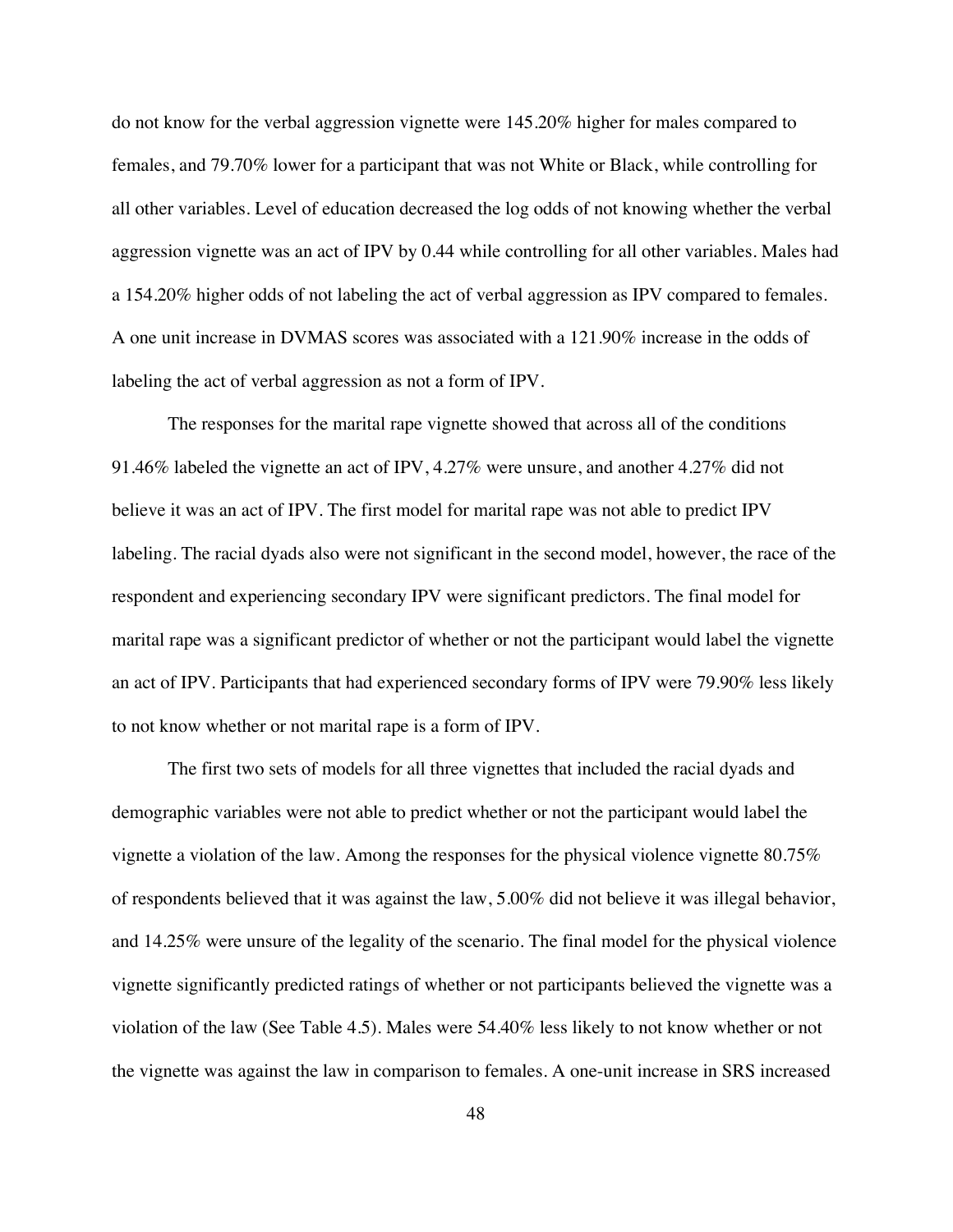the odds of labeling the vignette as not a violation of the law by 117.50% while controlling for all other variables. If the participant labeled the scenario as an act of IPV, this decreased the odds of not knowing whether it was a law violation by 97.10% and decreased the odds of deciding the vignette was not a law violation by 98.90%.

The verbal aggression vignette showed that only 21.25% of respondents agreed that it was illegal behavior, 27.75% were unsure if the scenario was a violation of law, and 51.00% believed that the vignette did not present any illegal behavior. The final model for verbal aggression vignettes significantly predicted ratings of whether or not participants believed the vignette was a violation of the law. The White offender and Black victim racial dyad decreased the odds of the participant not being sure whether or not it was a violation of the law by 64.80%, and decreased the odds of not labeling the vignette as a violation of the law 60.00% compared to the White offender and White victim dyad. An increase in socio-economic status increased the odds of not knowing whether or not the vignette was a violation of the law by 14.30%, and increased the odds of not labeling the vignette as a violation of the law by 14.10%. In the marital rape vignette only 85.43% of respondents believed it was illegal, 4.27% did not think it was illegal, and 10.30% of respondents were unsure if the vignette was a form of illegal behavior. The final marital rape vignette model was a significant predictor for whether or not the participant labeled the vignette as a violation of the law. A one year increase in age was associated with an increase of 5.20% in not knowing whether or not the vignette was a law violation while controlling for all other variables.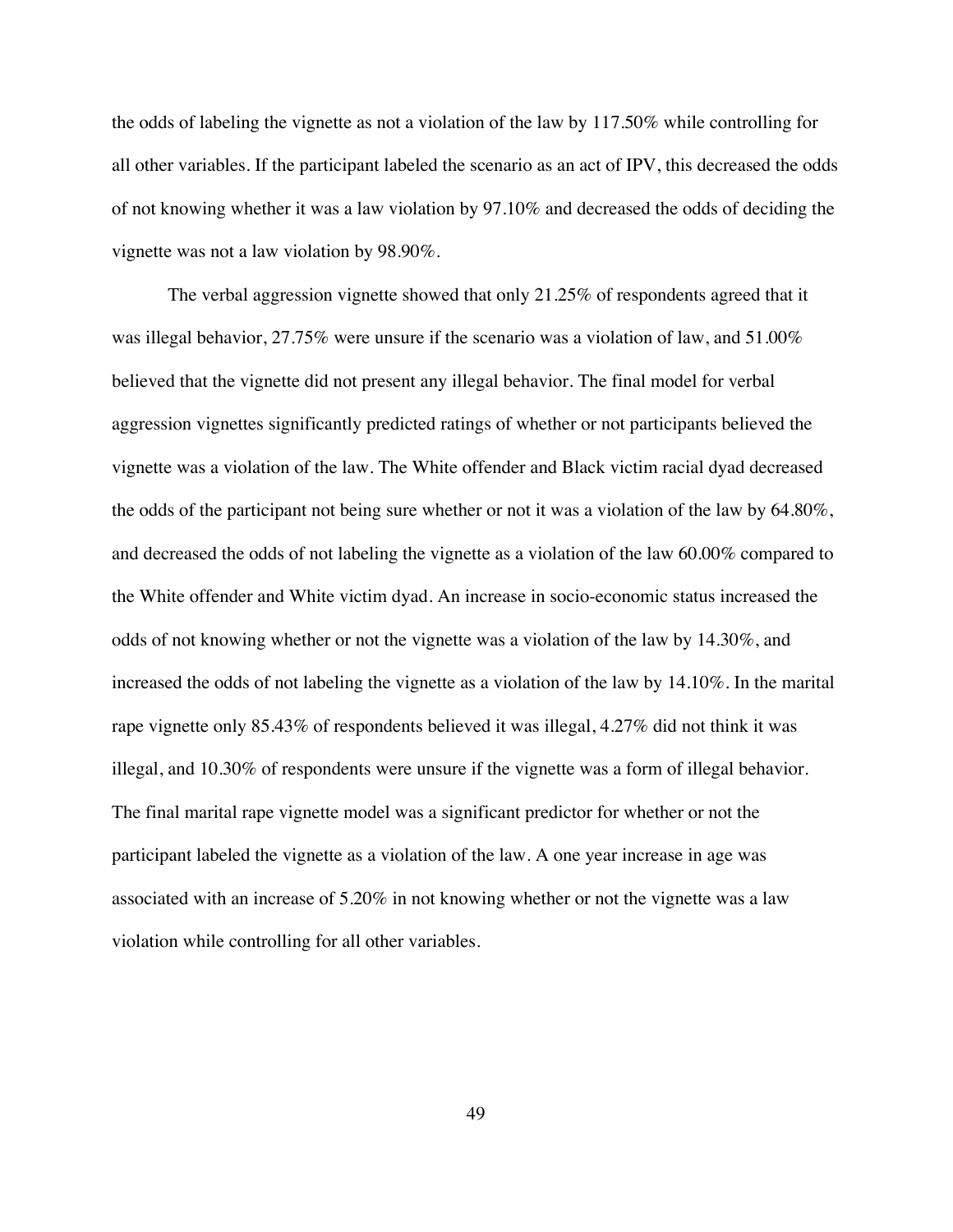|                |                                      | Physical                 | Verbal            | <b>Marital Rape</b>      |
|----------------|--------------------------------------|--------------------------|-------------------|--------------------------|
|                |                                      | Violence                 | Aggression        | Vignette                 |
|                |                                      | Vignette                 | Vignette          | B(SE)                    |
|                |                                      | B(SE)                    | B(SE)             |                          |
| Do             |                                      |                          |                   |                          |
| <b>Not</b>     | <b>Black Offender X Black Victim</b> | 1.13(1.04)               | 0.63(0.47)        | $-1.12(1.25)$            |
| Know           | White Offender X Black Victim        | 1.23(1.01)               | 0.29(0.49)        | $-0.26(1.03)$            |
|                | <b>Black Offender X White Victim</b> | 0.86(1.10)               | 0.67(0.48)        | 0.41(0.96)               |
|                | Gender                               | $1.91(0.82)$ *           | $0.90(0.36)*$     | 0.43(0.86)               |
|                | Age                                  | $-0.01(0.03)$            | $-0.01(0.02)$     | $-0.05(0.03)$            |
|                | Education                            | $-0.20(0.39)$            | $-0.44(0.20)$ *   | 0.16(0.40)               |
|                | <b>SES</b>                           | 0.10(0.13)               | 0.08(0.07)        | $-0.27(0.15)$            |
|                | Black Non-Hispanic/Latino            | $-1.48(1.44)$            | $-1.60(0.73)*$    | $-0.21(1.44)$            |
|                | Race Other (non-Black or White)      | $-1.69(1.45)$            | 0.27(0.53)        | 0.64(1.05)               |
|                | Primary IPV Experience               | $-0.11(0.73)$            | $-0.03(0.36)$     | 0.11(0.92)               |
|                | Secondary IPV Experience             | $-0.86(0.70)$            | $-0.08(0.34)$     | $-1.60(0.79)$ *          |
|                | <b>SRS</b>                           | $-0.32(0.45)$            | $-0.24(0.22)$     | 0.34(0.43)               |
|                | <b>IRMA-R</b>                        | $-0.12(0.56)$            | 0.11(0.26)        | $\overline{0.34}$ (0.49) |
|                | <b>ATV</b>                           | 0.21(0.45)               | $-0.04(0.24)$     | 0.12(0.47)               |
|                | <b>DVMAS</b>                         | 0.35(0.59)               | 0.40(0.29)        | 0.64(0.61)               |
|                | Vignette was against the law         | $-3.60(0.76)$ ***        | $-2.97(0.65)$ *** | $-3.59(0.75)$ ***        |
| N <sub>o</sub> |                                      |                          |                   |                          |
|                | <b>Black Offender X Black Victim</b> | 23.96 (2886.68)          | 0.01(0.40)        | $-0.09(0.97)$            |
|                | White Offender X Black Victim        | 21.65 (2886.67)          | $-0.21(0.40)$     | $-0.92(1.08)$            |
|                | Black Offender X White Victim        | 22.63 (2886.68)          | 0.31(0.39)        | $-2.44(1.49)$            |
|                | Gender                               | 0.84(2.37)               | $0.93(0.31)$ **   | 1.46(1.00)               |
|                | Age                                  | $\overline{0.08}$ (0.13) | $-0.01(0.01)$     | $-0.05(0.04)$            |
|                | Education                            | $-2.25(1.71)$            | $-0.16(0.17)$     | $-0.68(0.45)$            |
|                | <b>SES</b>                           | $-0.36(0.43)$            | $-0.01(0.06)$     | 0.22(0.15)               |
|                | Black Non-Hispanic/Latino            | 4.81 (3.39)              | $-0.98(0.52)$     | 0.27(1.40)               |
|                | Race Other (non-Black or White)      | 5.74(5.65)               | $-0.54(0.53)$     | $-0.62(1.64)$            |
|                | Primary IPV Experience               | $-1.71(2.39)$            | 0.46(0.30)        | 1.20(0.84)               |
|                | Secondary IPV Experience             | $-3.74(3.91)$            | $-0.17(0.29)$     | $-1.33(0.84)$            |
|                | <b>SRS</b>                           | 2.34(1.99)               | $-0.08(0.18)$     | 0.44(0.46)               |
|                | <b>IRMA-R</b>                        | 3.52(2.62)               | $-0.02(0.22)$     | $-0.10(0.58)$            |
|                | <b>ATV</b>                           | $-2.73(2.19)$            | 0.05(0.20)        | 0.02(0.56)               |
|                | <b>DVMAS</b>                         | $-3.88(3.45)$            | $0.80~(0.24)$ *** | 0.60(0.74)               |
|                | Vignette was against the law         | $-23.58(2185.04)$        | $-2.67(0.45)$ **  | $-4.31(0.90)$ ***        |
|                | N                                    | 367                      | 366               | 365                      |
|                | LR chi2                              | 92.24***                 | $143.21$ ***      | $117.46***$              |
|                | $R^2$                                | 0.48                     | 0.19              | 0.47                     |

# **Table 4.4** Multinomial Regression Model for IPV Labeling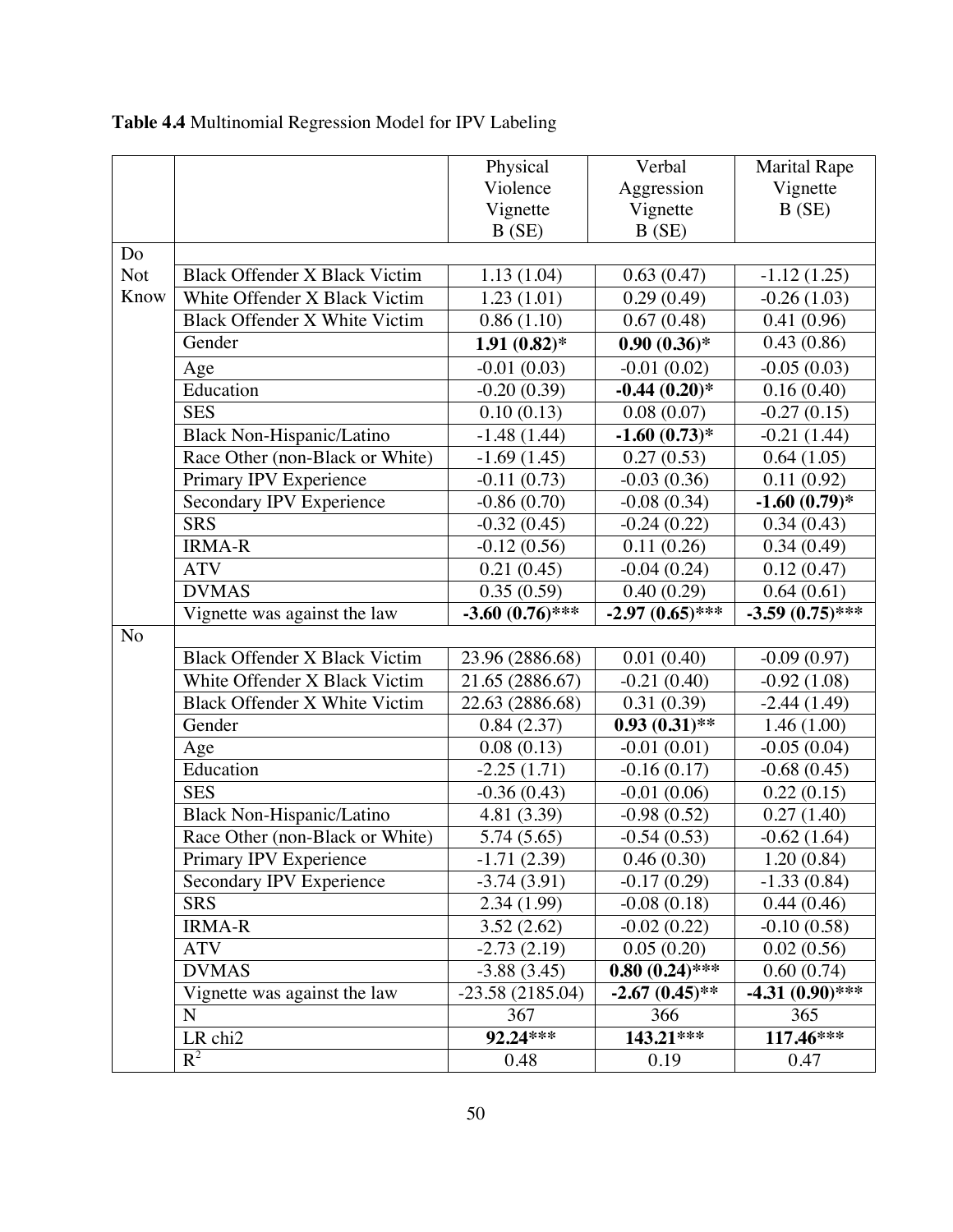*Note \*=p<.05 \*\*=p<.01 \*\*\*=p<.001; Black Offender X Black Victim, White Offender X White Victim, and Black Offender X Black Victim refer to the racial dyad condition, SRS= Symbolic Racism Scale, IRMA-R= Illinois Rape Myth Acceptance Scale Revised score, ATV= Attitudes Towards Violence Scale, DVMAS= Domestic Violence Myth Acceptance Scale Scores, Vignette was against the law= if respondent indicated that the vignette was against the law*

|            |                                      | Physical                 | Verbal            | <b>Marital Rape</b> |
|------------|--------------------------------------|--------------------------|-------------------|---------------------|
|            |                                      | Violence                 | Aggression        | Vignette            |
|            |                                      | Vignette                 | Vignette          | B(SE)               |
|            |                                      | B(SE)                    | B(SE)             |                     |
| Do         |                                      |                          |                   |                     |
| <b>Not</b> | <b>Black Offender X Black Victim</b> | $-0.72(0.51)$            | $-0.77(0.51)$     | $-0.74(0.62)$       |
| Know       | White Offender X Black Victim        | $-0.15(0.45)$            | $-1.05(0.50)*$    | 0.11(0.54)          |
|            | Black Offender X White Victim        | $-0.47(0.45)$            | $-0.56(0.50)$     | $-0.24(0.56)$       |
|            | Gender                               | $-0.79(0.39)*$           | 0.07(0.36)        | $-0.43(0.45)$       |
|            | Age                                  | 0.01(0.02)               | 0.03(0.02)        | $0.05(0.02)$ **     |
|            | Education                            | 0.29(0.20)               | 0.06(0.20)        | 0.11(0.23)          |
|            | <b>SES</b>                           | $-0.05(0.07)$            | $0.13(0.07)$ *    | 0.03(0.08)          |
|            | Black Non-Hispanic/Latino            | $-0.17(0.66)$            | $-0.04(0.59)$     | $-1.40(1.16)$       |
|            | Race Other (non-Black or White)      | $-0.45(0.69)$            | 0.32(0.54)        | 0.63(0.67)          |
|            | Primary IPV Experience               | 0.32(0.35)               | 0.26(0.37)        | $-0.05(0.44)$       |
|            | Secondary IPV Experience             | 0.36(0.36)               | 0.12(0.34)        | $-0.44(0.41)$       |
|            | <b>SRS</b>                           | $-0.01(0.21)$            | $-0.17(0.22)$     | $-0.17(0.25)$       |
|            | <b>IRMA-R</b>                        | $-0.04(0.26)$            | $-0.10(0.28)$     | 0.16(0.31)          |
|            | <b>ATV</b>                           | 0.28(0.24)               | 0.30(0.24)        | 0.12(0.28)          |
|            | <b>DVMAS</b>                         | 0.32(0.28)               | 0.04(0.30)        | $-0.06(0.33)$       |
|            | Vignette was an act of IPV           | $-3.53(0.73)$ ***        | $-1.07(0.26)$ *** | $-3.22~(0.61)$ ***  |
| No         |                                      |                          |                   |                     |
|            | <b>Black Offender X Black Victim</b> | $-0.31(0.81)$            | $-0.40(0.47)$     | 0.14(0.85)          |
|            | White Offender X Black Victim        | $-0.25(0.78)$            | $-0.92(0.45)$ *   | $-1.01(1.07)$       |
|            | Black Offender X White Victim        | $-0.65(0.83)$            | $-0.69(0.46)$     | $-0.74(0.94)$       |
|            | Gender                               | 0.08(0.66)               | $-0.23(0.34)$     | 0.08(0.87)          |
|            | Age                                  | 0.01(0.03)               | 0.00(0.01)        | 0.03(0.03)          |
|            | Education                            | 0.08(0.32)               | 0.00(0.18)        | 0.03(0.36)          |
|            | <b>SES</b>                           | $-0.02(0.11)$            | $0.13(0.06)*$     | 0.06(0.12)          |
|            | <b>Black Non-Hispanic/Latino</b>     | 0.87(1.12)               | $-0.07(0.53)$     | $-1.00(1.52)$       |
|            | Race Other (non-Black or White)      | 9.28(0.86)               | $-0.12(0.54)$     | $-1.11(1.61)$       |
|            | Primary IPV Experience               | $-0.18(0.63)$            | 0.21(0.33)        | 1.01(0.71)          |
|            | Secondary IPV Experience             | 0.72(0.63)               | 0.25(0.31)        | 1.02(0.79)          |
|            | <b>SRS</b>                           | $0.78(0.37)*$            | 0.10(0.19)        | 0.25(0.42)          |
|            | <b>IRMA-R</b>                        | $\overline{0.79}$ (0.46) | $-0.16(0.25)$     | $-0.03(0.51)$       |
|            | <b>ATV</b>                           | $-0.25(0.40)$            | 0.00(0.21)        | 0.87(0.47)          |

**Table 4.5** Multinomial Regression Model for IPV Law Violation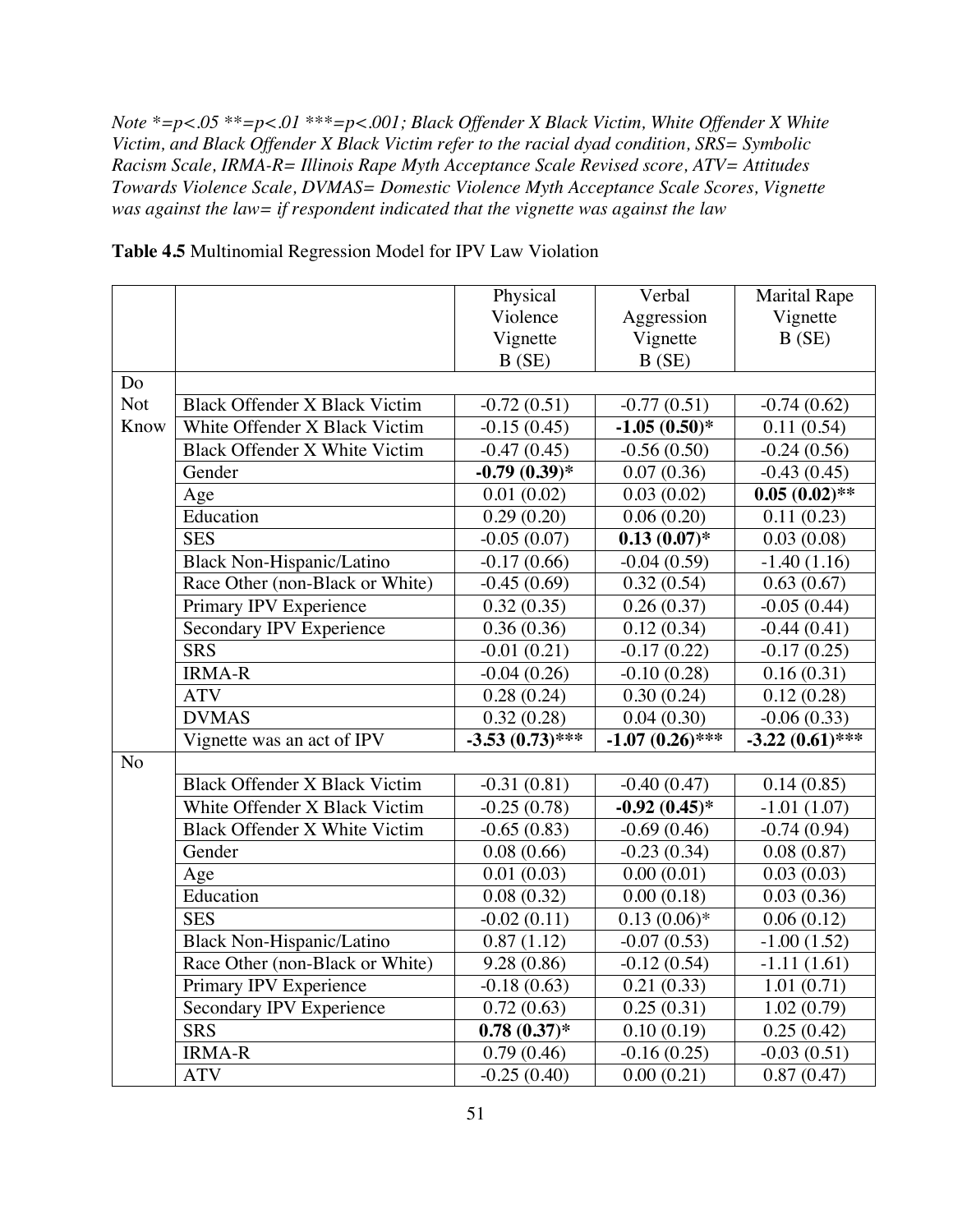|                |                            | Physical          | Verbal           | <b>Marital Rape</b> |
|----------------|----------------------------|-------------------|------------------|---------------------|
|                |                            | Violence          | Aggression       | Vignette            |
|                |                            | Vignette          | Vignette         | B(SE)               |
|                |                            | B(SE)             | B(SE)            |                     |
| N <sub>o</sub> | <b>DVMAS</b>               | $-0.37(0.49)$     | 0.42(0.27)       | $-0.05(0.62)$       |
|                | Vignette was an act of IPV | $-4.53(0.85)$ *** | $1.13(0.24)$ *** | $-4.48(0.84)$ ***   |
|                | N                          | 367               | 366              | 365                 |
|                | LR chi <sub>2</sub>        | 89.09***          | 148.48***        | 103.97***           |
|                | $R^2$                      | 0.20              | 0.20             | 0.28                |

**Table 4.5** Multinomial Regression Model for IPV Law Violation Continued

*Note \*=p<.05 \*\*=p<.01 \*\*\*=p<.001; Black Offender X Black Victim, White Offender X White Victim, and Black Offender X Black Victim refer to the racial dyad condition, SRS= Symbolic Racism Scale, IRMA-R= Illinois Rape Myth Acceptance Scale Revised score, ATV= Attitudes Towards Violence Scale, DVMAS= Domestic Violence Myth Acceptance Scale Scores, Vignette was an act of IPV= if respondent labeled the vignette an act of IPV*

## **Punishment**

Punishment was measured with three measures from the vignette questions (See Tables 4.6, 4.7, and 4.8). The first measure asked the participant the degree to which they agreed that the offender should be arrested. The next question asked if the offender was arrested what type of punishment the offender should receive. Participants were allowed to select as many options as they wanted and then their answers were dichotomized into two binary variables of arrestjail/prison/probation and rehabilitate. The first set of analyses assessed the question of whether the offender should be arrested. The first set of models that included just the racial dyads were not able to predict participants level of agreement to arrest the offender. The second model for physical violence with the addition of demographic variables to the racial dyads was not able to predict participants' agreement to arrest the offender. The final model for physical violence that included demographics, racial dyads, and known measures of attitudes significantly predicted level of agreement for arresting the offender. Higher levels of education were associated with lower scores of whether the offender should be arrested (b=-0.20, SE=0.09, p<.05). Higher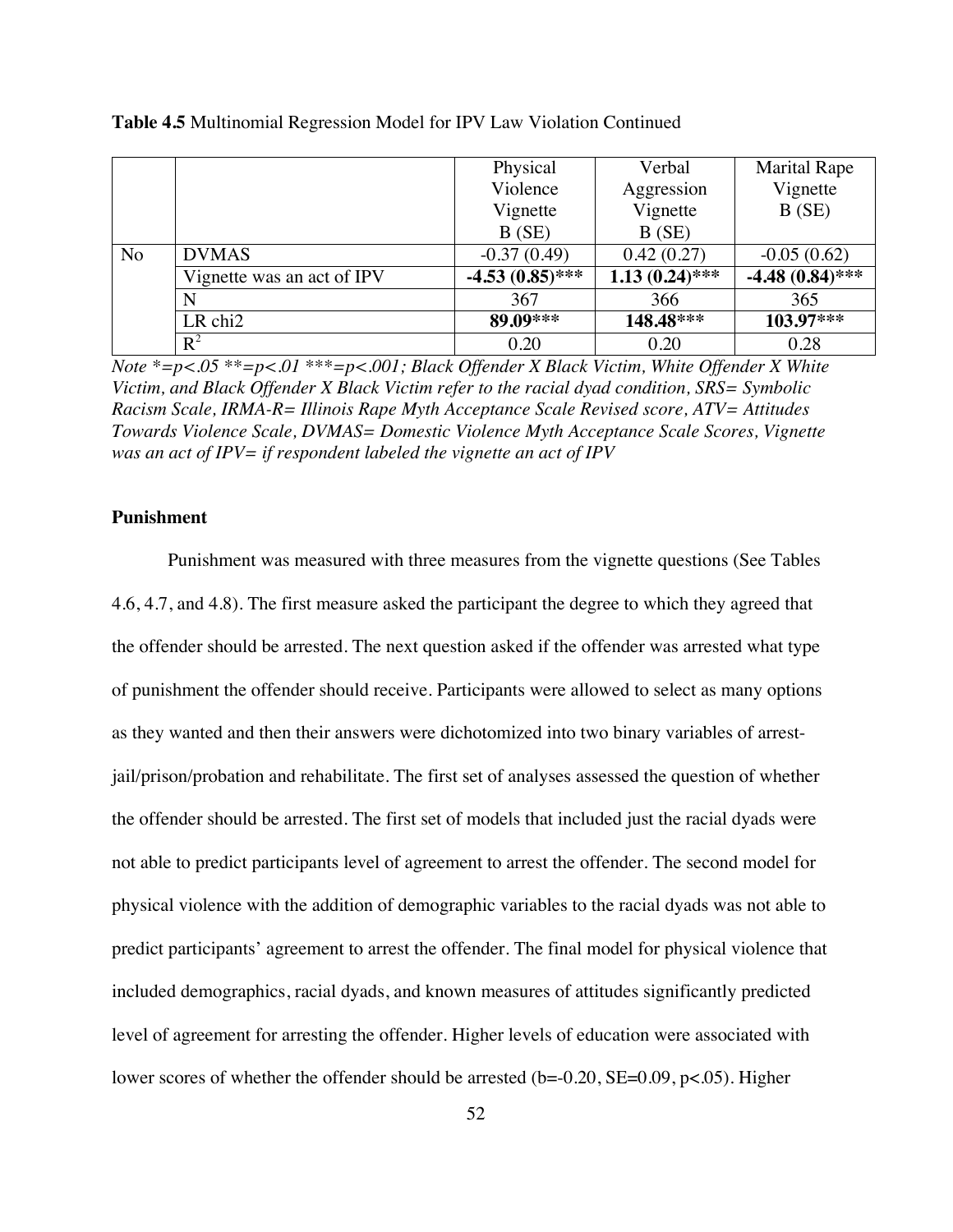IRMA-R scores were also associated with lower levels of agreement that the offender should be arrested ( $b = -0.27$ ,  $SE = 0.12$ ,  $p < .05$ ), controlling for all other variables.

The second model for verbal aggression was also not able to predict agreement about offender arrest, but the final model was able to significantly predict levels of agreement about offender arrest. Higher scores on the DVMAS were associated with lower levels of agreement about arresting the offender ( $b = -0.38$ ,  $SE = 0.15$ ,  $p < .01$ ), while controlling for all other variables in the model. The second model for marital rape was able to significantly predict levels of agreement of arresting the offender. The White offender and Black victim and Black offender and White victim were both associated with higher levels of agreement about offender arrest in comparison to the White offender and White victim dyad. Older participants were associated with lower levels of agreement for offender arrest  $(b=0.02, SE=0.01, p<0.01)$ , while controlling for all other variables. Non-Hispanic Black respondents and respondents with secondary IPV experience were also associated with with higher levels of agreement for offender arrest. The final model for marital rape was a significant predictor of levels of agreement about arresting the offender. In this model The Black offender and White victim remained a significant predictor of agreement to arrest in comparison to the White offender and White victim (b=0.42, SE=0.19, p<.05). Age, race, and secondary IPV experience also remained significant predictors in the model with the addition of higher DVMAS scores associated with lower agreement levels of offender arrest ( $b = -0.28$ , SE=0.12,  $p < .05$ ).

The first set of models of the three types of vignettes and the racial dyads were not able to predict whether or not the participant chose the option of jail, prison, or probation for the offender. The racial dyads also were not significant in the second model, however, the age of the respondent was with age decreasing the odds of choosing a punitive punishment by 2.60%. In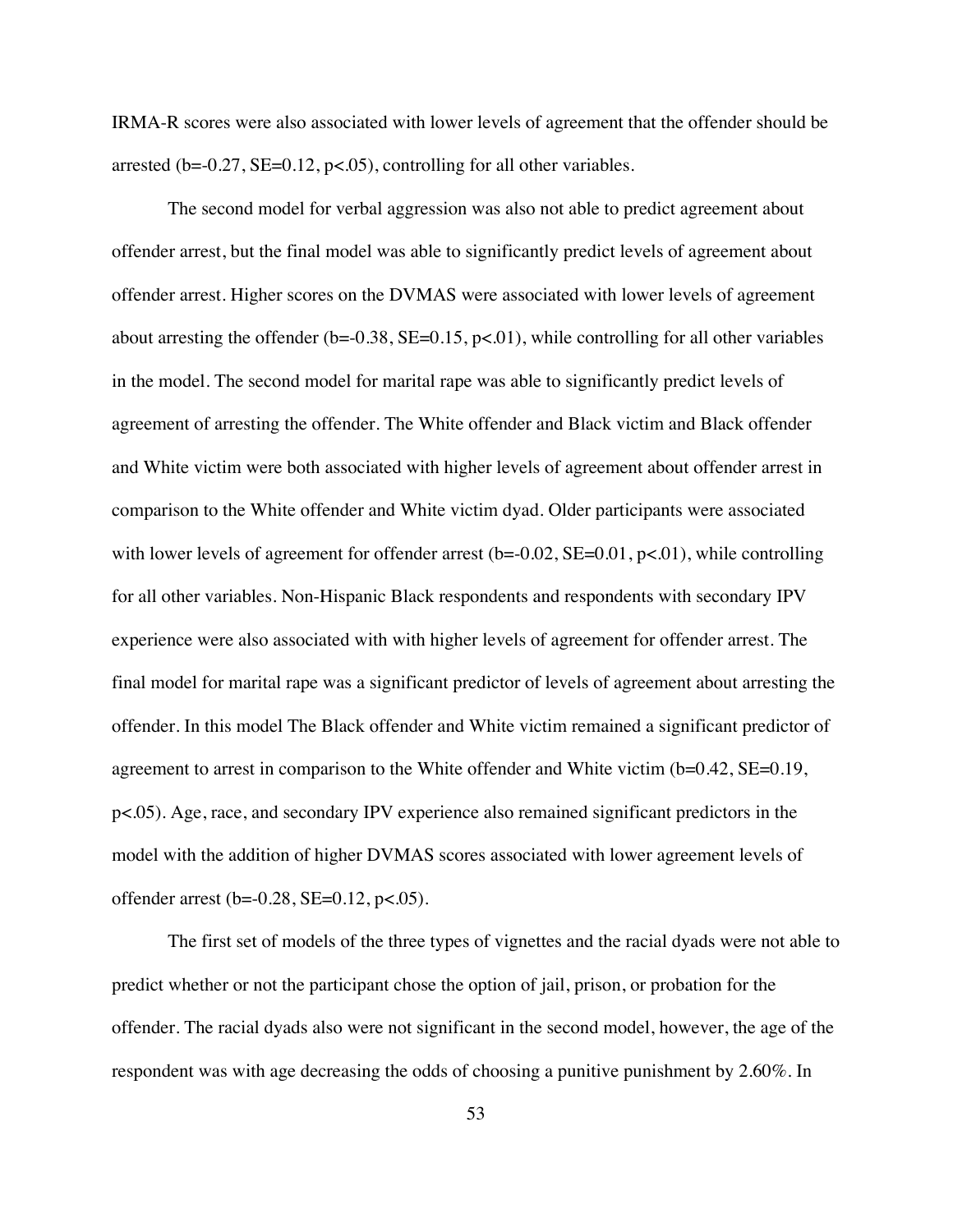comparison to Non-Hispanic White participants, Non-Hispanic Black participants were 159.60% more likely to select a punitive punishment. The final model for physical violence was able to predict whether or not participants would select a punitive punishment for the offender. Age and race remained significant predictors in this model.

The racial dyads also were not significant in the second model for verbal aggression, however, SES was associated with a 24.60% decrease in odds of choosing a punitive punishment while controlling for all other variables. Racial dyads were not significant predictors in the final model for verbal aggression but SES was again a significant predictor with the addition of age decreasing the odds of selecting a punitive punishment by 5.10%, controlling for all other variables in the model.

The second model for marital rape significantly predicted the odds of choosing a punitive punishment for the offender. The Black offender and Black victim dyad increased the odds of selecting a punitive punishment by 113.60% in comparison to the White offender and White victim dyad. Age of the participant was also associated with a decrease in the log odds of selecting a punitive punishment ( $b = 0.02$ ,  $SE = 0.01$ ,  $p < .05$ ). Non-Hispanic Black participants were 484.20% more likely to choose a punitive punishment in comparison to Non-Hispanic White participants. Secondary IPV exposure increased the odds of a punitive punishment by 88.70% while controlling for all other variables. The final model for marital rape was a significant predictor of punitive punishment of the offender. In this model age, race, and secondary IPV exposure remained significant predictors, while the racial dyad of Black offender and Black victim was no longer a significant predictor of punitive punishment after the addition of known measures of attitudes to the model. In the final model males were 80.60% more likely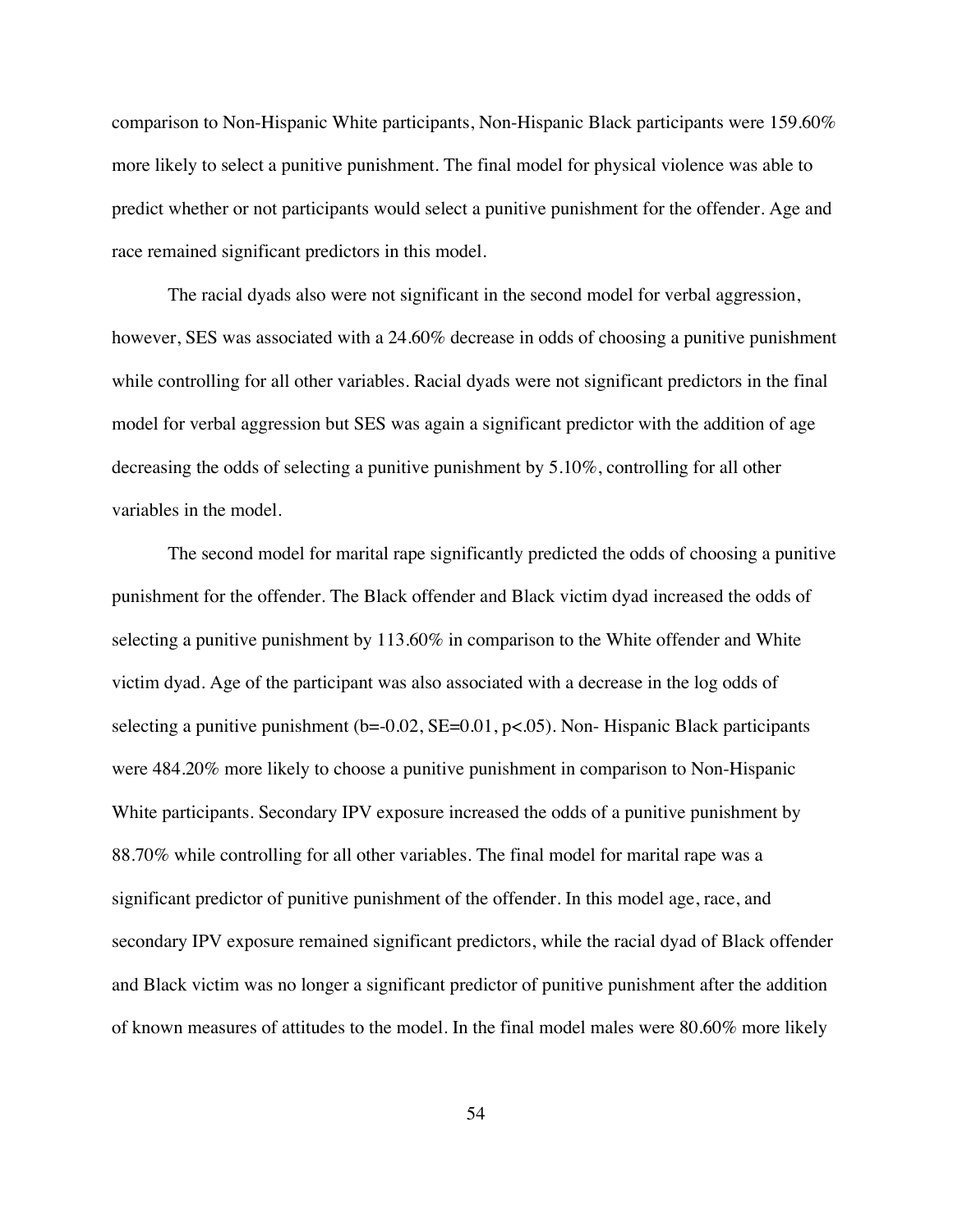than females to choose a punitive option. Level of education decreased the odds of choosing a punitive punishment by 26.80%.

The first model for physical violence and the racial dyads significantly predicted the odds of participants choosing the option for rehabilitating offenders. The Black offender and Black victim dyad was 74.20% less likely to be chosen for rehabilitation in comparison to the White offender and White victim dyad. The second model that added the demographic variables to the racial dyads for the physical violence vignette was also a predictor of rehabilitation of the offender, however none of the variables were significant. The last full model for physical violence significantly predicted the odds of participants choosing a rehabilitative option for the offender. In this model the racial dyads were not significant predictors but age and IRMA-R scores both increased the odds of participants choosing rehabilitation for the offender.

The first two models for verbal aggression were not able to predict the odds of participants choosing a rehabilitative option for offenders. The last model was a significant predictor of the odds of the participant choosing a rehabilitative option for the offender but there were no significant predictor variables in the model. All three models for marital rape were not able to predict whether participants would choose a rehabilitative option for the offender.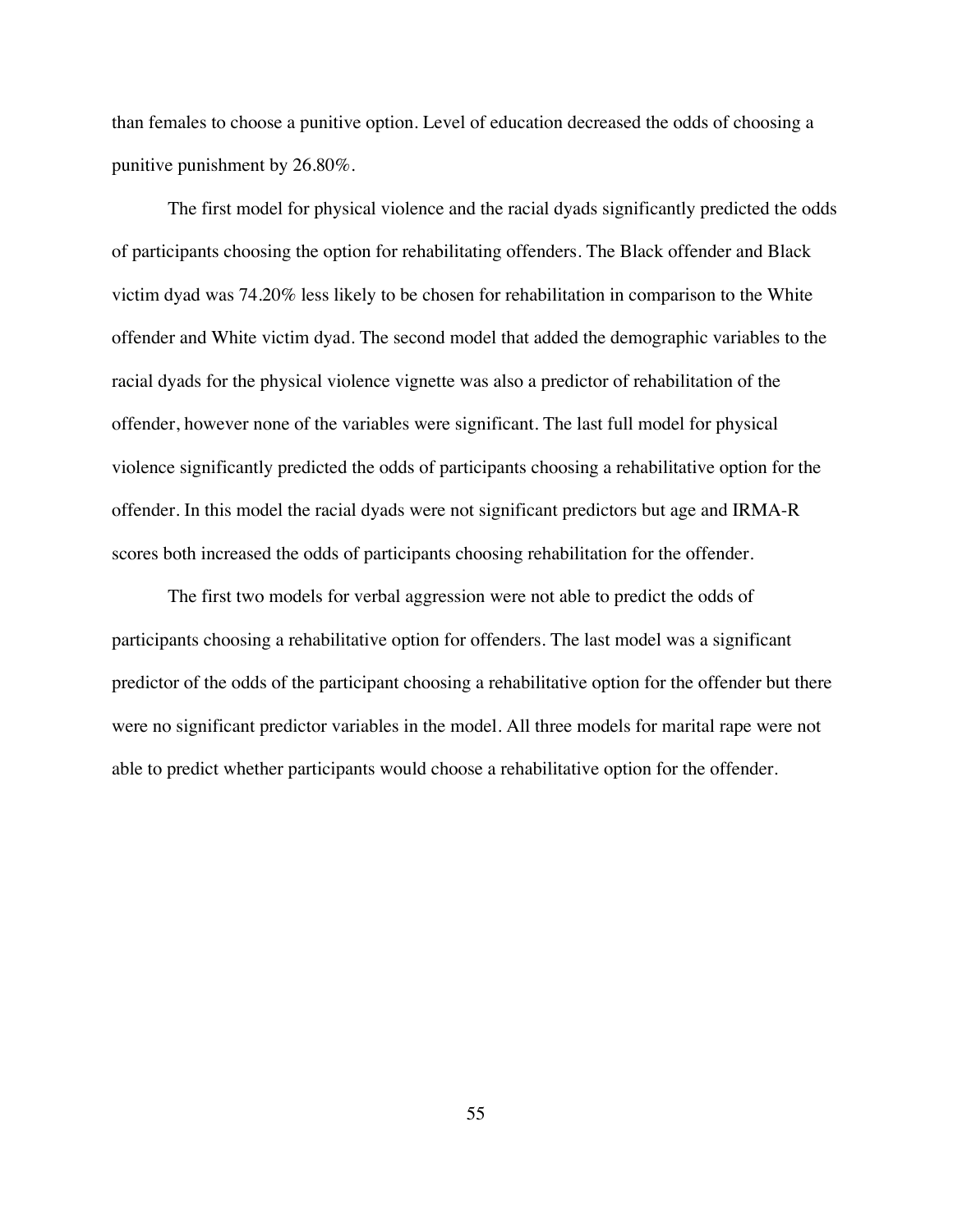|                                 | Physical        | Verbal Aggression | <b>Marital Rape</b> |
|---------------------------------|-----------------|-------------------|---------------------|
|                                 | Violence        | Vignette          | Vignette            |
|                                 | Vignette        | B(SE)             | B(SE)               |
|                                 | B(SE)           |                   |                     |
| Black Offender X Black Victim   | 0.14(0.21)      | 0.14(0.24)        | 0.25(0.20)          |
| White Offender X Black Victim   | 0.34(0.21)      | 0.38(0.24)        | 0.35(0.19)          |
| Black Offender X White Victim   | 0.04(0.20)      | 0.29(0.24)        | $0.42(0.19)$ *      |
| Gender                          | 0.03(0.16)      | $-0.17(0.19)$     | 0.12(0.15)          |
| Age                             | $-0.01(0.01)$   | $-0.01(0.01)$     | $-0.02(0.01)$ **    |
| Education                       | $-0.20(0.09)*$  | $-0.11(0.10)$     | $-0.09(0.08)$       |
| <b>SES</b>                      | 0.03(0.03)      | $-0.04(0.03)$     | 0.00(0.03)          |
| Black Non-Hispanic/Latino       | 0.27(0.27)      | 0.01(0.31)        | 0.52(0.25)          |
| Race Other (non-Black or White) | 0.34(0.26)      | 0.29(0.30)        | $-0.14(0.24)$ *     |
| Primary IPV Experience          | $-0.05(0.16)$   | $-0.23(0.18)$     | $-0.23(0.15)$       |
| Secondary IPV Experience        | 0.13(0.15)      | $-0.11(0.17)$     | $0.29(0.14)$ *      |
| <b>SRS</b>                      | $-0.00(0.09)$   | $-0.07(0.11)$     | $-0.00(0.09)$       |
| <b>IRMA-R</b>                   | $-0.27(0.12)$ * | 0.02(0.14)        | $-0.19(0.11)$       |
| <b>ATV</b>                      | 0.07(0.10)      | 0.11(0.12)        | $-0.11(0.10)$       |
| <b>DVMAS</b>                    | $-0.24(0.13)$   | $-0.38(0.15)$ **  | $-0.28(0.12)$ *     |
| N                               | 367             | 367               | 366                 |
| $\overline{F}$                  | $3.49***$       | $2.18**$          | $5.63***$           |
| Adjusted $R^2$                  | 0.09            | 0.05              | 0.16                |

**Table 4.6** OLS Regression Model for Whether the Offender Should Be Arrested

*Note \*=p<.05 \*\*=p<.01 \*\*\*=p<.001; Black Offender X Black Victim, White Offender X White Victim, and Black Offender X Black Victim refer to the racial dyad condition, SRS= Symbolic Racism Scale, IRMA-R= Illinois Rape Myth Acceptance Scale Revised score, ATV= Attitudes Towards Violence Scale, DVMAS= Domestic Violence Myth Acceptance Scale Scores*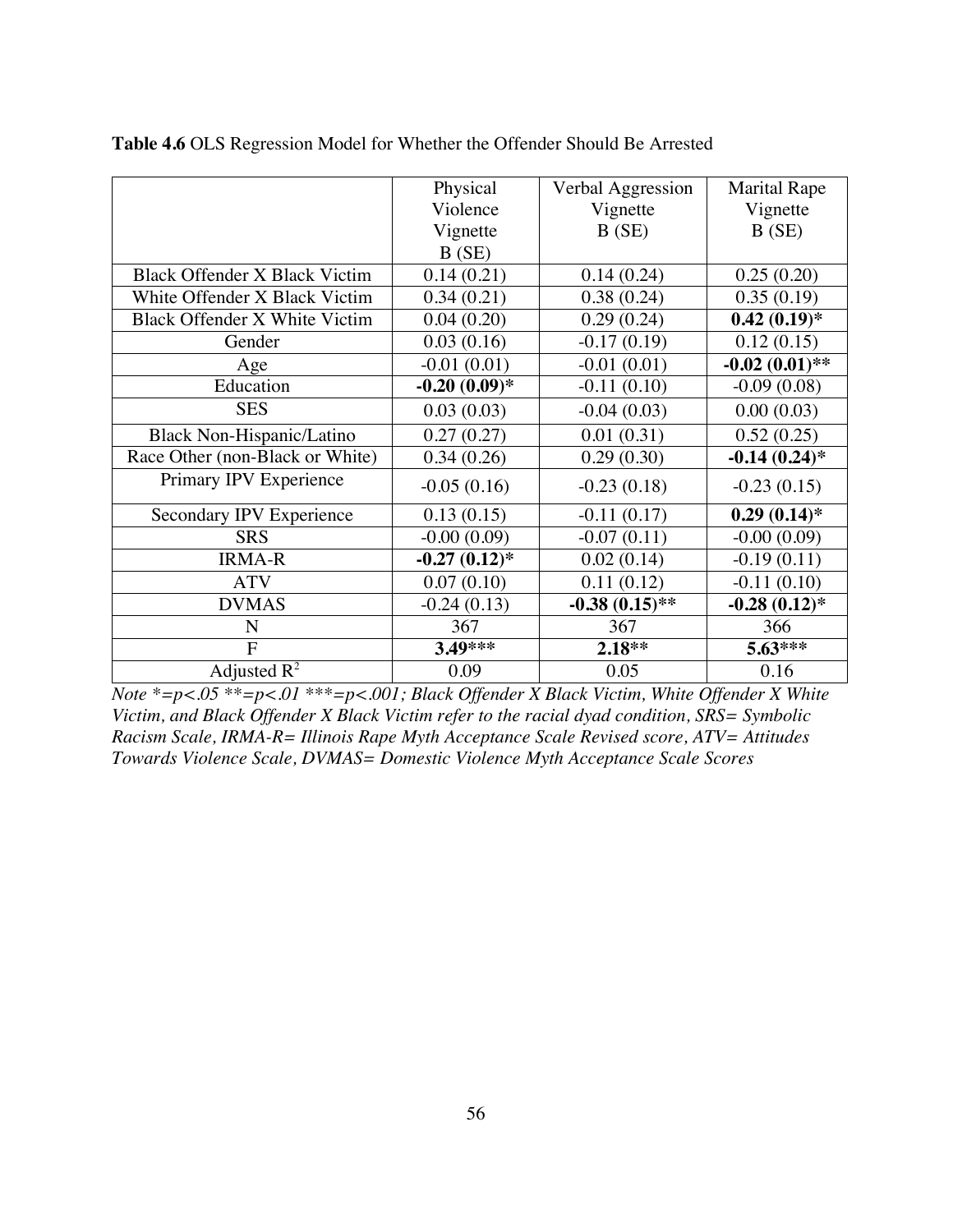|                                      | Physical        | Verbal           | <b>Marital Rape</b> |
|--------------------------------------|-----------------|------------------|---------------------|
|                                      | Violence        | Aggression       | Vignette            |
|                                      | Vignette        | Vignette         | B(SE)               |
|                                      | B(SE)           | B(SE)            |                     |
| <b>Black Offender X Black Victim</b> | 0.53(0.37)      | 0.72(0.80)       | 0.67(0.38)          |
| White Offender X Black Victim        | 0.21(0.38)      | 0.42(0.79)       | 0.65(0.38)          |
| Black Offender X White Victim        | $-0.11(0.39)$   | 0.44(0.77)       | 0.69(0.36)          |
| Gender                               | 0.05(0.29)      | $-0.68(0.56)$    | $0.78(0.30)$ **     |
| Age                                  | $-0.03(0.01)$ * | $-0.05(0.03)*$   | $-0.02(0.01)$ *     |
| Education                            | $-0.30(0.16)$   | 0.11(0.30)       | $-0.31(0.16)$ *     |
| <b>SES</b>                           | $-0.07(0.05)$   | $-0.38(0.12)$ ** | $-0.01(0.05)$       |
| Race Other (non-Black or White)      | 0.74(0.42)      | 0.84(0.68)       | 0.37(0.50)          |
| Black Non-Hispanic/ Latino           | $1.24(0.43)$ ** | 0.09(0.88)       | $1.57(0.77)*$       |
| Primary IPV Experience               | 0.05(0.28)      | $-0.79(0.60)$    | 0.08(0.29)          |
| Secondary IPV Experience             | $-0.13(0.27)$   | $-0.44(0.50)$    | $0.74(0.27)$ **     |
| <b>SRS</b>                           | 0.26(0.17)      | 0.53(0.31)       | $-0.15(0.16)$       |
| <b>IRMA-R</b>                        | $-0.30(0.21)$   | $-0.56(0.36)$    | $-0.47(0.21)$ *     |
| <b>ATV</b>                           | 0.18(0.18)      | 0.32(0.34)       | $-0.04(0.19)$       |
| <b>DVMAS</b>                         | $-0.32(0.23)$   | 0.13(0.40)       | $-0.18(0.23)$       |
| N                                    | 368             | 368              | 368                 |
| LR chi2                              | $35.51**$       | 27.84**          | 62.30***            |
| Pseudo $R^2$                         | 0.09            | 0.17             | 0.15                |

|  |  |  |  |  | Table 4.7 Logistic Regression Model for Offender Punishment |
|--|--|--|--|--|-------------------------------------------------------------|
|--|--|--|--|--|-------------------------------------------------------------|

*Note \*=p<.05 \*\*=p<.01 \*\*\*=p<.001; Black Offender X Black Victim, White Offender X White Victim, and Black Offender X Black Victim refer to the racial dyad condition, SRS= Symbolic Racism Scale, IRMA-R= Illinois Rape Myth Acceptance Scale Revised score, ATV= Attitudes Towards Violence Scale, DVMAS= Domestic Violence Myth Acceptance Scale Scores*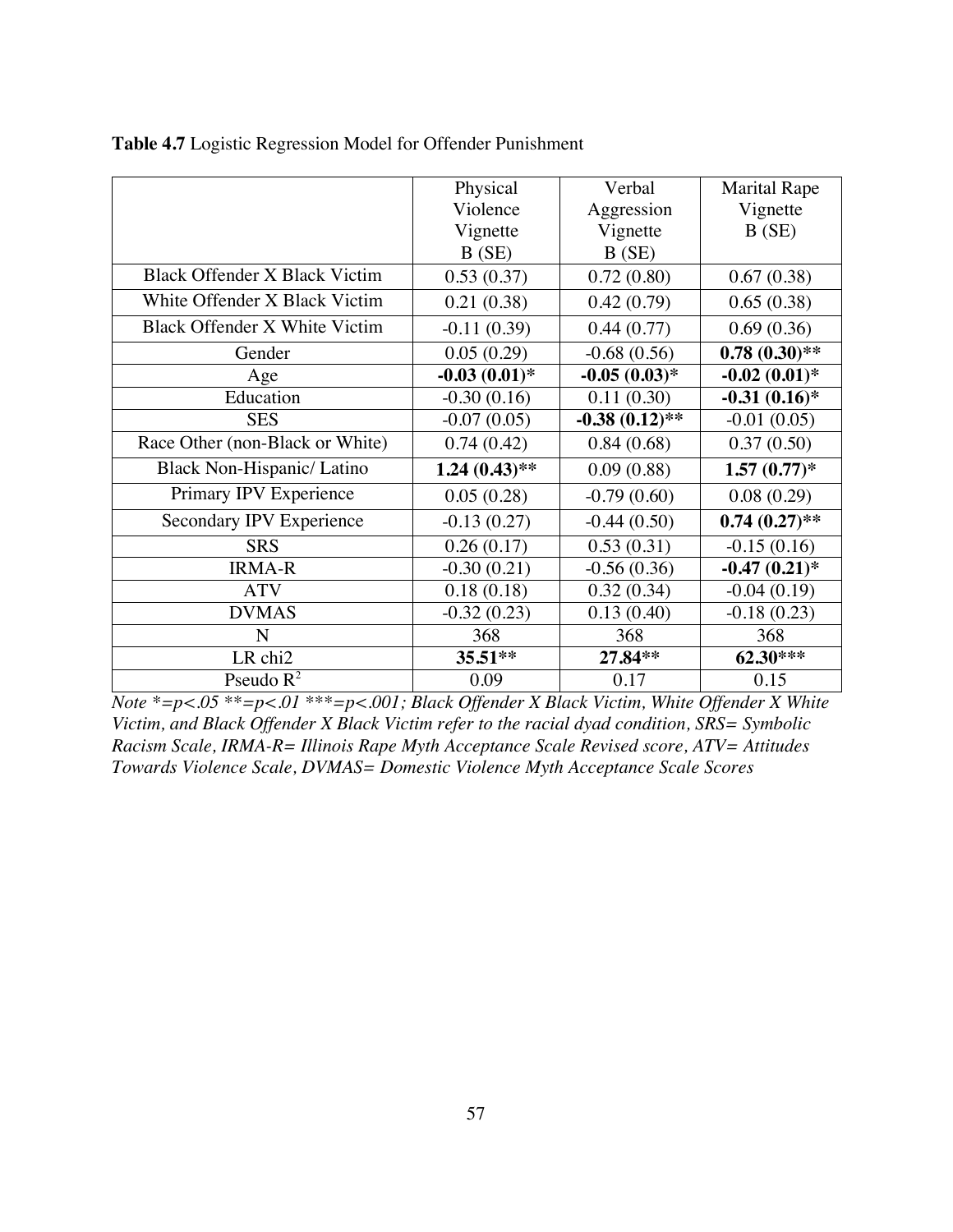|                                      | Physical       | Verbal        | <b>Marital Rape</b> |
|--------------------------------------|----------------|---------------|---------------------|
|                                      | Violence       | Aggression    | Vignette            |
|                                      | Vignette       | Vignette      | B(SE)               |
|                                      | B(SE)          | B(SE)         |                     |
| <b>Black Offender X Black Victim</b> | $-1.22(0.71)$  | $-0.56(0.43)$ | $-0.43(0.35)$       |
| White Offender X Black Victim        | $-0.25(0.78)$  | $-0.04(0.46)$ | $-0.09(0.36)$       |
| Black Offender X White Victim        | $-0.62(0.73)$  | 0.59(0.48)    | $-0.20(0.35)$       |
| Gender                               | $-0.71(0.53)$  | 0.57(0.38)    | $-0.26(0.27)$       |
| Age                                  | $0.05(0.03)*$  | 0.02(0.02)    | 0.02(0.01)          |
| Education                            | 0.18(0.26)     | 0.28(0.19)    | 0.11(0.15)          |
| <b>SES</b>                           | 0.04(0.09)     | $-0.06(0.06)$ | 0.04(0.048)         |
| Black Non-Hispanic/Latino            | 0.07(0.74)     | 1.92(1.05)    | $-0.64(0.40)$       |
| Race Other (non-Black or White)      | $-0.43(0.69)$  | $-0.68(0.52)$ | $-0.62(0.41)$       |
| Primary IPV Experience               | $-0.39(0.48)$  | 0.11(0.34)    | $-0.17(0.26)$       |
| Secondary IPV Experience             | 0.48(0.44)     | $-0.07(0.33)$ | $-0.01(0.25)$       |
| <b>SRS</b>                           | $-0.39(0.27)$  | $-0.37(0.20)$ | 0.00(0.16)          |
| <b>IRMA-R</b>                        | $0.65(0.32)$ * | 0.10(0.26)    | 0.42(0.20)          |
| <b>ATV</b>                           | $-0.42(0.29)$  | $-0.13(0.22)$ | $-0.27(0.17)$       |
| <b>DVMAS</b>                         | $-0.42(0.37)$  | $-0.13(0.29)$ | $-0.34(0.21)$       |
| $\mathbf N$                          | 368            | 368           | 368                 |
| LR chi2                              | $29.13*$       | 27.19*        | 22.32               |
| Pseudo $R^2$                         | 0.15           | 0.09          | 0.05                |

**Table 4.8** Logistic Regression Model for Offender Rehabilitation

*Note \*=p<.05 \*\*=p<.01 \*\*\*=p<.001; Black Offender X Black Victim, White Offender X White Victim, and Black Offender X Black Victim refer to the racial dyad condition, SRS= Symbolic Racism Scale, IRMA-R= Illinois Rape Myth Acceptance Scale Revised score, ATV= Attitudes Towards Violence Scale, DVMAS= Domestic Violence Myth Acceptance Scale Scores*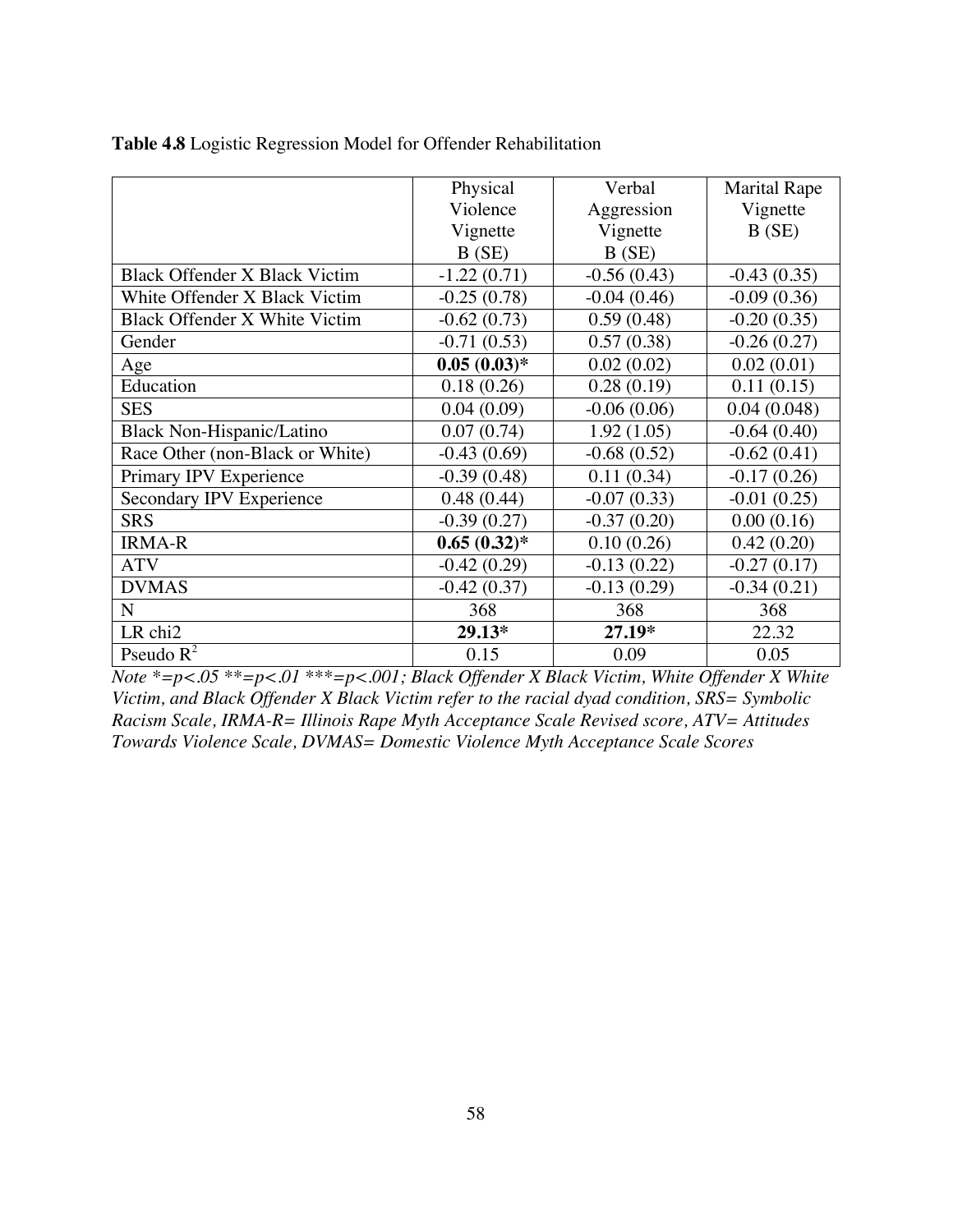# **CHAPTER FIVE:**

# **DISCUSSION**

## **Summary of Findings**

# **Seriousness**

To answer my first research question, race of the offender and victim predicted the participants' ratings of the seriousness of the scenario for the physical violence and verbal threat vignettes. My hypothesis was partially correct, for both the physical and verbal vignette the Black offender for both White and Black victims' had a significantly lower scores for seriousness than the reference group of White offender and White victim. However, I was incorrect in predicting that the Black offender and White victim would have a higher seriousness score. From the findings it appears that the effect of a Black offender is a more significant predictor in lowering seriousness rating than a Black victim, because the White offender and Black victim were only significant predictors in the final model for the verbal vignette, while the Black offender dyads were significant predictors in the final model for both physical and verbal vignettes. This finding could be attributed to bias that Black males are inherently more aggressive and therefore aggressive behavior is the norm and would not evoke the perception of a more serious scenario. This also supports the belief that a White female dating a Black male should be aware of the myth of the 'aggressive Black male' and therefore her situation would not be deemed as serious.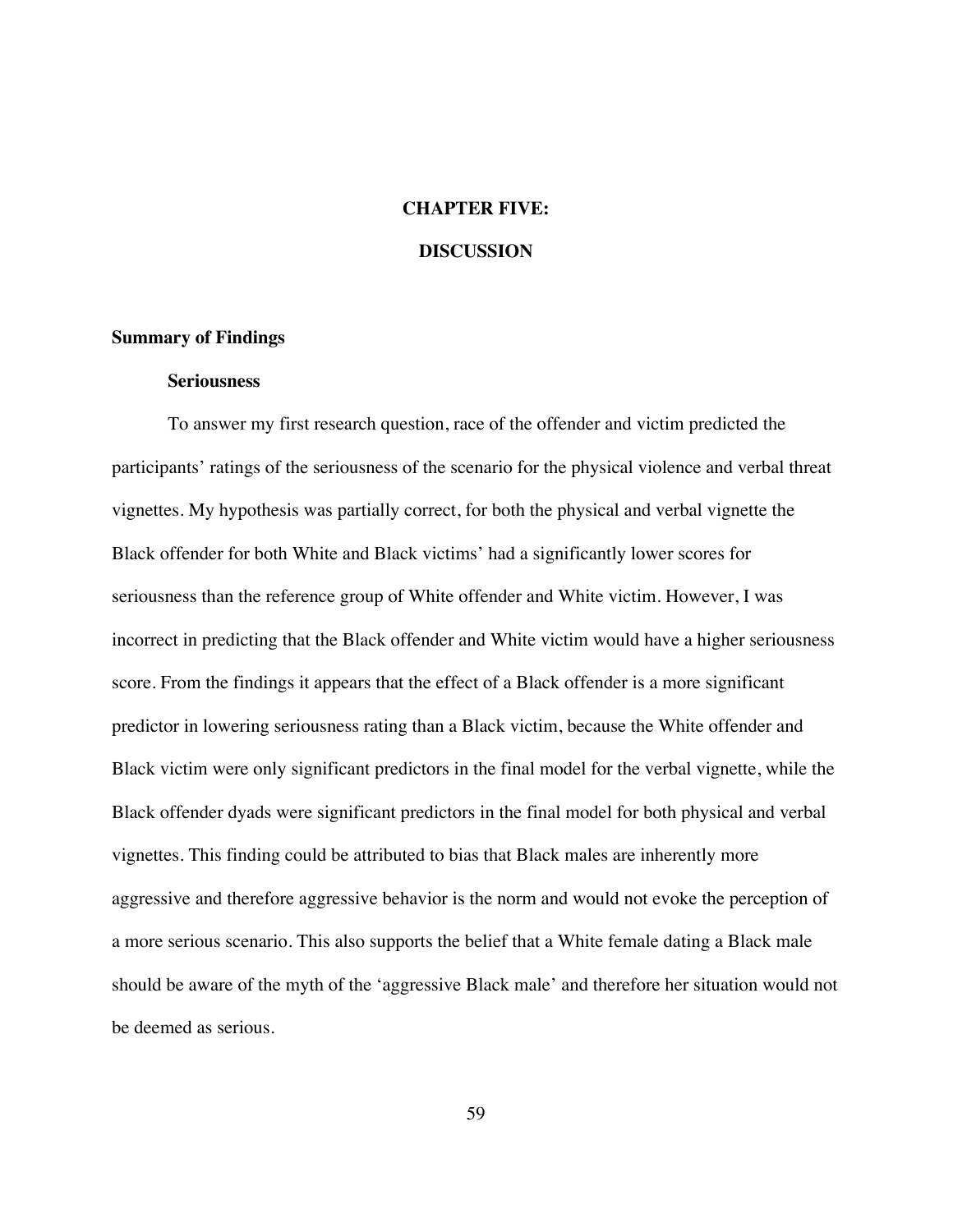#### **Victim Culpability**

These models answer the first research question which asked if the race of the offender and the victim will influence victim culpability. From the findings in these models the only instance in which the race off the offender and the victim affected victim culpability scores was in the final model for verbal aggression in which it was a negative relationship. I was incorrect in my hypotheses about the presumed effect of racial bias on victim culpability. I also believed that the White offender and Black victim dyad would have a positive relationship with victim culpability when the only relationship that was found was a negative one. I was correct in hypothesizing the relationship between gender and victim culpability. Across all three vignettes in the second model that only included demographics and racial dyads, gender was a significant predictor of victim culpability. These findings are congruent to previous literature that has shown a relationship between gender and victim culpability, in which males have higher scores of victim culpability in comparison to female participants. It also is believable that known measures such as IRMA-R, DVMAS, and ATV would be the significant predictors for victim culpability. Due to the fact that the symbolic racism scale was not a significant predictor in any of the models, with the additional finding that there was no significant difference among ratings of victim culpability among the different vignettes and the mean for each condition, I think it is safe to conclude that victim culpability was not affected by racial bias in this experiment.

#### **Offender Culpability**

The offender culpability models answered the final part of the first research question about whether the race of offender and victim would affect ratings of offender culpability. In the first set of models that only included racial dyads and offender culpability none of the models could significantly predict scores of offender culpability. In the second set of models the only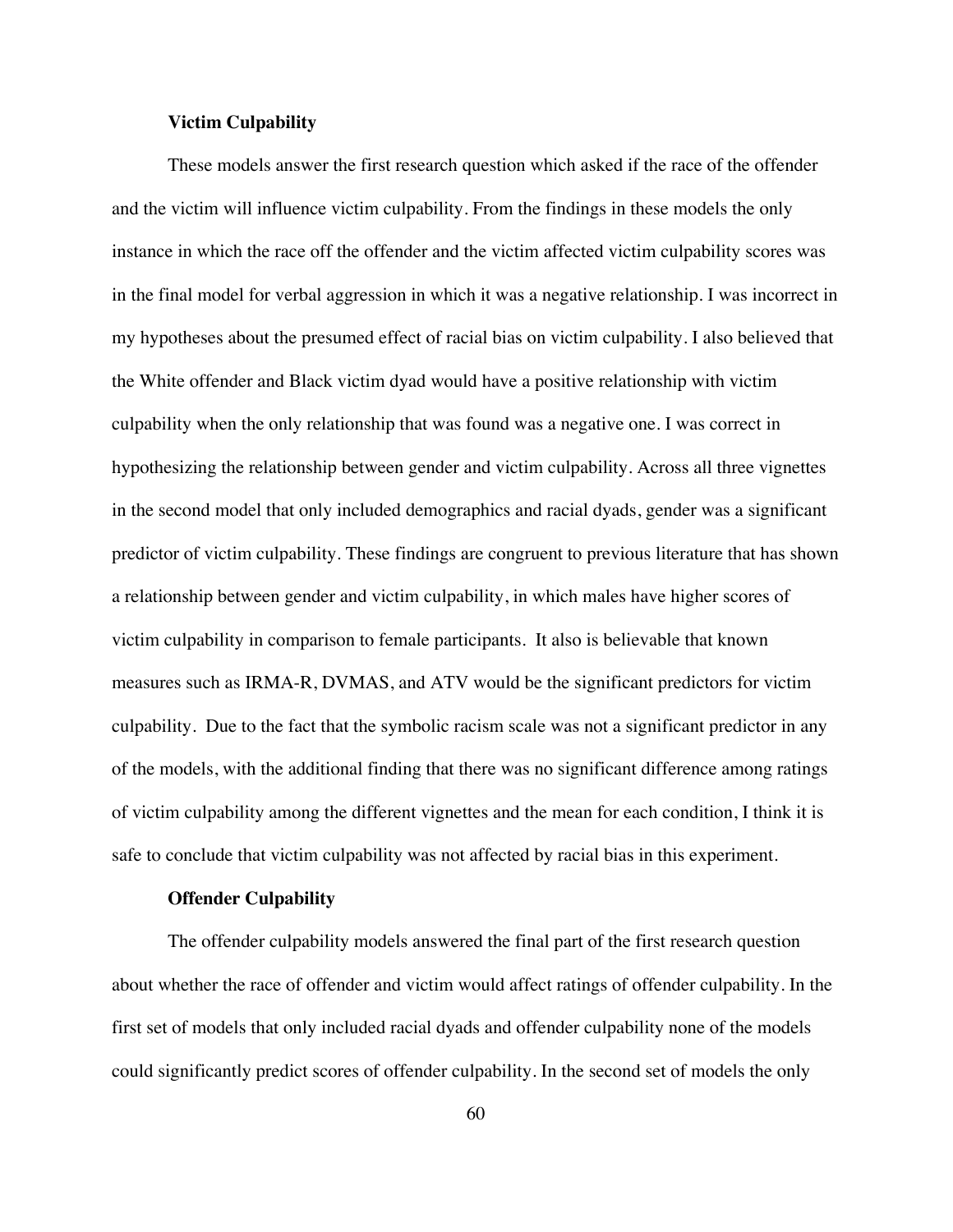vignette that could significantly predict offender culpability scores was verbal aggression. All three of the final models were significant predictors of offender culpability, however, the only model that had a significant predictor related to race was verbal aggression in which the White offender and Black victim predicted lower scores of offender culpability and higher scores of SRS also predicted lower scores of victim culpability. This would disprove my hypothesis of the strength of the relationship between offender culpability and race of the offender and victim. However, I hypothesized that the White offender and Black victim would have lower scores of offender culpability which was found in the verbal aggression vignette and was related to racial bias. Also, consistent with my hypothesis about gender and culpability of the offender, males were more likely to have lower scores of offender culpability for verbal aggression.

#### **Labeling and Law Violation of IPV**

The models for labeling the vignette as an act of IPV helped to identify what factors would help predict what types of behaviors people define as IPV. One factor that was common among both the physical and verbal vignettes was gender. In both models males were more likely to be unsure of whether or not the vignette was an act of IPV, and in the verbal aggression model males were also more likely to not label the vignette as a form of IPV. The model for marital rape did not have many predictors aside from whether or not the participant also labeled the vignette a violation of the law and secondary IPV exposure. Unlike my hypothesis, racial bias did not play a role in any of the models for defining IPV.

There was not as much consistency among the predictor variables in the models for law violation across the three vignettes. The model for physical violence showed that gender was again a predictor of not knowing whether the vignette was against the law and therefore revealed a pattern that was consistent among the model for labeling the vignette as an act of IPV. The last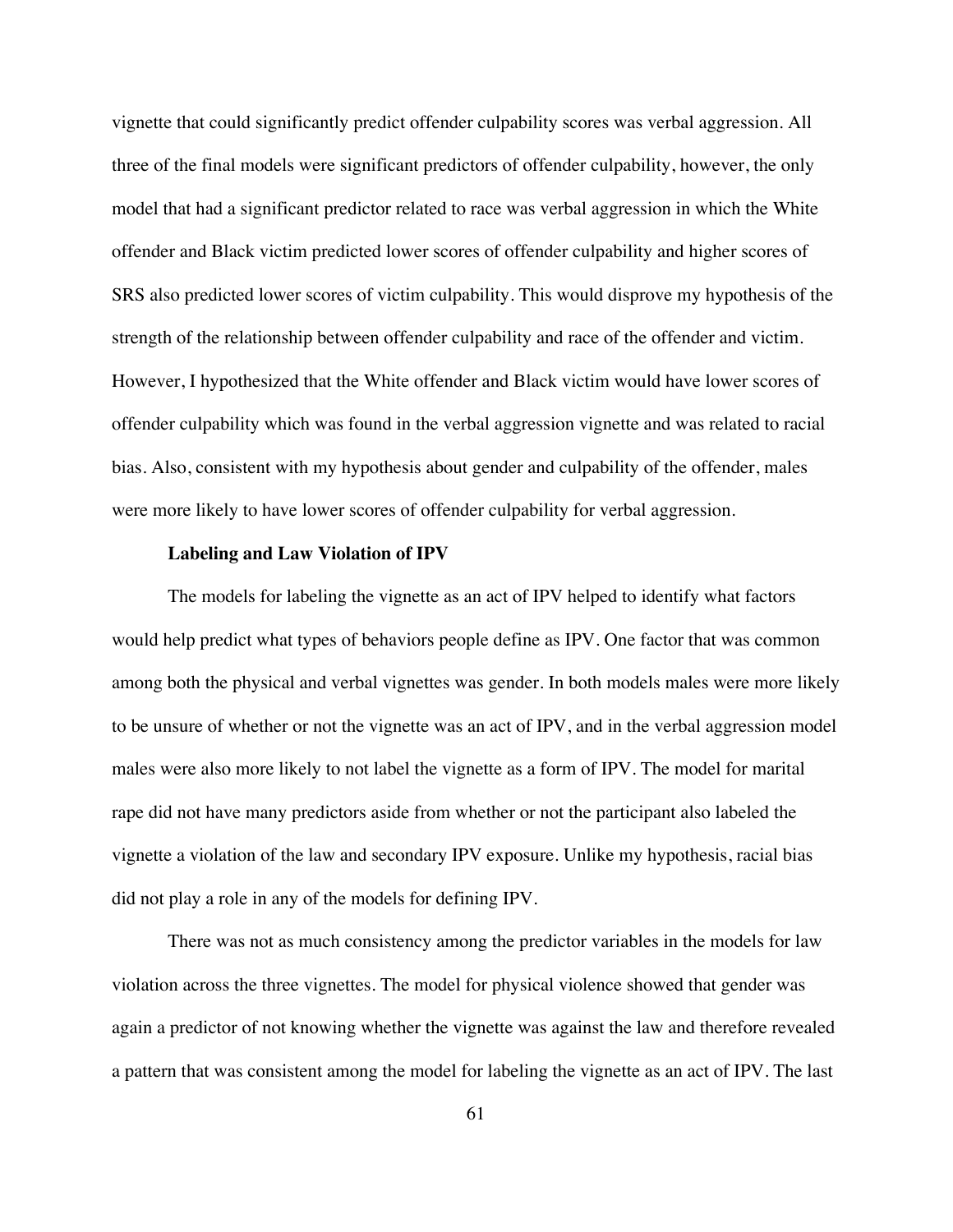model for verbal aggression showed a relationship between the White offender and Black victim for both outcomes of do not know and no, which means that if the respondent had the White offender and Black victim condition in comparison to the White offender and White victim they were more likely to label the verbal aggression as a violation of the law. The last vignette of marital rape showed a relationship between age and not knowing whether or not the violation was a violation of the law. This relationship could be due to the fact that marital rape did not become illegal until the early 80's and older participants may still be unsure of whether or not it is in fact a violation of the law.

The findings from this study further supported my hypothesis that respondents would be more willing to label the vignette an act of IPV and less likely to label it a violation of the law. In this study 76.23% of the vignettes were labeled an act of IPV, but only 62.43% were considered a violation of the law. Further, in 9.12% of the vignettes participants were not sure if the vignette was an act of IPV, in comparison, in 17.41% of the vignettes participants were not sure if the vignette was a law violation. In the vignette of verbal aggression, the race of the victim and offender when the it was a White offender and Black victim did explain the variance in predicting the odds of respondents deciding it was a violation of the law.

#### **Punishment of Offender**

To answer the question about what type of characteristics of the offender, victim, and participant will predict the type of punishment of the offender two questions from the vignette were analyzed using three different models. The first question asked the participant if they agreed that the offender should be arrested for their behavior in the given vignette. Racial bias was a significant predictor in the marital rape vignette. In the second model that only included the racial dyads and demographics both the dyad of the White offender and Black victim and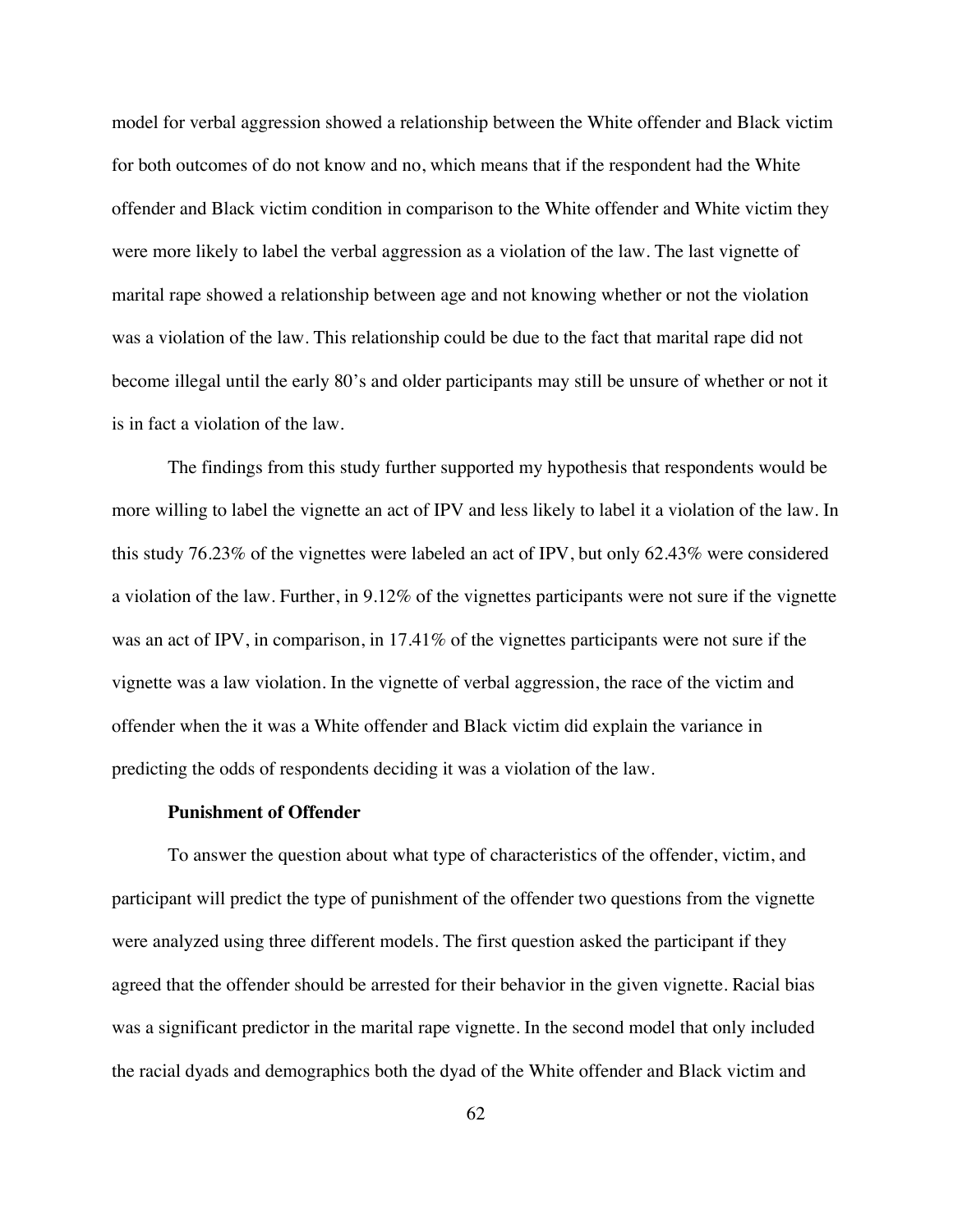Black offender and White victim had higher scores of agreement to arrest the offender. Although the racial dyads were not significant predictors of seriousness in the marital rape vignette, perhaps this finding suggests that the participant did believe that in the case of marital rape between a White offender and Black victim and Black offender and White victim the scenario was serious enough for legal involvement. In the final model for marital rape only the Black offender and White victim remained a significant predictor and supported the hypothesis of more punitive measures towards the Black offender. The finding of secondary IPV experience suggesting more agreement towards arresting the offender in the case of marital rape could be a reflection of the effect of knowing someone who has experienced IPV in comparison to when a person is the primary victim. Victims may have a unique insight into the complexity of the choice of involving legal sanctions especially in the case of marital rape and the possible complications of involving the police and then having to go to court.

The models that predicted respondents choosing a punitive punishment for the offender showed that age was a significant predictor across all three of the vignettes. Contrary to my hypothesis younger participants were not more likely to be less punitive, in fact the opposite was true. Across all three of the vignettes age decreased the odds of choosing a punitive punishment for the offender. This could be explained by the fact that the younger participants could have been raised during a time when punitive punishments increased and the change from helping victims to punishing offenders occurred. This finding could further be a consequence of the era of mass incarceration on the attitudes of punishment of offenders for younger generations. In the second model for marital rape the Black offender and Black victim dyad increased the odds of a punitive punishment, partially supporting the hypothesis that racial bias would be reflected by more punitive punishments of Black offenders. Another significant finding among the physical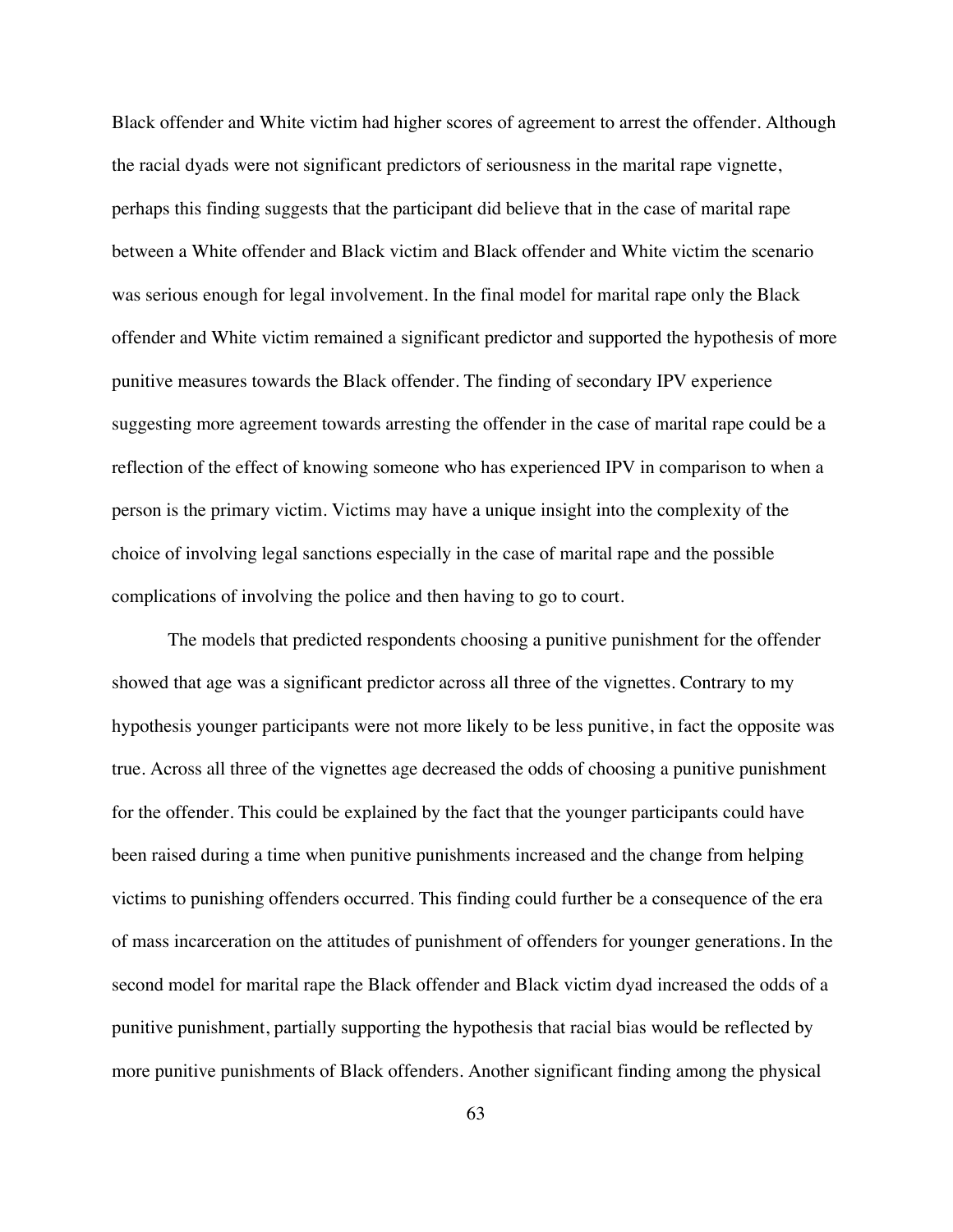violence and marital rape vignette models was that Non-Hispanic Black participants were more punitive in punishing the offenders compared to Non-Hispanic White participants.

The models for rehabilitation of offenders did not show significant findings for verbal aggression or marital rape. However, physical violence models showed that respondents were less likely to choose a rehabilitative option for a Black offender and Black victim in comparison to the White offender and White victim which supports my hypothesis. However, that was the only significant contribution by these models. It is also important to note that the frequency of choosing rehabilitative option for the rape vignette was much lower than the rates of choosing a rehabilitative option for the physical violence and verbal aggression vignette. This could possibly be attributed to a lack of known interventions for sexual violence or perhaps respondents associated the rape vignette as the most severe and therefore rehabilitation would not be appropriate for their punishment. This finding is important for future research and policy implications because it could be a reflection of a lack of rehabilitative programs for sexual violence, and overall belief that this behavior cannot be prevented.

## **Limitations**

One of the main limitations of this study was the sample. According to the U.S. Census the national average household income is \$53,482 and 30.00% of American's 25 years an older having a Bachelor's degree (Bureau, 2016). Although the sample was diverse in age they were also older with the mean age of 40 years old, which could affect attitude and belief scales. The majority of the sample was White, and due to the small percentage of Hispanics and Latinos ethnicity could not be accurately captured. The sample was also more liberal and educated with almost 50.00% having a bachelor's degree, which led to a less representative sample as a whole.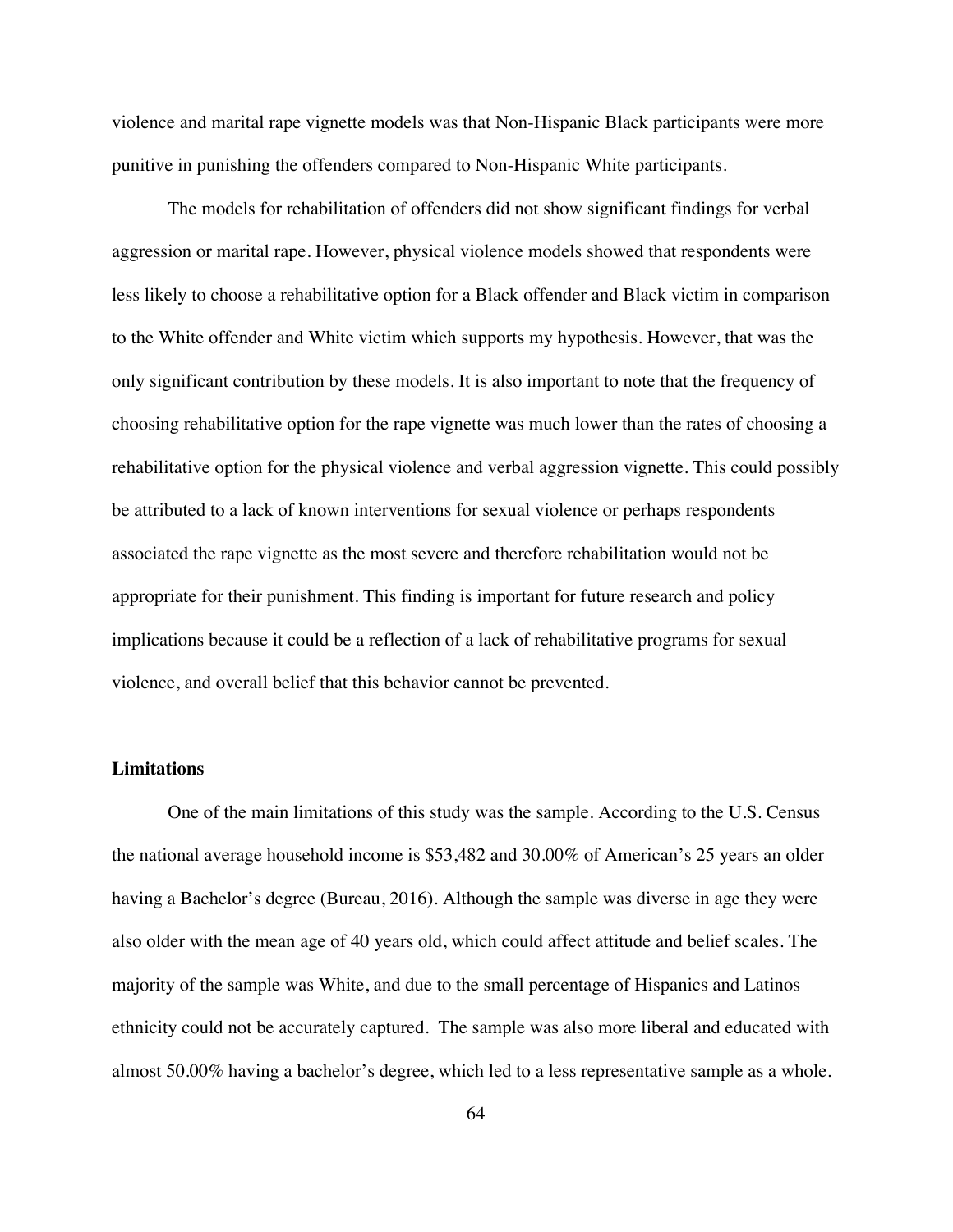These limitations decreased the potential for accurately measuring public perceptions that can be generalized. However, due to the fact that the sample was more liberal and had a higher education level than a random sample of Americans, racially biased findings among a more liberal sample could be considered highly significant because liberal samples are often regarded as being less racially biased and being less punitive in punishment. This study would therefore benefit from a more representative sample.

A second limitation of this study is the known measures of attitudes and beliefs. Surprisingly, these measures were not always significant predictors in the models for which previous literature has shown a connection between attitudes and behavior. Specifically, IRMA-R and DVMAS scores were not associated with offender culpability but were strongly associated with victim culpability. This issue could be due to social desirability affecting the responses, which is likely given that this sample is comprised of participants who have completed thousands of surveys through MTurk and could be more susceptible to social desirability through a stronger exposure to social science surveys in comparison to an average college sample.

Another explanation for the weak associations between the known measures and the dependent variables is due to the fact that these measures may not be as valid as we may presume. McMahon and Farmer (2011) updated the language of IRMA-R with the hopes of creating a scale that used language that younger generations could relate to because of the importance of using relatable language in order to reliably measure subtle rape myth beliefs. Furthermore, McMahon and Farmer (2011) explained that the reason why measures fail to capture subtler and covert rape myths is due to outdated language which would hinder how the participant responds to the question. More importantly, exposure to certain phrasing through previous bystander training or rape prevention education is associated with less adherence to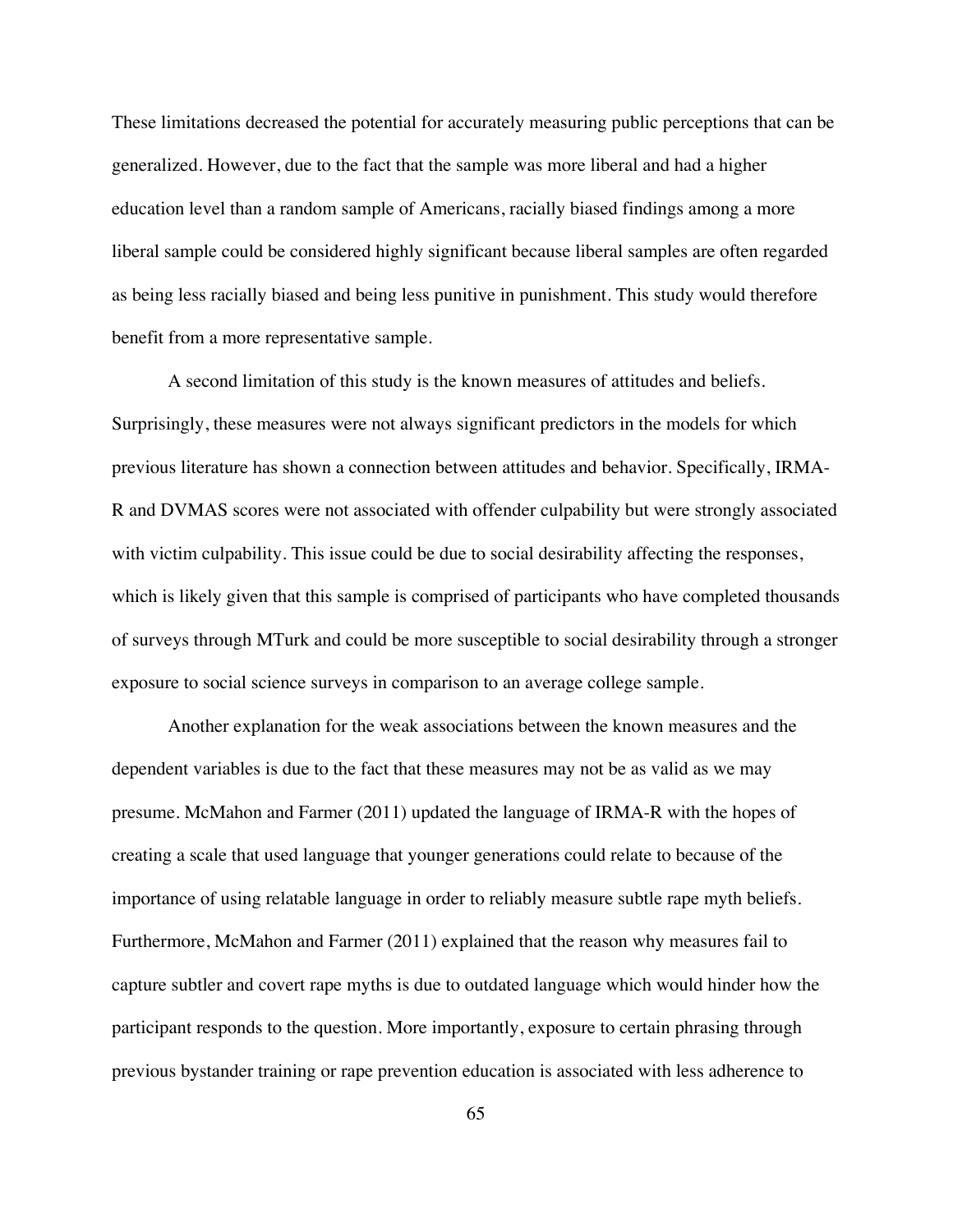rape myth beliefs, which makes measuring subtle attitudes extremely difficult (McMahon  $\&$ Farmer, 2011). As a field there is a need for more valid and reliable measures of attitudes that can detect subtle beliefs and implicit biases.

Furthermore, it is important to note that even though the race of the offender and victim were associated with names and validated by a convenience sample there was no question in the study asking respondents what they believed to be the race of the offender and victim. If replicated the study will include this question at the end of the survey to prevent any priming of racial bias throughout the rest of the questionnaire.

#### **Summary and Future Research**

It is interesting that victim and offender culpability were not as affected by racial bias in this study as I would have assumed. The only instance in which the racial dyad was a significant predictor was in the final model of verbal aggression for both victim and offender culpability, in which the racial dyad of White offender and Black victim was negatively predicting victim culpability while controlling for all other variables. I find the specific finding for victim culpability to be troubling because prior research has shown a negative bias towards Black victims in which they have higher scores of victim culpability. However, this dyad did follow the expected relationship of predicting lower scores of offender culpability that prior research has found. It would be important to see if this finding would be replicated among another sample and if so, further exploration should be conducted to understand why this relationship occurred and what mechanisms were behind this relationship. I further believe that a lack of relationship between racial bias and victim culpability could be due to the sample being more liberal and educated than a random sample of American citizens. It would also be reasonable to assume that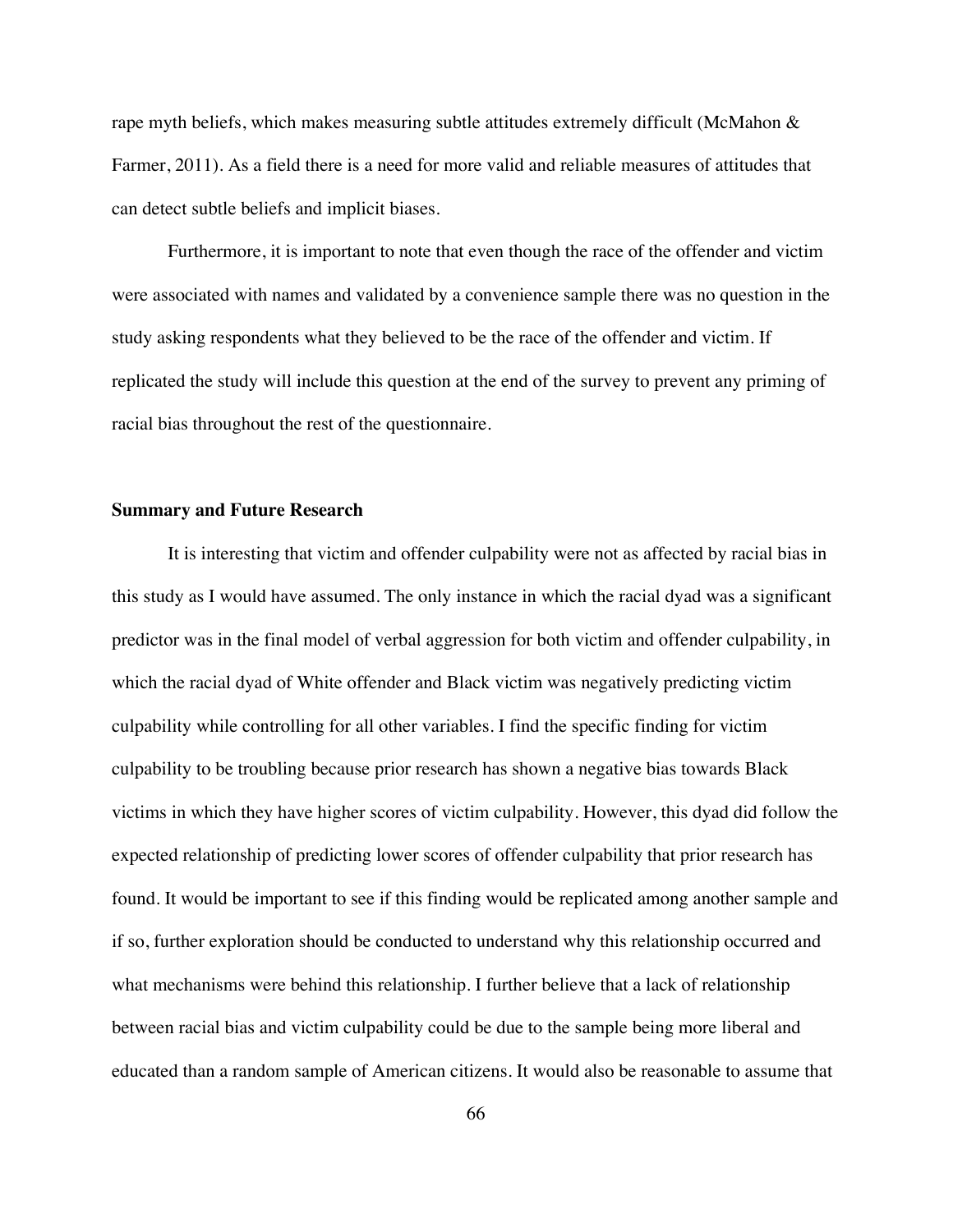given this sample the vignette in which racial bias was evident was in the vignette of verbal aggression which has less agreement as a form of IPV as physical violence and marital rape.

The demographic variables that I believed would have had the most significant effects among the different measures were gender and age. There was evidence of the effect of gender among most of the dependent variables and it was in the direction that previous studies have found. Males were more likely to have higher ratings of victim culpability, and lower ratings of offender culpability, as well as lower ratings of seriousness of the offense. Contrary to my hypothesis, age was only a significant predictor among punishment in which it had a negative relationship and was a significant predictor of rehabilitation for offenders of physical violence.

When Carlson and Worden (2005) conducted their study about the labeling of behaviors as domestic violence and then asking participants whether or not these behaviors were against the law they discovered a disproportionate amount between participants who were unsure about the labeling of an act as domestic violence and the legality of that act. Although their study differed from the present by including others form of IPV such as stalking, and varied the gender of the victim and the offender they had a similar findings that suggested demographic factors explained the difference between those who were unsure of legality of IPV behaviors from those who were sure (Carlson & Worden, 2005). In this study women were more likely than men to be unsure of the legality of physical violence which is consistent with the findings from Carlson and Worden (2005). This finding suggests a greater issue that among a sample of more liberal and higher educated adults over 17% were unsure of the legality of illegal IPV behavior. What is even more troubling is that women are more likely to be unsure of the legality of physical violence from a intimate partner when prevalence rates for women are higher than men (Truman & Morgan, 2014).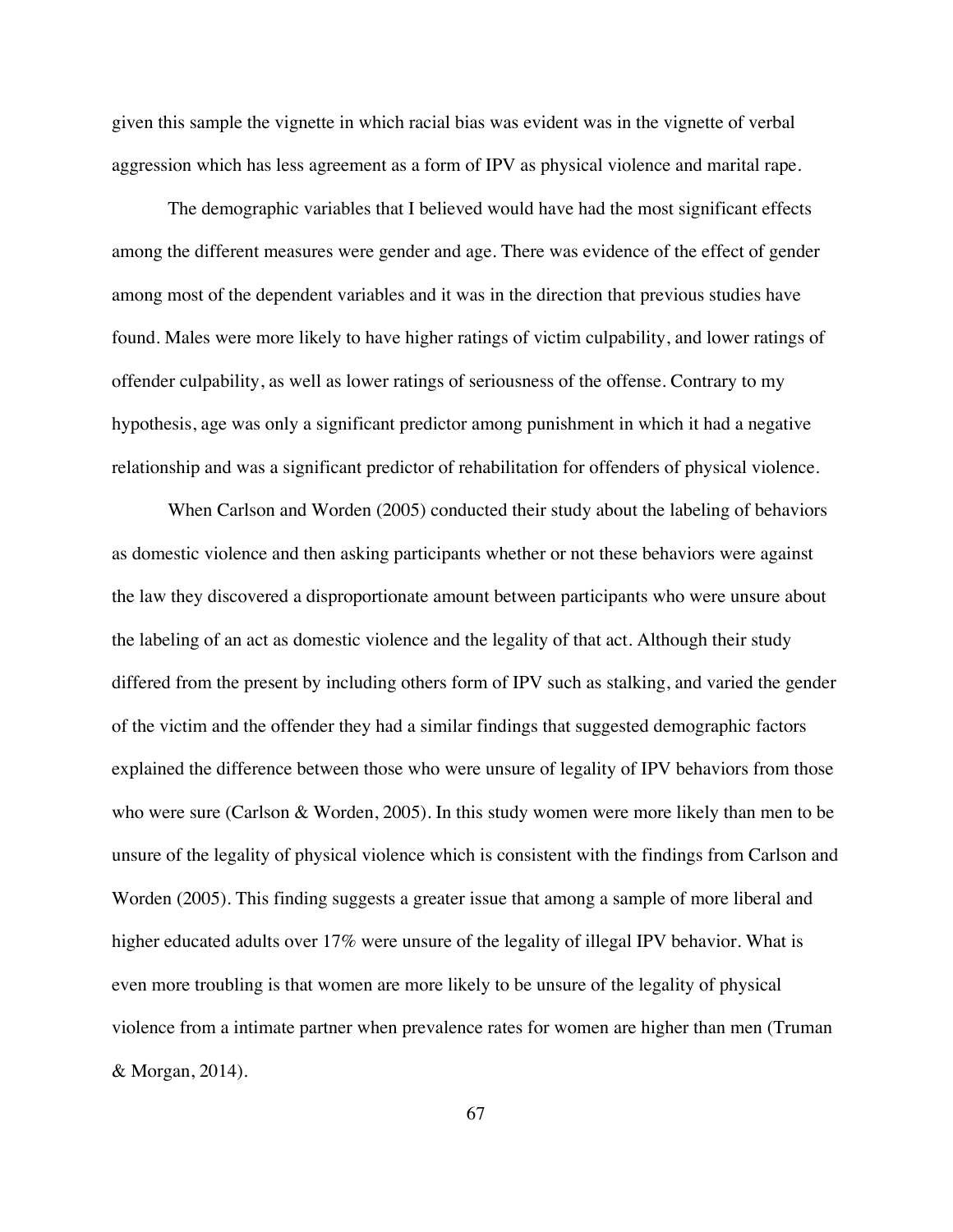This study found that secondary IPV exposure was a significant predictor of decisions to arrest offender in the case of marital rape. This finding is important because it suggests that there is a relationship between secondary IPV exposure and punishment of the offender that is not present with primary IPV exposure. Previous studies have highlighted the complexities of being a victim of IPV and the consequences of confronting the offender and how this difficult situation has led to myths about IPV victims. These findings support the finding of the difficult decision that victims experience about whether or not to involve legal sanctions. The people that these victims confide in may not understand the complex nature of these decisions, or their experience of witnessing loved ones being victims could strengthen their want for justice and make them more punitive to offenders.

Using three different forms of IPV to compare the effects of racial bias on measures of seriousness, victim and offender culpability, and punishment was a strength for this study. This study was able to gather data of the effect of racial bias on attitudes about IPV and further explore how racial bias affects these attitudes based upon the type of IPV. Some of the most interesting findings were among the verbal aggression vignette analyses, I believe this is due to the fact that there is less agreement upon whether or not verbal aggression is a form of IPV. The verbal aggression vignette was a suitable scenario in which to measure these variables of interest because of the lack of agreement of this type of behavior which would lead to more evidence of the mechanisms that affect opinions related to IPV. When there is more agreement and less variation in answers it is harder to measure and see the effects of the significant predictors of behavior. Gender was also a significant predictor of not knowing whether or not a vignette was an act of IPV or a violation of the law.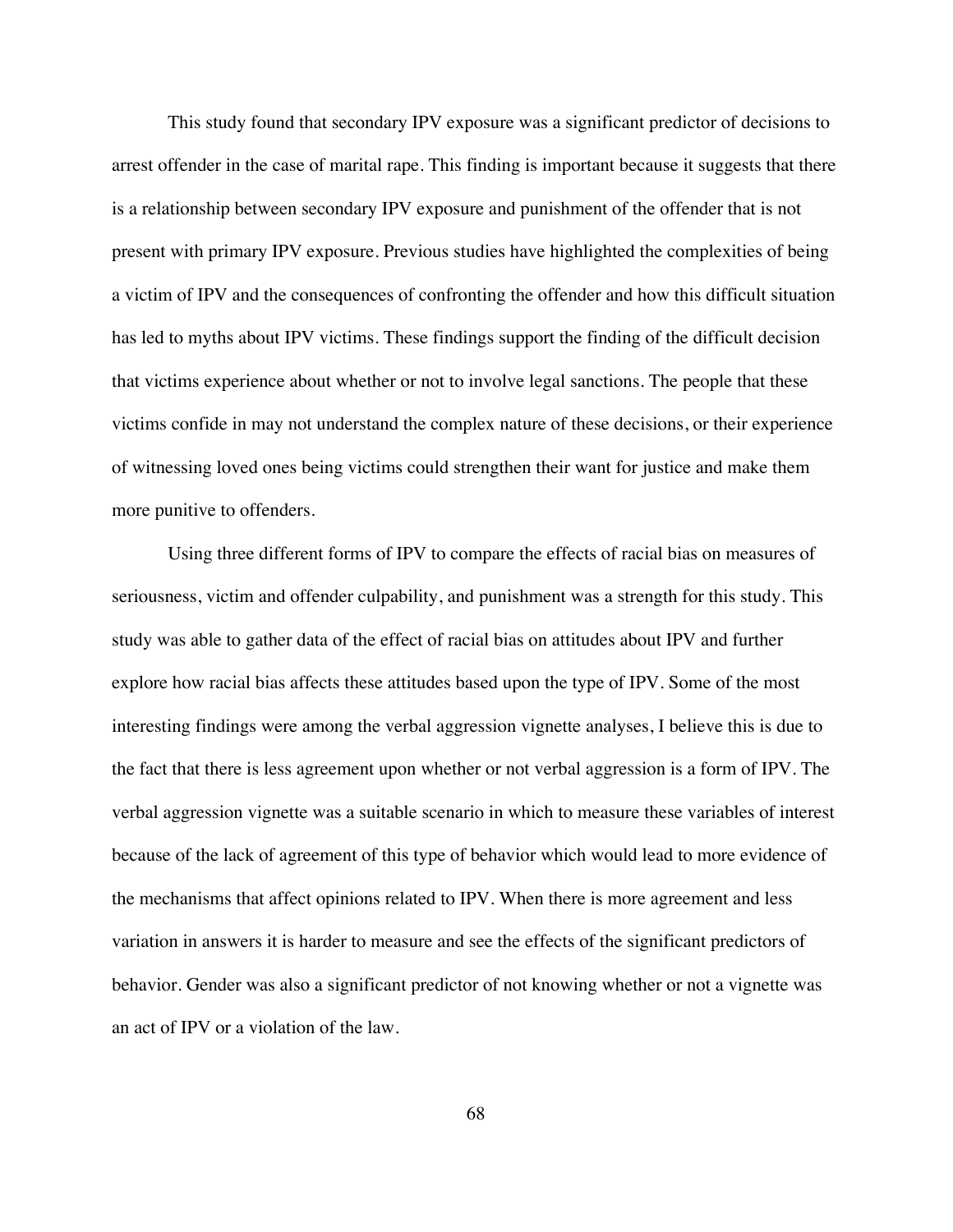There has been a serious lack in previous literature dedicated to studying marital rape as a form of IPV. This was one of the main reasons why the three forms of IPV were separately analyzed in this study. In this sample 85.43% thought the vignette of marital rape was against the law, 4.27% said it was not against the law, and 10.30% were not sure if it was illegal. Even more surprising 91.46% of the sample labeled marital rape an act of IPV, but 4.27% were unsure and another 4.27% did not think marital rape was an act of IPV. This is startling given the fact that this sample is arguably more educated and liberal than a representative sample of the US would be. The lack of significant predictors of victim and offender culpability besides known measures of attitudes of IPV is also troubling and shows the need for more studies to investigate attitudes regarding marital rape. However, there was one significant finding that was informative in regards to the marital rape vignette and that was that older respondents were less punitive in punishing offenders. This could be due to the fact that marital rape was not illegal until 1986 and older respondents may have been raised in a time where marital rape was not regarded as a public legal issue (Bennice & Resick, 2003).

One of the anomalies in the data is in the scenario of the verbal aggression vignette for the White offender and Black victim condition. In this scenario the levels of culpability for both the offender and the victim were lower, and the participant was more likely to label this vignette as a violation of the law. The finding for lower culpability of the offender makes sense based upon previous studies that have found that Black female victims as more culpable than their White counterparts (Esqueda & Harrison, 2005). However, it does not make sense that given this prior research the victim would also be less culpable. Even more concerning is the fact that this was the only racial dyad to have a significant effect on explaining the variance of labeling the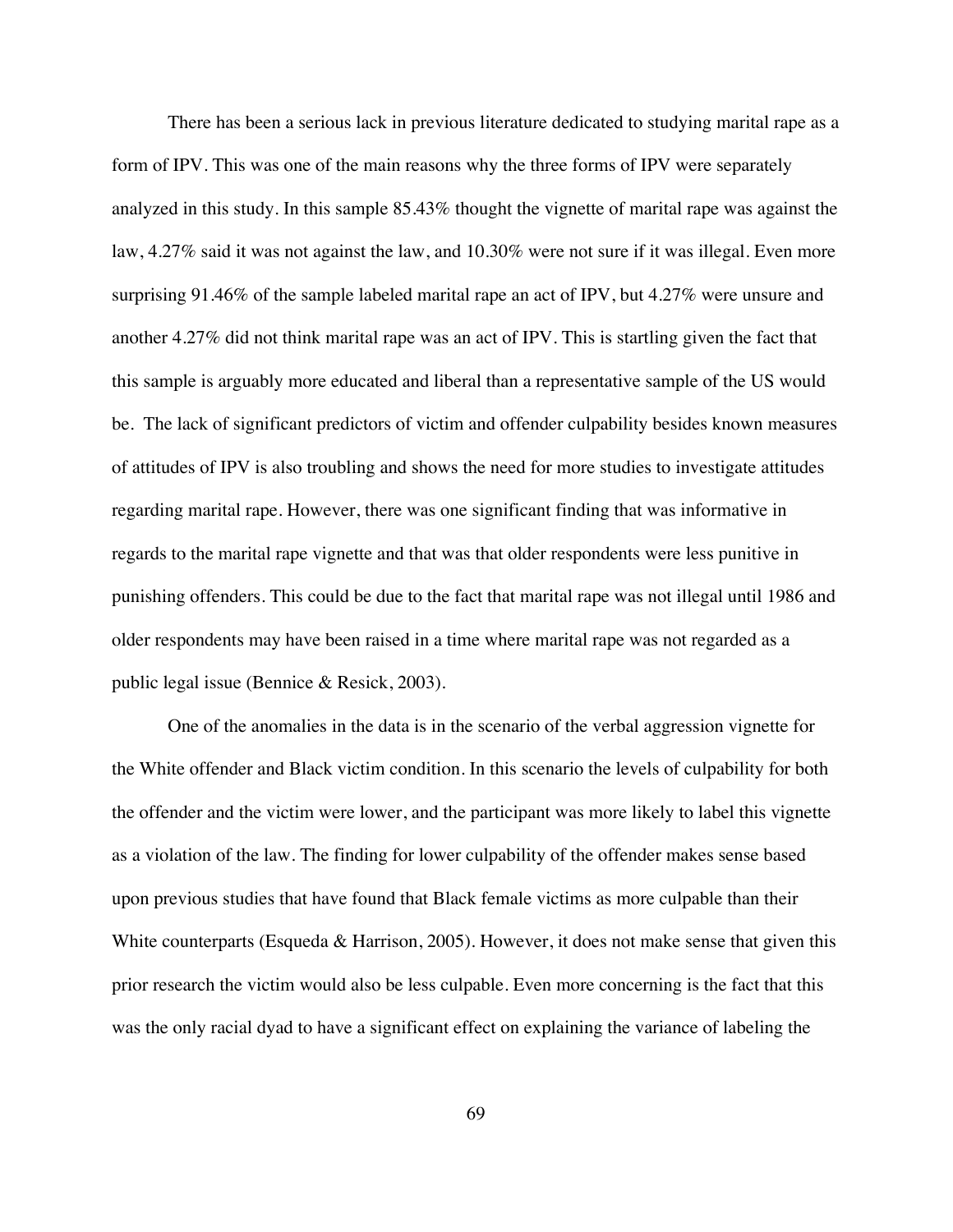vignette a violation of the law. This finding suggests the need for more research to explore this topic and to evaluate if these findings would remain significant among another sample.

Further suggestions for follow up studies would include exploring rehabilitation of offenders more thoroughly by offering more rehabilitative options or creating a separate question to gauge participant's attitudes towards rehabilitation of offenders. Again there needs to be more research dedicated to understanding attitudes about marital rape. Furthermore, the field could benefit from further exploration of the effect of the different myths of the "aggressive Black male," "the sexually promiscuous Black female," and the White female who is no longer seen as a victim when she chooses to be involved with a Black male. When these different biases are combined and interact with one another it is hard to predict how attitudes will be affected and there needs to be more studies that look at these effects in a variety of contexts.

Policy implications from this study include a variety of both educational programming and legal intervention. First, due to lower percent of participants who believed that verbal aggression was a form of IPV, and even lower percent of participants who believed that verbal threats were a violation of the law there is a definite need for more education as well as a standardized law that outlines the legality of different forms of IPV. An opportunity for this education is during high school and college mandatory sexual violence training. This is also important because of the finding that women are more likely to be unsure of the legality of physical violence, indicating a need for not only educating about the occurrence of IPV but also teaching about the legality of these forms of behavior. If victims are unaware that these forms of violence are not only unacceptable but also illegal perhaps there would be more disclosure and involvement of police and law. Furthermore, secondary victims were associated with selecting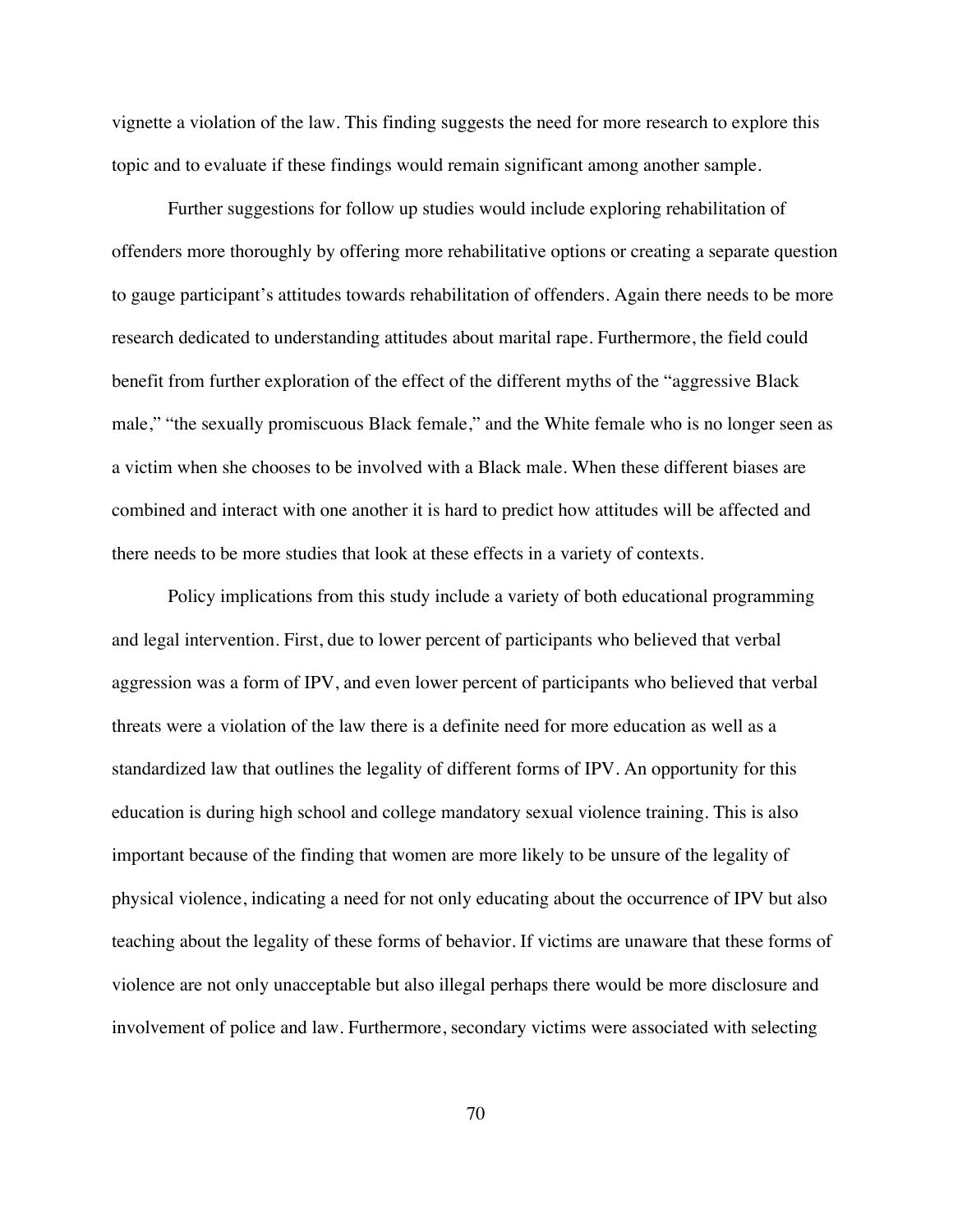more punitive punishments for offenders this is also indicative of a need for more education for victims so that they can be informed of their legal rights.

Next, the finding of smaller percentages of rehabilitation for the offender of marital rape suggests the need for programs targeted at treating this type of behavior and rehabilitating offenders who commit sexual violence. An increase in programming for this type of violence might lead to an increase in awareness and use of rehabilitation for sexually violent offenders which will then decrease the prevalence of this type of violence. Lastly, the racial bias implications of this study show the prevalence of the myth of the "aggressive Black male" and the "unrapeable Black female" based upon lower seriousness scores and less offender victim culpability for the White male offender. To address these myths there needs to be education. These findings should also be noted in terms of their affect in legal cases and how potential jurors will view and relate to the offender and victim.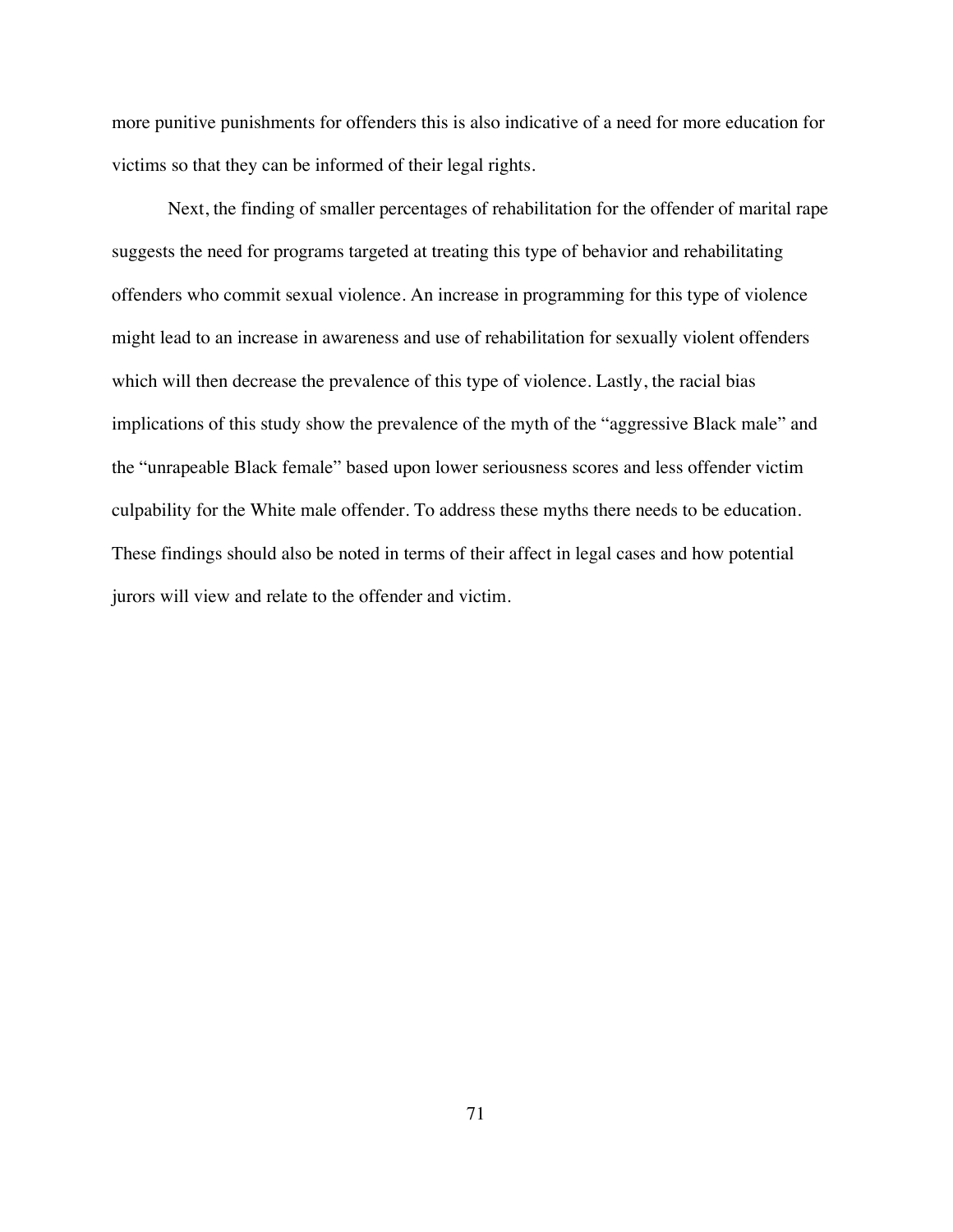## **References**

- Acock, A. C. (2005). Working with missing values. *Journal of Marriage and Family, 67*(4), 1012-1028.
- Alexander, C. S., & Becker, H. J. (1978). The use of vignettes in survey research. *Public Opinion Quarterly, 42*(1), 93-104.
- Aosved, A. C., & Long, P. J. (2006). Co-occurence of rape myth acceptance, sexism, racism, homophobia, ageism, classism, and religious intolerance. *Sex Roles, 55*, 481-492.
- Bartneck, C., Duenser, A., Moltchanova, E., & Zawieska, K. (2015, April). Comparing the similarity responses received from studies in Amazon's Mechanincal Turk to studies conducted on and with direct recruitment. *PLoS ONE, 10*(4), 1-23.
- Bennice, J. A., & Resick, P. A. (2003). Marital rape: History, research, and practice. *Journal of Trauma, Violence, and Abuse, 4*(3), 228-246.
- Bethke, T. M., & DeJoy, D. M. (1993). An experimental study of factors influencing the acceptability of dating violence. *Journal of Interpersonal Violence, 8*(1), 36-51.
- Breiding, M. J., Chen, J., & Black, M. C. (2014). *Intimate partner violence in the United States-2010.* Center for Disease Control and Prevention, National Center for Injury Prevention and Control. Atlanta, GA: Center for Disease Control and Prevention.
- Bryant, S. A., & Spencer, G. A. (2003). University students' attitudes about attributing blame in domestic violence. *Journal of Family Violence, 18*(6), 369-376.
- Carlson, B. E., & Worden, A. P. (2005). Attitudes and beliefs about domestic violence: Results of a public opinion survey I. Defintions of domestic violence, criminal domestic violence, and prevalence. *Journal of Interpersonal Violence, 20*(10), 1197-1218.
- Cullen, F. T., Fisher, B. S., & Applegate, B. K. (2000). Public opinion about punishment and corrections. *Crime and Justice, 27*, 1-79.
- Davidson, M. M., & Canivez, G. L. (2012). Attitudes toward violence scale: Psychometric properties with a high school sample. *Journal of Interpersonal Violence, 27*(18), 3660- 3682.
- Dennison, S. M., & Thompson, C. M. (2011). Intimate partner violence: The effect of gender and contextual factors on community perceptions of harm, and suggested victim and criminal justice responses. *Journal of Violence and Victims, 26*(3), 347-363.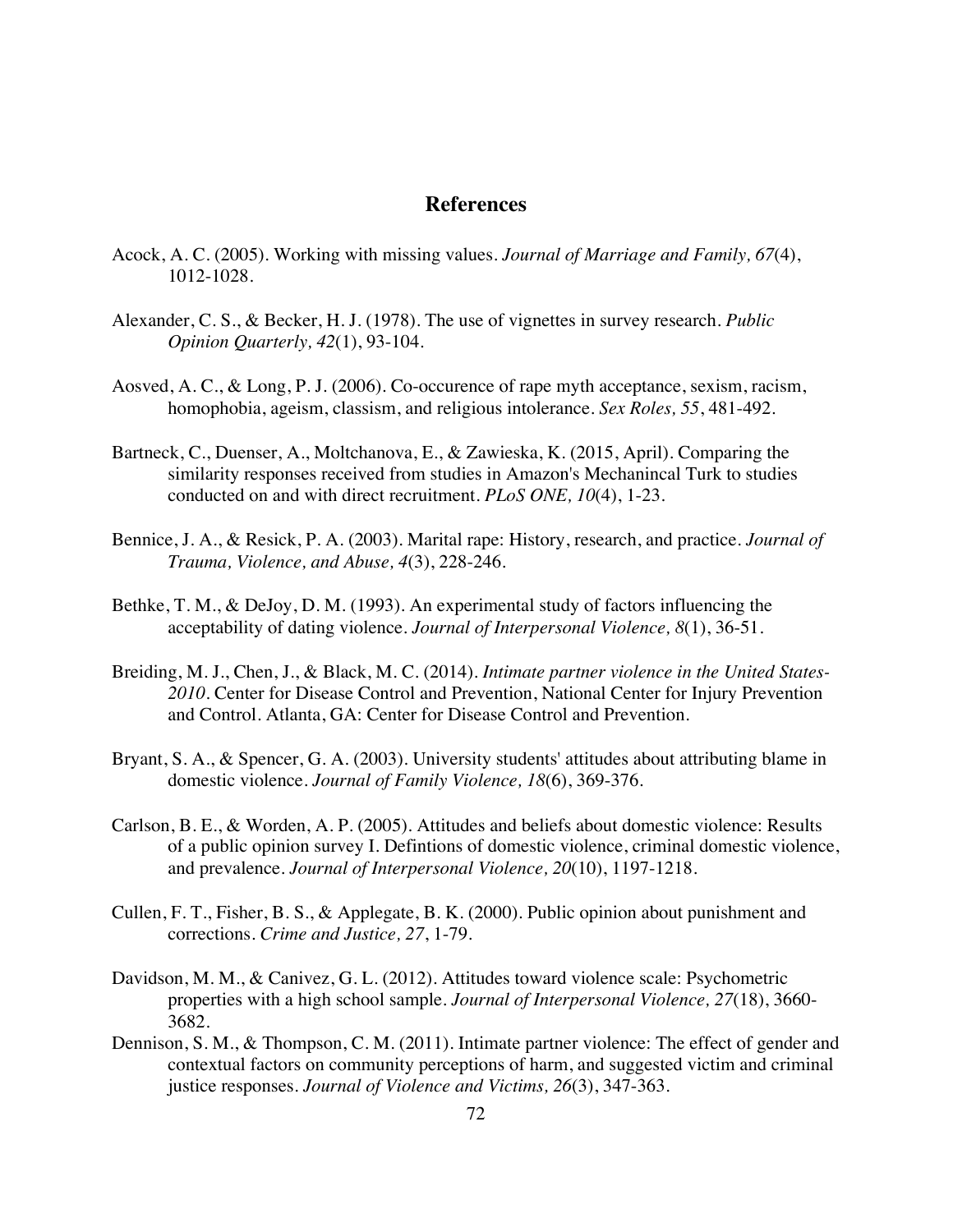- Devine, P. G. (1989). Stereotypes and prejudice: Their automatic and controlled components. *Journal of Personality and Social Psychology, 56*(1), 5-18.
- Duran, M., Moya, M., & Megias, J. L. (2011). It's his right, it's her duty: Benevolent sexism and the justification of traditional sexual roles. *Journal of Sex Research, 48*(5), 470-478.
- Esqueda, C. W., & Harrison, L. A. (2005). The influence of gender role stereotypes, the woman's race, and level of provocation and resistence on domestic violence culpability attributions. *Sex Roles, 53*(11-12), 821-834.
- Fazio, R. H., & Olson, M. A. (2003). Implicit measures in social cognition research: Their meaning and use. *Annual Review of Psychology, 54*(1), 297-327.
- Flood, M., & Pease, B. (2009). Factors influencing attitudes to violence against women. *Trauma, Violence, & Abuse, 10*(2), 125-142.
- George, W. H., & Martinez, L. J. (2002). Victim blaming in rape: Effects of victim and perpetrator race, type of rape, and participant racism. *Psychology of Women Quarterly, 26*, 110-119.

Green, E. G. T., Staerkle, C., & Sears, D. O. (2006). Symbolic racism and whites' attitudes towards punitive and preventive crime policies. *Law and Human Behavior, 30*(4), 435-454.

- Harrison, L. A., & Esqueda, C. W. (2000). Effects of race and victim drinking on domestic violence attributions. *Sex Roles, 42*(11-12), 1043-1057.
- Hill, R. (1998). What sample size is "enough" in internet survey research? *Interpersonal Computing and Technology: An Electronic Journal for the 21st Century, 6*(3-4), 1-12.
- Johnson, I. M., & Sigler, R. T. (1995). Community attitudes: A study of definitions and punishment of spouse abusers and child abusers. *Journal of Criminal Justice, 23*(5), 477- 487.
- Johnson, I. M., & Sigler, R. T. (2000). Public perceptions: The stability of the public's endorsements of the definition and criminalization of the abuse of women. *Journal of Criminal Justice, 28*, 165-179.
- Jones, J. M. (2016, January 11). *Gallup.* Retrieved 2016, from Gallup: http://www.gallup.com/poll/188096/democratic-republican-identification-near-historicallows.aspx
- Lacey, K. K. (2010). When is it enough for me to leave? Black and Hispanic women's responses to violent relationships. *Journal of Family Violence, 25*, 669-677.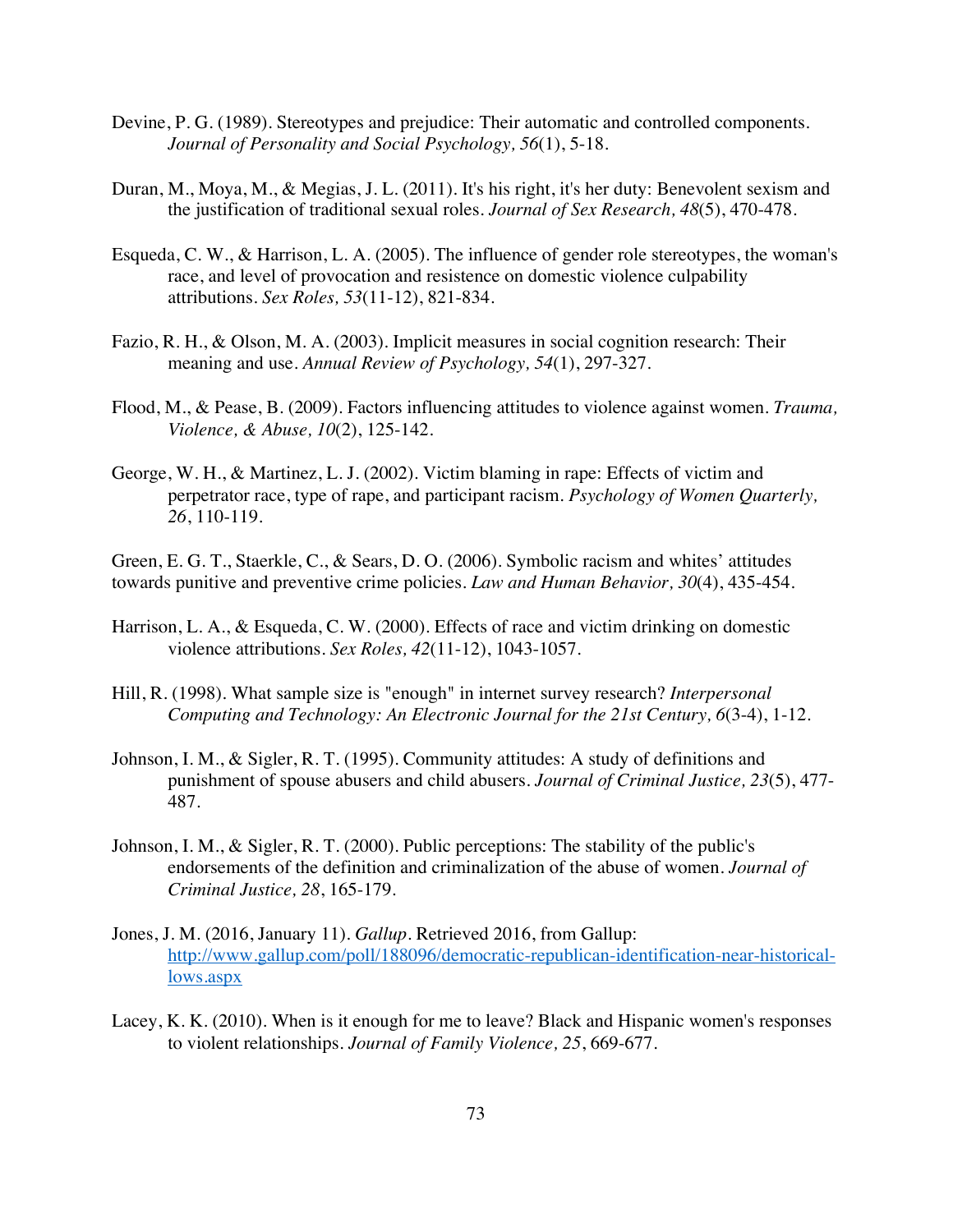- Locke, L. M., & Richman, C. L. (1999). Attitudes toward domestic violence: Race and gender issues. *Sex Roles, 40*(3-4), 227-247.
- Lonsway, K. A., & Fitzgerald, L. F. (1995). Attitudinal antecedents of rape myth acceptance: A theoretical and empirical reexamination. *Journal of Personality and Social Psychology, 68*(4), 704-711.
- Maass, A., & Cadinu, M. (2003). Stereotype threat: When minority members underperform. *European Review of Social Psychology, 14*(7), 243-275.
- May, D. C., Wood, P. B., Mooney, J. L., & Minor, K. I. (2005). Predicting offender-generated exchange rates: Implications for a theory of sentence severity. *Journal of Crime and Delinquency, 51*(3), 373-399.
- McMahon, S., & Farmer, G. L. (2011). An updated measure for assessing subtle rape myths. *Social Work Research, 35*(2), 71-81.
- Mechanic, M. B., Weaver, T. L., & Resick, P. A. (2008). Mental health consequences of intimate partner abuse: A multidimensional assessment of four different forms of abuse. *Violence Against Women, 14*(6), 634-654.
- Miller, J., & Bukva, K. (2001). Intimate violence perceptions: Young adults' judgements of abuse escalating from verbal argument. *Journal of Interpersonal Violence, 16*(2), 133- 150.
- Nabors, E. L., Dietz, T. L., & Jasinski, J. L. (2006). Domestic violence beliefs and perceptions among college students. *Violence and Victims, 21*(6), 779-795.
- O'Leary, K. D. (1999). Pyschological abuse: A variable deserving critical attention in domestic violence. *Journal of Violence and Victims, 14*(1), 3-23.
- Paolacci, G., Chandler, J., & Ipeirotis, P. G. (2010). Running experiments on Amazon Mechanical Turk. *Judgement and Decision Making, 5*(5), 411-419.
- Peer, E., Vosgerau, J., & Acquisti, A. (2014). Reputation as a sufficient condition for data quality on Amazon Mechanical Turk. *Behavior Research Methods, 46*(4), 1023-1031.
- Peters, J. (2008). Measuring myths about domestic violence and initial validation of the domestic violence myth acceptance scale. *Journal of Aggression, Maltreatment, & Trauma, 16*(1), 1-21.
- Pico-Alfonso, M. A., Garcia-Linares, M. I., Celda-Navarro, N., Blasco-Ros, C., Echeburua, E., & Martinez, M. (2006). The impact of physical, psychological, and sexual intimate male partner violence on women's mental health: Depressive symptoms, post-traumatic stress disorder, state anxiety, and suicide. *Journal of Women's Health, 15*(5), 599-611.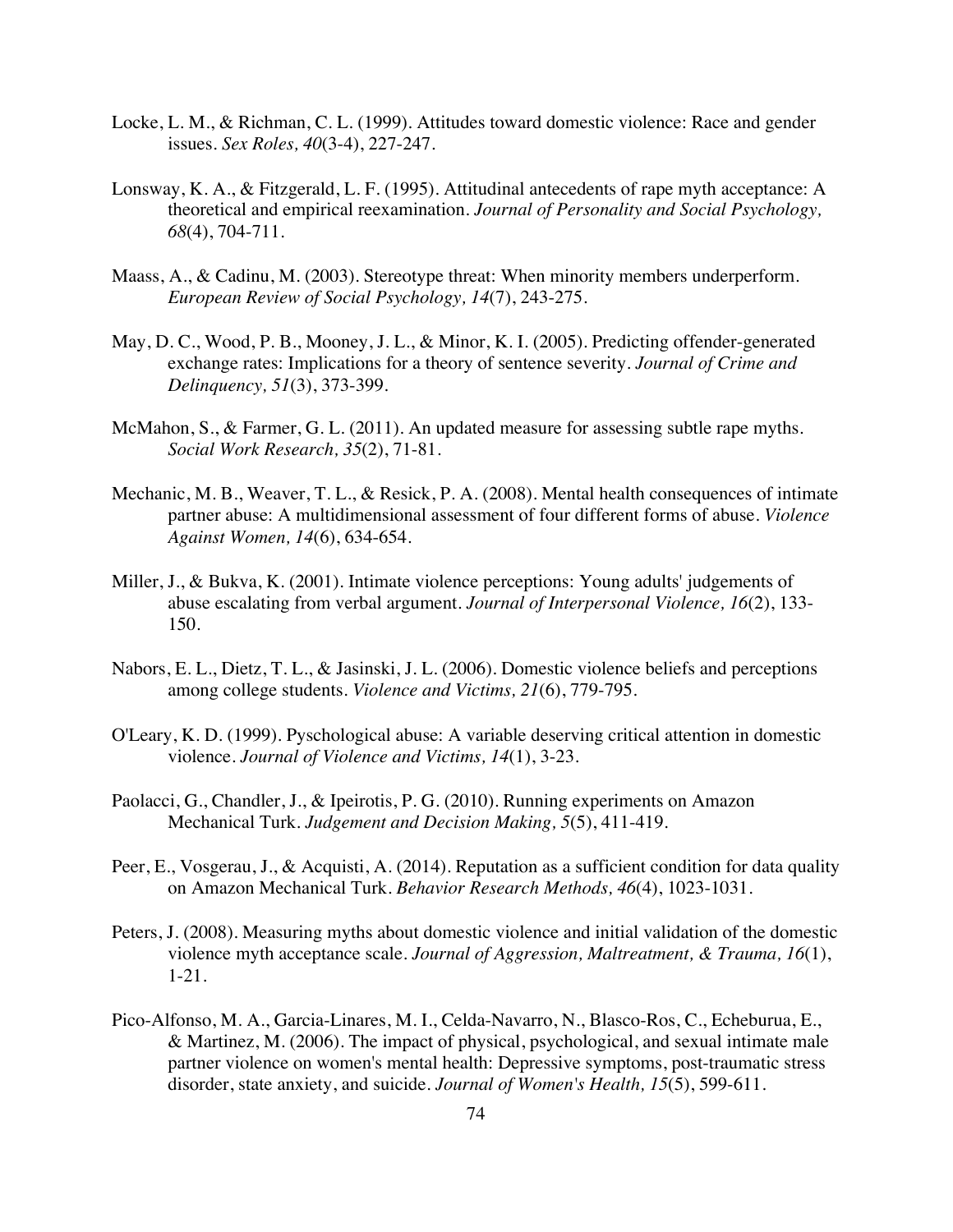- Pierce, M. C., & Harris, R. J. (1993). The effect of provocation, race, and injury description on men's and women's perceptions of a wife-battering incident. *Journal of Applied Social Psychology, 23*(10), 767-790.
- Policastro, C., & Payne, B. (2013). The blameworthy victim: Domestic violence myths and the criminilzation of victimhood. *Journal of Aggression, Maltreatment & Trauma, 22*(4), 329-347.
- Rennison, C., & Planty, M. (2003). Nonlethal intimate partner violence: Examining race, gender, and income patterns. *Violence and Victims, 18*(4), 433-443.
- Richie, B. E. (1996). *Compelled to crime: the gender entrapment of battered black women.* New York: Routledge.
- Sears, D. O., & Henry, P. J. (2003). The origins of symbolic racism. *Journal of Personality and Social Psychology, 85*(2), 259-275.

Smith-Marek, E. N., Cafferky, B., Dharnidharka, P., Mallory, A. B., Dominguez, M., High, J., Stith, S. M., & Mendez, M. (2015). Effects of childhood experiences of family violence on adult partner violence: A meta-analytic review. *Journal of Family Theory & Review*, *7*(4), 498-519.

- Sommers, S. R., & Ellsworth, P. C. (2001). White juror bias: An investigation of prejudice against black defendents in the American courtroom. *Journal of Psychology, Public Policy, and Law, 7*(1), 201-229.
- Straus, M. A., Hamby, S. L., Boney-McCoy, S., & Sugarman, D. B. (1996). The revised conflict tactics scales (CTS2): Development and preliminary pychometric data. *Journal of Family Issues, 17*(3), 283-316.
- Trangsrud, H. B. (2010). Examination of victim and perpetrator blame in date rape scenarios and exploration of ambivalent sexism subtypes as predictors of male and female rape myths among a sample of college students. (Unpublished doctoral dissertation). University of Missouri-Kansas City, Kansas City, Missouri.
- Truman, J. L., & Morgan, R. E. (2014). *Nonfatal domestic violence, 2003-2012.* U.S. Department of Justice, Bureau of Justice Statistics. Washington D.C.: The Bureau of Justice Statistics.

U.S. Census Bureau. (2014). *2010-2014 American community survey 5-year estimates.*  Retreieved from http://www.census.gov/en.html

Wagner, P. J., & Mongan, P. F. (1998). Validating the concept of abuse: Women's perceptions of defining behaviors and the effects of emotional abuse on health indicators. *Archives of Family Medicine, 7*(1), 25-29.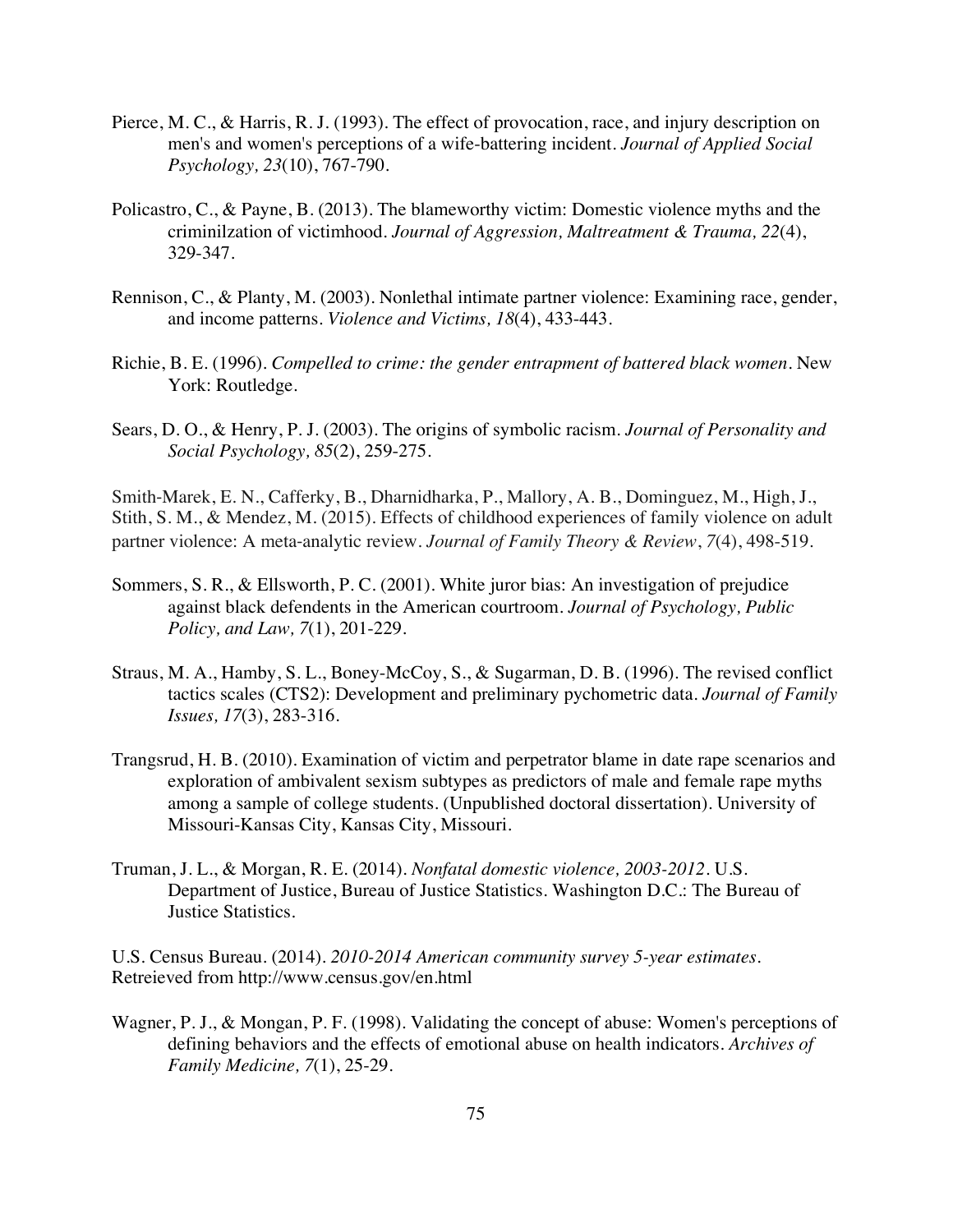- Western, B. (2006). *Punishment and inequality in America.* New York, NY: Russell Sage Foundation.
- Williams, R. (2006). Generalized ordered logit/ partial proportional odds models for ordinal dependent variables. *The Stata Journal, 6*(1), 58-82.
- Williams, R. (2010). Fitting heterogeneous choice models with oglm. *The Stata Journal, 10*(4), 540-567.
- Winship, C., & Mare, R. D. (1984). Regression models with ordinal variables. *American Sociological Review, 49*(4), 512-525.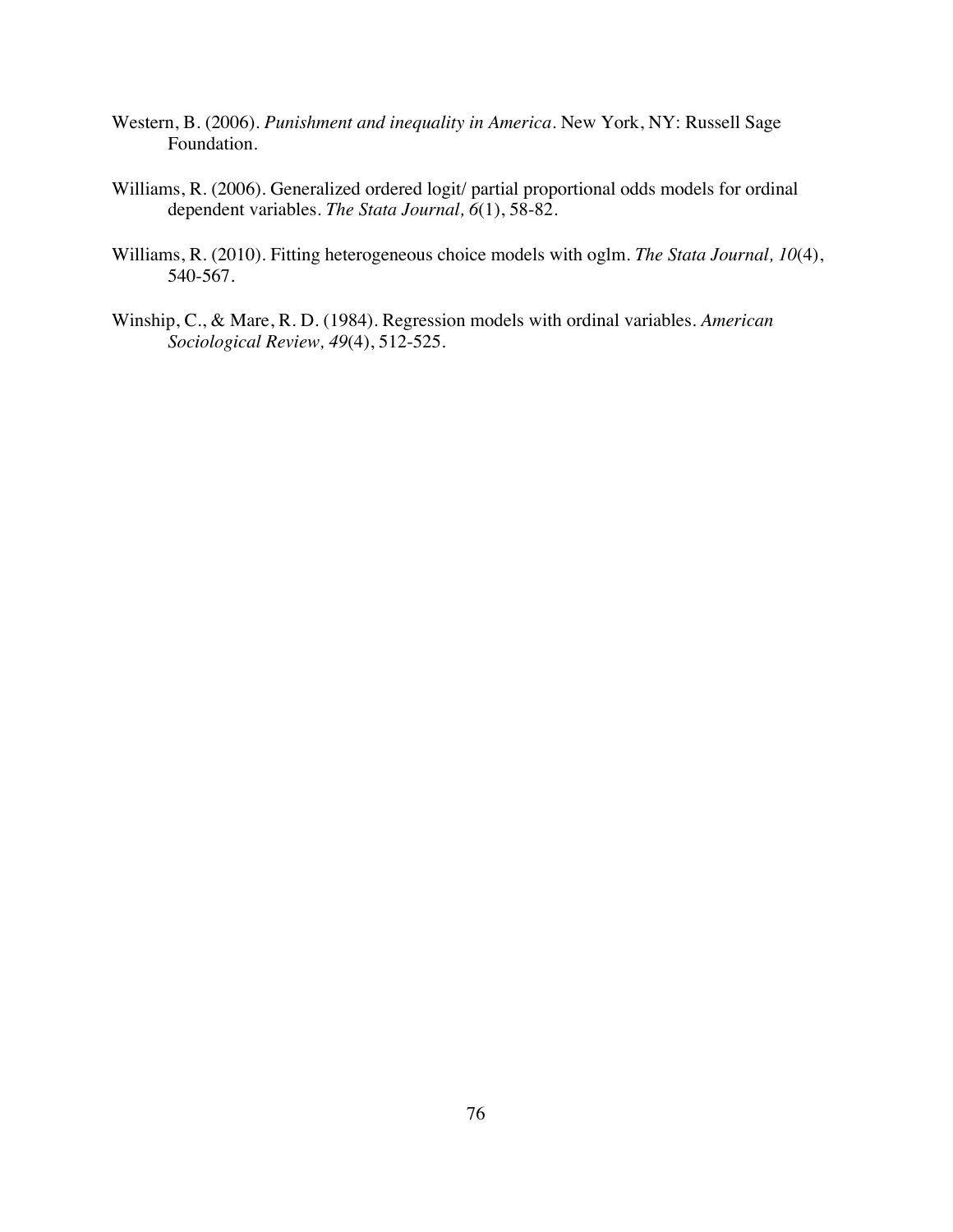#### **APPENDICES:**

## **Appendix A: Document of Informed Consent**



# **Informed Consent to Participate in Research**

Information to Consider Before Taking Part in this Research Study

#### **Pro#23709**

Researchers at the University of South Florida (USF) study many topics. To do this, we need the help of people who agree to take part in a research study. This form tells you about this research study. We are asking you to take part in a research study that is called: Public Perceptions of Domestic Violence. The person who is in charge of this research study is Batya Rubenstein. This person is called the Principal Investigator.

# **Purpose of the Study**

The purpose of this study is to learn about public perceptions of domestic violence by asking participants to answer questions in a survey.

## **Why are you being asked to take part?**

We are asking you to take part in this research study because we want to know your opinion and knowledge about domestic violence.

## **Study Procedures**

If you take part in this study, you will be asked to complete a survey through a third party website. All data collected is anonymous and the researchers will not have any access to any of your identifiable information.

# **Alternatives / Voluntary Participation / Withdrawal**

You have the alternative to choose not to participate in this research study.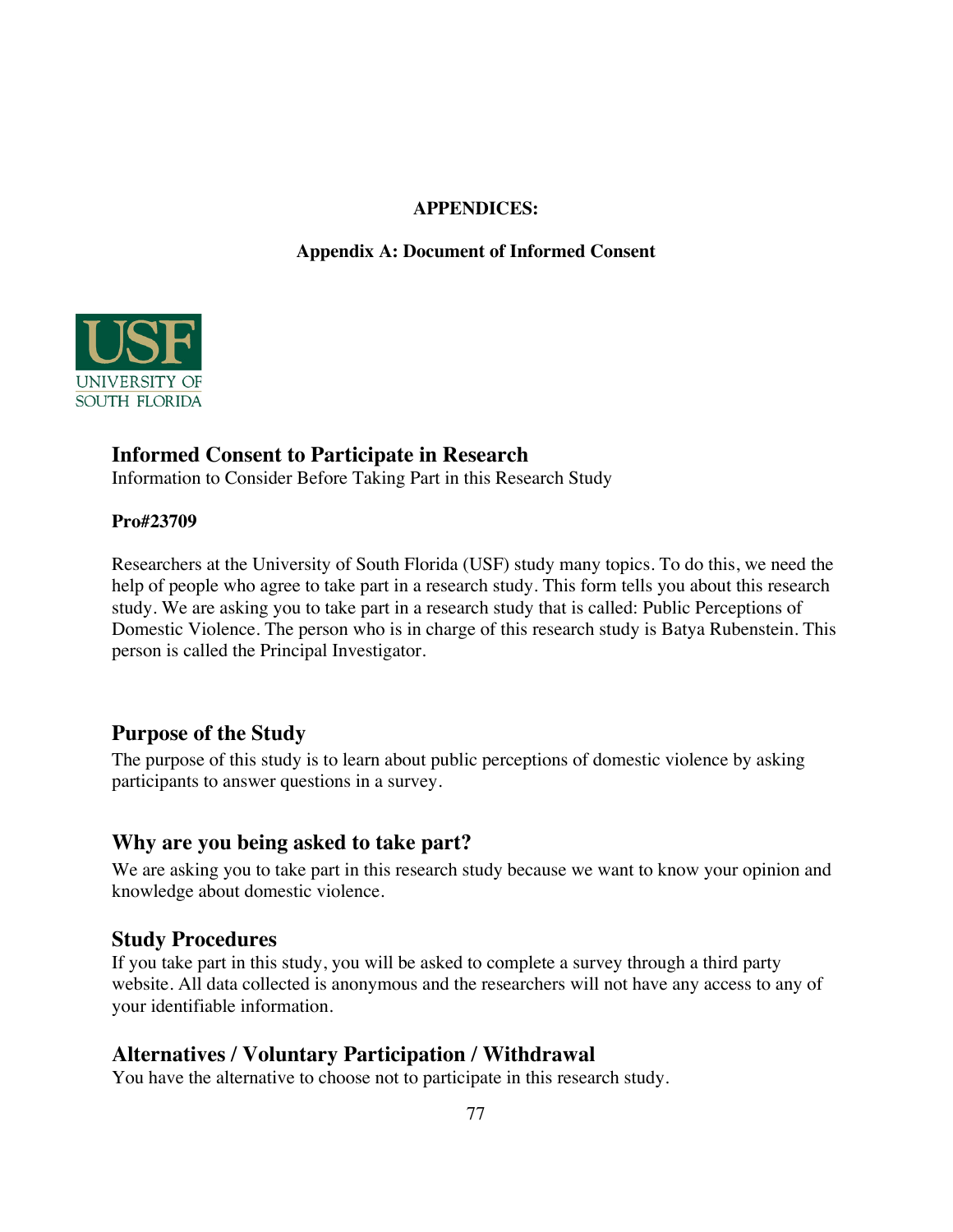You should only take part in this study if you want to volunteer; you are free to participate in this research or withdraw at any time. There will be no penalty or loss of benefits you are entitled to receive if you stop taking part in this study.

#### **Benefits and Risks**

You will receive no benefit from this study. This research is considered to be minimal risk.

#### **Compensation**

We will compensate you for your time through the Mechanical Turk website. **Privacy and Confidentiality**

We must keep your study records as confidential as possible. It is possible, although unlikely, that unauthorized individuals could gain access to your responses because you are responding online.

Certain people may need to see your study records. By law, anyone who looks at your records must keep them completely confidential. The only people who will be allowed to see these records are: The principal investigator and study staff as well as The University of South Florida Institutional Review Board (IRB).

• It is possible, although unlikely, that unauthorized individuals could gain access to your responses. Confidentiality will be maintained to the degree permitted by the technology used. No guarantees can be made regarding the interception of data sent via the Internet. However, your participation in this online survey involves risks similar to a person's everyday use of the Internet. If you complete and submit an anonymous survey and later request your data be withdrawn, this may or may not be possible as the researcher may be unable to extract anonymous data from the database.

A federal law called Title IX protects your right to be free from sexual discrimination, including sexual harassment and sexual violence. USF's Title IX policy requires certain USF employees to report sexual harassment or sexual violence against any USF employee, student or group, but does not require researchers to report sexual harassment or sexual violence when they learn about it as part of conducting an IRB approved study. If, as part of this study, you tell us about any sexual harassment or sexual violence that has happened to you, including rape or sexual assault, we are not required to report it to the University. If you have questions about Title IX or USF's Title IX policy, please call USF's Office of Diversity, Inclusion & Equal Opportunity at (813) 974-4373.

## **Contact Information**

If you have any questions about your rights as a research participant, please contact the USF IRB at 974-5638. If you have questions regarding the research, please contact the Principal Investigator at brubenstein@mail.usf.edu.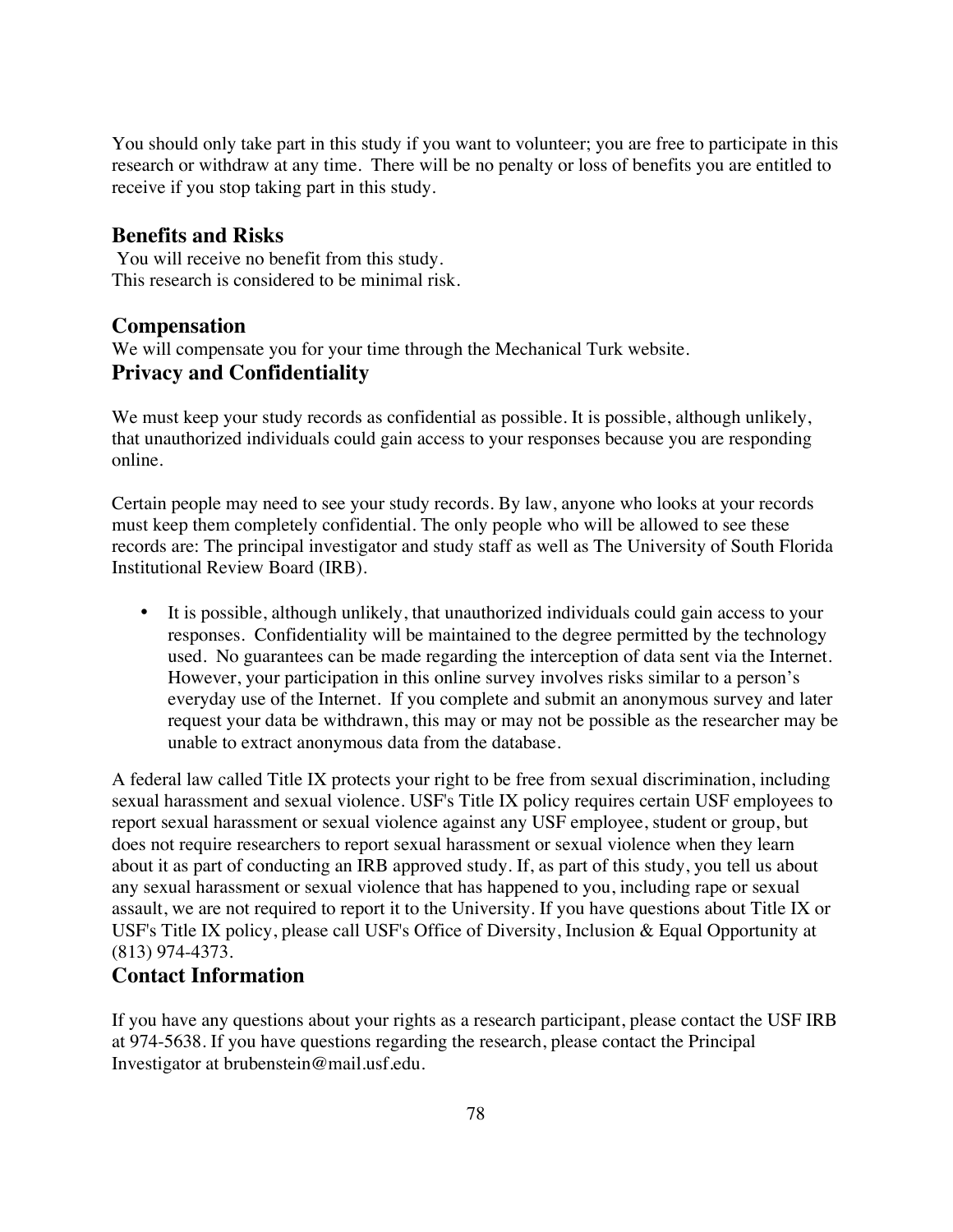We may publish what we learn from this study. If we do, we will not let anyone know your name. We will not publish anything else that would let people know who you are. You can print a copy of this consent form for your records.

If at any time you feel uncomfortable by the nature of the questions in the survey please contact the National Domestic Violence Hotline: 1-800-799-7233 | 1-800-787-3224 (TTY).

I freely give my consent to take part in this study. I understand that by proceeding with this survey that I am agreeing to take part in research and I am 18 years of age or older.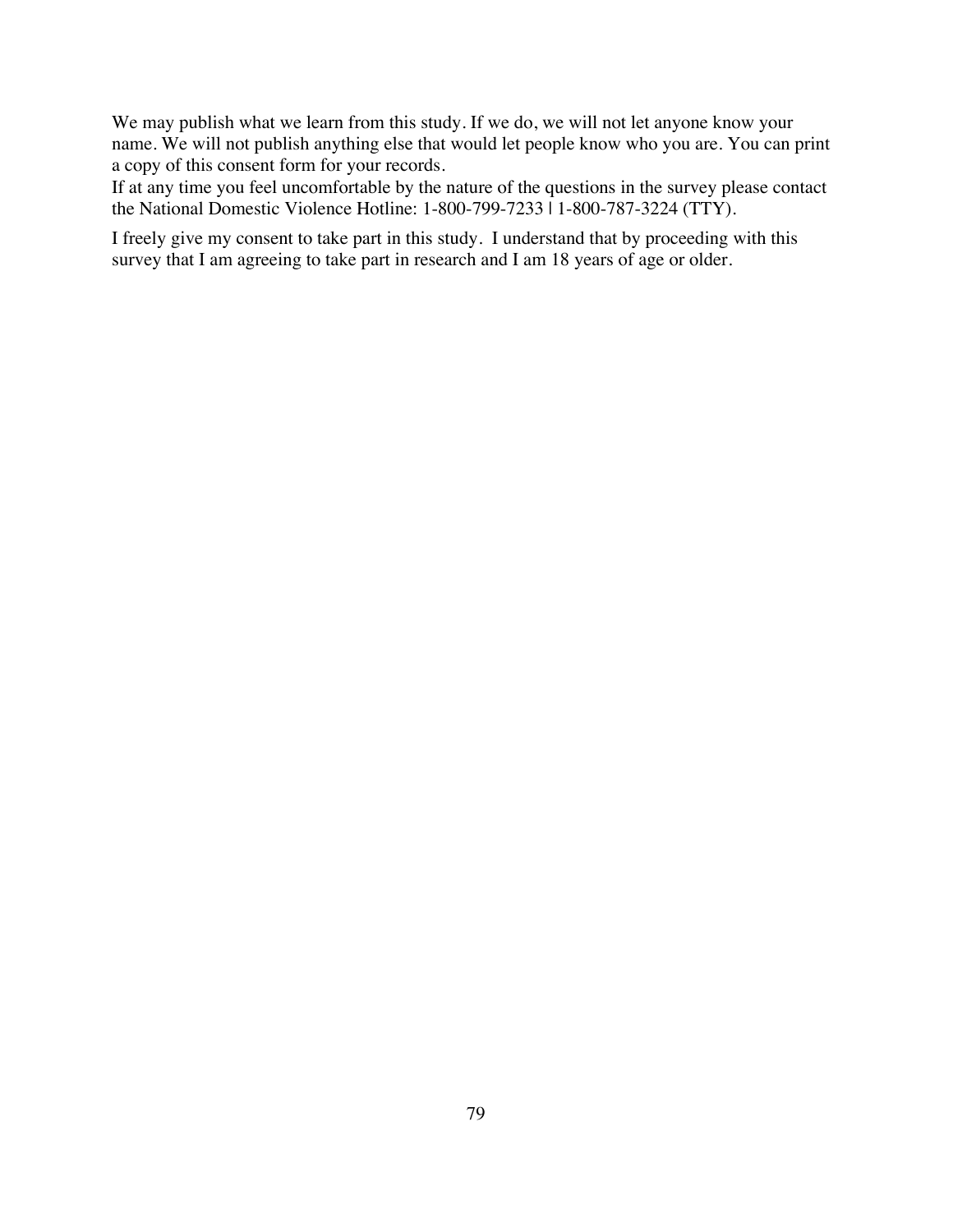#### **Appendix B: Survey Instrument**

#### **Vignettes and Questions**

- 1. One morning Jake was running late for work and spilled coffee on his clean shirt. His wife, Katie was reading the newspaper when Jake yelled at her to go grab him a clean shirt. Katie responded that she hadn't done the laundry yet and that was his last clean shirt, but he could iron the one he wore yesterday and wear that shirt to work. Jake was so furious that Katie hadn't done the laundry that he grabbed her arm and pulled her by her wrist to the laundry room and told her to iron his shirt for him. As Katie was ironing his shirt, Jake asked her what time she would be home from work to make him dinner. Katie responded by telling him she planned on going out with coworkers that night and he would have to fend for himself for a change. Jake was so angry with his wife that he shoved her away from the ironing board and she lost her balance and fell to the floor. As Katie rubbed her wrist that she used to break her fall, Jake took his shirt and left for work while Katie tended to her wrist. Katie called the police after Jake left to report the incident.
- 2. Katie came home at around 11PM one evening, after celebrating a friend's promotion at bar with several other friends. Jake asked Katie why she was home so late, and she reminded him that she had plans to be out with her girlfriends that night. Jake started yelling at Katie and asking her who she was with and where they went and why she was home so late if they only had a 'few' drinks after work. He then asked Katie if there were any guys having drinks with them. When she answered that it was only women and told him he was acting crazy, Jake grabbed her purse and dumped it out on the table looking for her phone. Jake started looking through her phone for text messages from any men, he found a text from a male coworker that Katie said was just a friend who was new to her office and he got her number through the office directory. Jake told Katie that he thought she was out with this coworker tonight and was a lying slut for making up a story about being out with friends. He then told her if this coworker ever texted her again he would slap her so hard she wouldn't be able to sit down for a week. Katie reported the incident to the police the next morning before she went to work.
- 3. Katie and Jake were in bed last night; Jake was watching the basketball game on the television while Katie was reading a book next to him. Katie finished reading her book for the evening and turned off the lamp on her nightstand and told Jake she was going to sleep. After the game ended Jake turned off the TV and his lamp and turned to Katie and started kissing her neck and putting his hands under her shirt. Katie pushed his hand away and told him to stop because she was tired and not in the mood. Jake kept kissing her and started moving his hands pulling down her underwear and said, "Please baby, it's been so long." Katie slapped his hand away and firmly said no again, and told him to just go to sleep. Jake started getting angry and flipped her over and held her hands down and told her, "You are never in the mood anymore, and as my wife it's your job to pleasure me." Katie tried fighting Jake off but he held her down and continued to penetrate her.
	- 1. In your opinion how serious was this situation?
	- 2. In your opinion how violent was this incident?
	- 3. If (Katie/ Aaliyah) was injured in this situation physically, how serious were her injuries?
	- 4. If (Katie/ Aaliyah) was emotionally hurt in this situation, how serious was she hurt?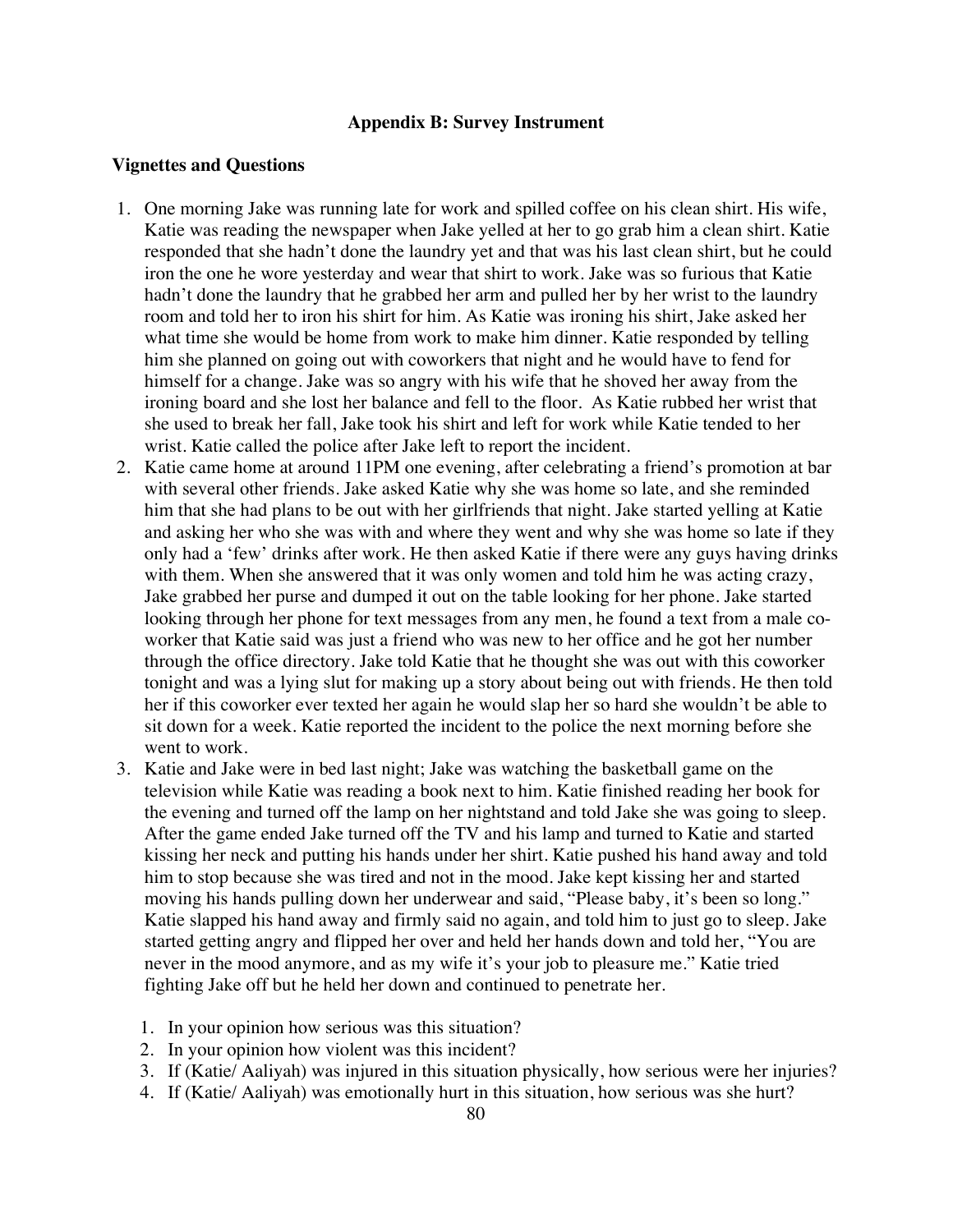- 5. (Katie/Aaliyah)'s actions were responsible for what happened in this scenario.
- 6. (Katie/ Aaliyah) had control over the events that occurred in the described scenario.
- 7. (Katie/ Aaliyah) was at least somewhat at blame for what happened.
- 8. (Katie/ Aaliyah) provoked (Jake/ Jamaal) in some way.
- 9. (Jake/Jamaal) had control over the events that occurred in the described scenario.
- 10. (Jake/Jamaal)'s character was responsible for the event that occurred in this scenario.
- 11. (Jake/ Jamaal)'s behavior was responsible for the event that occurred in this scenario.
- 12. (Jake/ Jamaal) was to blame for what happened.
- 13. Overall, (Jake/ Jamaal) was most responsible for the event that occurred in this scenario.
- 14. (Katie/ Aaliyah) has most likely been involved in this type of situation before.
- 15. It is likely that (Jake/ Jamaal) will become more violent with (Katie/ Aaliyah) in the future.
- 16. I would consider this incident an act of domestic violence.
- 17. From what I know, this incident is a violation of the law.
- 18. (Jake/ Jamaal) should be arrested.
- 19. If (Jake/ Jamaal) was arrested and convicted with a criminal act of domestic violence, what should the punishment be: (select all that apply)
	- a. Fine
	- b. Community service
	- c. Mandatory Domestic Batterer treatment program
	- d. Sentence to be served in the community without any time in jail or prison (probation)
	- e. Prison/ Jail Sentence
		- i. Less than 6 months
		- ii. 6-12 months
		- iii. 12-24 months
		- iv. greater than 24 months
- 20. I believe this scenario was realistic.

#### **Symbolic Racism Scale**

1. It's really a matter of some people not trying hard enough; if Blacks would only try harder they could be just as well off as Whites.

2. Irish, Italian, Jewish and many other minorities overcame prejudice and worked their way up. Blacks should do the same without any special favors.

3. Blacks work just as hard to get ahead as most other Americans (R).\*

- 4. Most Blacks who receive money from welfare could get along without it if they tried.
- 5. Blacks are getting too demanding in their push for equal rights.
- 6. Blacks are demanding too much from the rest of society.

7. Some say that Black leaders have been trying to push too fast. Others feel that they haven't pushed fast enough.

8. How much of the racial tension that exists in the United States today do you think Blacks are responsible for creating?

9. Blacks generally do not complain as much as they should about their situation in society (R). 10. How much discrimination against Blacks do you feel there is in the United States today, limiting their chances to get ahead (R)?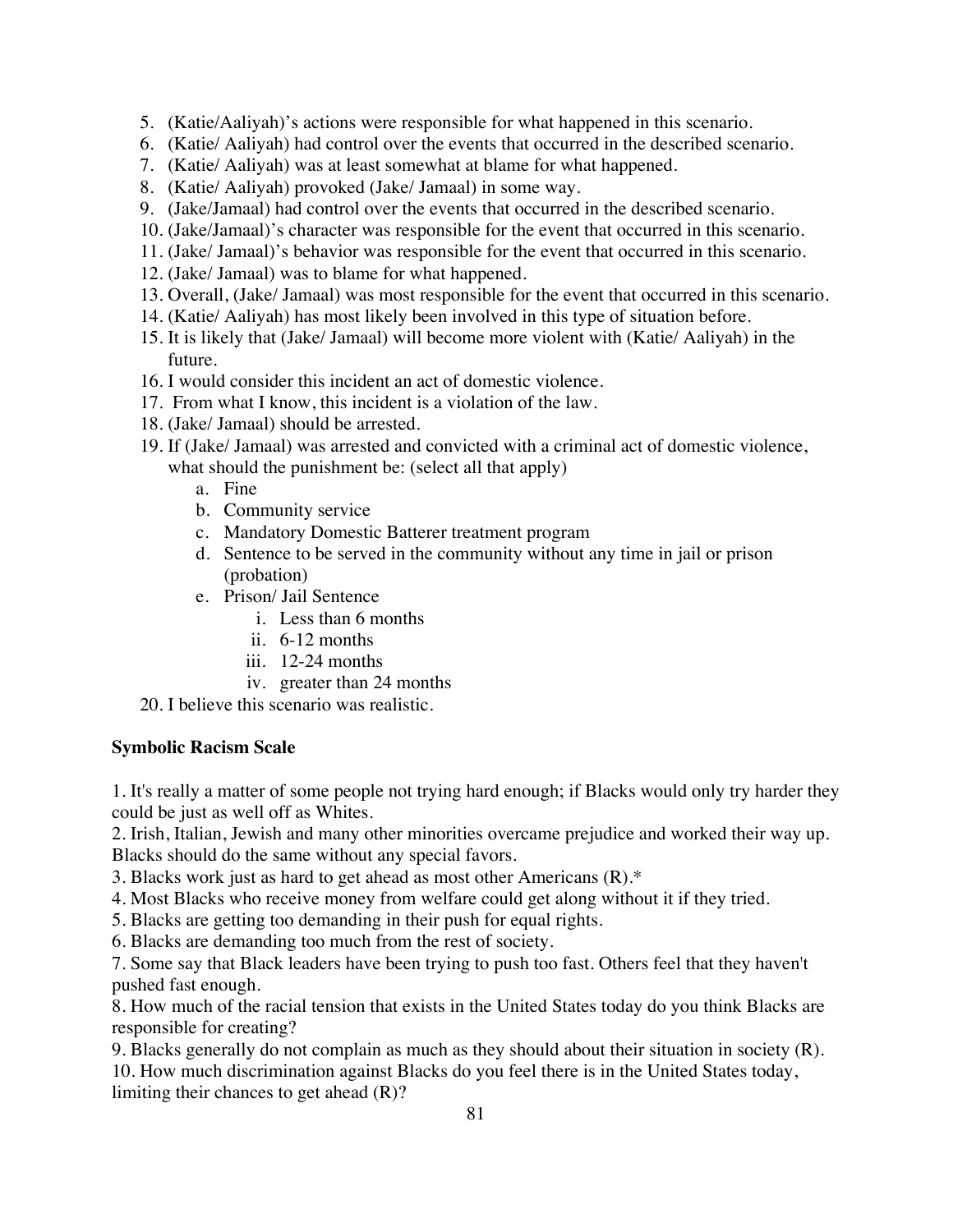11. Generations of slavery and discrimination have created conditions that make it difficult for Blacks to work their way out of the lower class (R).

12. Discrimination against Blacks is no longer a problem in the United States.

13. Racial and ethnic discrimination is still as serious problem in the United States (R).

14. Some say that the civil rights people have been trying to push too fast. Others feel that they haven't pushed fast enough.

15. Over the past few years, Blacks have gotten less than they deserve (R).

16. Do Blacks get much more attention from the government than they deserve?

17. Government officials usually pay less attention to a request or complaint from a Black person than from a White person (R).

18. Over the past few years, Blacks have gotten more economically than they deserve (R).

## **Illinois Rape Myth Acceptance Scale (short form)**

- 1. If a girl is raped while she is drunk, she is at least somewhat responsible for what happened.
- 2. When girls go to parties wearing slutty clothes, they are asking for trouble.
- 3. If a girl goes to a room alone with a guy at a party, it is her own fault if she is raped.
- 4. If a girl acts like a slut, eventually she is going to get into trouble.
- 5. When guys rape, it is usually because of their strong desire for sex.
- 6. Guys don't usually intend to force sex on a girl, but sometimes they get too sexually carried away.
- 7. Rape happens when a guy's sex drive gets out of control.
- 8. If a guy is drunk, he might rape someone unintentionally.
- 9. If both people are drunk, it can't be rape.
- 10. It shouldn't be considered rape if a guy is drunk and didn't realize what he was doing.
- 11. If a girl doesn't physically resist sex—even if protesting verbally—it really can't be considered rape.
- 12. If a girl doesn't physically fight back, you can't really say it was rape.
- 13. A lot of times, girls who say they were raped agreed to have sex and then regret it.
- 14. Rape accusations are often used as a way of getting back at guys.
- 15. Girls who say they were raped often led the guy on and then had regrets.
- 16. A lot of times, girls who claim they were raped just have emotional problems.
- 17. If the accused "rapist" doesn't have a weapon, you really can't call it a rape.
- 18. Girls who are caught cheating on their boyfriends sometimes claim that it was rape.
- 19. If a girl doesn't say "no," she can't claim rape.

#### **Attitudes Towards Violence Scale**

- 1. Violent crimes should be punished violently.
- 2. The death penalty should be part of every penal code.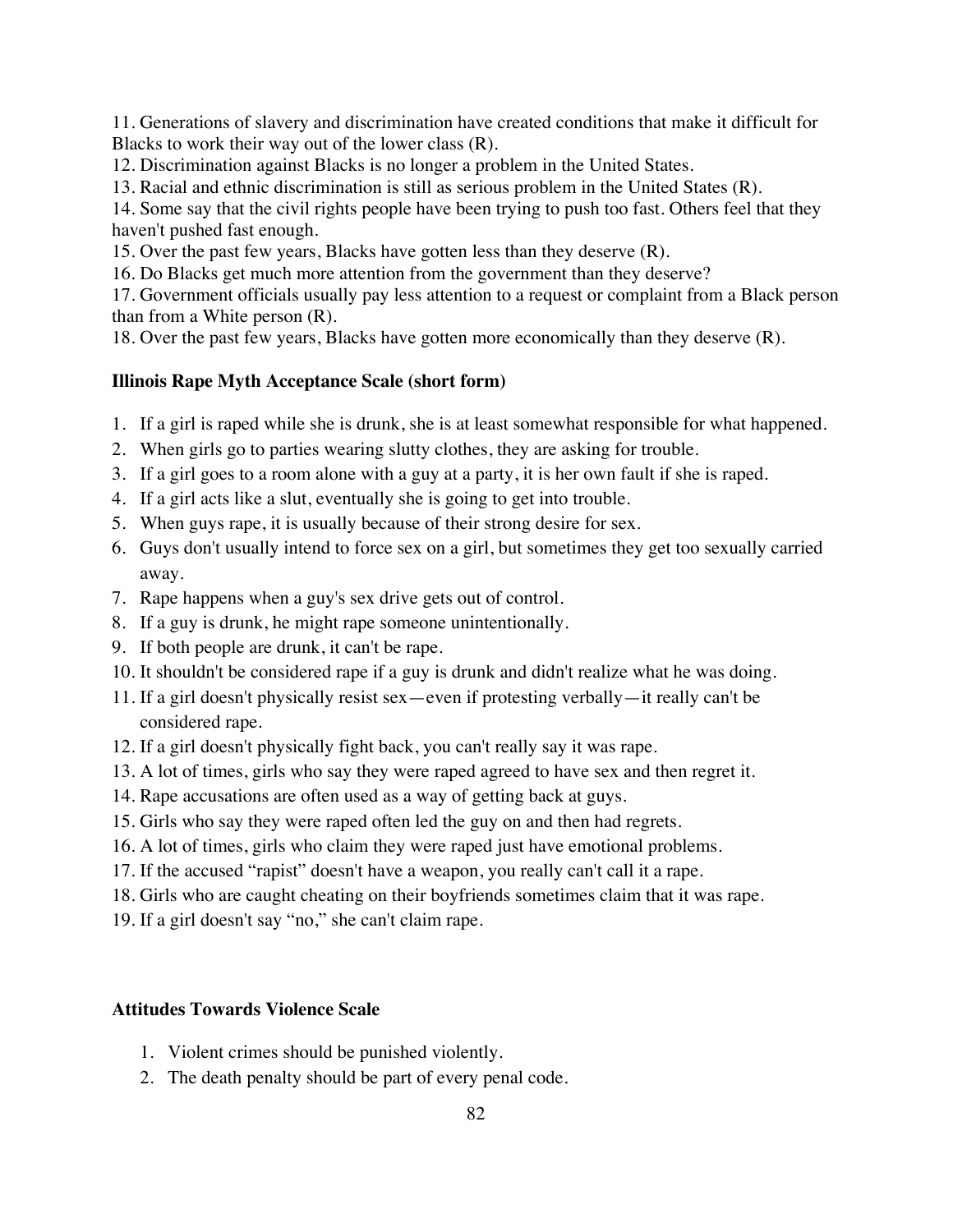- 3. Any prisoner deserves to be mistreated by other prisoners in jail.
- 4. Any nation should be ready with a strong military at all times.
- 5. The manufacture of weapons is necessary.
- 6. War is often necessary.
- 7. The government should send armed soldiers to control violent university riots.
- 8. Our country should be aggressive with its military internationally.
- 9. Killing of civilians should be accepted as an unavoidable part of war.
- 10. Our country has the right to protect its borders forcefully.
- 11. A child's habitual disobedience should be punished physically.
- 12. Giving mischievous children a quick slap is the best way to quickly end trouble.
- 13. Children should be spanked for temper tantrums.
- 14. Punishing children physically when they deserve it will make them responsible and mature adults.
- 15. Young children who refuse to obey should be whipped.
- 16. It is all right for a partner to hit the other if they are unfaithful.
- 17. It is all right for a partner to slap the other if insulted or ridiculed.
- 18. It is all right for a partner to slap the other's face if challenged.
- 19. An adult should whip a child for breaking the law.
- 20. It is all right for a partner to hit the other if they flirt with others.

## **Domestic Violence Myth Acceptance Scale (DVMAS)**

- 1. Domestic violence does not affect many people
- 2. When a man is violent it is because he lost control of his temper.
- 3. If a woman continues living with a man who beat her then its her own fault if she is beaten again.
- 4. Making a man jealous is asking for it.
- 5. Some women unconsciously want their partners to control them.
- 6. A lot of domestic violence occurs because women keep on arguing about things with their partners.
- 7. If a woman doesn't like it, she can leave.
- 8. Most domestic violence involves mutual violence between the partners.
- 9. Abusive men lose control so much that they don't know what they're doing.

10. I hate to say it, but if a woman stays with the man who abused her, she basically deserves what she gets.

- 11. Domestic violence rarely happens in my neighborhood
- 12. Women who flirt are asking for it.
- 13. Women can avoid physical abuse if they give in occasionally.
- 14. Many women have an unconscious wish to be dominated by their partners.
- 15. Domestic violence results from a momentary loss of temper.
- 16. I don't have much sympathy for a battered woman who keeps going back to the abuser.
- 17. Women instigate most family violence.
- 18. If a woman goes back to the abuser, how much is that due to something in her character?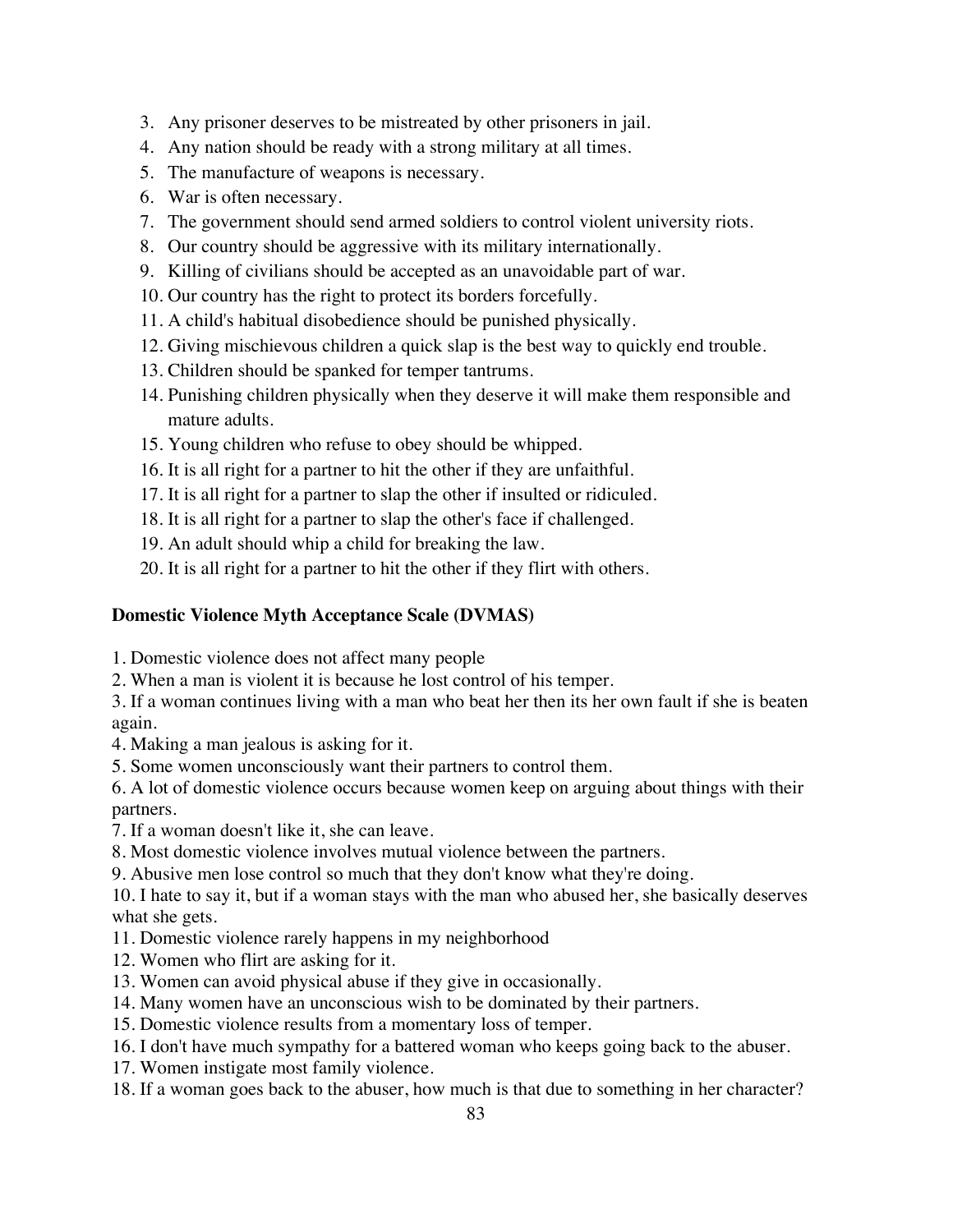# **Personal Experience with Domestic Violence**

|                                                                                                                                 | I have $(1)$ | Someone $\overline{I}$ am close to<br>has $(2)$ | No one I know $(3)$ |
|---------------------------------------------------------------------------------------------------------------------------------|--------------|-------------------------------------------------|---------------------|
| been slapped, shoved, hit,<br>beaten, kicked, or<br>otherwise hurt by a<br>spouse, boyfriend, or<br>girlfriend? $(1)$           | $\Box$       | ◻                                               | ◻                   |
| been threatened of<br>physical abuse by a<br>spouse, boyfriend, or<br>girlfriend? (2)                                           | ❏            | $\Box$                                          | ❏                   |
| been forced to have sex<br>without consent with a<br>spouse, boyfriend or<br>girlfriend? $(3)$                                  |              |                                                 |                     |
| been coerced to have sex<br>with a spouse, boyfriend<br>or girlfriend?                                                          | $\sim$       | $\mathbf{L}$                                    | $\sim$              |
| been verbally harassed or<br>abused by a spouse,<br>boyfriend, or girlfriend?                                                   |              |                                                 |                     |
| got an order of protection<br>as a result of a domestic<br>violence or abuse<br>situation? (4)                                  | ப            | ◻                                               | ◻                   |
| received counseling as a<br>result of being a victim of<br>abuse or violence from a<br>spouse, boyfriend, or<br>girlfriend? (5) |              |                                                 | $\sim$              |
| used a domestic violence<br>shelter, or other type of<br>service, for victims of<br>domestic violence or<br>abuse? $(6)$        | ◻            | ❏                                               | ❏                   |
| called the police because a<br>intimate partner was being<br>violent or abusive? (7)                                            | ⊔            | □                                               | l 1                 |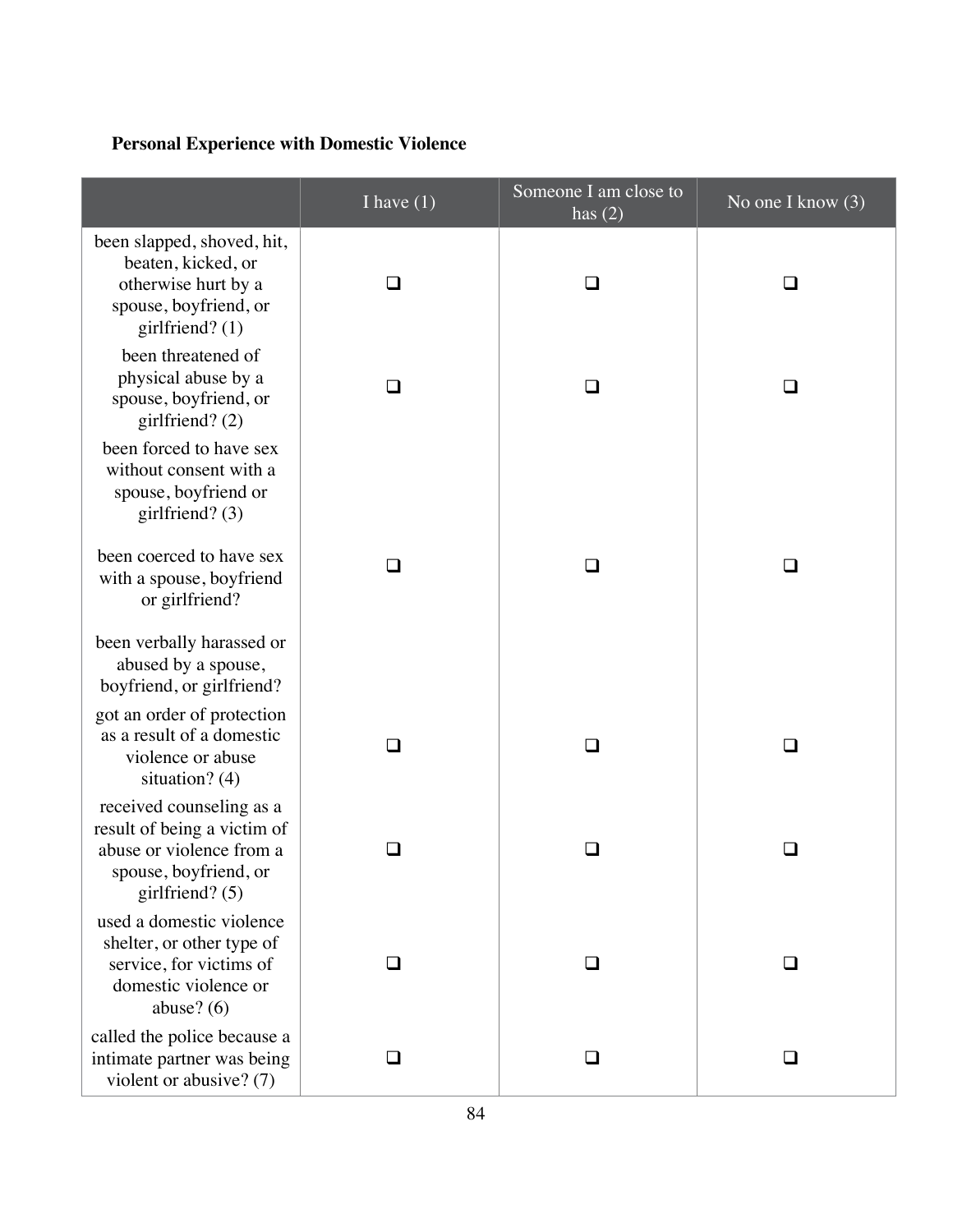## **Demographic Questions**

- 1. Age
- 2. Gender
- 3. Sexual Orientation
- 4. Race
- 5. Ethnicity
- 6. Marital Status
- 7. Do you have any children?
- 8. What is the highest level of education you have completed?
- 9. What is the combined total of your household's annual income range?
- 10. In which state do you currently reside?
- 11. Religion
- 12. How important is religion in your daily life?
- 13. How often do you attend religious services or activities?
- 14. How often do you pray or read religious literature?
- 15. How important of a factor is religion in your opinions about social issues and/ or politics?
- 16. How would you describe your political beliefs?